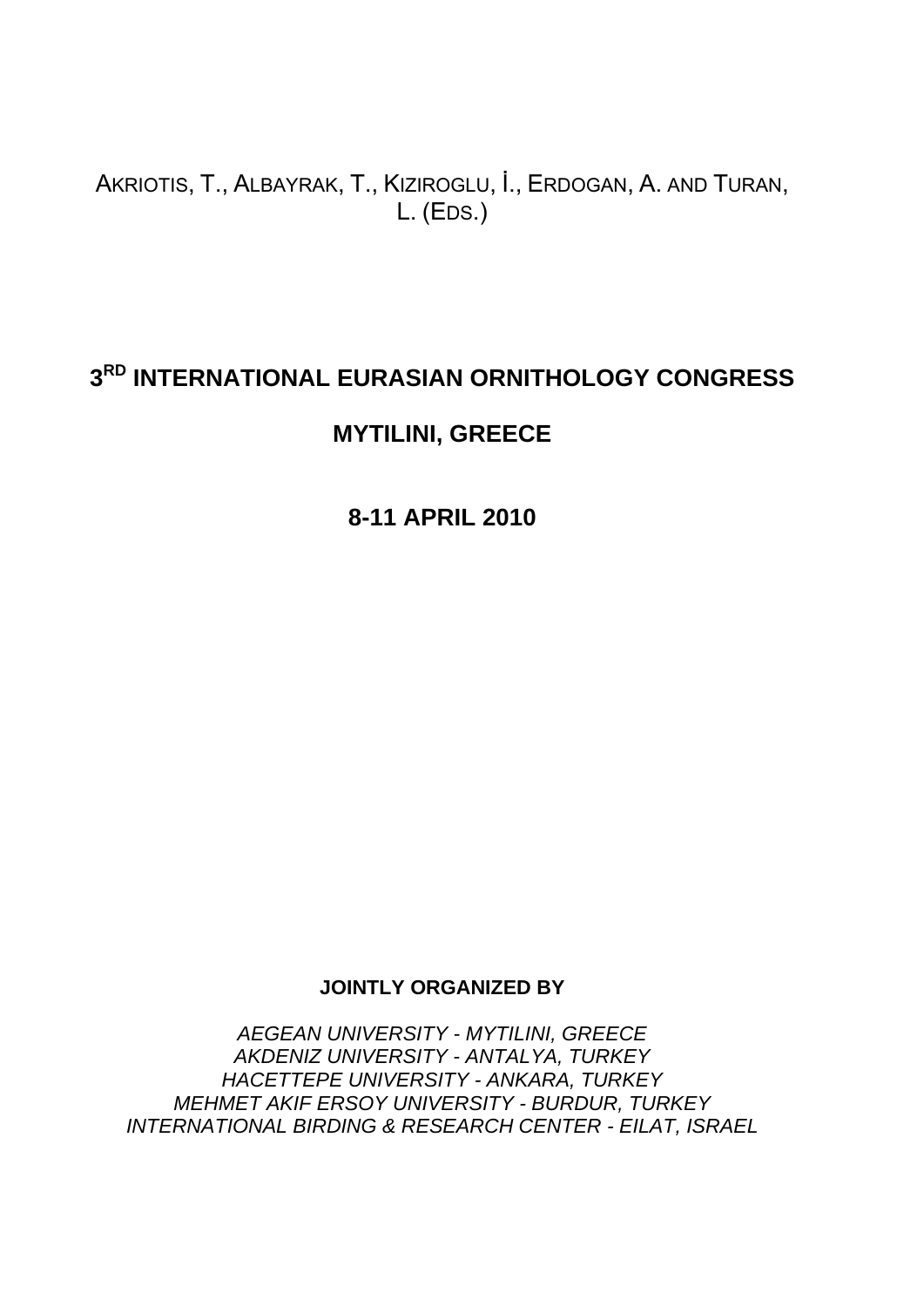AKRIOTIS, T., ALBAYRAK, T., KIZIROGLU, İ., ERDOGAN, A. AND TURAN, L. (EDITORS)

# **3RD INTERNATIONAL EURASIAN ORNITHOLOGY CONGRESS**

# **MYTILINI, GREECE**

**8-11 APRIL 2010** 

Department of Environmental Science, University of the Aegan, 81100 Mytilini, Greece. 2010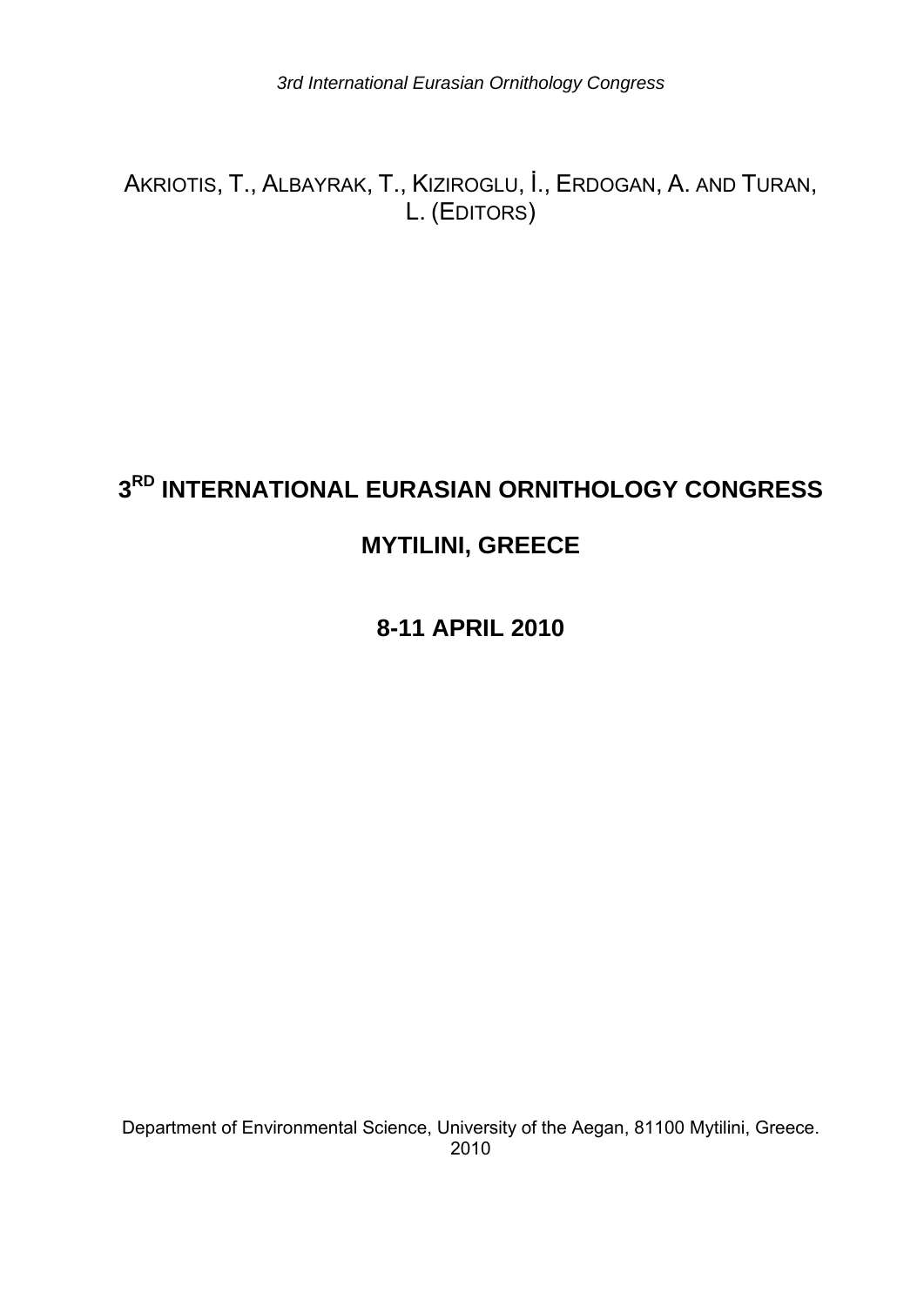# **CONGRESS CHAIRMAN**

İLHAMI KIZIROĞLU

# **CONGRESS SECRETARY**

TRIANTAPHYLLOS AKRIOTIS TAMER ALBAYRAK

# **LOCAL ORGANIZING COMMITTEE**

TRIANTAPHYLLOS AKRIOTIS LEFTERIS KAKALIS ELENI GALINOU MARIA NOIDOU TIMOS THEOFANELLIS

# **SCIENTIFIC COMMITTEE**

TRIANTAPHYLLOS AKRIOTIS TAMER ALBAYRAK FRANZ BAIRLEIN EINHARD BEZZEL JACQUES BLONDEL OLGA DOLNIK ALI ERDOĞAN GEORDGE HANDRINOS GISELA KAPLAN SAVAS KAZANTZIDIS ANTON KRISTIN AHMET KILIÇ İLHAMI KİZİROĞLU JANUSZ KLOSKOWSKI LEVENT TURAN WAI THER THIEDE MICHAEL WINK REUVEN YOSEF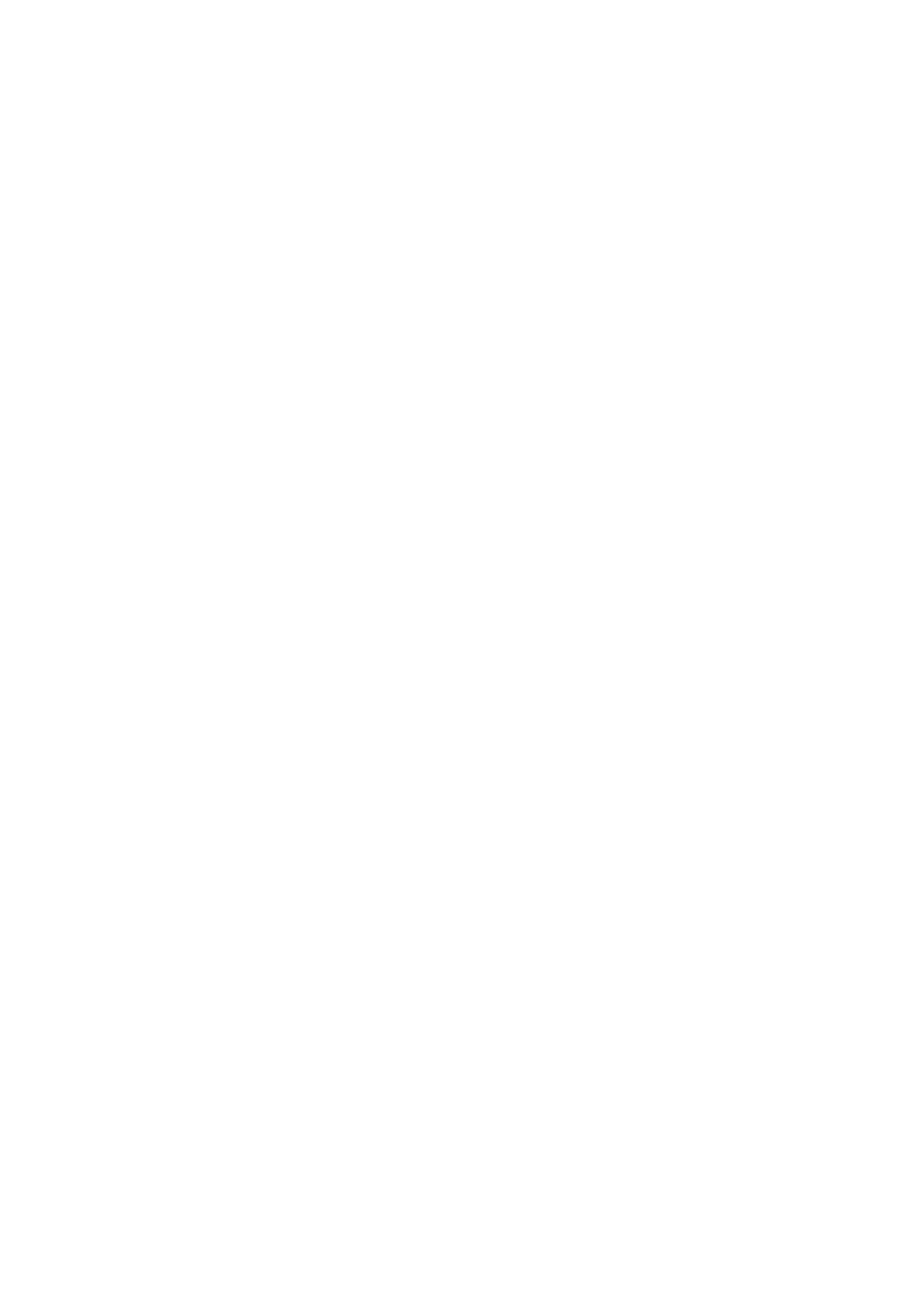# **CONTENTS**

# **ORAL PRESENTATIONS**

| $O-01$ | Evolution on islands: phenotypic and genetic responses to habitat       |  |
|--------|-------------------------------------------------------------------------|--|
|        | heterogeneity                                                           |  |
|        |                                                                         |  |
| $O-02$ | A mtDNA perspective on endemism in Caucasian forest avifauna            |  |
|        |                                                                         |  |
| $O-03$ | Hunting impact assessment on population of Eurasian and                 |  |
|        | Demoiselle Cranes in the Kurram Valley, Pakistan                        |  |
|        |                                                                         |  |
| $O-04$ | Status of the avifauna of Iran including new records of bird species    |  |
|        |                                                                         |  |
| $O-05$ | Phylogeography and population structure of Krueper's Nuthatch           |  |
|        | (Sitta krueperi) based on microsatellites and mitochondrial DNA         |  |
|        |                                                                         |  |
| $O-06$ | Preliminary bird fauna's monitoring in two future wind farms areas      |  |
|        | (Vaslui County, Romania)                                                |  |
|        |                                                                         |  |
| $O-07$ | Status and number of White-headed Duck (Oxyura leucocephala) and        |  |
|        | effective factors on its distribution in Turkey                         |  |
|        |                                                                         |  |
| $O-08$ | Wintering site fidelity and phenology of stay of waders in their winter |  |
|        | range                                                                   |  |
|        | Francisca Noni, Joost Philippa, Iwan Londo & Mikhail Markovets  19      |  |
| $O-09$ | Management of the Mallard (Anas platyrhynchos) population in the        |  |
|        | <b>Veselovsky Reservoir (south-west of Russia)</b>                      |  |
|        |                                                                         |  |
| $O-10$ | Where do Moustached Warblers (Acrocephalus melanopogon)                 |  |
|        | breeding in the Carpathian Basin spend the winter?                      |  |
|        |                                                                         |  |
| $O-11$ | Large-scale monitoring of bird migration - the potential of different   |  |
|        | radar systems                                                           |  |
|        | Susanna Komenda-Zehnder, Felix Liechti, Judy Shamoun-Baranes &          |  |
|        |                                                                         |  |
| $O-12$ | Heron and egret colonies in Greece, 2009                                |  |
|        |                                                                         |  |
| $O-13$ | Fish size structure versus habitat selection by breeding waterfowl      |  |
|        |                                                                         |  |
| $O-14$ | Preliminary results on the molecular sexing and mtDNA variation of      |  |
|        | Phalacrocorax aristotelis desmarestii from a N. Aegean colony.          |  |
|        | Evanthia Thanou, Aristeidis Christidis, Sinos Giokas, Spyros            |  |
|        |                                                                         |  |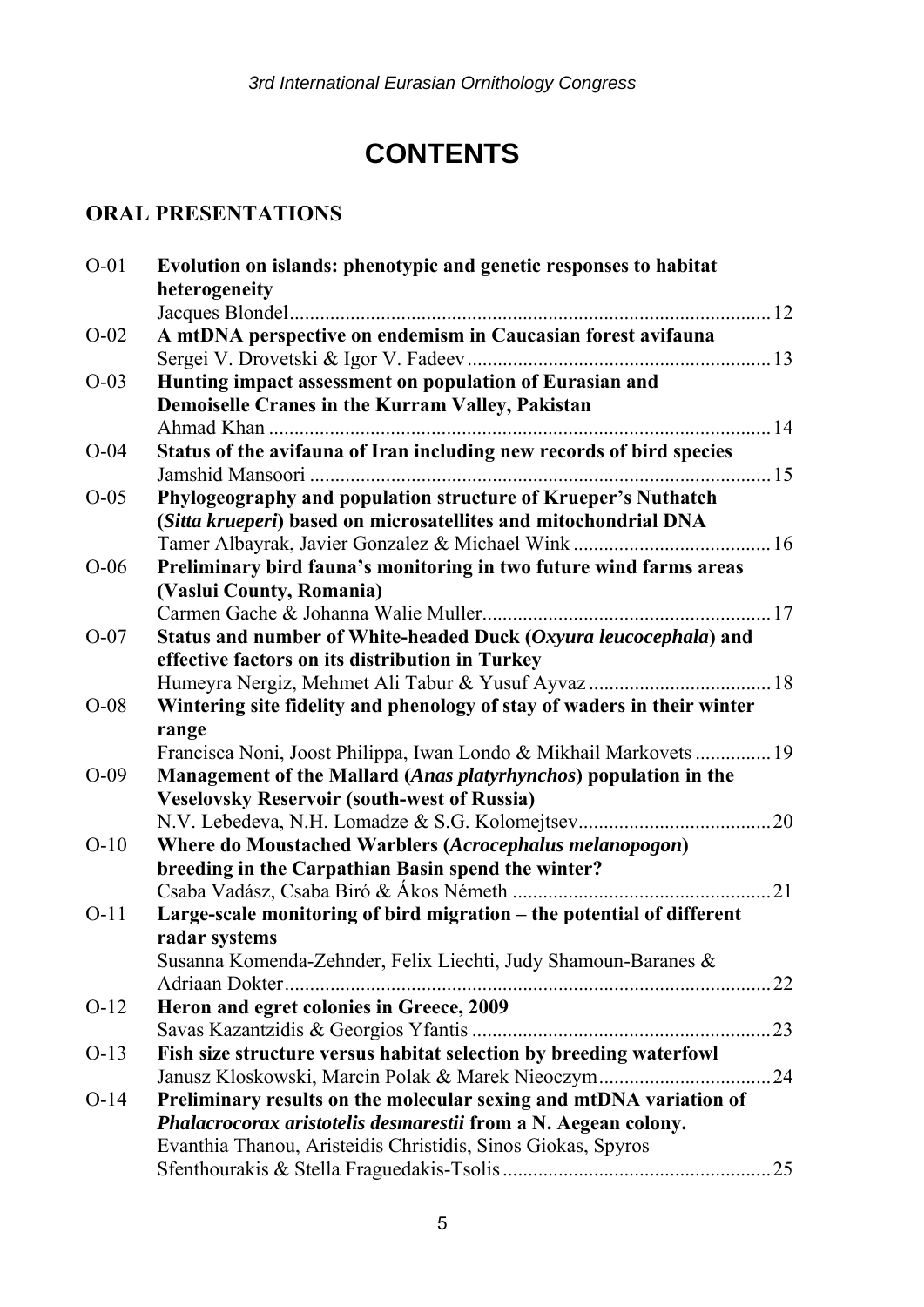| $O-15$ | Planktivorous Little Auk (Alle alle) as an indicator of changes of       |  |
|--------|--------------------------------------------------------------------------|--|
|        | marine conditions in the high Arctic                                     |  |
|        | D. Jakubas, K. Wojczulanis-Jakubas, L. Stempniewicz, S. Kwaśniewski      |  |
|        |                                                                          |  |
| $O-16$ | Distribution of the woodpecker species in Turkey and their               |  |
|        | importance in terms of biological control                                |  |
| $O-17$ | Phylogeoghraphy of the house sparrow (Passer domesticus) in the          |  |
|        | Palearctic region                                                        |  |
|        | Sepand Riyahi, Stein Are Saether, Mansour Aliabadian & Glenn-Peter       |  |
|        |                                                                          |  |
| $O-18$ | Avian Influenza surveillance in wild birds in Turkey                     |  |
|        | Kiraz Erciyas, Özge Keşapli Can, Özgür Keşapli Didrickson & Sancar       |  |
|        |                                                                          |  |
| $O-19$ | Orientation behaviour of Red-backed Shrikes and Blackcaps in a 3-D       |  |
|        | orthogonal nested Helmholtz coil system: evidence for the use of both    |  |
|        | inclination and polarity compass mechanisms                              |  |
|        | Milica Ivovic, Yiannis Kontogiorgos, Petros Lymberakis, Nenad Sakan,     |  |
|        |                                                                          |  |
| $O-20$ | Admixture of different mitochondrial DNA clades of forest species in     |  |
|        | <b>Balkan region.</b>                                                    |  |
|        |                                                                          |  |
| $O-21$ | The migration of Eastern European Black Storks (Ciconia nigra)           |  |
|        | through Turkey and Israel, based on Hungarian satellite tracking,        |  |
|        | ring recovery and observation results                                    |  |
|        |                                                                          |  |
| $O-22$ | Restoration of the Houbara Bustard Chlamydotis macqueenii                |  |
|        | population in the Kingdom of Saudi Arabia                                |  |
|        | M. Zafar-ul Islam, Mohammed Basheer P., Moayyad Sher Shah, Hajid al-     |  |
|        |                                                                          |  |
| $O-23$ | Habitat selection when the landscapes are anthropogenic: does            |  |
|        | preference still match adaptiveness?                                     |  |
|        |                                                                          |  |
| $O-24$ | Malaria infection and moult speed: connectivity in a migratory bird      |  |
|        | A. Marzal, C. Relinque, M.I. Reviriego, J. Balbontín, I.G. Hermosell, L. |  |
|        |                                                                          |  |
| $O-25$ | Earlier breeding as a response to climate change? Comparison             |  |
|        | between a short-distance and a long-distance migrant bird species.       |  |
|        | Aggeliki Doxa, Konstantinos Theodorou, Alexandre Robert, Giorgos         |  |
|        | Catsadorakis, Dionyssia Hatzilakou, Theodoros Naziridis & Alain          |  |
|        |                                                                          |  |
| $O-26$ | Migration patterns of birds moving through the Arabian Gulf via the      |  |
|        | <b>Kingdom of Bahrain</b>                                                |  |
|        |                                                                          |  |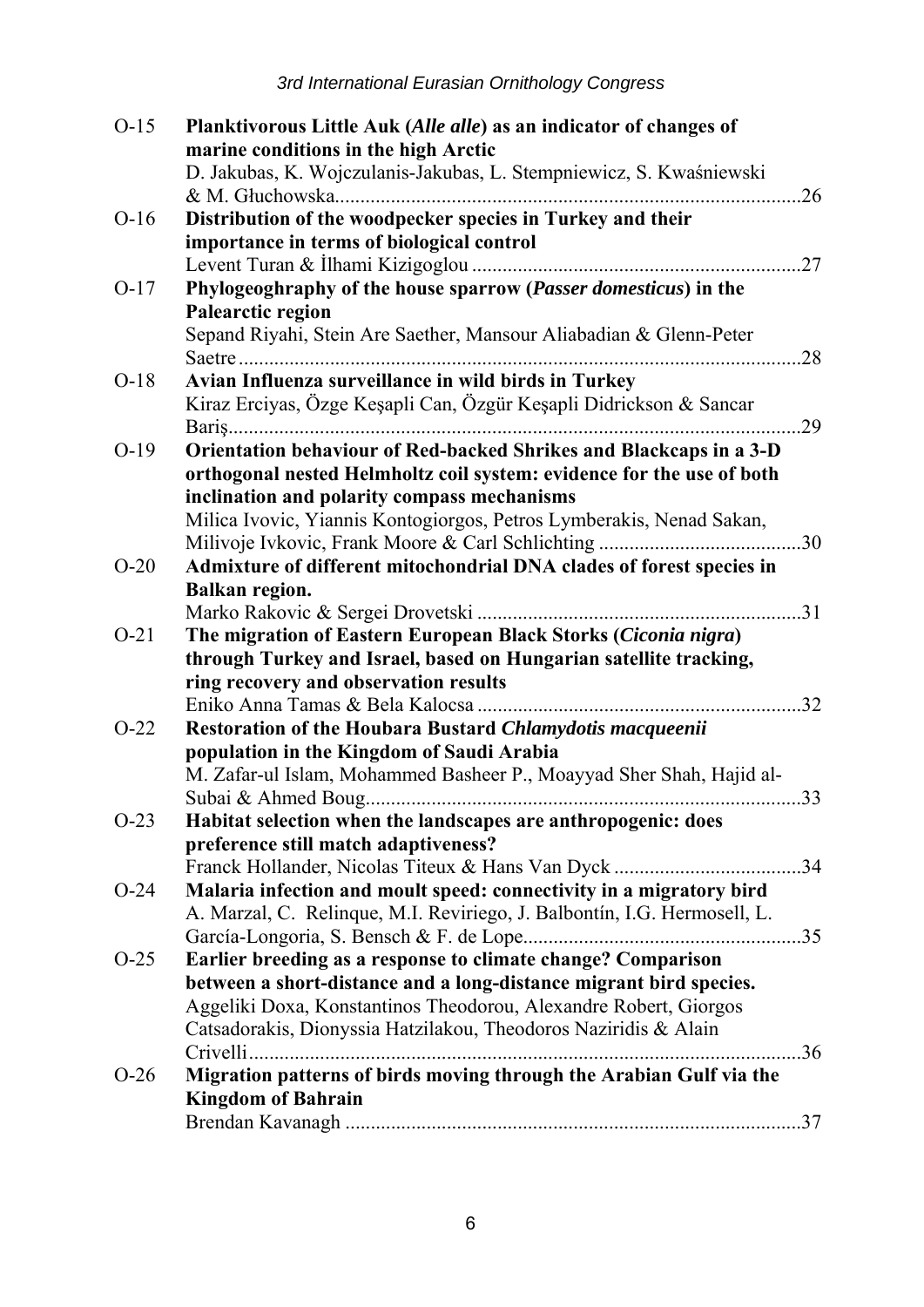# **POSTER PRESENTATIONS**

| $P-01$ | Captive breeding of cranes in the Kurram Valley, Pakistan and its<br>potential for conservation of cranes |
|--------|-----------------------------------------------------------------------------------------------------------|
|        |                                                                                                           |
| $P-02$ | The status of Marbled Teal (Marmaronetta angustirostris) in Iran                                          |
| $P-03$ | Ornithofauna dynamics in the Saratov Region (Russia)                                                      |
|        | Eugeny Zavialov, Vasily Tabachishin, Ekaterina Mosolova & Nikolay                                         |
| $P-04$ | Migration speed of the Chaffinch, Fringilla coelebs, ringed in the                                        |
|        | eastern Baltic                                                                                            |
|        |                                                                                                           |
| $P-05$ | Status and preservation prospects of the Tetrax tetrax population in                                      |
|        | the Saratov Trans-Volga Region (Russia)                                                                   |
| $P-06$ | The impact of free radicals upon blood morphology of White Stork                                          |
|        | Ciconia ciconia chicks in Poland                                                                          |
|        | Mariusz Kasprzak, Leszek Jerzak, Piotr Kamiński, Tomasz Stuczyński,                                       |
|        | Roman Buczkowski, Beata Koim, Jacek J. Klawe, Małgorzata Szady-                                           |
|        |                                                                                                           |
| $P-07$ | The determination of Newcastle Disease Virus by RT-PCR and the                                            |
|        | isolation of the virus in some avian species in Van Lake Basin (first                                     |
|        | data*)                                                                                                    |
|        | Banur Boynukara, Timur Gulhan, Fethiye Çoven & Özdemir Adızel  45                                         |
| $P-08$ | Time-activity budget of wintering Great Grey Shrikes (Lanius                                              |
|        | excubitor) in Bulgaria                                                                                    |
|        |                                                                                                           |
| $P-09$ | A magnetic compass in both eyes                                                                           |
|        | Christine Maira Hein, Svenja Engels, Manuela Zapka, Dominik Heyers,                                       |
|        |                                                                                                           |
| $P-10$ | A step forward into the unveiling of Eleonora's Falcon (Falco                                             |
|        | eleonorae) autumn migration route: new satellite data from                                                |
|        | individuals originating from a colony in the Aegean Sea (Greece).                                         |
|        | Christina Kassara, Jakob Fric, Marion Gschweng & Spyros Sfenthourakis  48                                 |
| $P-11$ | Nest-site selection of Eleonora's Falcon (Falco eleonorae) at the                                         |
|        | nesting territory level: modeling the species' presence in the Aegean                                     |
|        | Sea (Greece).<br>Christina Kassara, Tasos Dimalexis, Sinos Giokas & Spyros                                |
|        |                                                                                                           |
| $P-12$ | The dynamic of waterfowl populations (Anatidae) from Special                                              |
|        | Protected Area - Danubes' Borcea Branch - along the Fetesti-                                              |
|        | Giurgeni sector                                                                                           |
|        | Cristiana Virginia Petre, Teodor Petre & Carolina Marinela Petre 50                                       |
| $P-13$ | The bird fauna's evolution in the Lower Siret River (Galati,                                              |
|        | Romania)                                                                                                  |
|        |                                                                                                           |
|        |                                                                                                           |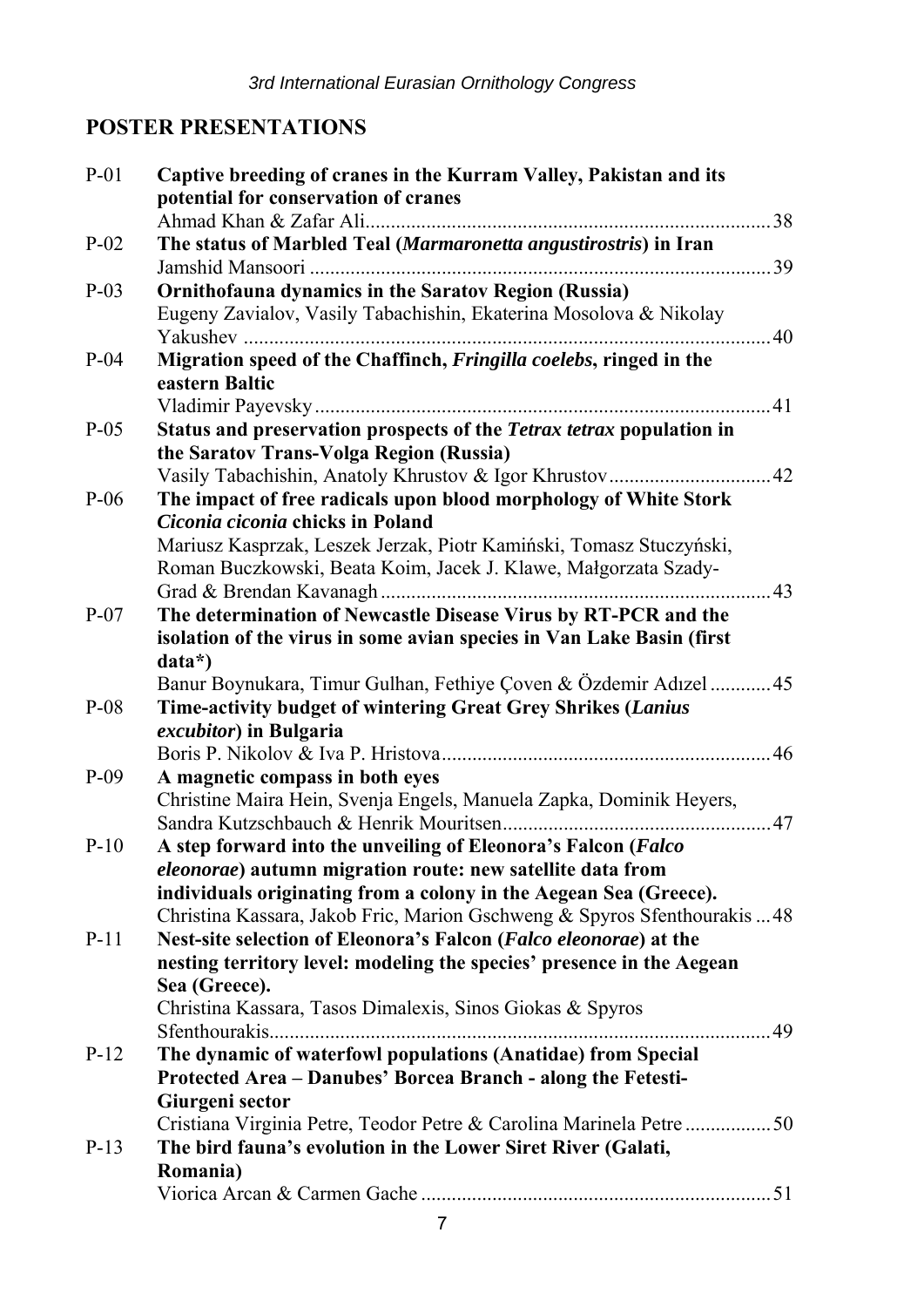| $P-14$ | Assessment of the Effect of Reed bed Reaping Model and Ratio on        |  |
|--------|------------------------------------------------------------------------|--|
|        | Natural Filtering Areas Considering the Bendimahi Delta Plain Case     |  |
|        | (Van-Turkey)                                                           |  |
|        |                                                                        |  |
| $P-15$ | Bird monitoring in the area of oil and gas development in vicinity of  |  |
|        | Chaivo Bay (north-eastern Sakhalin, Russia)                            |  |
|        |                                                                        |  |
| $P-16$ | <b>Illustrations of Griffon Vulture (Gyps fulvus)</b>                  |  |
|        |                                                                        |  |
| $P-17$ | Breeding ecology of Great Bittern Botaurus stellaris in eastern Poland |  |
|        |                                                                        |  |
| $P-18$ | Structure of Rook (Corvus frugilegus) colonies and nesting of other    |  |
|        | bird species in steppe forest belts                                    |  |
|        | M.A. Miklyaeva, N.V. Lebedeva, L.F. Skryleva & R.M. Savitsky56         |  |
| $P-19$ | Lead concentrations and lead poisoning in waterfowl in the Evros       |  |
|        | <b>Delta (Greece)</b>                                                  |  |
|        | Maria Aloupi, Triantaphyllos Akriotis, Savvas Kazantzidis & Michalis   |  |
|        |                                                                        |  |
| $P-20$ | The breeding ecology of the Yellow-vented Bulbul Pycnonotus            |  |
|        | xanthopygos in an urban area of Antalya                                |  |
|        |                                                                        |  |
| $P-21$ | Breeding habitat and nest-site selection in birds of prey              |  |
|        | (Accipitriformes) and Black Stork (Ciconia nigra) in the               |  |
|        | <b>Mediterranean pine woodland of Lesvos</b>                           |  |
|        | Yiannis Kontogiorgos, Eleftherios Kakalis & Triantaphyllos Akriotis59  |  |
| $P-22$ | Diet of the Kestrel (Falco tinnunculus) in urban and non-urban         |  |
|        | habitats in northern Greece                                            |  |
|        | Haralambos Alivizatos, Stavros Kalpakis, Savas Kazantzidis & Maria     |  |
|        |                                                                        |  |
| $P-23$ | Determination of Avian Influenza A viruses in some avian species in    |  |
|        | Van Lake Basin by RT-PCR, their isolation and sub-typing (4th          |  |
|        | <b>Presenting of Data)*</b>                                            |  |
|        | Banur Boynukara, Timur Gülhan, Özdemir Adızel, Erdal Öğün,             |  |
|        | Abdulbaki Aksakal, Fethiye Çöven, Atilla Durmuş, İsmail Hakkı Ekin,    |  |
|        |                                                                        |  |
| $P-24$ | Migrations of partial migrants - Great and Blue Tits (Parus major      |  |
|        | and P. caeruleus) in Ukraine                                           |  |
| $P-25$ | Morphometric peculiarities and allozyme variations of Bearded Tit      |  |
|        |                                                                        |  |
|        | Panurus biarmicus (Aves: Passeriformes) distributed in two wetlands    |  |
|        | in Central Anatolia                                                    |  |
| $P-26$ | Breeding success of the Montagu's Harrier Circus pygargus in the       |  |
|        | context of food changes and predator impact - three decades of         |  |
|        | observations                                                           |  |
|        |                                                                        |  |
|        |                                                                        |  |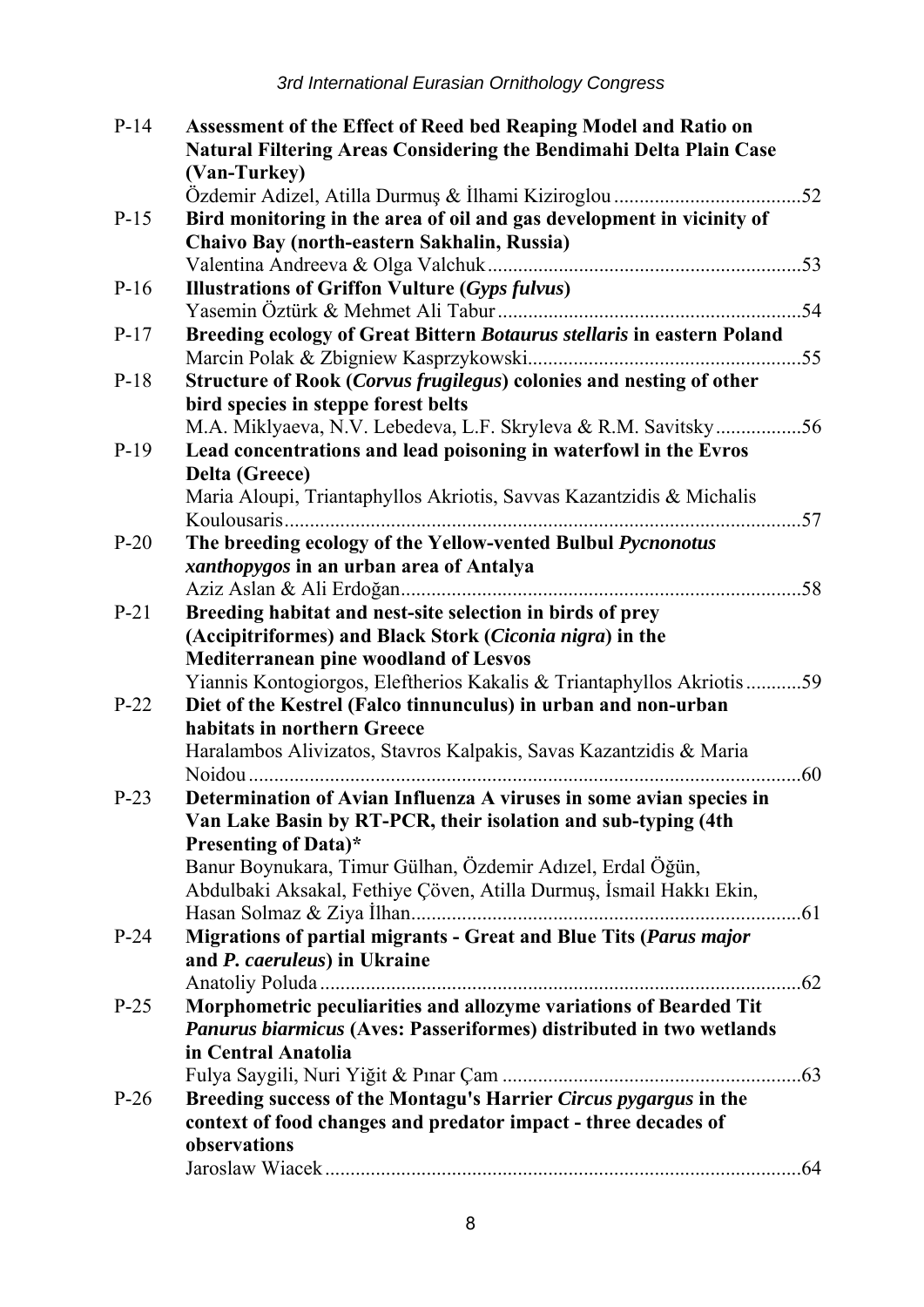| $P-27$ | Geolocation of small migrants by light: benefits and constraints of a                      |
|--------|--------------------------------------------------------------------------------------------|
|        | promising method                                                                           |
|        | Steffen Hahn, Erich Bächler, Susanna Komenda-Zehnder & Felix Liechti 65                    |
| $P-28$ | The rook Corvus frugilegus as a potential vector of antibiotic resistant                   |
|        | bacteria                                                                                   |
|        |                                                                                            |
| $P-29$ | Woodpecker distribution in the National Park of Northern Pindos:                           |
|        | historical and new data                                                                    |
|        |                                                                                            |
| $P-30$ | Is natural selection responsible for beak size differences among the                       |
|        | three subspecies of chaffinch in Eastern Europe?                                           |
|        |                                                                                            |
| P-31   | Sex and age related differences in timing and body condition of                            |
|        | migrating Reed Warblers Acrocephalus scirpaceus and Sedge                                  |
|        | Warblers Acrocephalus schoenobaenus                                                        |
|        |                                                                                            |
| $P-32$ | Timing and migration of wheatear species (Oenanthe spp.) on spring                         |
|        | 2009 at Boğazkent, Antalya, Turkey.                                                        |
|        | Hakan Karaardiç, Ali Erdoğan, Heiko Schmaljohann & Franz Bairlein 70                       |
| $P-33$ | Waterfowl in the wetlands in the north-west coast of the Black Sea                         |
|        | (Odessa region) and their management                                                       |
|        |                                                                                            |
| $P-34$ | Bird migration research in the Kızılırmak Delta, Samsun since 2002:                        |
|        | an analysis of bird ringing                                                                |
|        | Kiraz Erciyas, A. Cemal Özsemir, Nizamettin Yavuz, Arzu Gürsoy & Y.                        |
|        |                                                                                            |
| $P-35$ | Biometrics of the Blackcap (Sylvia atricapilla) caught during autumn                       |
|        | migration through the Kizilirmak Delta                                                     |
|        | Arzu Gursoy, A. Cemal Özsemir, Kiraz Erciyas, Nizamettin Yavuz & Y.                        |
|        |                                                                                            |
| $P-36$ | <b>European Seabirds at Sea (ESAS) recordings in Greece</b>                                |
|        | Kostas Gaganis, Jakob Fric, Tasos Dimalexis, Panos Dendrinos, Maria                        |
|        |                                                                                            |
| $P-37$ | Variations in nest-site parameters in waterbirds at Lake Zarivar,                          |
|        | Western Iran                                                                               |
|        | Ahmad Barati, Farhad Ataei, Bahman Shams Esfandabad & Naghi                                |
| P-38   |                                                                                            |
|        | Habitat use by waterbirds in three wetlands on the island of Corfu,<br>northwestern Greece |
|        | Ioannis Gasteratos, Vassiliki Kati, Savas Kazantzidis & Nikolaos                           |
|        |                                                                                            |
| $P-39$ | First data on seabird by-catch from the Greek gillnet and long-line                        |
|        | fishery (Ionian Sea, western Greece)                                                       |
|        | Georgios Karris, Kostas Poirazidis, Dimitrios Tziertzidis, Marios-                         |
|        | Dimitrios Voulgaris, Jakob Fric, Danae Portolou & Spyros Sfenthourakis  77                 |
|        |                                                                                            |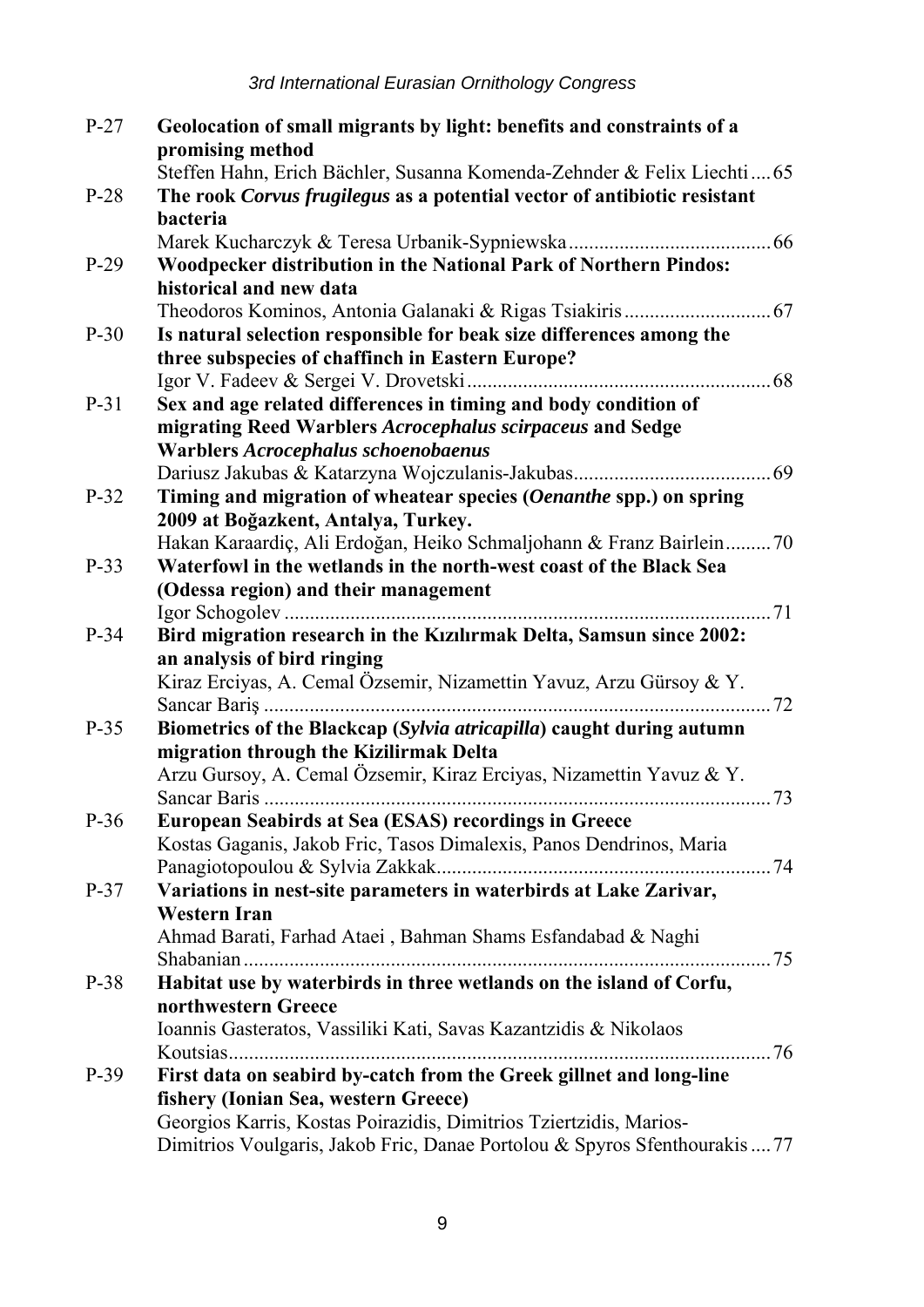| $P-40$ | Preliminary data on coastal counts for seabirds on the island of         |  |
|--------|--------------------------------------------------------------------------|--|
|        | Lesvos (Aegean Sea, NE Greece)                                           |  |
|        | Polivios Deligiannis, Jakob Fric, Tasos Dimalexis, Eleftherios Kakalis & |  |
|        |                                                                          |  |
| $P-41$ | Wintering ecology of Eurasian Robin (Erithacus rubecula) at Akdeniz      |  |
|        | University campus, Antalya: a preliminary study                          |  |
|        |                                                                          |  |
| $P-42$ | Boğazkent/ Antalya, a new bird ringing station in Turkey                 |  |
|        |                                                                          |  |
| $P-43$ | Predator role of Blackbirds in biological control of Neodiprion pini     |  |
|        |                                                                          |  |
| $P-44$ | Spring orientation behaviour of migrants on the southernmost             |  |
|        | European islet of Gavdos: directional preferences and activity           |  |
|        | patterns                                                                 |  |
|        | Milica Ivovic, Christos Barboutis, Nikolaos Katsimanis, Petros           |  |
|        |                                                                          |  |
| $P-45$ | Estimating wintering quarters of Acrocephalus species from autumn        |  |
|        | migration ringing data and NDVI indices                                  |  |
|        |                                                                          |  |
| $P-46$ | Migration dynamics of Whitethroat (Sylvia communis) in the               |  |
|        | Kızılırmak Delta, Northern Turkey                                        |  |
|        | Arif Cemal Özsemir, Kiraz Erciyas, Arzu Gürsoy, Nizamettin Yavuz &       |  |
|        |                                                                          |  |
| $P-47$ | Summer dynamic of the forest bird communities at the southern edge       |  |
|        | of the taiga zone.                                                       |  |
|        |                                                                          |  |
| $P-48$ | Phylogenetic consequences of hybridization in two interbreeding          |  |
|        | taxa: Kurdish Wheatear (Oenanthe xanthoprymna) and Persian               |  |
|        | Wheatear (Oenanthe chrysopygia)                                          |  |
|        | Atefeh Chamani, Mohammad Kaboli, Mahmoud Karami, Mansour                 |  |
|        |                                                                          |  |
| $P-49$ | Volunteer monitoring program of the avifauna of Attica's wetlands        |  |
|        |                                                                          |  |
| $P-50$ | Evaluation of 69 Important Bird Areas of Greece for their inclusion      |  |
|        | in the SPA network                                                       |  |
|        | Thanos Kastritis, Aris Manolopoulos, Victoria Saravia Mullin, Dimitris   |  |
|        |                                                                          |  |
| $P-51$ | The return of the Pygmy Cormorant Phalacrocorax pygmaeus at              |  |
|        | <b>Amvrakikos Wetlands National Park</b>                                 |  |
|        | Niki Kardakari, George Papamichael, Fotis Pergantis, Vassilis            |  |
|        |                                                                          |  |
| $P-52$ | Atlas of Anatidae populations in India                                   |  |
|        |                                                                          |  |
| $P-53$ | Forest birds breeding in burnt forests: Preliminary findings after the   |  |
|        | conflagrations of 2007                                                   |  |
|        |                                                                          |  |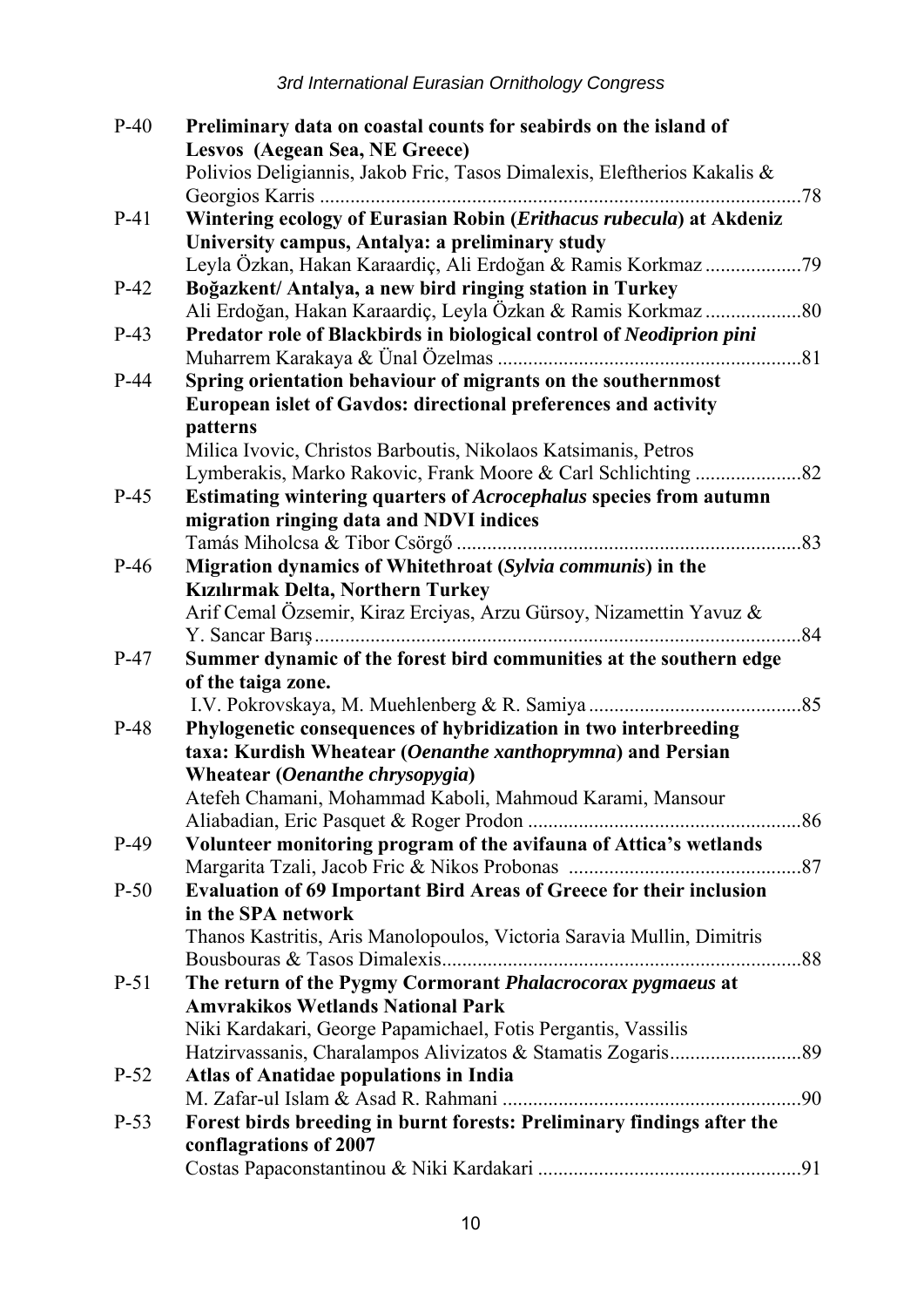| P-54   | Evaluation of a newly created wetland for waterbirds at the Evros       |     |
|--------|-------------------------------------------------------------------------|-----|
|        | Delta, Greece                                                           |     |
|        | Panayiotis Ioannidis, Eleni Makriyanni & Andreas Athanasiadis92         |     |
| $P-55$ | Effect of climate conditions and time of day on the density and         |     |
|        | behavior of the Barn Swallow in Khuzestan province, south west of       |     |
|        | Iran                                                                    |     |
|        | Sanaz Ghaffari, Seyed Mehdi Amini Nasab & Seyed Mahmoud                 |     |
|        |                                                                         | .93 |
| P-56   | The difference in the timing of migration of sex and age groups of      |     |
|        | some Passerines in Hungary                                              |     |
|        |                                                                         |     |
| $P-57$ | The impact of climate change on the biometrics of passerine bird        |     |
|        | species in Hungary                                                      |     |
|        |                                                                         |     |
| P-58   | Population changes of Passerines in Hungary - Comparative analysis      |     |
|        | of two different methods                                                |     |
|        |                                                                         |     |
| $P-59$ | Monitoring the population of Lesser White-fronted Geese Anser           |     |
|        | erythropus wintering in Greece: 1996 - 2009                             |     |
|        | Maria Panagiotopoulou, Yannis Tsougrakis, Theodoros Naziridis, Eleni    |     |
|        | Makriyanni, Savas Kazantzidis, Didier Vangeluwe, George Handrinos,      |     |
|        |                                                                         |     |
| $P-60$ | The waterbird ringing station in the Evros Delta, Greece                |     |
|        | Yannis Fakriadis, Eleni Makrigianni, Didier Vangeluwe, Savas            |     |
|        |                                                                         |     |
| $P-61$ | The check-list of the birds of Greece: recent additions and taxonomic   |     |
|        | changes                                                                 |     |
|        | Michalis Dretakis, Nikos Probonas, Kostas Papakonstantinou, Theodoros   |     |
|        | Kominos, Apostolis Christopoulos, Maria Dimaki & Georgios Handrinos  99 |     |
| $P-62$ | Development of a population model with genetics for application to      |     |
|        | populations of Cory's shearwater (Calonectris diomedea diomedea) in     |     |
|        | the North Aegean                                                        |     |
|        |                                                                         |     |
| P-63   | Comparison of modelling approaches for estimating abundance             |     |
|        | patterns of seabirds in the N. Aegean Sea using ESAS data               |     |
|        | Sylvia Zakkak, Maria Panagiotopoulou & John M Halley 101                |     |
| $P-64$ | Why is the female of House sparrow, Passer domesticus lighter and       |     |
|        | smaller in Yatağan, Turkey?                                             |     |
|        |                                                                         |     |
| $P-65$ | Larus ichthyaetus in the northern coasts of the Black Sea: threats and  |     |
|        | the need for conservation                                               |     |
|        |                                                                         |     |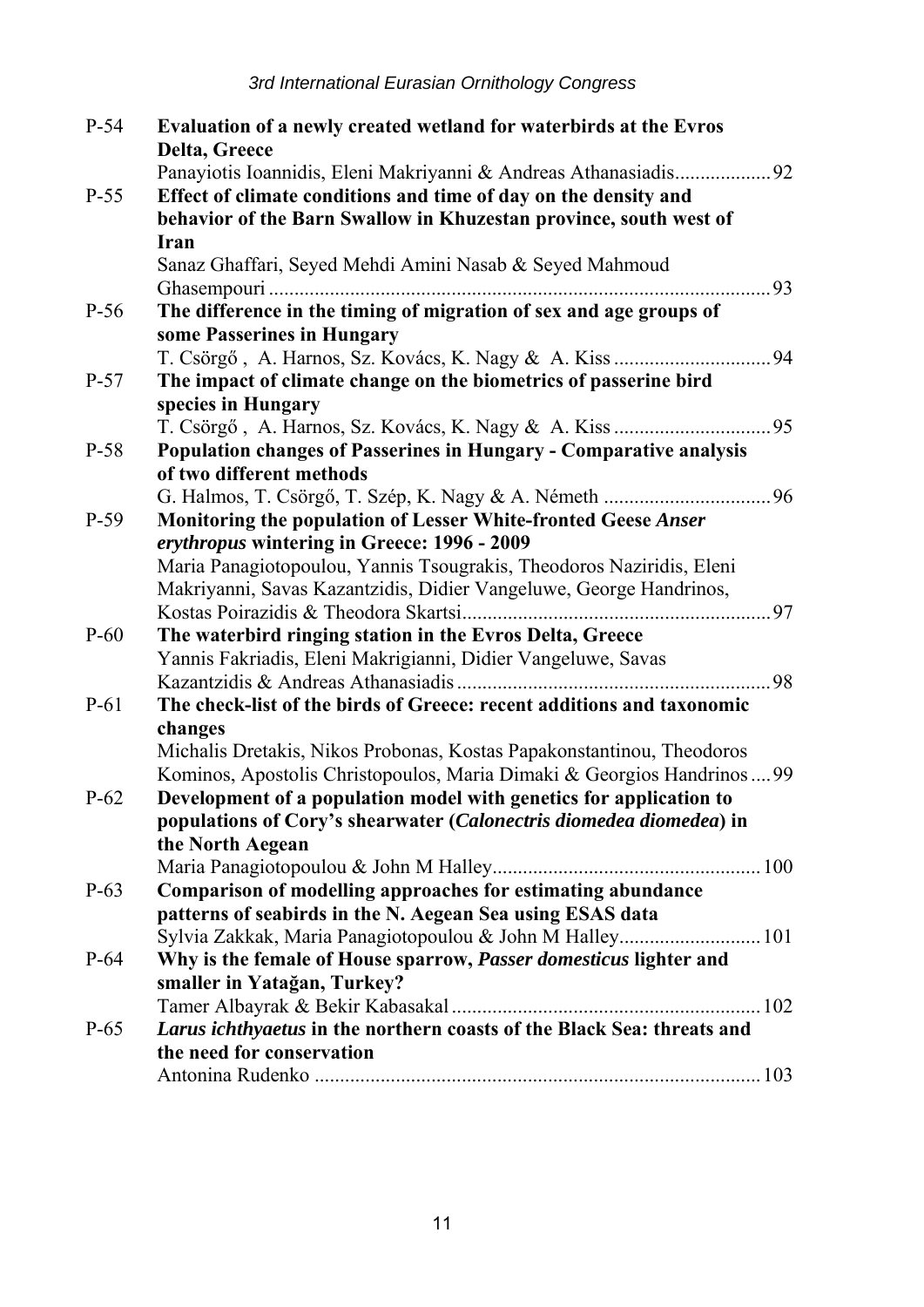#### Oral Presentation: **O-01**

#### **Evolution on islands: phenotypic and genetic responses to habitat heterogeneity**

#### JACQUES BLONDEL

#### Centre d'Ecologie Fonctionnelle et Evolutive, 1919 Route de Mende, F-34293 Montpellier cedex 5, France

A common pattern on islands is species impoverishment which is the most obvious component of the so-called insular syndrome. However, species impoverishment does not necessarily mean that biodiversity is lower than on nearby mainland because species are not the sole currency of biodiversity. Scanning several components of biodiversity across scales of time and space in the Mediterranean archipelago reveals that a long-lasting evolution in islands which have been isolated from mainland for a very long time led to odd assemblages of unique animals, especially among mammals. For example if non flying mammals were not quite diverse on Mediterranean islands before they were invaded by humans, they included endemic species that evolved striking adaptations to insular environments. Although dwarf elephants and hippos are emblematic of striking animal assemblages which occurred in Mediterranean islands before they were invaded by humans, a good wealth of paleontological data report on many species of birds that are now extinct. At much smaller scales of space and time, a high phenotypic variation of many morphological and physiological traits has been reported in insular populations of birds compared to their mainland counterparts. This suggests that local adaptation might produce high levels of biodiversity at the level of populations. In highly mobile organisms such as birds, the homogenizing effects of gene flow are supposed to prevent adaptive differentiation at spatial scales that are smaller than the dispersal range of individuals. However, island-specific traits such as low dispersal, sedentariness, high site fidelity, strong philopatry and assortative mating have often been reported in insular birds. These traits may be conducive to local population differentiation at much smaller spatial scales than on mainland regions whenever divergent selection pressures are strong enough to counteract the homogenizing effects of gene flow. Comparing the phenotypic and genetic variation of a series of populations of blue tit Cyanistes caeruleus in two similar landscapes, one on the mainland in southern France and the other on the island of Corsica I will show how and why genetic and phenotypic variation is much higher on the island than on the mainland.

**Keywords**: Evolution, islands, gene flow, adaptation, Mediterranean

**Corresponding author:** Jacques Blondel - <u>jacques.blondel@cefe.cnrs.fr</u>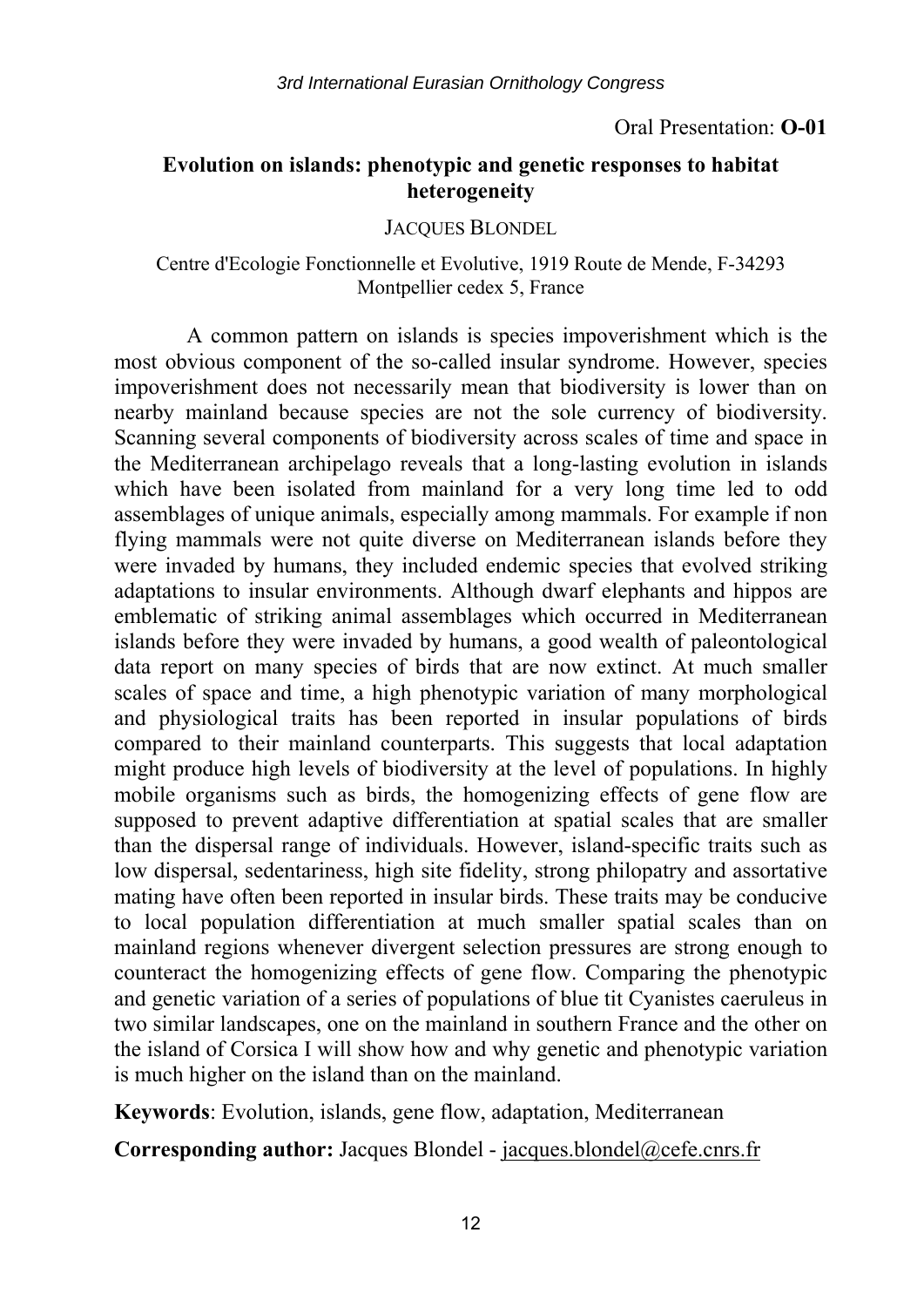#### **A mtDNA perspective on endemism in Caucasian forest avifauna**

SERGEI V. DROVETSKI<sup>1</sup> & IGOR V. FADEEV<sup>2</sup>

1 CIBIO, Centro de Investigação em Biodiversidade e Recursos Genéticos, Campus Agrário de Vairão, Rua Padre Armando Quintas 7 - Crasto, 4485-661 Vairão, Portugal 2 State Darwin Museum, Vavilova St. 57, Moscow 117292, Russia

The Caucasus is an internationally recognized hotspot of avian endemism. Three species are endemic to the Caucasus: the Caucasian Snowcock (*Tetraogallus caucasicus*) which lives in alpine habitats, and the Caucasian Grouse (*Lyrurus mlokosiewiczii*) and Caucasian Chiffchaff (*Phylloscopus lorenzii*) which inhabit the high-elevation forest and timberline zone. Furthermore, in the Caucasus, 2/3 of European birds are represented by endemic subspecies providing additional evidence for the unique evolutionary history of the Caucasian avifauna. We surveyed the level of mtDNA divergence between Caucasian and European populations in 20 forest species (6 migratory and 14 resident). Only three migratory and one resident species (20%) exhibited no geographic structuring and appear not to have experienced population contraction during the Last Glacial Maximum. Four additional resident species (20%) were not geographically structured but experienced a postglacial population expansion. Three migratory and four resident species (35%) showed significant geographic structuring with low amounts of recently re-established gene flow. In five resident species (25%) Caucasian and European populations were reciprocally monophyletic with the divergence levels similar to the recognized Caucasian endemics. Our results show that the level of endemism in Caucasian avifauna is underappreciated and that resident forest species should become the conservation priority in the region.

**Keywords**: Caucasus, endemism, avifauna, mitochondrial DNA, conservation

**Corresponding author:** Sergei V. Drovetski - svd@mail.icav.up.pt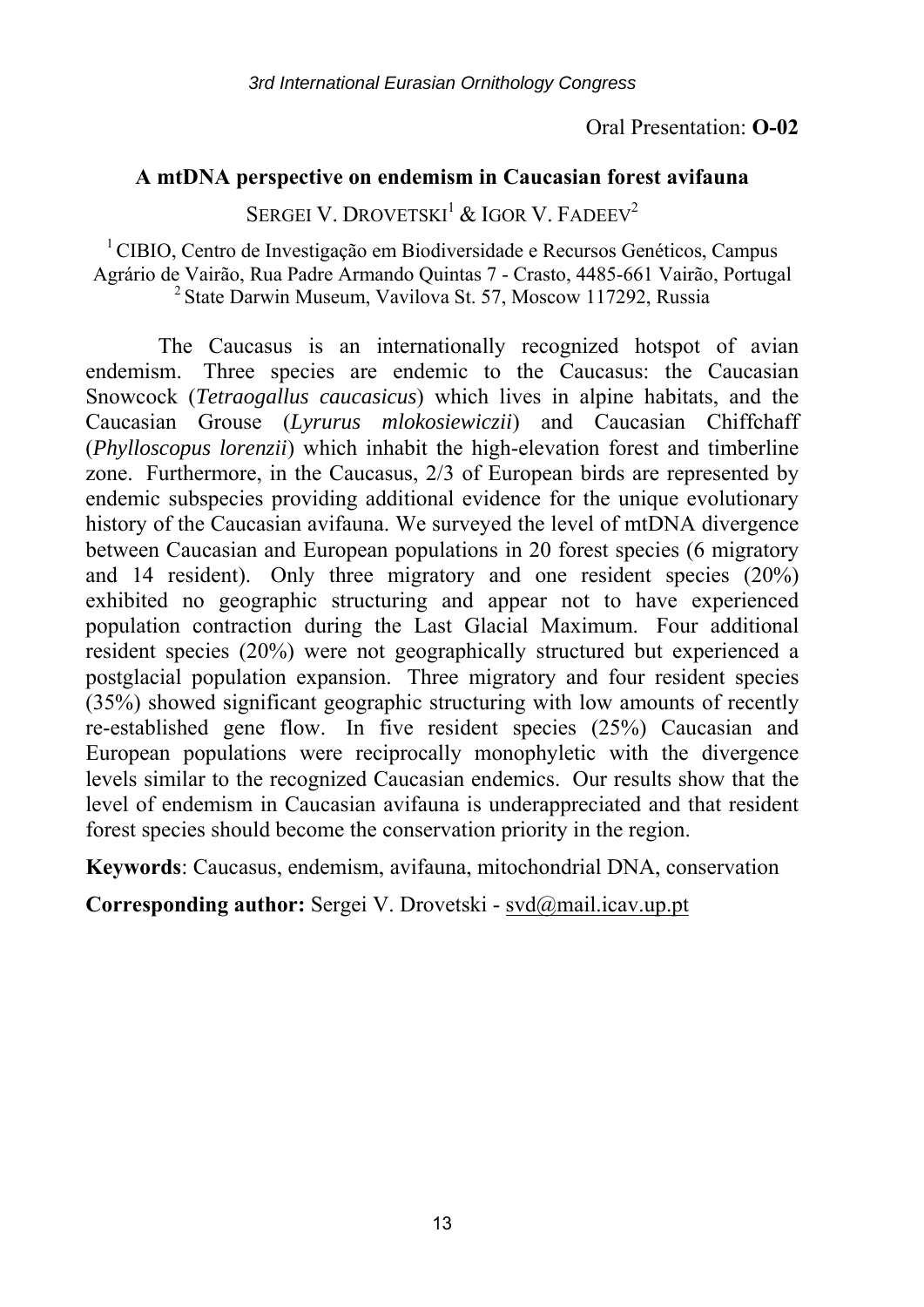#### **Hunting impact assessment on population of Eurasian and Demoiselle Cranes in the Kurram Valley, Pakistan**

#### AHMAD KHAN

Programme Manager Regional Programmes, Pakistan Wetlands Programme, House No. 3, Street No. 4, Sector F-7/3, Islamabad, Pakistan. Website: www.pakistanwetlands.org

Three species of cranes including Siberian crane (*Grus leucogeranus*), Eurasian crane (*Grus grus*) and demoiselle crane (*Anthropoides virgo*) migrated through Pakistan until 2002 when the central population of the first one was reported extinct. In addition the resident sarus crane (*Grus antigone*) occurring in Sindh province is also believed to be extinct from the country. The population of the other two species has also decreased tremendously in the Kurram Valley, which has been known as a traditional migrating corridor of cranes in Pakistan. Crane Hunters of the Kurram Valley believe that the decline that has occurred in the populations of migrating cranes through the Valley is due to a change in their migration route rather than being caused by hunting. They attribute the change in migration route to the war in Afghanistan and drought; they do not believe that their centuries old tradition of crane hunting (live trapping) may have contributed to this decline. To determine the impact of hunting on the crane populations migrating through the Kurram Valley, I have constructed a simple deterministic model adapted from a population viability model for sandhill cranes (*Grus canadensis*) used by Miller et al. to assess the impact of hunting pressure on these cranes in North America. The presentation and paper will discuss the structure of the model, its findings and application in the field of ornithological studies.

**Keywords**: cranes, Pakistan, Kurram Valley, Ahmad, Claire

Corresponding author: Ahmad Khan - akhan@wwf.org.pk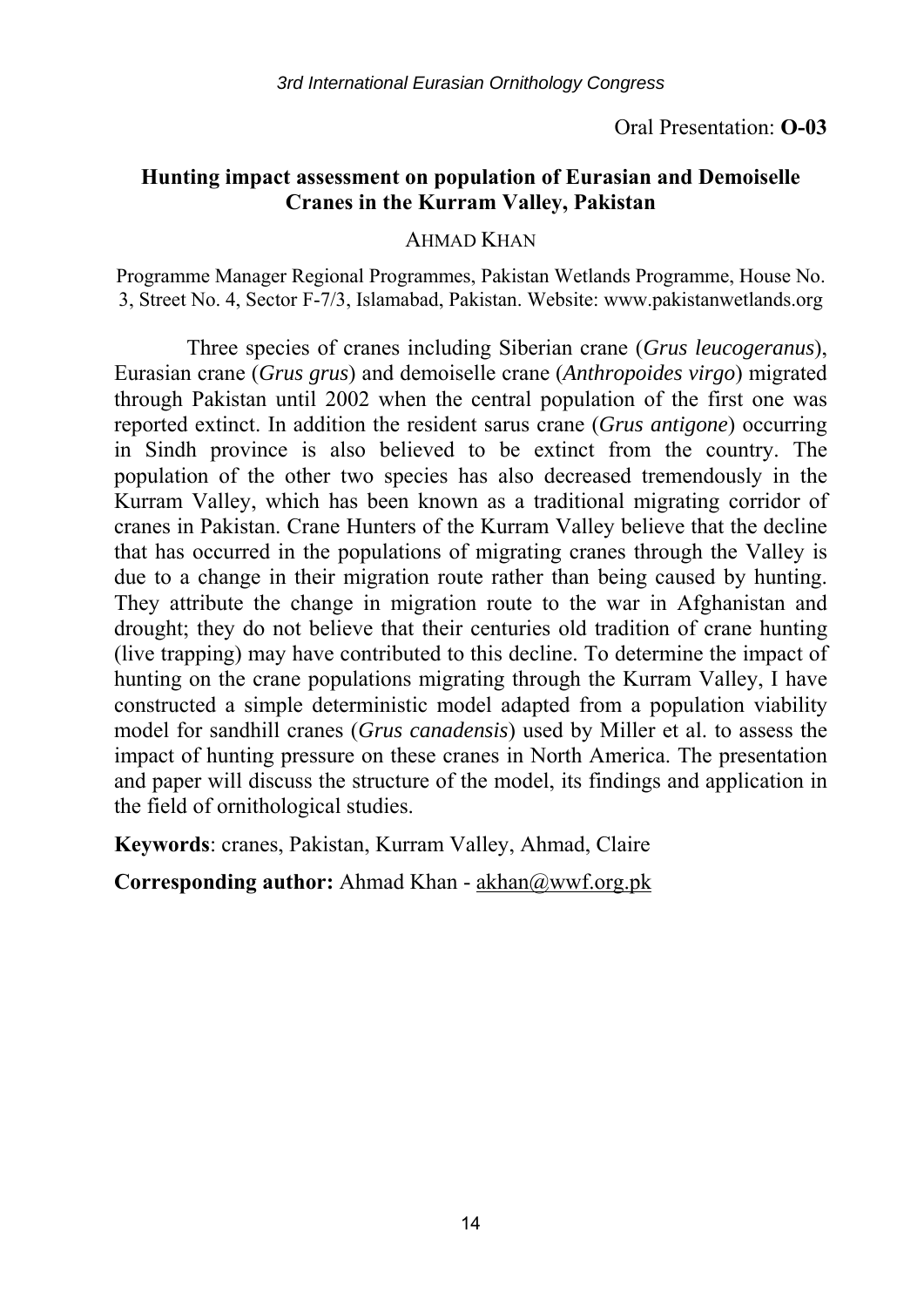#### Oral Presentation: **O-04**

#### **Status of the avifauna of Iran including new records of bird species**

#### JAMSHID MANSOORI

#### Vice president, Wildlife Society of Iran, Department of the Environment, Tonekabon Azad Islamic University, Iran

With an area of approximately 1,648,000 square kilometers, Iran is nearly as large as Iraq, Syria, Kuwait, Jordan, Bahrain, Lebanon, United Arab Emirates, Yemen, Oman, Azerbaijan, Armenia, and Georgia all combined. Iran's size, and its situation that support a rich and diverse avifauna totaling approximately 517 species a consequence of the diverse range of habitats found across a very broad altitudinal range (from 26 m below sea level to 5600 m). Iran' s strategic location in the Palearctic faunal region, and at the convergence of three major faunal regions, the Palearctic, the Afro-tropical, and the Oriental realm, extremes of climate, and variety of geographical features have endowed the country with a wealth of Flora and Fauna unequalled in any other parts of the Middle East. Three hundred and twenty five bird species are known to have bred in Iran. The country also spans an important migration flyway and stopover zone for many bird species that bred to the north and east, and winter in Africa and Arabia to the southeast. Twenty three bird species are considered globally threatened with extinction and ten are near threatened bird species. Two species which were abundant formerly (Lesser White-fronted Goose *Anser erythropus* and Slender-billed Curlew *Numenius tenuirostris*) have not been observed since 10 years ago. However, one species Namaqua Dove *Oena capensis* was identified a few months ago is the first record in Iran.

**Keywords**: Status, bird record, bird species, Namaqua Dove, flyway

**Corresponding author:** Jamshid Mansoori - birdlifeiran@yahoo.com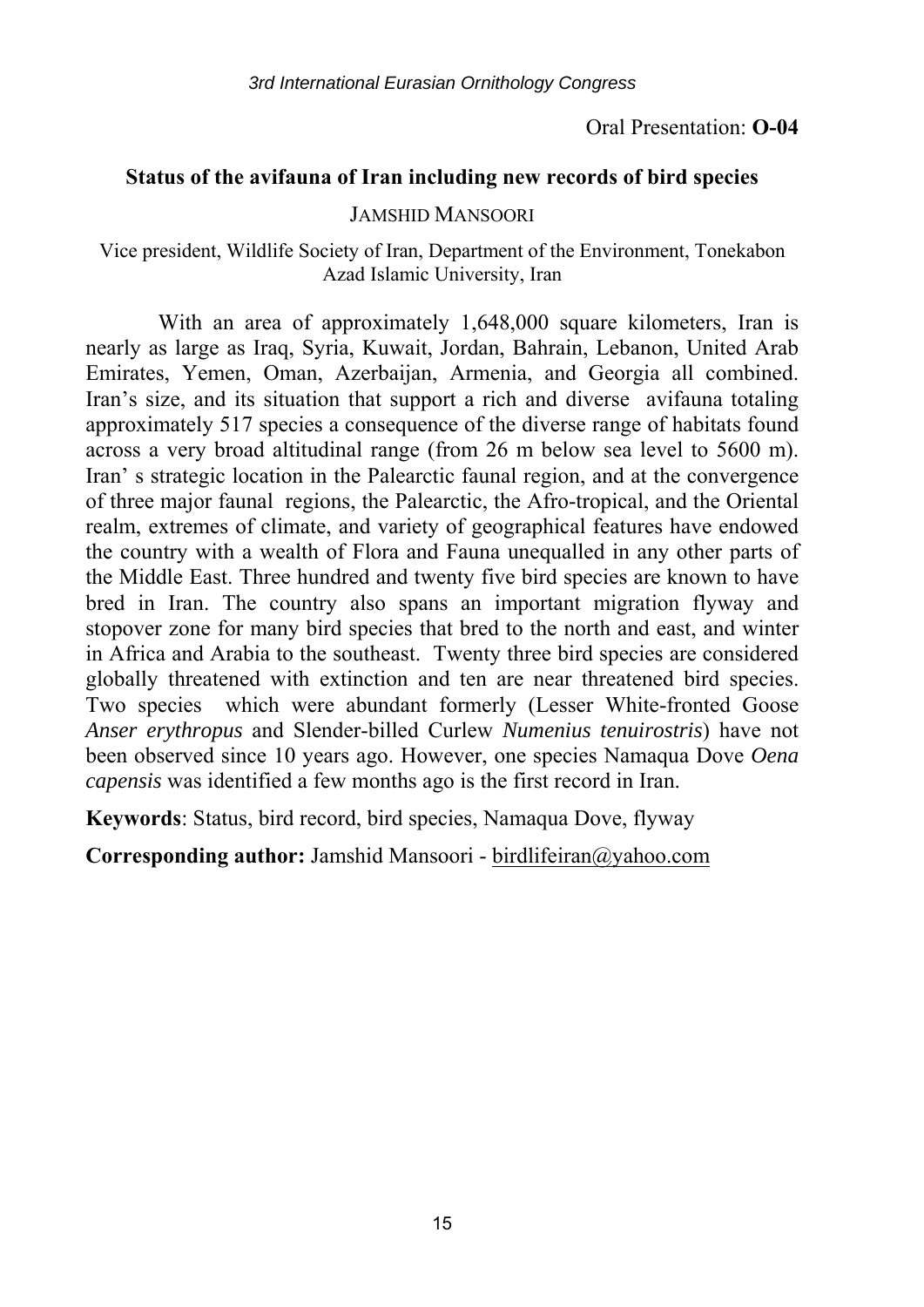#### Oral Presentation: **O-05**

## **Phylogeography and population structure of Krueper's Nuthatch (***Sitta krueperi***) based on microsatellites and mitochondrial DNA**

TAMER ALBAYRAK<sup>1</sup>, JAVIER GONZALEZ<sup>2</sup> & MICHAEL WINK<sup>2</sup>

<sup>1</sup> Department of Biology, Faculty of Science and Art, University of Mehmet Akif Ersoy, Burdur, Turkey<br><sup>2</sup> Department of Biology, Institute of Pharmacy and Molecular Biotechnology,

University of Heidelberg, Im Neuenheimer Feld 364, 69120 Heidelberg, Germany

The Krueper's nuthatch (*Sitta krueperi*) inhabits mainly the Anatolian Peninsula and it is associated with coniferous forests. Here, sequences of the mitochondrial cytochrome oxidase subunit 1 gene (605 bp) and eight microsatellite loci were analyzed in order to infer the genetic and phylogeographical structure of five populations in northern and southern Turkey. A total of ten haplotypes were found among 68 individuals. Our results revealed two distinct groups of populations in northern and southern Turkey. Furthermore, nuclear microsatellite data suggest an ongoing incipient speciation process among these populations. This genetic structure pattern may be linked to isolation processes of these populations in different glacial refuges. Our data may have implications for future conservation strategies of this 'near threatened' species

**Keywords**: *Sitta krueperi*, Krueper's Nuthatch, Anatolia, population genetics, evolution

**Corresponding author:** Tamer Albayrak - albayraktamer@gmail.com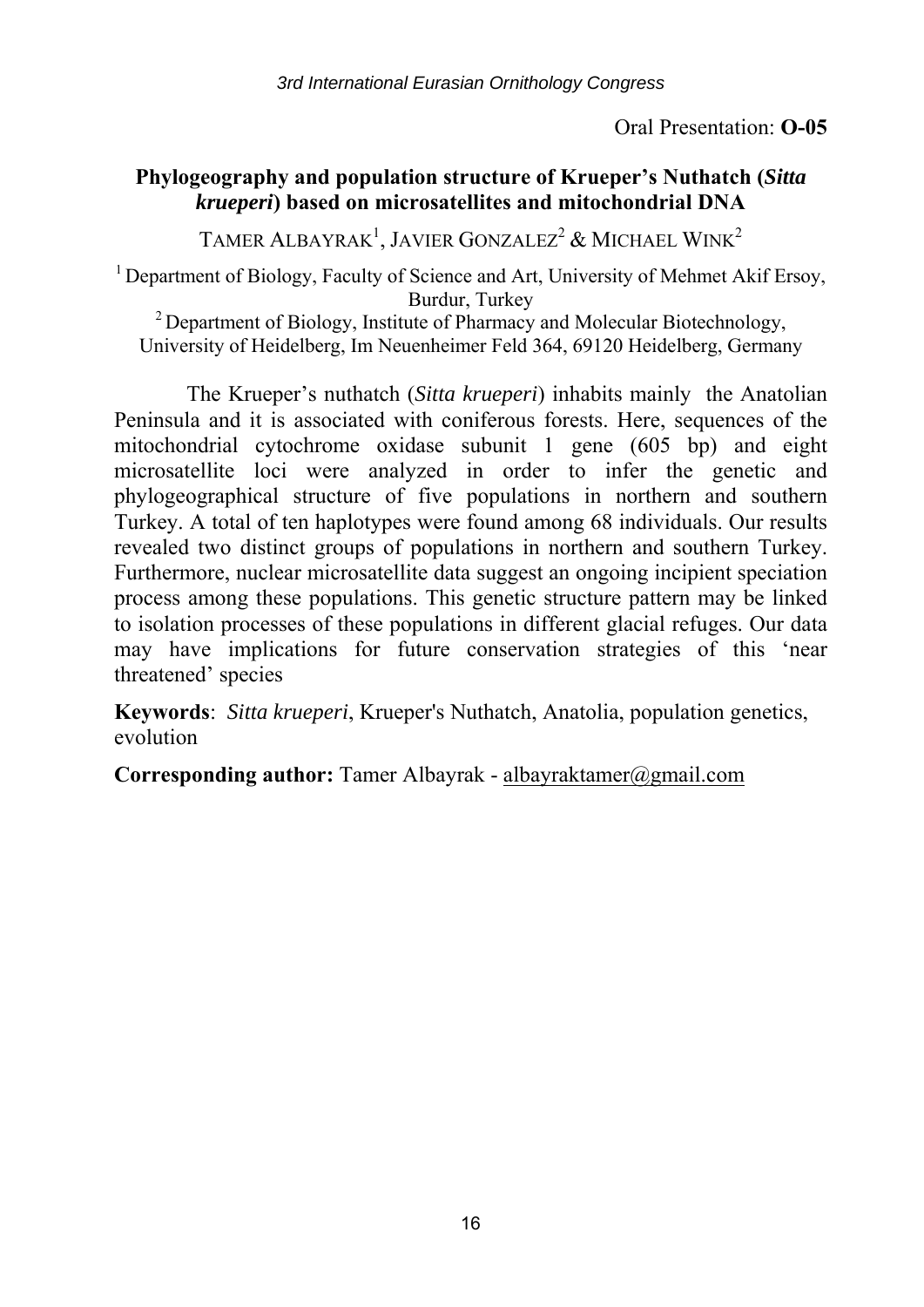Oral Presentation: **O-06** 

## **Preliminary bird fauna's monitoring in two future wind farms areas (Vaslui County, Romania)**

CARMEN  $GACHE<sup>1</sup>$  & JOHANNA WALIE MULLER<sup>2</sup>

<sup>1</sup> "Al. I. Cuza" University, Faculty of Biology, Bd. Carol I, 11A, Iasi, 700506, Romania<sup>2</sup> Romanian Ornithological Society, Bucharest, M. Kogalniceanu Avenue, 49A/8, 050105, Romania

Our paper presents the results of one year regularly monitoring (November 2008 – October 2009) in two future wind farms locations from Vaslui County: Deleni and Bogdanita. Our study was focused on the birds and bats' monitoring, but also on the identification of the principal habitats inside and in the vicinity of these perimeters, establishing the habitats' importance for birds and bats. Regarding the birds' monitoring studies we had assess the bird fauna's diversity and the birds' population dynamic during the seasons. We identified the feeding and hunting territories for the breeding bird species. We paid our efforts mapping the hunting territories used by the raptor bird species during the wintering, migration and breeding time, in order to assess the impact of the future wind farms on this group. We focused, too, on the daily birds' movement in the area. We had an unexpected collision situation of small passerines (five species) with the wires that were fixing the pillars with the winds' measurement apparatus in the Deleni site, only in the first part of the breeding season, trying to explain these collision incidents. We recommended some solutions in order to minimize the risks for birds after the wind farms' development.

**Keywords**: bird monitoring, wind farms, impact

**Corresponding author:** Carmen Gache - cgache@uaic.ro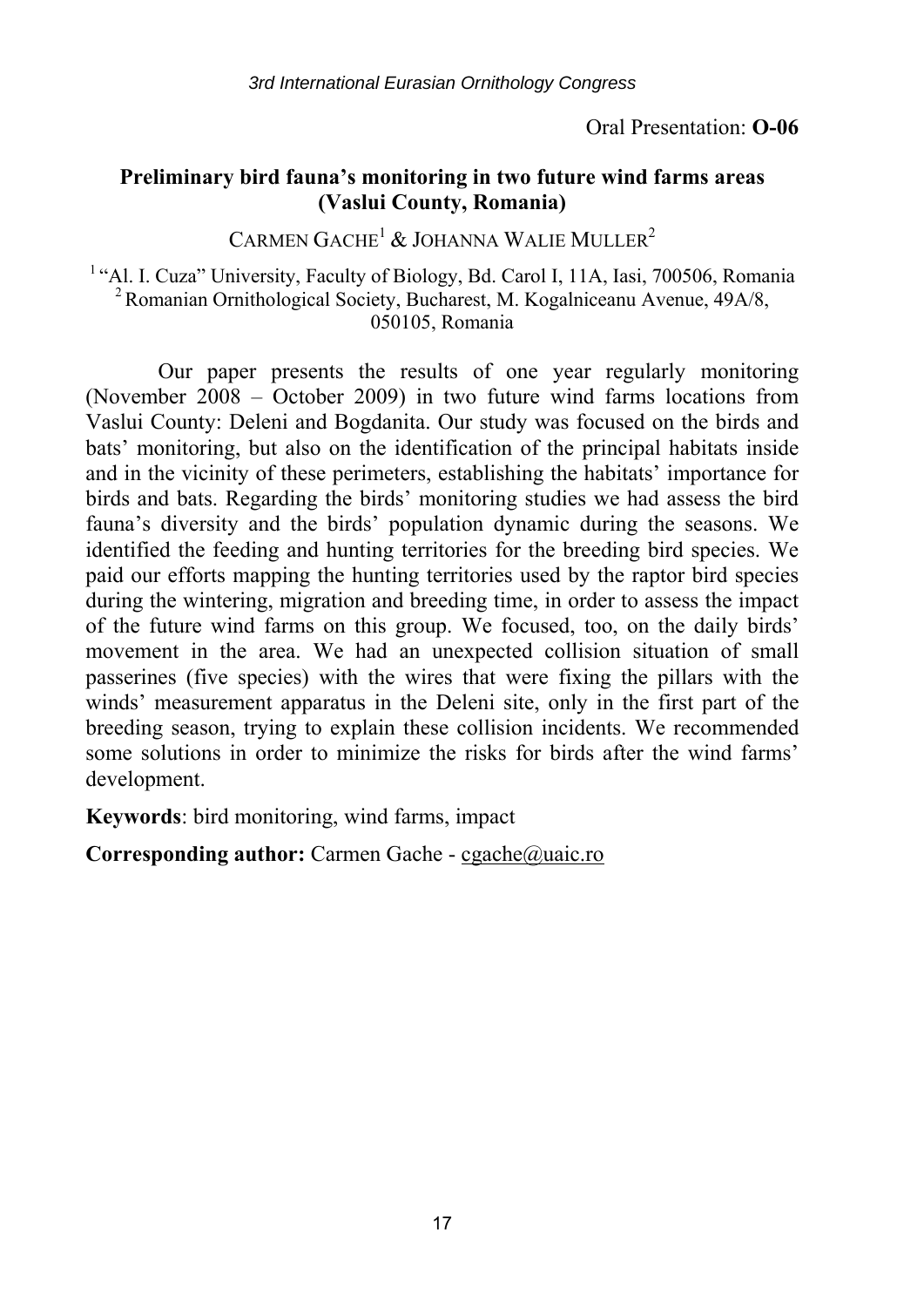Oral Presentation: **O-07** 

## **Status and number of White-headed Duck (***Oxyura leucocephala***) and effective factors on its distribution in Turkey**

HUMEYRA NERGIZ, MEHMET ALI TABUR & YUSUF AYVAZ

Suleyman Demirel University, Sciences and Letters Faculty, Biology Department, Isparta, Turkey

In this study, population density of the White-headed duck (*Oxyura leucocephala*) which is one of the globally threated species, were investigated between 2007-2009 at Lake Burdur, Van Lake Basin (Lake Erçek, Lake Sodalı (Arin), Lake Norşin) and Sultan Marshes. It was determined that preference of the species in wintering area was lack of dense reeds in the lakes not freezing incompletely and its shore. The species prefers to breed habitats having the tall and dense reeds (*Phragmites* spp. and *Typha* spp.) It was determined that the number of the individuals at the study areas was effected by environmental factors. Especially in recent years, the species was not observed in Sultan Marshes, because of the habitat degredation. The ecological factors (temperature, precipitation etc.) were correlated with breeding and distribution of the population. The results of our study showed that maximum individual numbers were 1220 at Lake Burdur, 675 at Lake Arin, 37 at Lake Norşin and 29 at Lake Erçek. The most important threat factors of the species are habitat destruction, anthropological impressions, climatic changes, water level changes and pollution. Especially it is important to protect wetlands living the species and to hinder hunting for preventing of deteriorating of population.

**Keywords**: White-headed duck, Lake Burdur, Van Lake Basin, Sultan Marshes, Turkey

**Corresponding author:** Mehmet Ali Tabur - mehmet@fef.sdu.edu.tr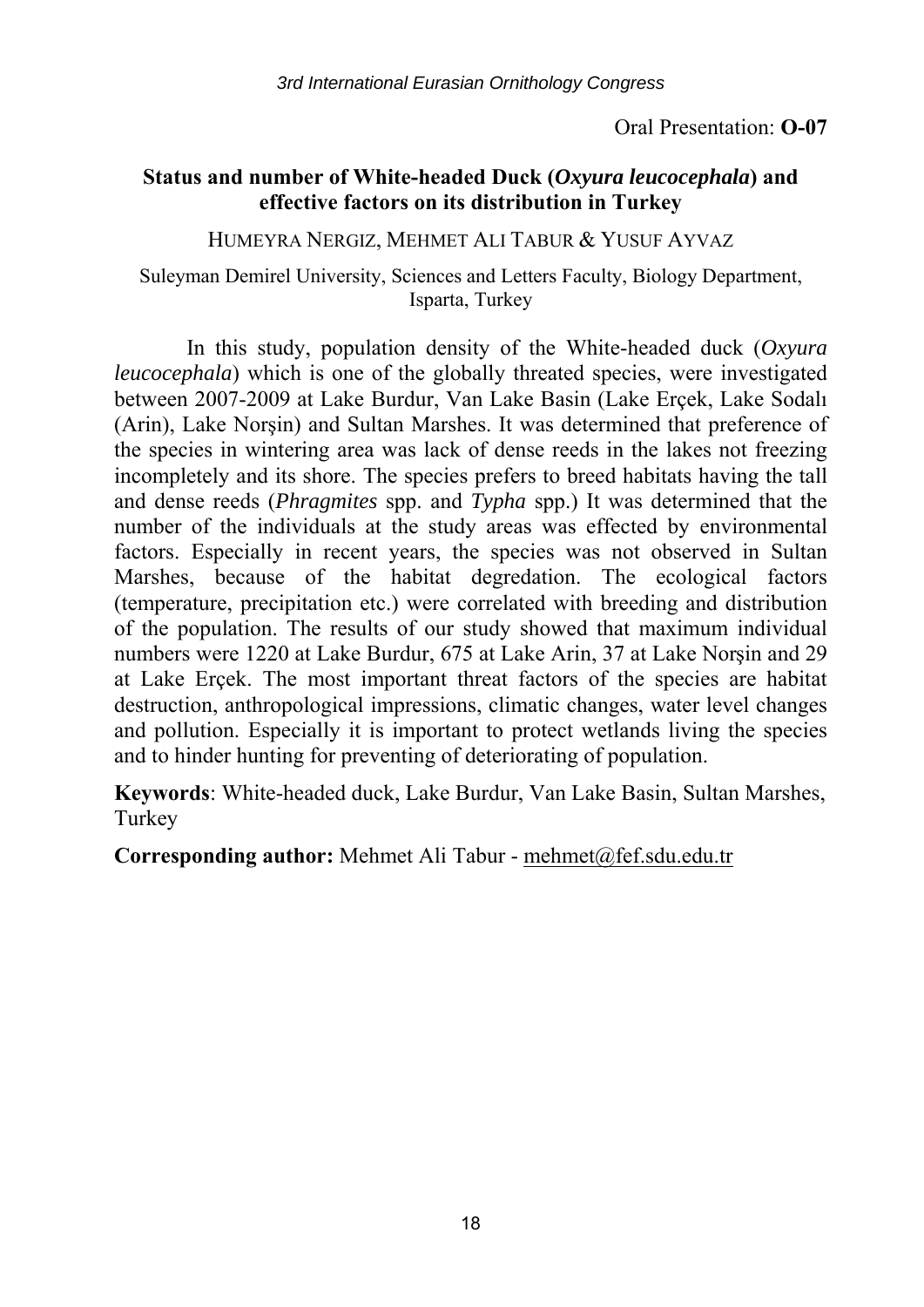## **Wintering site fidelity and phenology of stay of waders in their winter range**

Francisca Noni<sup>1</sup>, Joost Philippa<sup>1</sup>, Iwan Londo<sup>1</sup> & Mikhail Markovets<sup>2</sup>

<sup>1</sup> Wildlife Conservation Society Global Health Program Indonesia, Jl Burangrang, 18, Bogor, 16151, West Java, Indonesia 2 Biological Station Rybachy, Zoological Institute, Rybachy 238535, Kaliningrad

Region, Russia

In 2007-2009 virological samples were collected from wetland birds in Indonesia in the framework of Wildlife Conservation Society (WCS) Global Health Program projects on studying avian-borne diseases. Most effort was spent capturing waders on sandy beaches near the Cemara village in Jambi province, Sumatra (01°25.769' S, 104°27,297' E). During 203 days of fieldwork, 2084 individuals of 21 wader species were captured. The birds were mist-netted at night during high tide without song playback. Most birds were captured on moonless nights during spring tide. Most common waders captured were the Mongolian Plover (681), Common Redshank (543) and Terek Sandpiper (350). Of special interest are the captures of Nordmann's Greenshanks (16.02.2008, 23.03.2009) and Swinhoe's Snipes (9 birds in two seasons). A total of 9 resightings from stopover sites were obtained from waders colour-flagged in Sumatra. A total of 3,6% Mongolian Plovers, 8% Greater Sand Plovers, 5,5% Common Redshanks, 6,8% Common Sandpipers and 1,4% Terek Sandpipers marked in winter 2007-2008 were recaptured in the subsequent season. The minimum duration of stay in winter quarters inferred from recaptures was 123 days for the Mongolian Plover, 114 days for the Common Sandpiper, 110 days for the Terek Sandpiper and 97 days for the Common Redshank.

**Keywords**: wintering, waders, colour-flagging

**Corresponding author:** Mikhail Markovets - markovets@mail.ru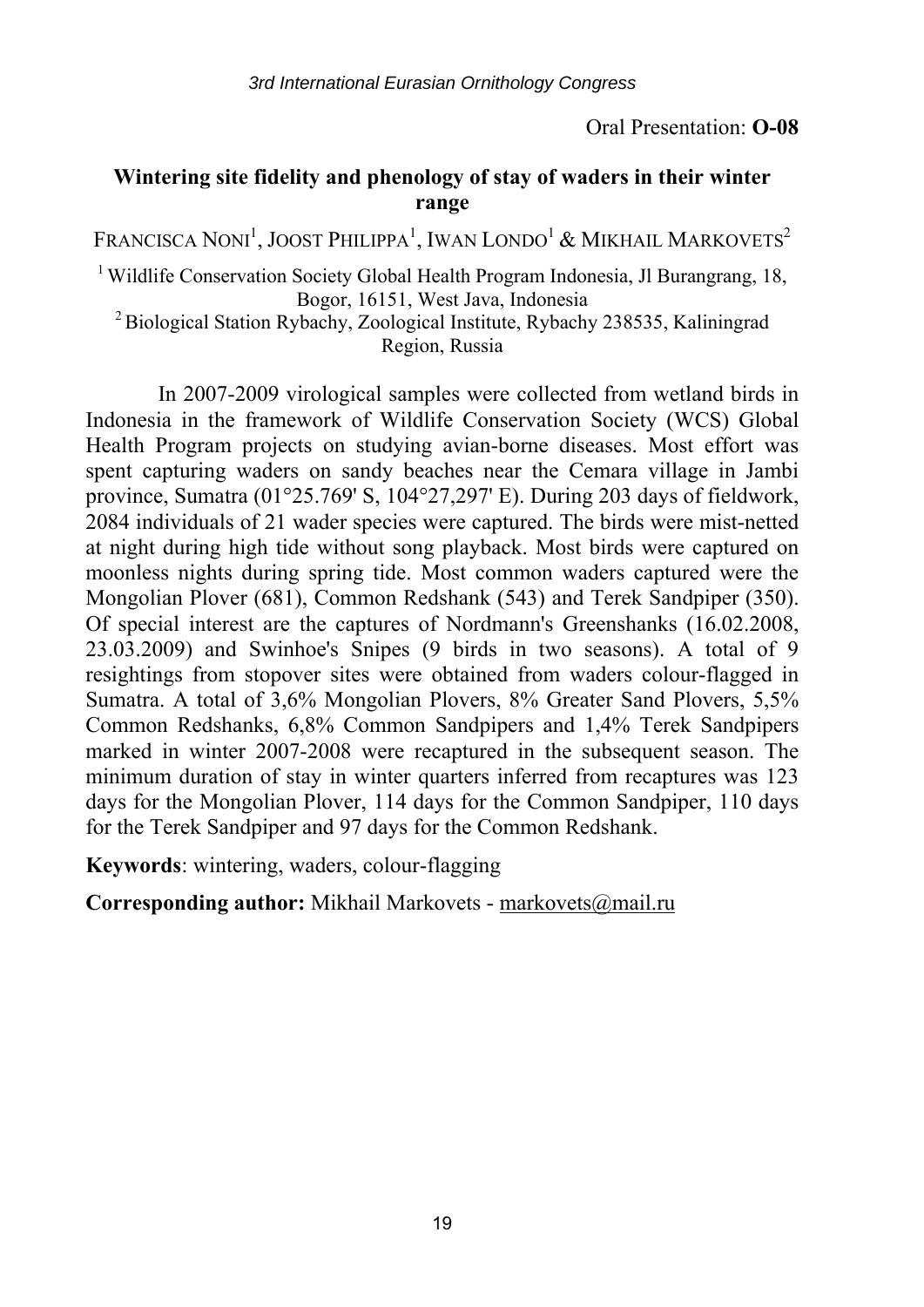## **Management of the Mallard (***Anas platyrhynchos***) population in the Veselovsky Reservoir (south-west of Russia)**

N.V. LEBEDEVA, N.H. LOMADZE & S.G. KOLOMEJTSEV

Southern Scientific Center, Russian Academy of Sciences, Azov Branch of Murmansk Marine Biological Institute, Chekhov str., 41. 344006 Rostov on Don, Russia

The Mallard *Anas platyrhynhos*, a game species, is the most popular quarry species for hunters in the south of European Russia. It is important not only to sustain its local population, but also to increase the density of this species in the hunting areas. Long-term research revealed a strong trend towards the decrease of the local Mallard population in wetlands of the Veselovsky reservoir. In this connection, it was necessary to carry out actions on its regeneration in hunting sites. The method used for of conservation and reproduction is the attraction of ducks to an artificial shelter\* for nesting and farm cultivation\*\* with subsequent introduction of ducks into the wild. A farm for artificial breeding of wild ducks was established in 2005. The number of ducks released into the wild (the water reservoir) by the beginning of the hunting season reached 32 thousand ducks in three years of farming. Different methods were developed to protect the wild duck population and to enrich the hunting area with artificially bred ducks. Ringing of released[?] ducks showed that one third of the number of ducks shot by hunters was farmed birds. Studying the naturalization of farmed Mallards in natural landscapes revealed many of the features of their dispersion, breeding, feeding behaviour, etc.

**Keywords**: Mallard, *Anas platyrhynchos*, population management

**Corresponding author:** Natalia Lebedeva - bird\_happy@mail.ru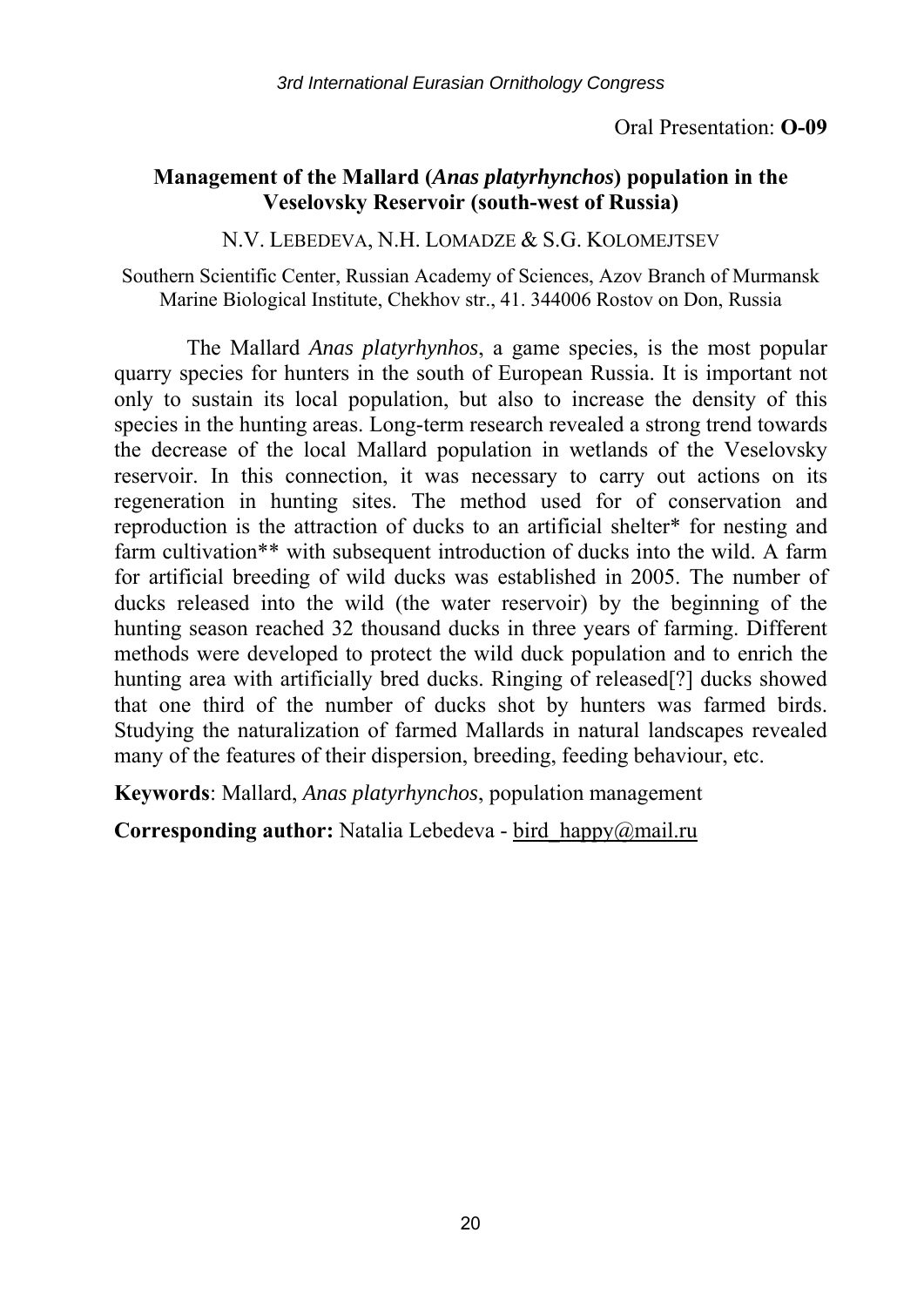## **Where do Moustached Warblers (***Acrocephalus melanopogon***) breeding in the Carpathian Basin spend the winter?**

#### CSABA VADÁSZ, CSABA BIRÓ & ÁKOS NÉMETH

Directorate of Kiskunság National Park 6000 Kecskemét, Liszt F. u. 19. Hungary

The Moustached Warbler (*Acrocephalus melanopogon*) population breeding in the Carpathian Basin is short-distance migrant, known to spend the winter in the Mediterranean region. Due to lack of specific capture-recapture data, most of the potential migration routes and exact wintering sites were not verified whether those sustain migrating and wintering populations or not. Between 2002 and 2009, 9 ringing expeditions were organized during winter months, resulting in 208 days spent on the field and in 1361 individuals captured in total. With 25 individuals recaptured at wintering sites having been ringed in the Carpathian Basin earlier, we could add new data on different aspects of wintering strategy of the investigated population. Recapture data suggest that the population breeding in the Carpathian Basin spends the winter in a wide belt along the Mediterranean shores from Camargue to the Western shores of the Balkan Peninsula. The East shoreline of the Balkan Peninsula sustains wintering populations of the Moustached Warbler as well, but those are of different breeding areas. The most threatening factor to the investigated population seems to be the loss of suitable wintering sites.

**Keywords**: Moustached Warbler, *Acrocephalus melanopogon*, wintering sites, habitat loss, capture-recapture

**Corresponding author:** Csaba Vadász - vadaszcs@knp.hu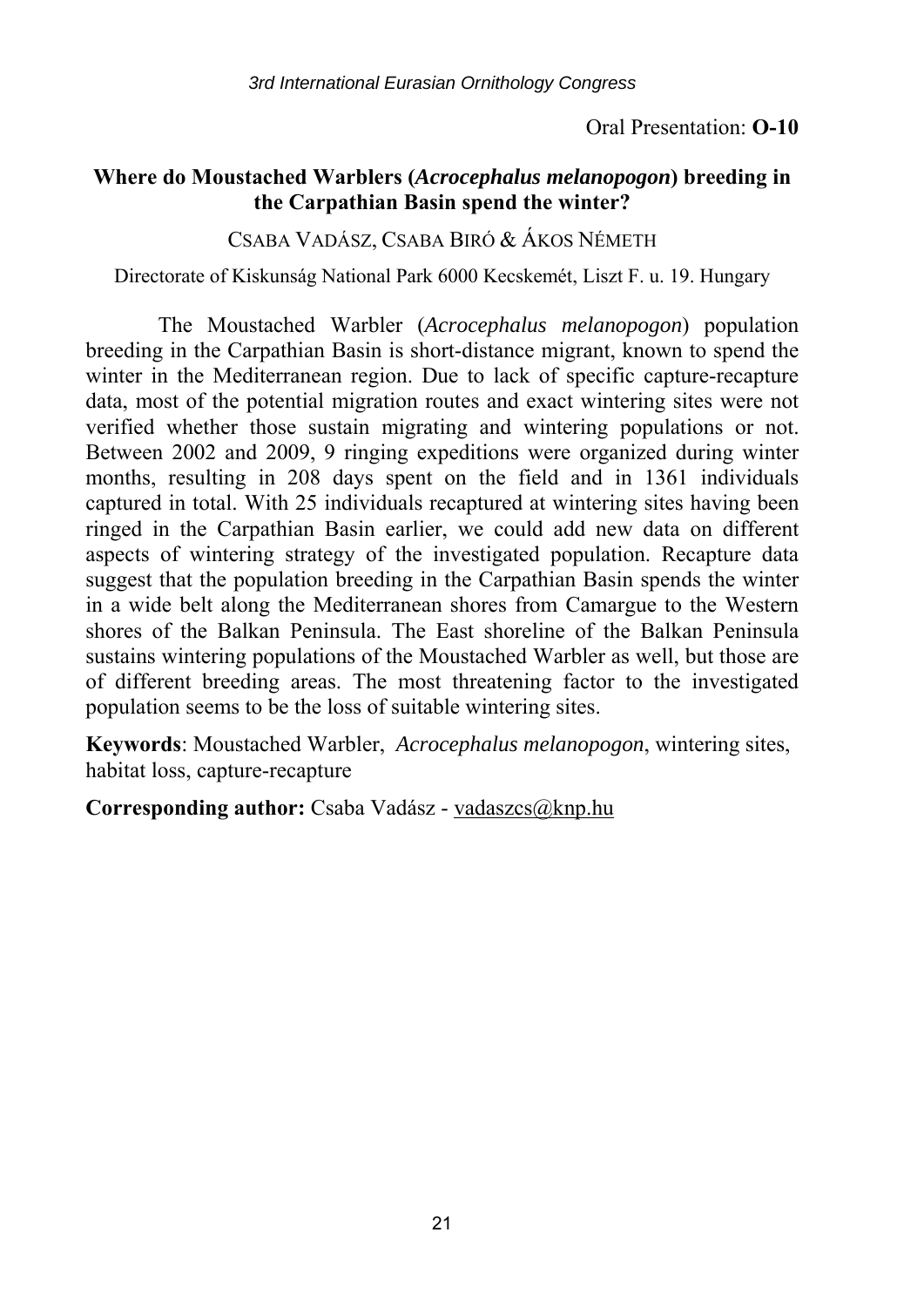## Oral Presentation: **O-11**

## **Large-scale monitoring of bird migration – the potential of different radar systems**

#### SUSANNA KOMENDA-ZEHNDER, FELIX LIECHTI, JUDY SHAMOUN-BARANES & ADRIAAN DOKTER

#### Swiss Ornithological Institute, CH-6204 Sempach, Switzerland

How the migratory behaviour of many bird groups has changed in relation to global changes is a much-investigated topic. Although many studies on the individual level have already provided valuable information, such studies are usually restricted to single species or populations, short periods and/or comparatively small areas. Complementary information can be provided by radar studies. Recently, new methods have been developed that allow for the automatic extraction of bird movement data from weather radar. Such radars are operating all over Europe, but the information is not yet available for biological research. Furthermore, different radar types have been adapted specifically to detect birds. Data processing has been improved by computer programs with automatic classification of various bird groups.If radar systems can be combined and linked with visual ground observations, the migratory movements of many bird groups could be followed over long periods and over large geographic areas. Migratory flight behaviour could be quantified and thus, providing the basis for important fundamental insights into the drivers and determinants of bird migratory movements but also for (future) conservation actions. The first results obtained with this approach showed the feasibility of such large monitoring studies and their potential to be extended even on continental scales. However, the success of such endeavour will largely depend on a cooperative course of action, e.g. within international and interdisciplinary task forces.

**Keywords**: bird migration, large scale monitoring, weather radar, surveillance radar, automatic detection

**Corresponding author:** Susanna Komenda-Zehnder susanna.komenda@vogelwarte.ch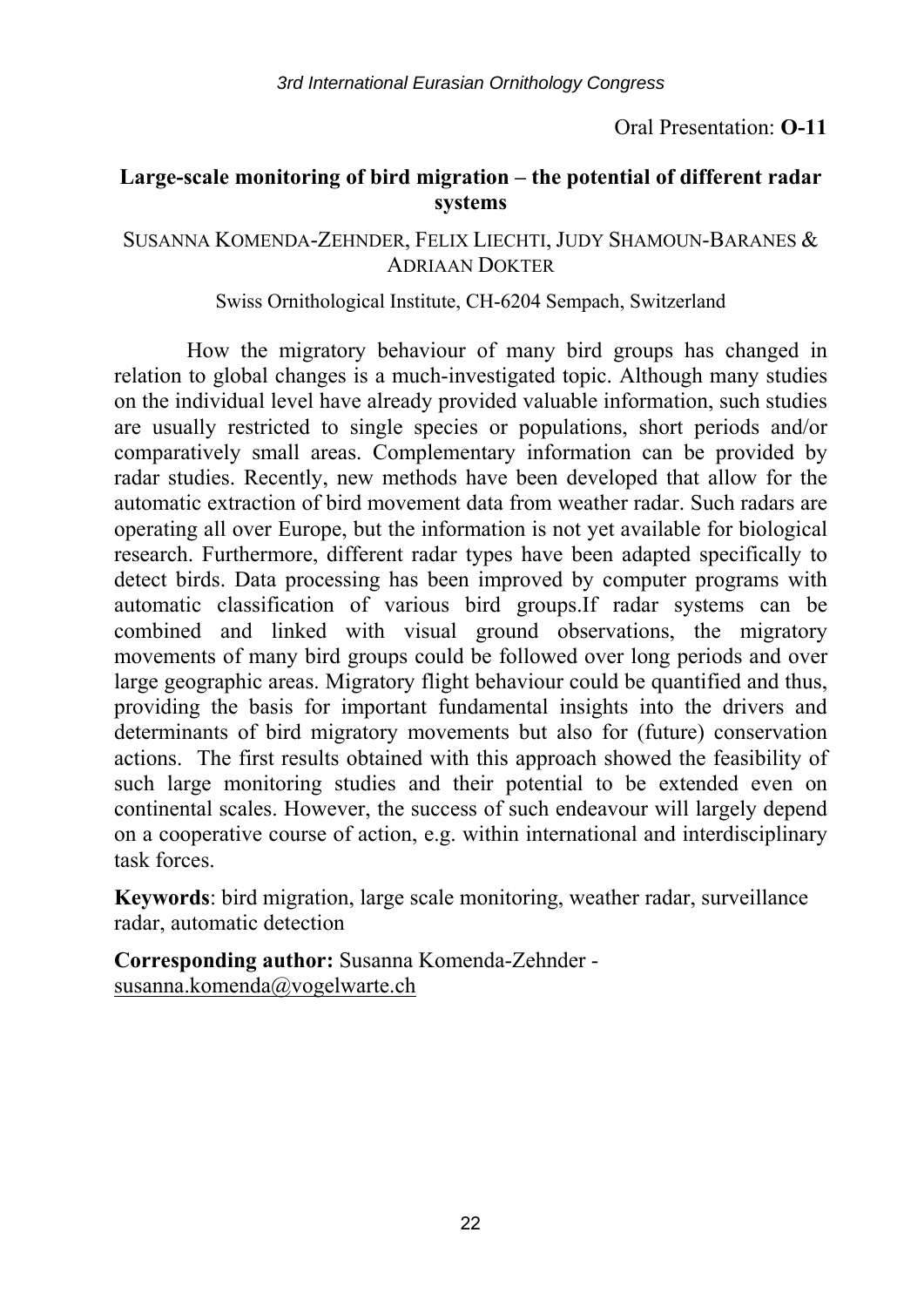Oral Presentation: **O-12** 

#### **Heron and egret colonies in Greece, 2009**

SAVAS KAZANTZIDIS<sup>1</sup> & GEORGIOS YFANTIS<sup>2</sup>

<sup>1</sup> National Agricultural Research Foundation- Forest Research Institute, GR-57006 Vassilika, Thessaloniki, Greece<br><sup>2</sup> Hellenic Ornithological Society, Kastritsiou 8 Str., GR-54623, Thessaloniki, Greece

Estimating the size of breeding population of colonial nesting ardeids is a priority for their conservation. During 2009 the second survey of heron and egret colonies in Greek wetlands was completed. At least 44 active heron colonies were recorded. Most of them were distributed in northern and western Greece and at least 22 were situated in Special Protection Areas. A total of 6097 pairs of seven species were counted. Little egret *Egretta garzetta* was the most abundant species counting 2549 pairs in 21 colonies followed by Grey heron *Ardea cinerea* (1484 pairs in 30 colonies). Night heron *Nycticorax nycticorax* (1325 pairs) was recorded nesting in 17 colonies, Squacco heron *Ardeola ralloides* (562 pairs) in 10 colonies, Great white egret *Ardea alba* (121 pairs) in three colonies, Purple heron *Ardea purpurea* (45 pairs) in 11 colonies and Cattle egret *Bubulcus ibis* (11 pairs) in two colonies. At least 16 colonies were situated near freshwater lakes, 14 along rivers while 8 were at sea coast. The rest were distributed at river estuaries (4) and one it was in reedbeds at an irrigation canal. At least 22 colonies were mixed (2-6 species) and 13 of them included other, non-ardeid, colonially breeding species. Wetland degradation and disturbance are considered the main threats to colonies.

**Keywords**: Ardeidae, colonies, Greece

**Corresponding author:** Savas Kazantzidis - savkaz@fri.gr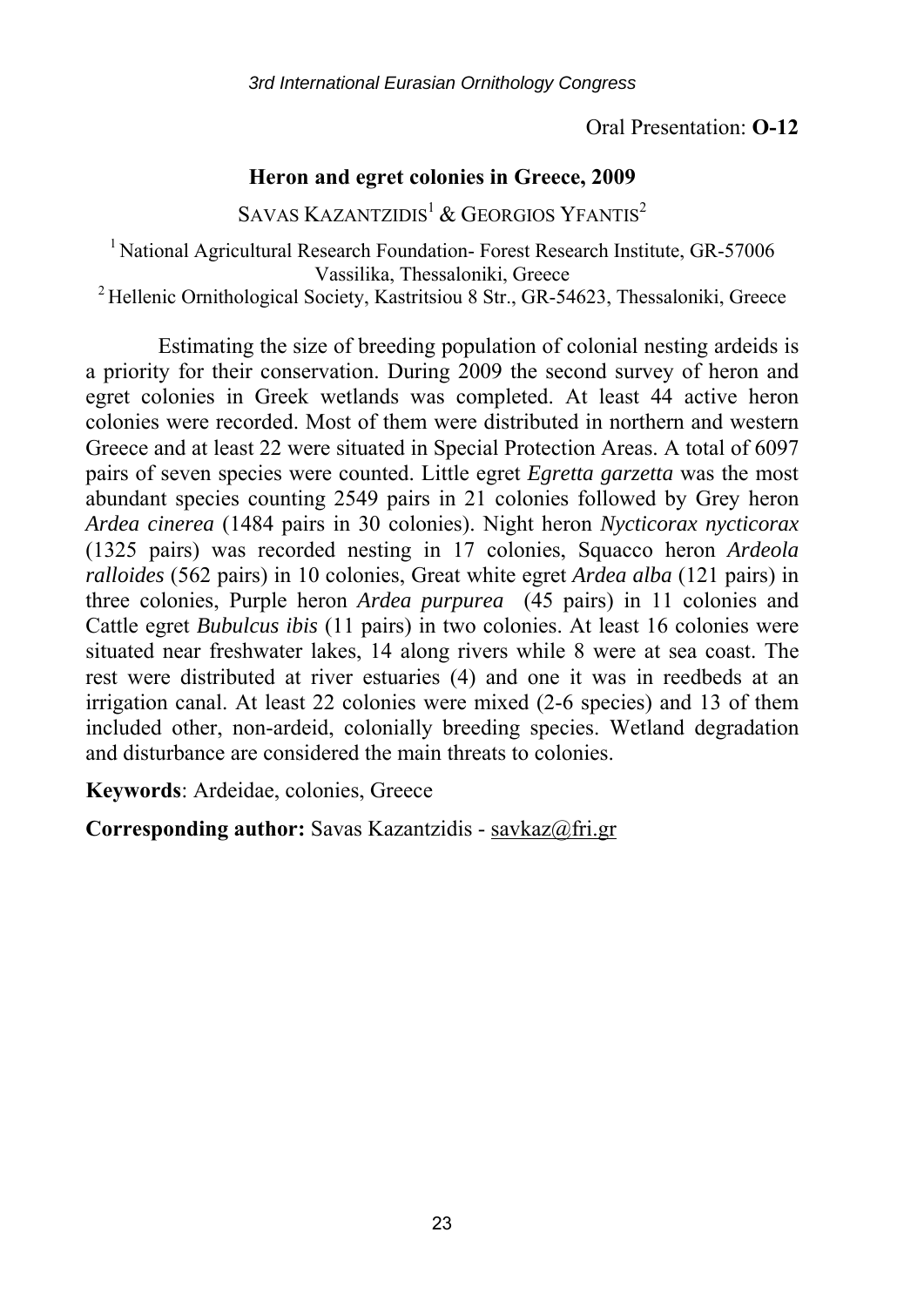#### Oral Presentation: **O-13**

## **Fish size structure versus habitat selection by breeding waterfowl**

JANUSZ KLOSKOWSKI $^1$ , MARCIN POLAK $^1$  & MAREK NIEOCZYM $^2$ 

<sup>1</sup> Department of Nature Conservation, Institute of Biology, Maria Curie-Skłodowska

University, Akademicka 19, 20-033 Lublin, Poland 2 Department of Zoology, University of Life Sciences, Akademicka 13, 20-950 Lublin, Poland

Fish may significantly affect habitat use by birds, either as their prey or as competitors. Fish communities are often distinctly size-structured, but the consequences for waterbird assemblages remain poorly understood. We examined the effects of size structure of common carp (*Cyprinus carpio*) cohorts together with other biotic and abiotic pond characteristics on the distribution of breeding waterbirds in a semi-natural system of monocultured ponds, where three fish age classes were separately stocked. Fish age corresponded to a distinct fish size gradient. Abundance of animal prey other than fish (aquatic macroinvertebrates and larval amphibians) and water transparency decreased with increasing carp age in the ponds. Densities of ducks and smaller grebes were strongly negatively associated with fish age/size gradient. The largest of the grebes, the piscivorous Great Crested Grebe (*Podiceps cristatus*), was the only species preferring ponds with medium-sized fish. Habitat selection by bitterns and most rallids was instead strongly influenced by the relative amount of emergent vegetation cover in the ponds. Our results show that fish size structure may be an important cue for breeding habitat choice and a factor affording an opportunity for niche diversification in avian communities.

**Keywords**: waterbird assemblages, distant competition, habitat selection, sizestructured interactions, niche diversification

**Corresponding author:** Janusz Kloskowski - januszkl@hektor.umcs.lublin.pl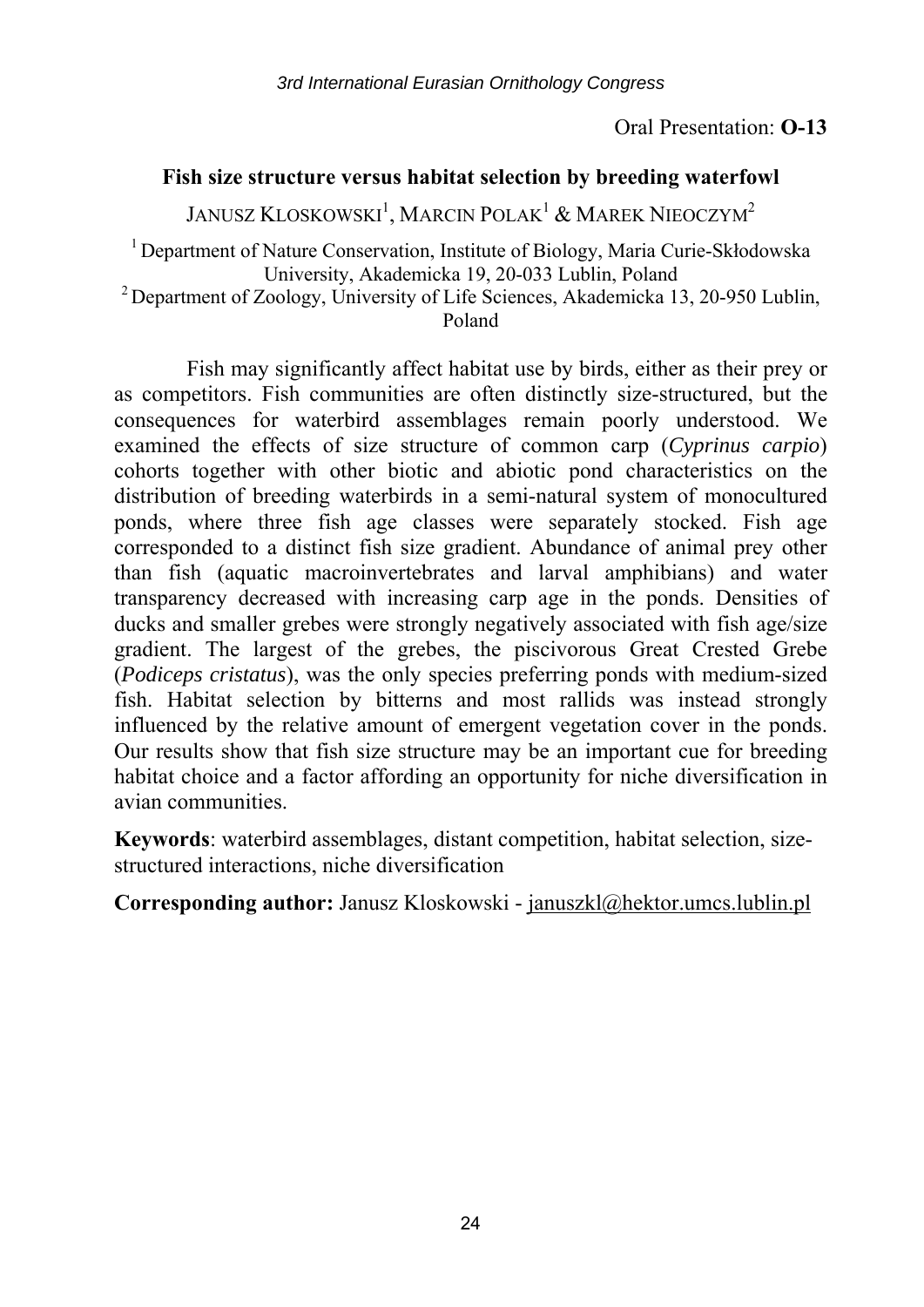#### **Preliminary results on the molecular sexing and mtDNA variation of**  *Phalacrocorax aristotelis desmarestii* **from a N. Aegean colony.**

EVANTHIA THANOU<sup>1</sup>, ARISTEIDIS CHRISTIDIS<sup>2</sup>, SINOS GIOKAS<sup>1</sup>, SPYROS SFENTHOURAKIS<sup>1</sup> & STELLA FRAGUEDAKIS-TSOLIS<sup>1</sup>

<sup>1</sup> Section of Animal Biology, Dept. of Biology, University of Patras, University Campus, Rio, GR26500, Patra, Greece 2 Hellenic Ornithological Society, Vas. Irakleiou 24, GR10682, Athens, Greece

A Mediterranean shag (*Phalacrocorax aristotelis desmarestii*) colony from the North Aegean (islet of Xironisi, Kavala, Greece) was periodically visited during the reproductive period of 2009, as part of a wider study regarding the population genetics and reproduction ecology of the subspecies in Greece. Blood samples were taken from 27 hatchlings, representing the 21 accessible nests of the colony. Muscle samples from three adults, found dead in fishery gear within 30-40 km from the Xironisi colony, were also taken. Genomic DNA was extracted from all samples and was PCR-amplified in order to a) determine their sex and b) examine their genetic variation. Since this species is sexually monomorphic, we conducted molecular sexing of all samples using two sets of primers: the CHD upstream (1237L/1272H) and the CHD downstream (2550F/2718R). Molecular sexing has received criticism in the past due to its low descriptiveness between heterozygous males and females. Thus, the sex of the three adults was confirmed by autopsy and the reliability of each set of primers was evaluated. Additionally, partial sequencing of a controlregion segment (approx. 450 bps) was performed in all samples and the first results on the mtDNA variation within the colony and in comparison to neighboring ones are presented. *This study was supported by the Hellenic Ornithological Society through the LIFE07NAT/GR/000285 project.*

**Keywords**: *Phalacrocorax aristotelis desmarestii*, Greece, sexing, mtDNA variation

**Corresponding author:** Thanou Evanthia - ethanou@upatras.gr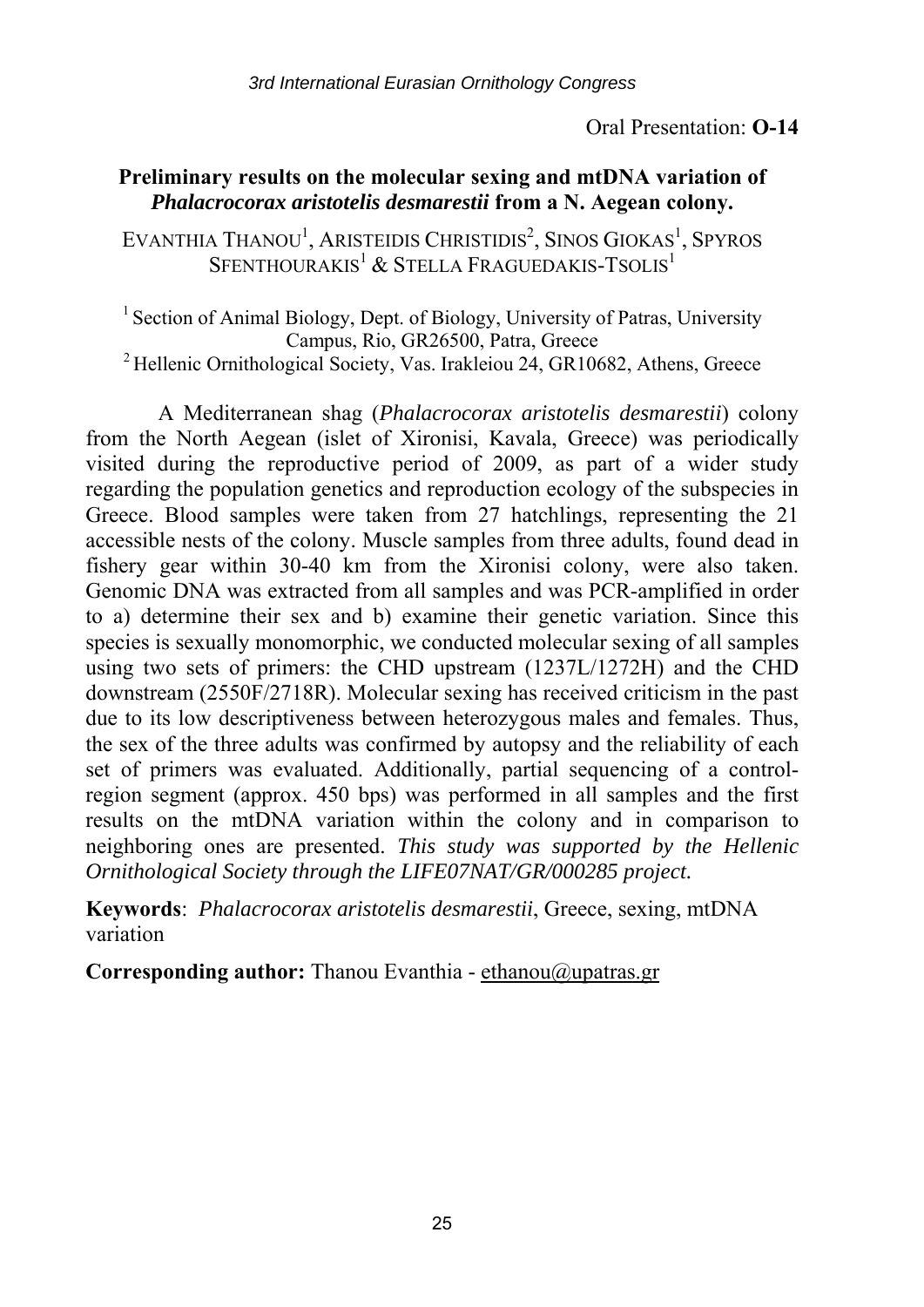Oral Presentation: **O-15** 

## **Planktivorous Little Auk (***Alle alle***) as an indicator of changes of marine conditions in the high Arctic**

#### D. JAKUBAS, K. WOJCZULANIS-JAKUBAS, L. STEMPNIEWICZ, S. KWAŚNIEWSKI & M. GŁUCHOWSKA

University of Gdańsk, Dept. of Vertebrate Ecology and Zoology, al. Legionów 9, 80- 441 Gdańsk, Poland

Seabirds are often considered as sensitive indicators of changes of marine conditions. Little Auk (LA) is planktivorous colonial seabird breeding in high Arctic. This region is currently undergoing a dramatic climate change. LAs, to cover their extremely high energetic demands, focus on energy-rich zooplankton associated with cold water, which due to climate changes, is replaced by less profitable counterparts associated with warm water. Studies performed in seasons and areas of Spitsbergen differing in water temperature and zooplankton community demonstrated flexibility of LA time and energy budget. Energetically less valuable food delivered to chicks in warmer years/areas were compensated by higher number of feeds. Parents spent more time foraging. This indicates that LAs in warmer seasons/areas are forced to spend more time on searching for preferred food in suboptimal conditions and/or to fly to distant foraging grounds. LAs respond to climate change also by advancement of breeding as their nests are now available earlier due to advanced snow melting. With further climate amelioration we can expect worse LAs feeding efficiency caused by change in sea currents distribution and zooplankton quality / quantity, and gradual decrease of breeding success and displacement of their breeding range towards colder north-east areas.

**Keywords**: Little Auk, Spitsbergen, zooplankton community, climate change

**Corresponding author:** Dariusz Jakubas - biodj@univ.gda.pl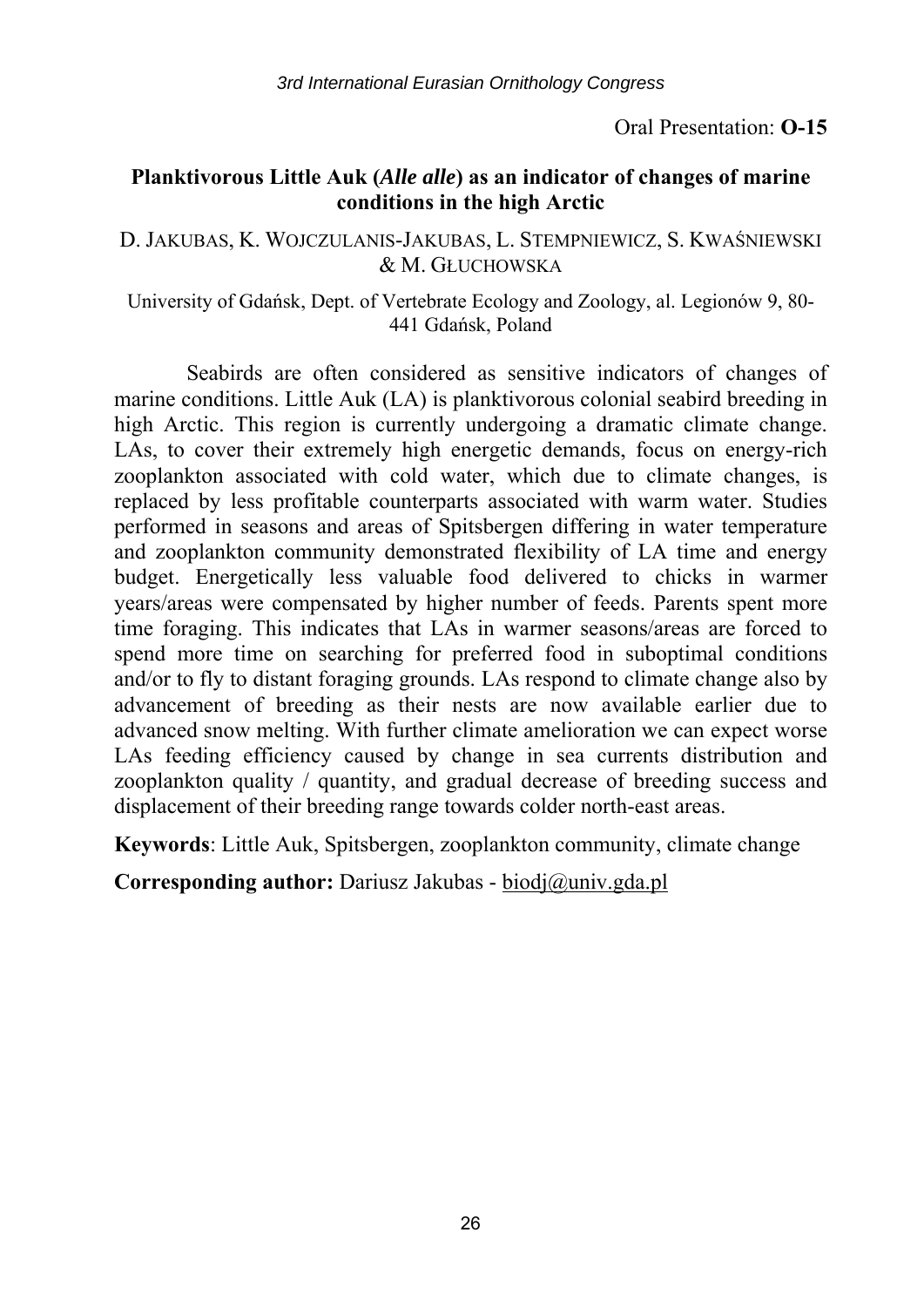Oral Presentation: **O-16** 

## **Distribution of the woodpecker species in Turkey and their importance in terms of biological control**

LEVENT TURAN & İLHAMI KIZIGOGLOU

Hacettepe University, Faculty of Education, Department of Mathematic and Science Education, Part of Biology Education, 06800 Beytepe, Ankara, Turkey

Turkey, with approximately 500 bird species, has a relatively rich avian diversity in Europe. Among the birds of Turkey are included 8 Woodpecker species. They are the members of Picidae family. The number of Studies on these family members in Turkey is relatively low and little known about their distribution and their role in biological control. There are only two known studies on this subject. On the other hand, forest pests constitute major problems for the forests of Turkey. Here, in this study the distribution of Woodpecker species in Turkey and their important roles in biological control were investigated. For this, studies conducted by us and other researchers have been realized between the years 2002-2009 has been used.

**Keywords**: woodpeckers, Picidae, biological control, distribution, Turkey

**Corresponding author:** Levent Turan - letur@hacettepe.edu.tr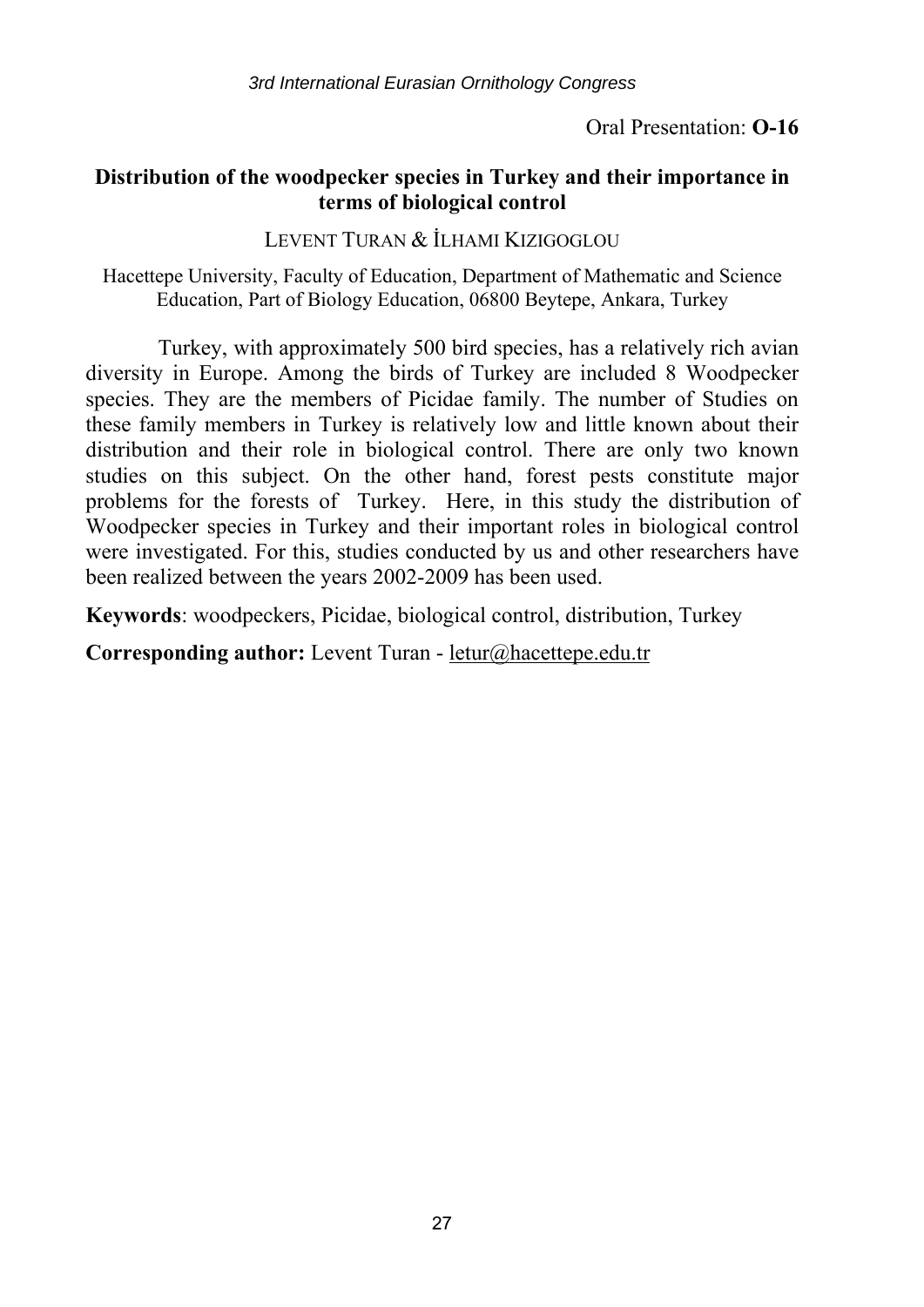Oral Presentation: **O-17** 

## **Phylogeoghraphy of the house sparrow (***Passer domesticus***) in the Palearctic region**

SEPAND RIYAHI<sup>1,2</sup>, STEIN ARE SAETHER<sup>2</sup>, MANSOUR ALIABADIAN<sup>1</sup> & GLENN-PETER SAETRE<sup>2</sup>

<sup>1</sup> Department of Biology, Ferdowsi University of Mashhad, Mashhad, Iran <sup>2</sup> Centre for Ecological and Evolutionary Synthesis, Department of Biology, University of Oslo, Norway

The house sparrow is the most widely distributed land bird species in the World. Its large natural distribution in Europe, Asia, and North Africa was probably facilitated by commensalism with human agriculture that expanded from the Middle East from about 10,000 years ago. It has been suggested that before the advent of agriculture an early glacial advance resulted in two disjunct ranges of house sparrows; in the Middle East and on the Indian subcontinent. According to this hypothesis, differentiation during this period of isolation resulted in the two major subspecific groups (the domesticus group and the indicus group). We sequenced 720 bp of the D-loop from the mitochondrial DNA control region from 103 house sparrows collected from 23 regions (14 countries) across the Palearctic distribution. No differentiation between the traditional indicus and domesticus groups was found in our analyses, indicating that the morphological differentiation between the domesticus and indicus groups may represent recent ecological adaptive divergence rather than ancient glacial isolation. Low levels of population differentiation as well as low genetic variation within populations is in accordance with a recent event of population expansion, possibly from one main source area in the Middle East where agricultural societies first arose.

**Keywords**: molecular genetics, mtDNA, phylogeography, phylogenetics, biogeography, *Passer domesticus*

**Corresponding author:** Sepand Riyahi - sepand\_1985@yahoo.com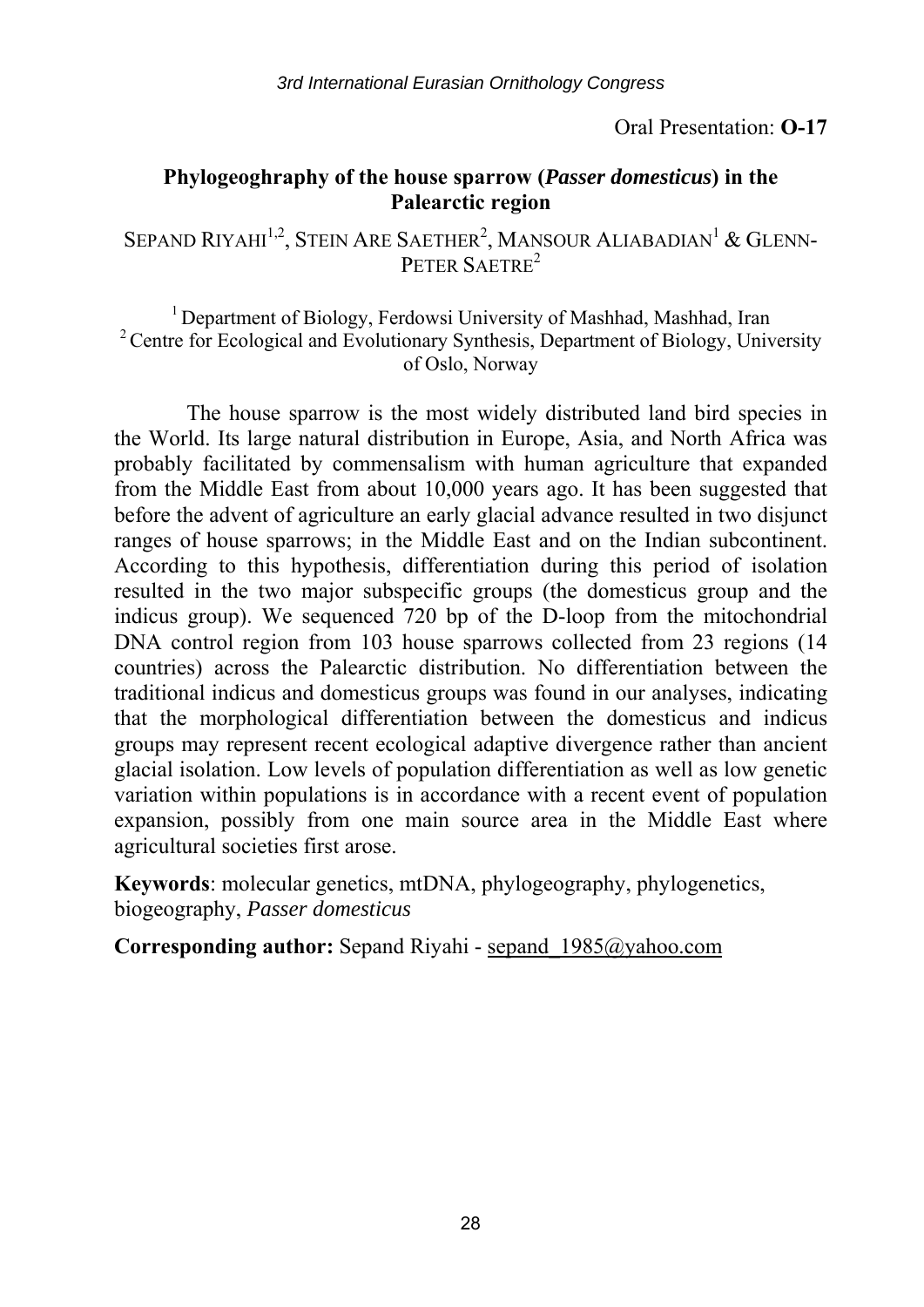Oral Presentation: **O-18** 

#### **Avian Influenza surveillance in wild birds in Turkey**

Kıraz Erciyas<sup>1</sup>, Özge Keşaplı Can<sup>2</sup>, Özgür Keşaplı Didrickson<sup>3</sup> & SANCAR BARIŞ<sup>1</sup>

 $1$ Ondokuz Mayıs University, Ornithological Research Center, 55139 Kurupelit, Samsun, Turkey<br><sup>2</sup> No: 122 Limanköy, Kırklareli, Turkey<sup>3</sup> Ögretmenler Mah. 1032.sok No:1 Burhaniye, Balıkesir, Turkey

Turkey has experienced outbreaks of H5N1 HPAI in domestic poultry every year since October 2005. To understand the role of wild birds in these outbreaks several projects were carried out by Ondokuz Mayıs University Ornithological Research Center and Bird Research Society which were internationally coordinated by Wetlands International and FAO. The main objective of these projects was surveillance of wild birds for AI through collection of cloacal and oropharyngeal swab samples. Adana Yumurtalık Lagoon, Ankara Nallıhan Birdparadise and Samsun Kızılırmak delta were the sampling sites. Target species were mainly waders and water birds. In total 758 birds from 44 species were sampled. Birds were ringed, measured, weighed and released after sampling. The sampled bird species showed negative results for high pathogenic AI. To see if there is connectivity and if the wild birds play a bridge role with domestic poultry continual and regular sampling of wild birds for AI is important.

**Keywords**: Avian Influenza, sampling wild birds, HPAI H5N1, Turkey

**Corresponding author:** Kiraz Erciyas - erciyaskiraz@yahoo.com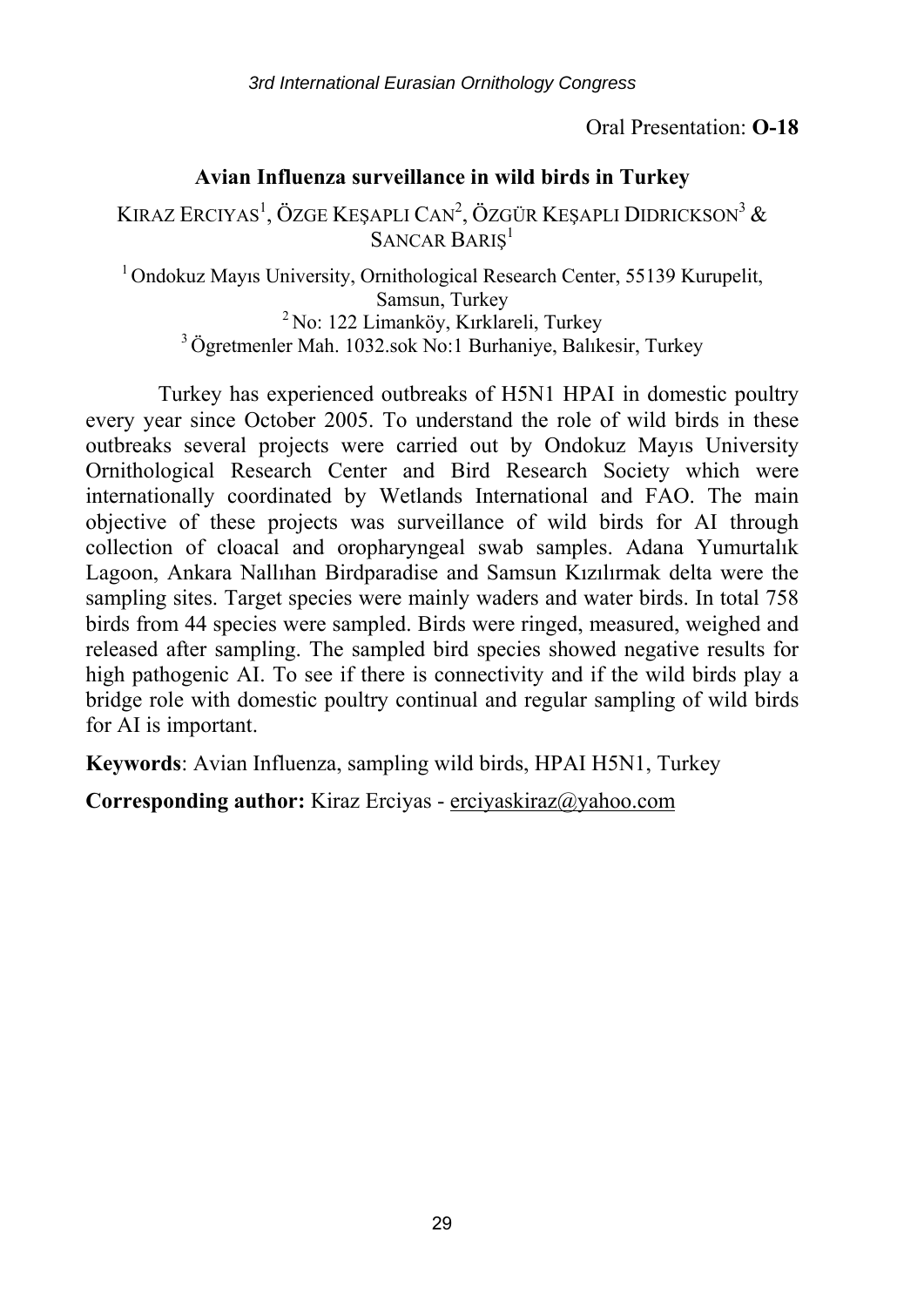## **Orientation behaviour of Red-backed Shrikes and Blackcaps in a 3-D orthogonal nested Helmholtz coil system: evidence for the use of both inclination and polarity compass mechanisms**

MILICA IVOVIC<sup>1</sup>, YIANNIS KONTOGIORGOS<sup>2</sup>, PETROS LYMBERAKIS<sup>2</sup>, NENAD SAKAN<sup>3</sup>, MILIVOJE IVKOVIC<sup>3</sup>, FRANK MOORE<sup>4</sup> & CARL SCHLICHTING<sup>2</sup>

<sup>1</sup> Department of Ecology and Evolutionary Biology, University of Connecticut, 75 N.

Eagleville Road, U-43, Storrs, CT 06269-3043, USA<br><sup>2</sup> Natural History Museum of Crete, University of Crete, P.O.Box 2208, Crete, Greece<br><sup>3</sup> Institute of Physics Belgrade, Pregrevica 118, 11080 Belgrade, Serbia<br><sup>4</sup> Departme

College Drive 5018, Hattiesburg, MS 39406-0001, USA

The geomagnetic field is a ubiquitous source of information for orientation and navigation, as it provides birds with a compass reference system as well as a gradient/contour map information. It however remains unclear how birds use this magnetic information when making orientation decisions, as their two independent magnetic compass mechanism can even provide directionally conflicting information. We present the results of our orientation study of juvenile Red-backed Shrikes (*Lanius collurio*) and Blackcaps (*Sylvia atricapilla*) based on repeated measures of the same individual exposed to reversals of the vector of the magnetic field created by a 3-D orthogonal nested Helmholtz coil system. While the reversal of the vertical component of the field didn't elicit changes in bird orientation relative to the magnetic north, the 180º rotation of the horizontal component of the field did, and so did the simultaneous rotation of both components of the field. These results contradict the currently accepted view that birds rely solely on inclination compass information, and suggest the involvement of a polarity compass in orientation decision making. The study also describes idiosyncrasies in orientation behaviour and points out the caveats of simplifying a three-dimensional geomagnetic field into a two-dimensional frame of reference when interpreting bird orientation behaviour.

**Keywords**: bird, magnetic, orientation, polarity, compass

**Corresponding author:** Milica Ivovic - milica.ivovic@uconn.edu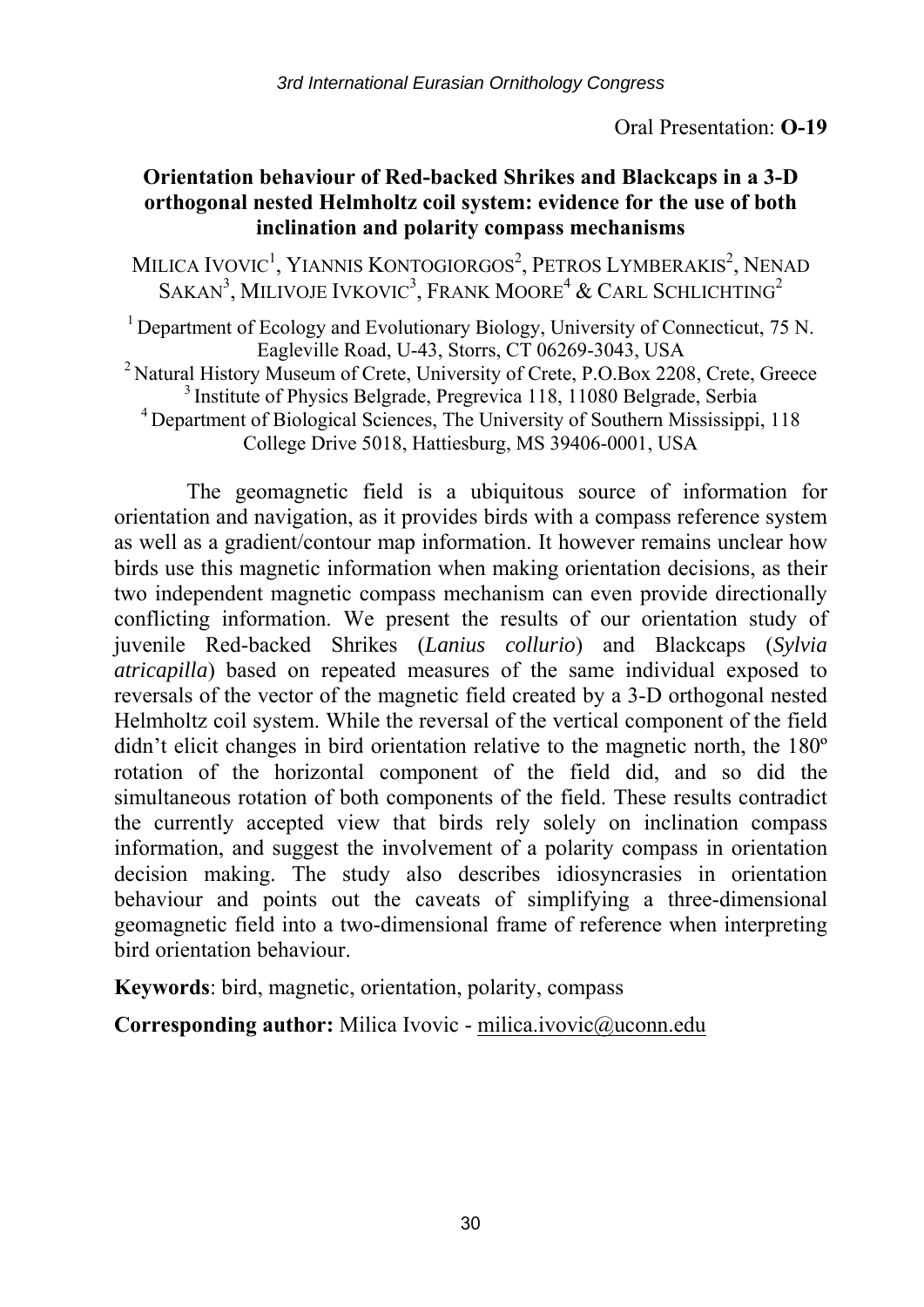#### **Admixture of different mitochondrial DNA clades of forest species in Balkan region.**

MARKO RAKOVIC<sup>1</sup> & SERGEI DROVETSKI<sup>2</sup>

1 Natural History Museum of Belgrade, Njegoseva 51, 11000 Belgrade, Serbia 2 CIBIO, Centro de Investigação em Biodiversidade e Recursos Genéticos, Campus Agrário de Vairão, Rua Padre Armando Quintas - Crasto 4485-661, Vairão, Portugal

The Balkan region is traditionally known as the main refuge during Ice ages for most of the European plants and animals. After periods of glaciations recolonization of northern parts of the European continent from Balkans went in several directions depending on organism mobility and presence of suitable habitat to the north. It appears that the Balkans were a source for majority of species of plants and animals in the east and for many species in the west. After expanding their ranges from separate glacial refugia these diverged genomes meet and form "suture" zones. These "suture" or "admixture" zones appear to cluster in the Alps and central Europe, and to some extent in the north Balkans and Pyrenees. The aim of this study is to test admixture zone in Balkan region using ND2 mitochondrial gene. In total we sequenced the mitochondrial ND2 gene for 110 specimens for four species (*Sylvia atricapilla*, *Phylloscopus collybita*, *Troglodytes troglodytes* and *Parus ater*) collected in Balkans, Caucasus, Central and Eastern Europe.The sequences were used to reconstruct the phylogeographical history of these species using maximum likelihood analysis. We discovered admixture zone in Balkans for following species*Phylloscopus collybita* - three distinct mitochondrial clades*Sylvia atricapilla* - two distinct mitochondrial clades*Troglodytes troglodytes* - two distinct mitochondrial clades*Parus ater* - two distinct mitochondrial cladesOur data suggest that the Balkans represent a very complex admixture zone regarding forest bird species and more data from surrounding regions is needed to resolve historical events and dispersion routes of birds in Southern Europe.

**Keywords**: forest birds, Balkan region, mtDNA, phylogeography, ND2

**Corresponding author:** Marko Rakovic - markorakovic@nhmbeo.rs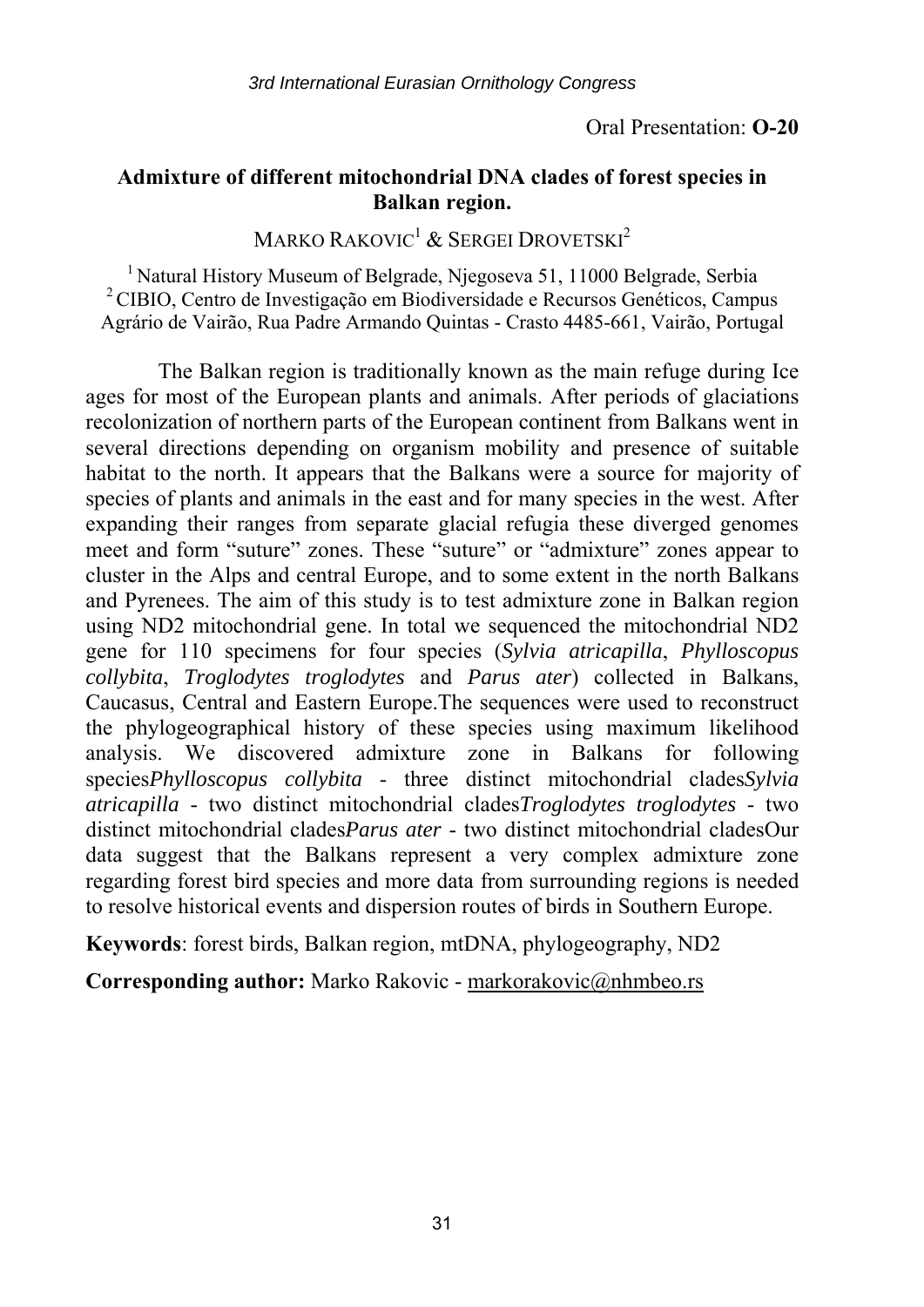Oral Presentation: **O-21** 

## **The migration of Eastern European Black Storks (***Ciconia nigra***) through Turkey and Israel, based on Hungarian satellite tracking, ring recovery and observation results**

ENIKO ANNA TAMAS<sup>1</sup> & BELA KALOCSA<sup>2</sup>

 $<sup>1</sup>$  Apaczai Csere J. u. 8, H-6500 Baja, Hungary</sup>  $^{2}$ Nagy I. u. 15, H-6500 Baja, Hungary

We have been working on the research of the Black Stork (*Ciconia nigra*, Linnaeus, 1758) since 1992. Besides studies carried out in Hungary about habitat choice, reproduction success and diet of the species, we have been involved in the international colour ringing programme since 1994. During the 15 years of this research, more than 1000 Black Storks were colour ringed in Hungary. In 2005, we participated in the Flying Over Natura2000 project, in frame of which two adult Black Storks nesting in Hungary were tracked together with 18 others. Both of the satellite tracked birds from our country used the eastern flyway (which goes through the Balkan Peninsula, Turkey and Israel). There are 3 ring recovery reports of Hungarian Black storks in Turkey, 1 in Egypt, 1 in Ethiopia and 242 in Israel up to date. The migration tracks revealed by the satellite study, the ring recoveries, furthermore our own field observations in Turkey on 18 expeditions between 1993 and 2009 are analysed in this study, revealing the most important stopover sites of the Black Storks along the migration route, and comparing these result with the findings of earlier studies based on the review of publications.

**Keywords**: Black Stork, *Ciconia nigra*, eastern migratory flyway, stopover places, wetlands

**Corresponding author:** Eniko Anna TAMAS - blackstork.hu@yahoo.com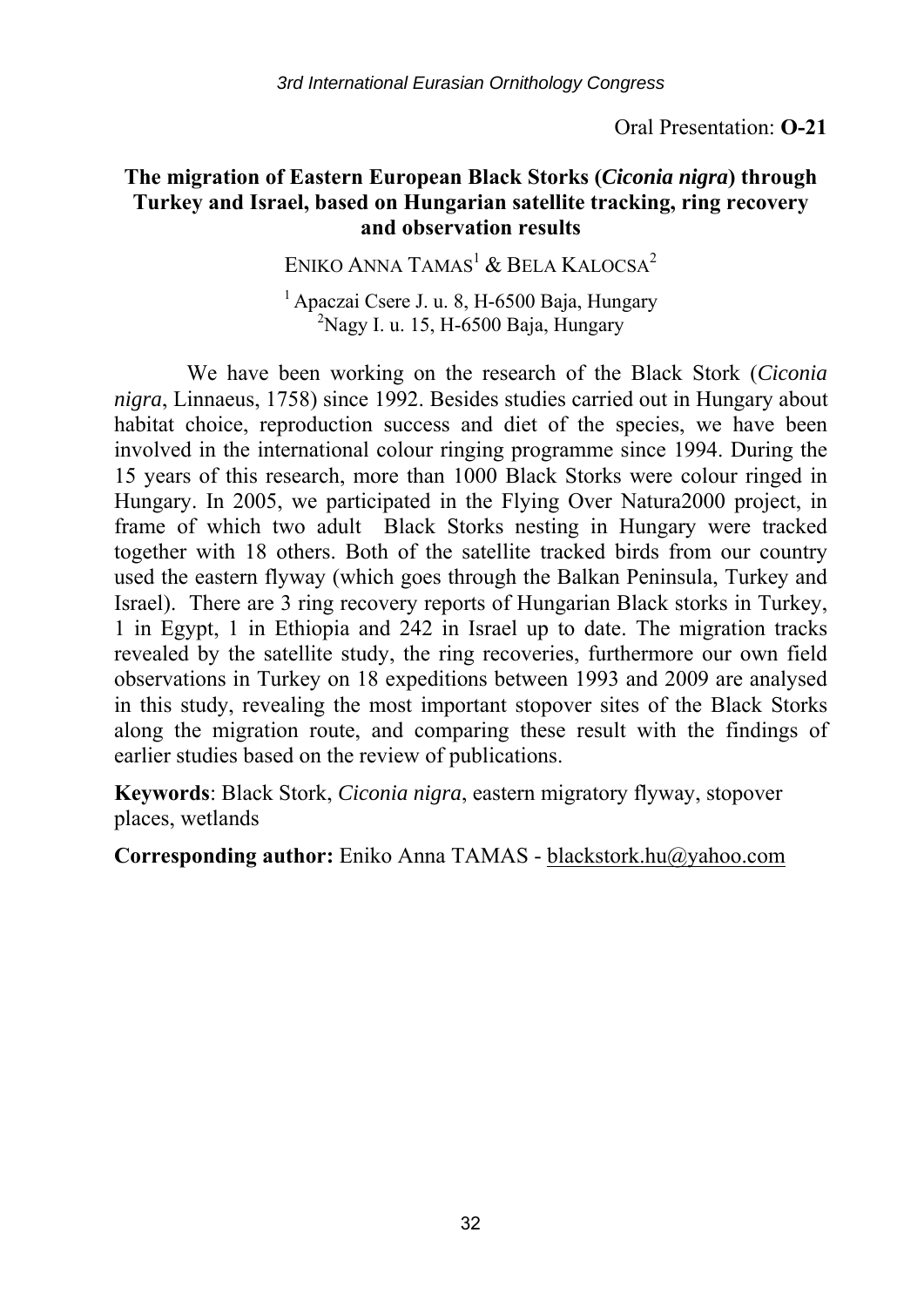#### **Restoration of the Houbara Bustard** *Chlamydotis macqueenii* **population in the Kingdom of Saudi Arabia**

#### M. ZAFAR-UL ISLAM, MOHAMMED BASHEER P., MOAYYAD SHER SHAH, HAJID AL-SUBAI & AHMED BOUG

National Wildlife Research Center, PO Box 1086, Taif, Saudi Arabia

The Saudi Arabian Houbara bustard breeding programme was started in an attempt to restore the population of this native species after the breeding population virtually disappeared. The re-introduction of captive birds to the wild would be critical for the survival of the houbara population. During 1986 to 1988 fertile eggs were collected from resident populations in the Baluchistan in Pakistan. Two sites were selected for Houbara re-introduction sites Mahazat as-Sayd and Saja Umm Ar-Rimth protected areas in Saudi Arabia. In Mahazat as-Sayd protected area since 1991 a total of 781 Houbara have been released with 374 males and 407 females. Out of the 781 Houbara released in Mahazat, 133 died within the first month of their release and a total of 648 have survived. Mortalities were mainly due to mammal predation and a small number because of starvation. The re-introduction programme in Saja Umm Ar-Rimth Protected Area was started in 2003. By 2006 a total of 145 Houbara bustard had been released with 67 females and 78 males. In Saja around 35 houbara are surviving till 2009. Most mortality was due to predation by mammals (foxes and cats), some cases are of starvation and poaching also. The total Houbara population in the protected area is calculated using a number of parameters including the number of birds released, number of wild born chicks and number of birds that have died post release. The current population of houbara in Mahazat as-Sayd Protected Area is estimated at around 250 individuals. Houbara densities were also assessed using three methods. The methods were observations during car driving transect, observation on circular points and by calculating the number of houbara radio tracked during the month divided by the size of the all area they used (Kernel 95 method) and the minimum density of houbara in 2006 was  $0.367$  individuals per  $km^2$ .

**Keywords**: Houbara Bustard, *Chlamydotis macqueenii*, reintroduction, restoration, Saudi Arabia

**Corresponding author:** M. Zafar-ul Islam - mzafarul.islam@gmail.com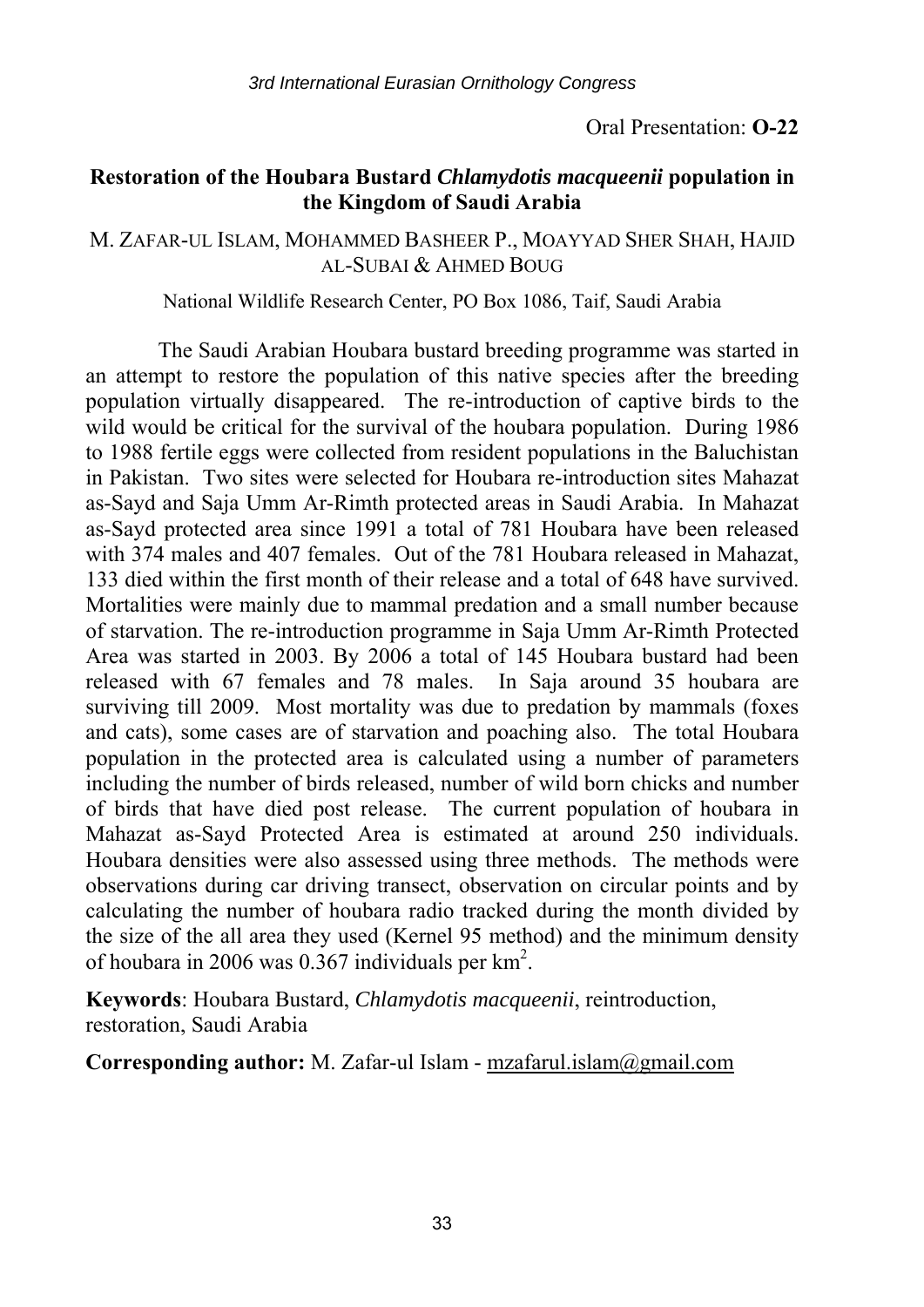## **Habitat selection when the landscapes are anthropogenic: does preference still match adaptiveness?**

FRANCK HOLLANDER $^1$ , NICOLAS TITEUX $^2$  & Hans Van Dyck $^1$ 

<sup>1</sup> Behavioural Ecology & Conservation Group, Biodiversity Research centre, Université catholique de Louvain (UCL), Belgium

<sup>2</sup> Department Environment & Agro-Biotechnologies, Public Research Centre – Gabriel Lippmann, Grand Duchy of Luxembourg

Habitat selection is assumed to be an adaptive behavioural trait. Quick decisions in this behaviour have to be taken, and environmental cues can help to achieve this. Migratory birds are especially concerned by the use of such cues, as they are often time-constrained in the choice of a suitable breeding habitat. In anthropogenic landscapes, where changes occur rapidly, cues may become decoupled from the underlying habitat quality, leading to ecological trapping. Using the Red-backed shrike (*Lanius collurio*) as model species, we studied during two years habitat selection patterns in intensively human-altered landscapes, composed of a mixture of agricultural and forest habitats. These last ones have recently been invaded due to forest management, probably mimicking strongly the species original habitat. Based on our results, we show that habitats in forest landscapes are preferred, but this choice infers some negative effects on both number and quality of nestlings. When trying to explain these effects, we show that predation rates are more present in forest landscapes, and that food resources and microclimate are less favourable, potentially interacting with fitness components. Therefore, we will try to determine which mechanisms involve behavioural mistakes in habitat selection, both from a conceptual as conservational point of view.

**Keywords**: habitat selection, anthropogenic, fitness, ecological trap, *Lanius collurio*

Corresponding author: Franck Hollander - franck.hollander@uclouvain.be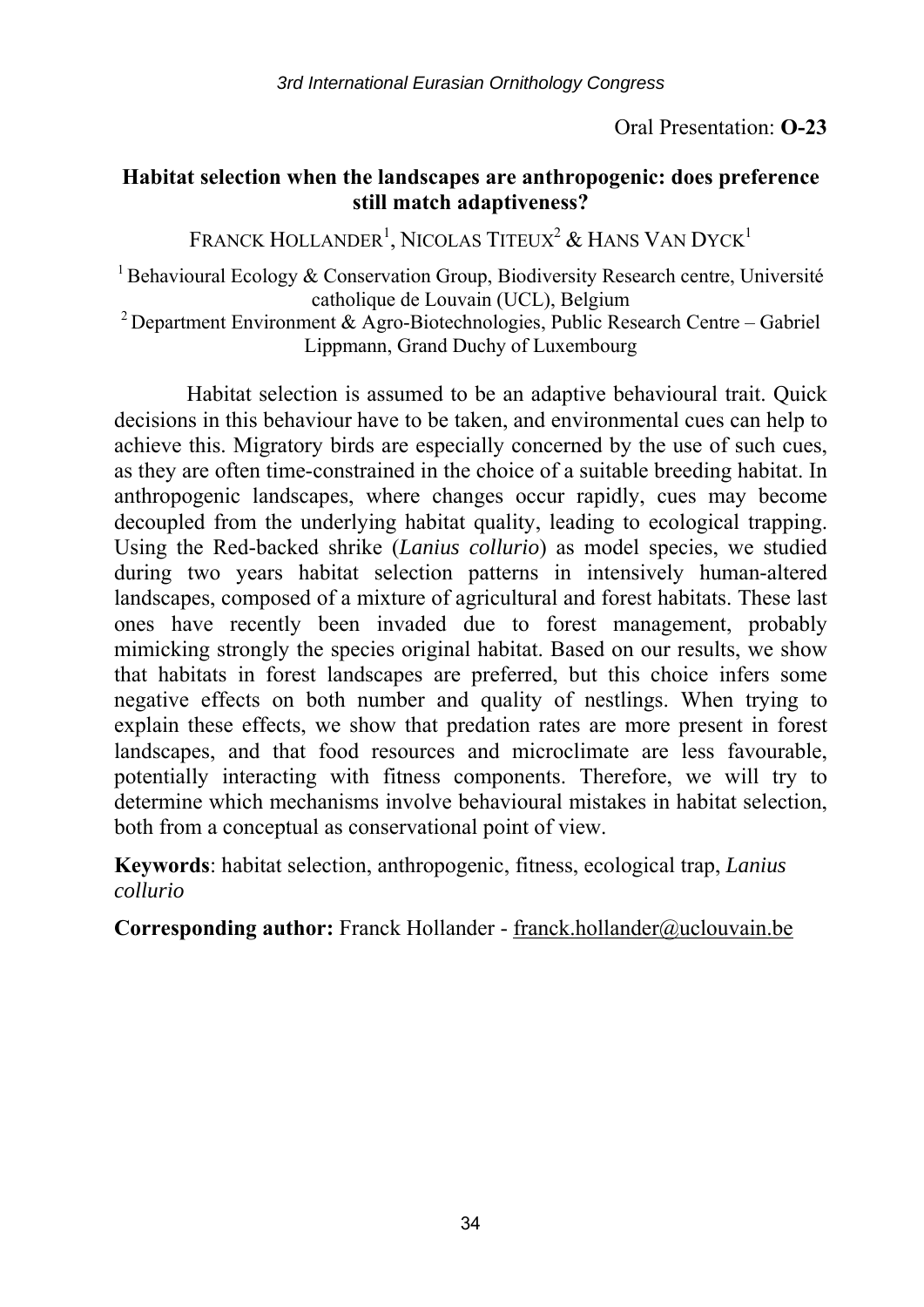#### **Malaria infection and moult speed: connectivity in a migratory bird**

A. MARZAL<sup>1,2</sup>, C. RELINQUE<sup>1</sup>, M.I. REVIRIEGO<sup>1</sup>, J. BALBONTÍN<sup>1</sup>, I.G. HERMOSELL<sup>1</sup>, L. GARCÍA-LONGORIA<sup>1</sup>, S. BENSCH<sup>2</sup> & F. DE LOPE<sup>1</sup>.

<sup>1</sup> Dpto. Anatomia, Biologia Celular y Zoologia. Universidad de Extremadura. Badajoz

06071, Spain <sup>2</sup> Animal Ecology. Ecology Building. University of Lund. S-223 63 Lund, Sweden

The moult speed of birds has energetic and aerodynamics implications because during the time of moult individuals have a reduction in termorregulation and flight performance. Therefore birds should moult fast to reduce the moulting period. Also, migratory individuals moulting faster could arrive earlier to breeding quarter and, consequently, increase their reproductive success. Migratory birds spend different periods of time of their annual cycle in separated and ecologically disparate locations. The essential idea of migratory connectivity is that individuals could carry over effects from one season to the next. House martin (*Delichon urbica*) is a migratory passerine which moult their feathers in Africa during winter and suffer a high impact of blood parasites infection. Since the speed of moult has been related to body condition, we hypothesize a migratory connectivity between malaria infection and speed of moult in Africa and breeding success in Europe in house martins. Our results showed that infected house martins spend more days in moulting and arrived to their breeding quarters and bred later than non infected individuals, having negative consequences in their breeding success. In addition, winter environmental conditions and age of the bird significantly affected the speed of moult.

**Keywords**: moult bars, migration, malaria parasites, breeding success

**Corresponding author:** Alfonso Marzal Reynolds - amarzal@unex.es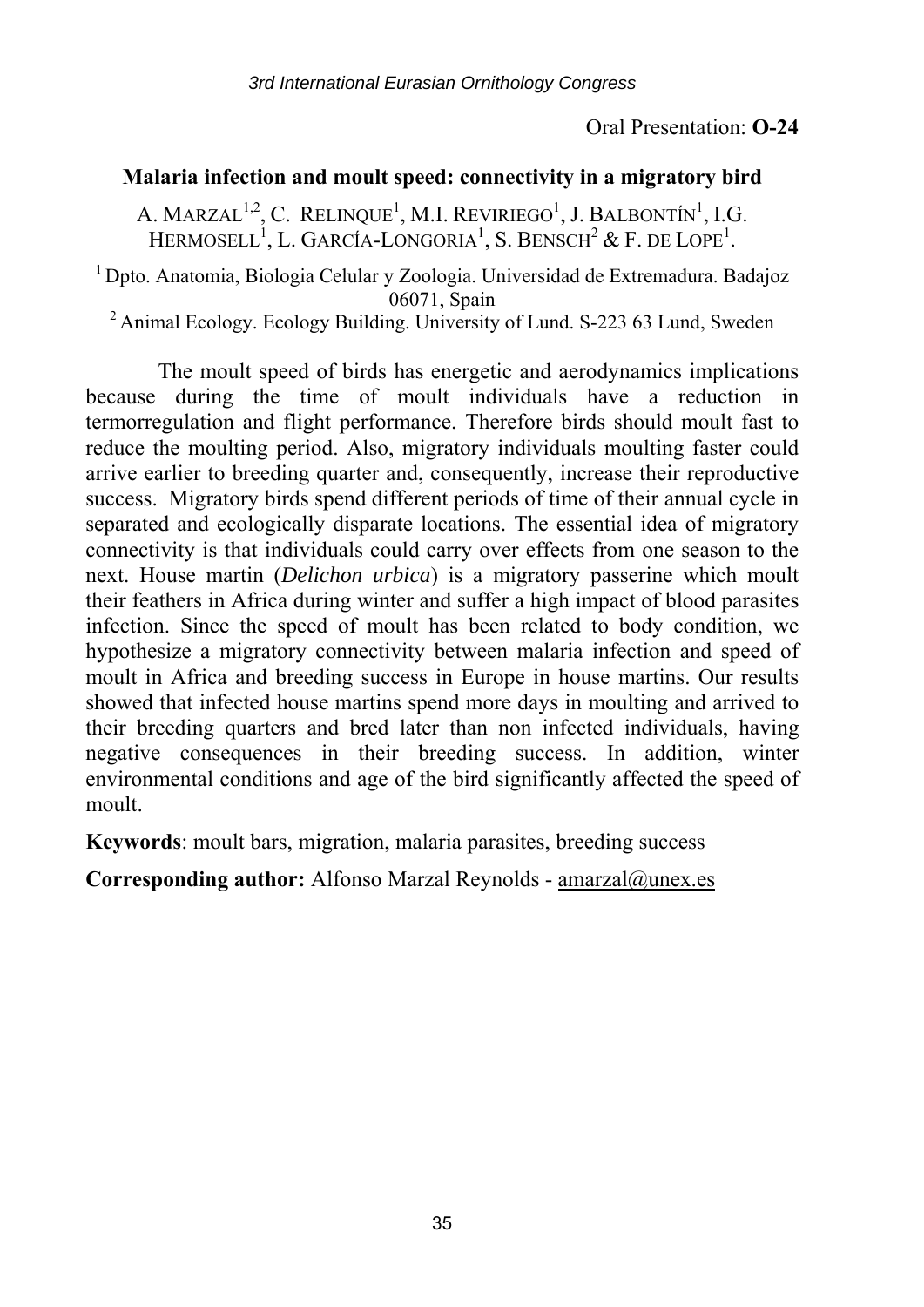#### **Earlier breeding as a response to climate change? Comparison between a short-distance and a long-distance migrant bird species**

AGGELIKI DOXA $^{\rm l}$ , KONSTANTINOS THEODOROU $^{\rm 2}$ , ALEXANDRE ROBERT $^{\rm l}$ , GIORGOS CATSADORAKIS $^3$ , DIONYSSIA HATZILAKOU $^4$ , Theodoros Naziridis $^5$ & ALAIN CRIVELLI<sup>6</sup> <sup>1</sup> CRBPO. UMR 5173 MNHN-CNRS-UPMC, CP 51, Muséum National d'Histoire <sup>2</sup> BCL, Dept of Environment, University Aegean, 81100 Mytilene, Greece<br><sup>3</sup> Dadia, GR-68400 Soufli, Greece<br><sup>3</sup> NCESD, Villa Kazouli, Kifissias & G. Lampraki 1, 14561, Greece<br><sup>5</sup> Vironia, GR-620 43 N. Petritsi, Greece<br><sup>6</sup> S

There is increasing evidence that current large-scale climate change has various impacts on species. Migratory bird species seem to respond to the warming environment by advancing their spring migration and reproduction timing. However, not all species seem to be able to follow easily the environmental changes. Most interestingly, short-distance migrant species seem to be more able to adapt their breeding timing than long-distance ones, because climatic conditions on the wintering sites are better predictors for the optimal arrival time on the breeding sites. Here we illustrate an interesting example by comparing the responses of a long-distance migrant species, the Great white pelican, with its short-distance migrant sister species, the Dalmatian pelican. Although they breed in sympatry (north-west of Greece; Lake Prespa) and have similar ecological requirements, the two species showed different trends concerning the timing of their breeding period within a period of 20 years. We used available counting and capture-recapture data for the years 1985 until 2005. An impressive advancement in median first laying dates (35 days in 20 years) was observed for the short-distant migrant and the analysis of capturemark-recapture data indicated that early born individuals have a higher survival rate than those born later in the breeding period. In contrary, in the longdistance migrant species, we observed no advancement in median laying dates but we reveal that interestingly this species advanced the end of its reproduction which leads to a significant reduction of the duration of the breeding period. Which reasons may drive such a behaviour? Based on our findings and the species biology, we suggest the long-distant migrant species uses the shortmigrant species' presence as an indicator for favorable conditions to the breeding grounds. Such examples illustrate some of the various direct and indirect effects that climate change can have on the species biology.

**Keywords**: climate change, breeding density, migratory species, laying date

**Corresponding author:** Konstantinos Theodorou - ktheo@aegean.gr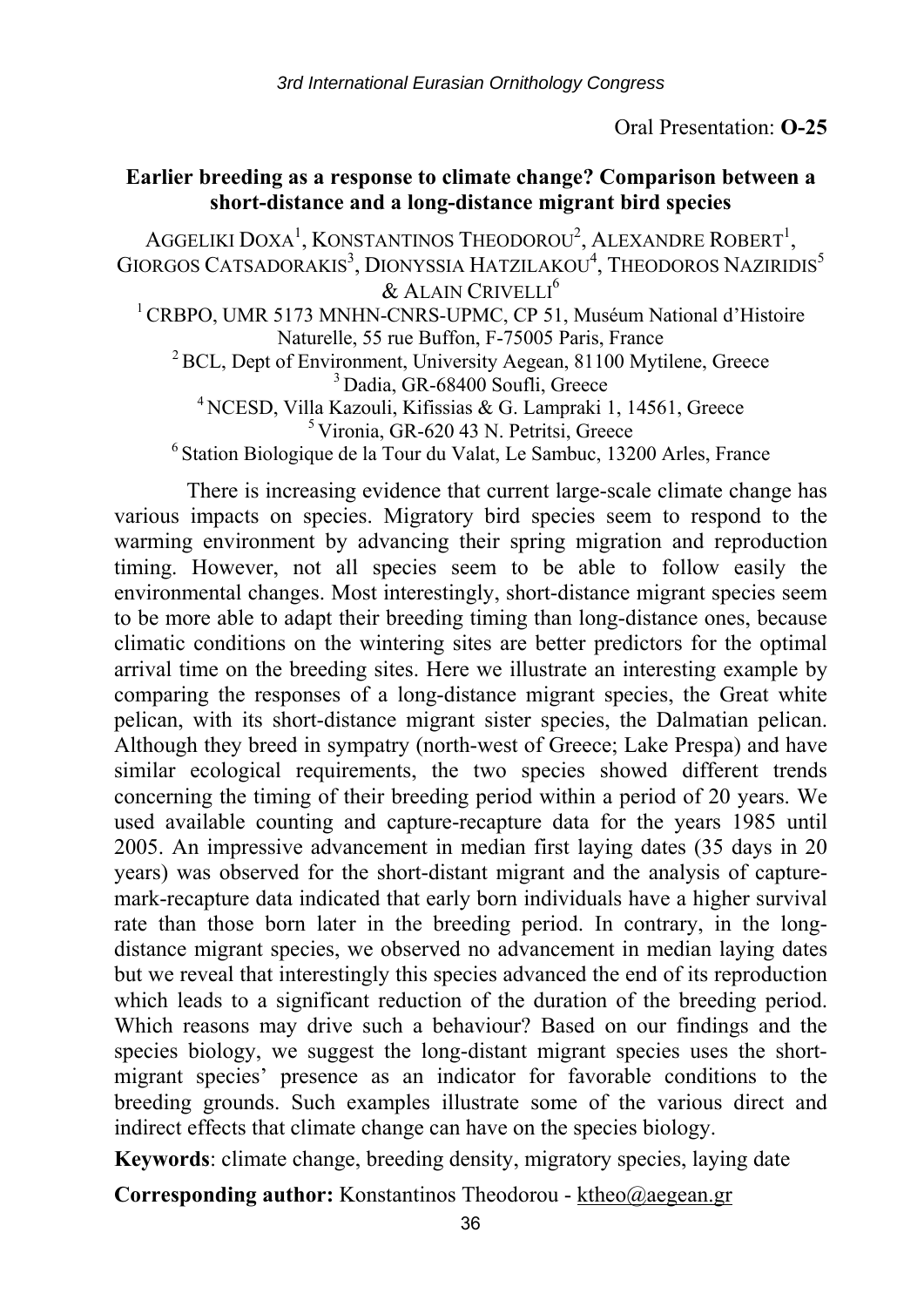# **Migration patterns of birds moving through the Arabian Gulf via the Kingdom of Bahrain**

### BRENDAN KAVANAGH

### RCSI-MUB, P.O. Box 15503, Adliya, Manama, Bahrain

Migration routes of northern breeding species have been identified for all continents. The routes of the North American flyways on the east, west and central zones to and from central and south America are well documented. While the western and central European flyways have also been studied in detail, less is known about the middle eastern flyway. Much of the information has been based on assumption and conjecture. 330 bird species have been recorded in Bahrain in the past 30 years and each year new species are being added. Most of these are passage migrant with a small number of summer and winter visitors staying for extended periods in the gulf. This papers looks at the accumulated records of a selection of migrants based on observations over three decades and ringing data gathered during the past 5 years. It documents the seasonal patterns of species and evaluates the importance of Bahrain and the gulf for migrants based on available data. These data will provide a detailed insight into the way migrants utilize the desert region of Bahrain and the middle east.

**Keywords**: bird migration patterns, seasonal movements, Bahrain, Middle East

**Corresponding author:** Brendan Kavanagh - bkavanagh@rcsi-mub.com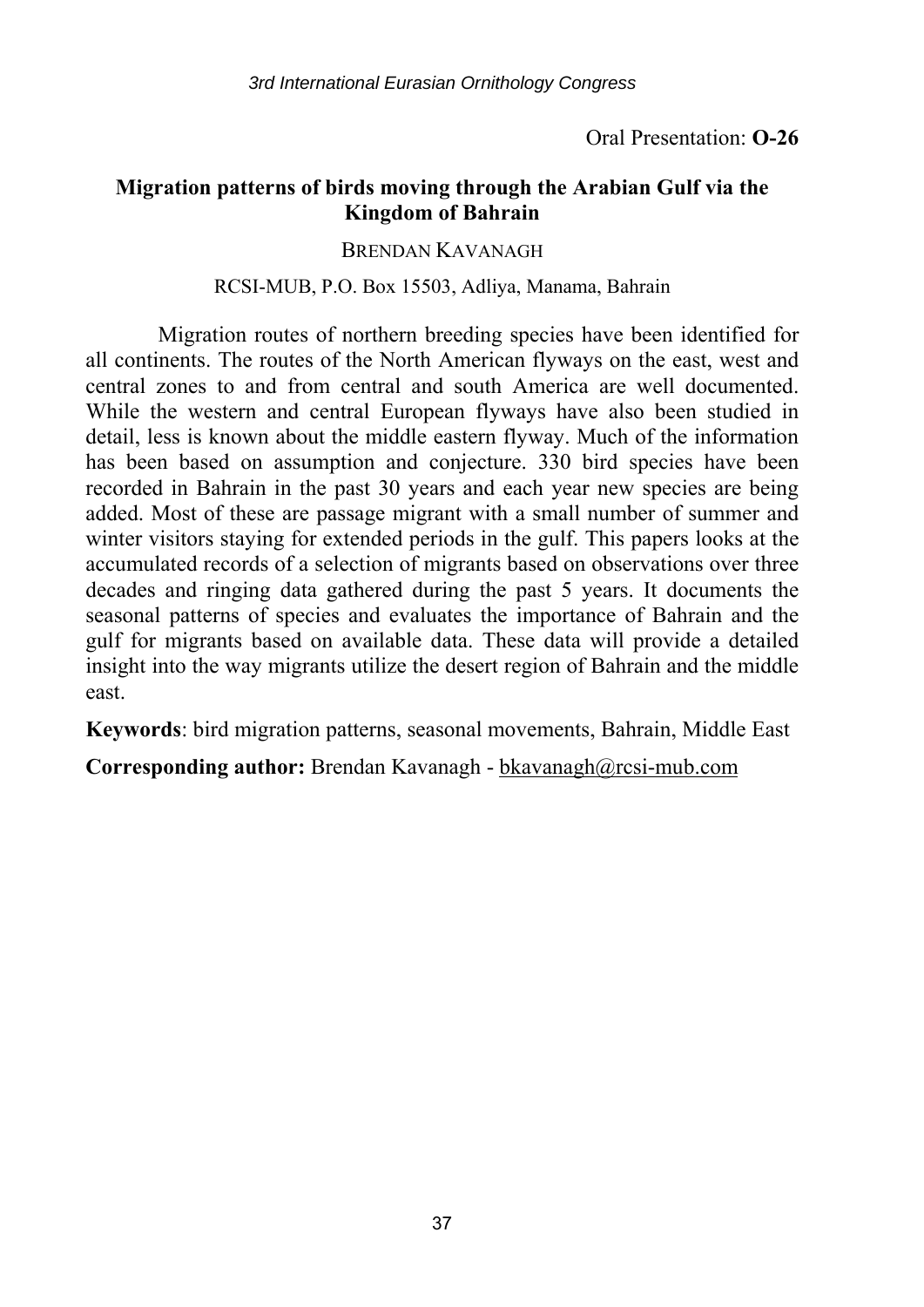# **Captive breeding of cranes in the Kurram Valley, Pakistan and its potential for conservation of cranes**

### AHMAD KHAN & ZAFAR ALI

Pakistan Wetlands Programme, House No. 3, Street No. 4, Sector F-7/3, Islamabad, Pakistan Website: www.pakistanwetlands.org

Local community of Wazir, Marwat and Banuchi tribes in Kurram Valley in Pakistan has developed a culture of keeping demoiselle and Eurasian cranes as their pet birds. This has turned to a social status and norm in the area. During crane migration seasons, they have been camping along the rivers with their decoy cranes to trap cranes from the wild with a weighted cord "soya" since long times. Primarily, they train the trapped cranes as decoys for use in the sport. They, however, sell a part of their catch and gift some to friends and elites. The recent study on crane hunting pressure Khan A. in 2004 showed that there is a developing trend for breeding of the captive flocks. An estimate shows that there are about 8,000 demoiselle and 4,000 Eurasian cranes in captivity in the Valley. Their captive breeding, if promoted, may significantly contribute to the conservation of cranes in the wild. With this objective, the Pakistan Wetlands Programme conducted a study of the current status of breeding of captive cranes and its potential for conservation. The study suggests that a number of crane hunters are breeding cranes to increase their flocks. With incorporation of techniques such as multiple clutching, this could be an alternate to trapping from the wild, provided properly managed. This presentation will highlight the findings of the surveys on captice breeding and the recommendations made accordingly

**Keywords**: Kurram Valley, Wazirs, Pakistan, Mehsud, Lakki

**Corresponding author:** Ahmad Khan - akhan@wwf.org.pk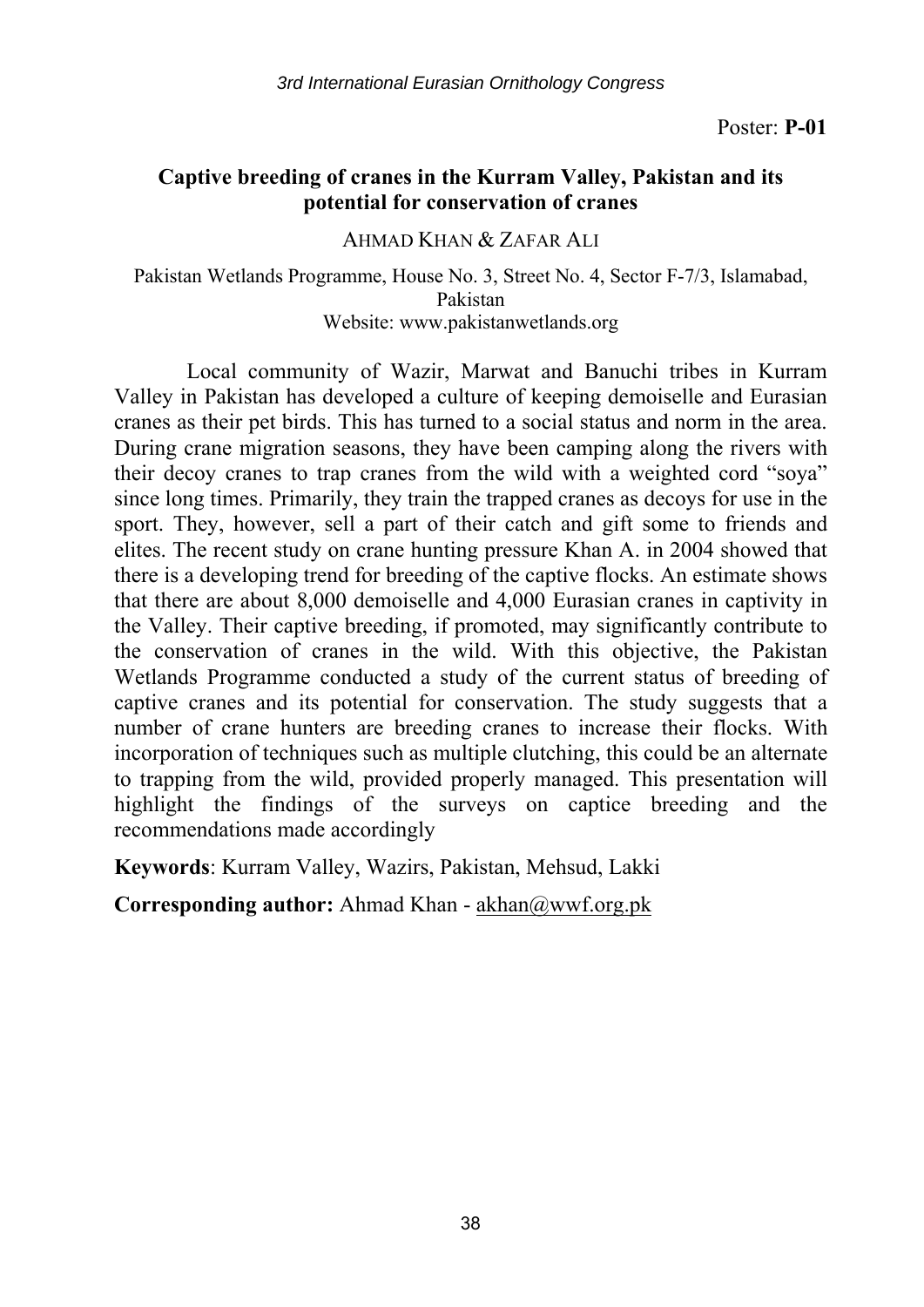### **The status of Marbled Teal (***Marmaronetta angustirostris***) in Iran**

#### JAMSHID MANSOORI

 Wildlife Society of Iran,Department of the Environment, Tonekabon Azad Islamic University, Iran

Marbled Teal (*Marmaronetta angustirostris*) is one of the rare and vulnerable birds throughout the world. More than half of the world population migrate and breed in Iran. According to recent surveys, the population of this bird decreased severely. It is presumably that two factors play an important role in this decrease: variation in the abundance of species among sites within its range; and some remote areas suitable for Marbled Teal to winter or breed in Iran, but have not been covered during the surveys. Iran is a very large country covering many suitable habitats for this bird. However in the past, Marbled Teals were found in some known haunt areas of south west and northern Iran. The recent surveys showed the bird in some new areas, therefore, it seems that Marbled Teal extended its range to some other areas in Iran. The surveys undertaken during the late 2007 and early 2009 and the result is compared with the previous information.

**Keywords**: Marbled Teal, range extension, population, variation, vulnerable

**Corresponding author:** Jamshid Mansoori - birdlifeiran@yahoo.com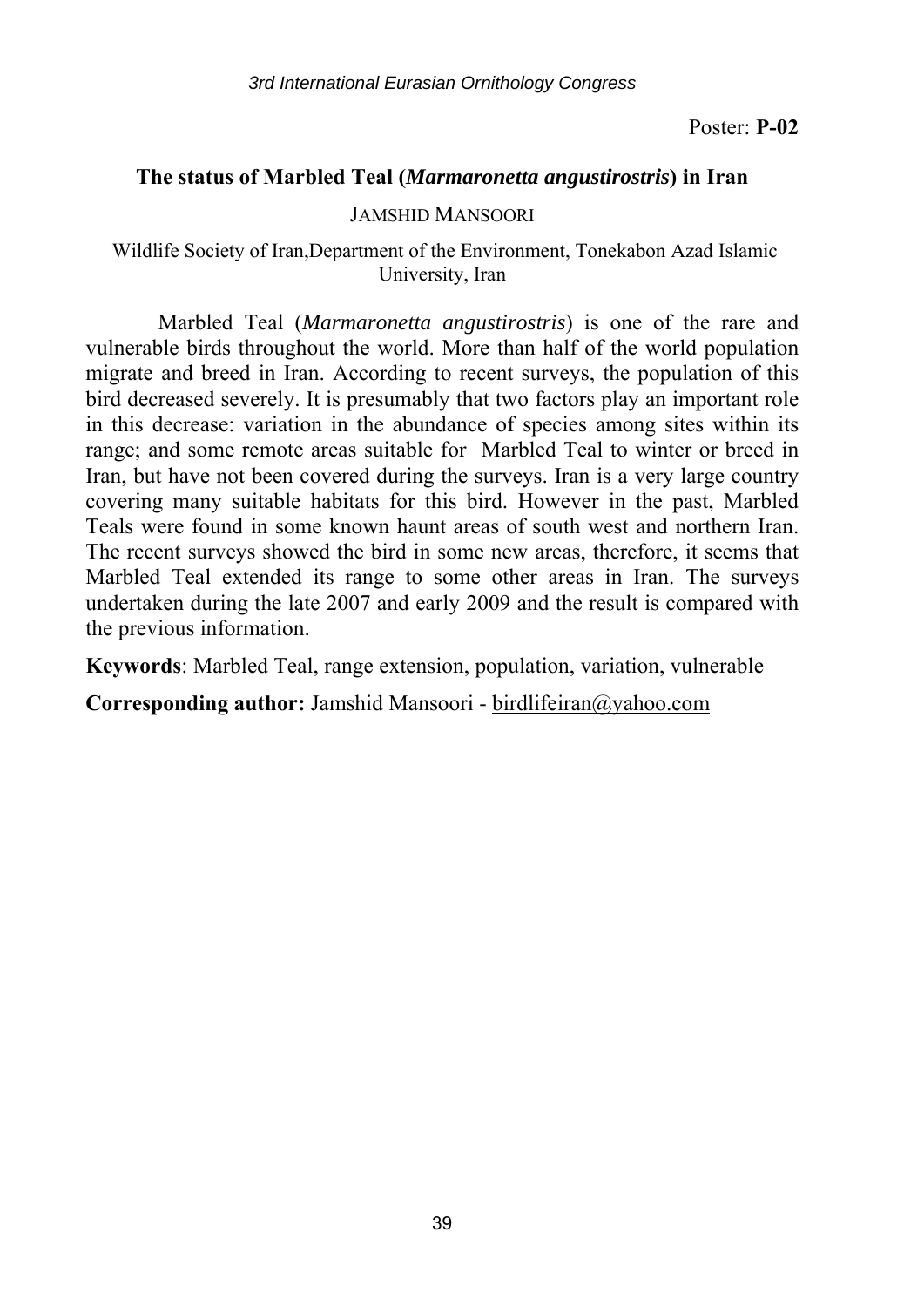*3rd International Eurasian Ornithology Congress* 

Poster: **P-03** 

### **Ornithofauna dynamics in the Saratov Region (Russia)**

### EUGENY ZAVIALOV, VASILY TABACHISHIN, EKATERINA MOSOLOVA & NIKOLAY YAKUSHEV

### Chernyshevsky Saratov State University, 83 Astrakhanskaya str., Saratov 410012, Russia

Our modern survey of the avifauna of the Saratov region has established the presence of 335 species, of which 193 nesting. Reproduction of 21 species is not confirmed by modern surveys but seems quite probable. For the last 150 years the Saratov region avifauna has lost more than 10 species due to anthropogenous and natural causes. At the same time, the list of nesting birds has increased with 18 new species for the same period. At primary comparison of the past and modern species structures of birds an impression is created that its variety in the Saratov region has slightly increased. The opposite directions of the avifauna genesis process, as a whole, compensate the results of each other. Due to negative causes, few endemic species have disappeared from the avifauna of the Saratov region, while it has increased mainly with widespread passerine species. For some last decades, few «new» species have been included in the list of birds of the Saratov region. *Podiceps grisegena*, *Bucephala clangula*, *Mergus albellus*, *Dendrocopos medius*, *Spinus spinus*, and others are referred as to «new» nesting bird species of the Saratov region. Similar examples exist concerning other ecological groups (passage, vagrant, wintering), when, for example, the stay of *Neophron percnopterus*, *Cepphus grille*, *Bubulcus ibis*, *Acanthis hornemanni*, *Emberiza leucocephala* and others was reliably confirmed. The results of surveys carried out in the territory of the Saratov region allow resolving five basic types of trends in the ornithofauna dynamics, namely: 1) short-term cyclic oscillations of the number and distribution with no clear relation to the dynamics of climatic parameters; 2) short-term oscillations of the bird number and distribution in the region, showing reliable relation to microclimatic phenomena; 3) long-term trends in the habitat transformation under the influence of macroclimatic trends; 4) shortterm and long-term tendencies in the dynamics of distribution owing to anthropogenous influence; 5) predictable and non-predictable mass invasions.

**Keywords**: bird, distribution, Saratov region

**Corresponding author:** Vasily Tabachishin - tabachishinvg@sevin.ru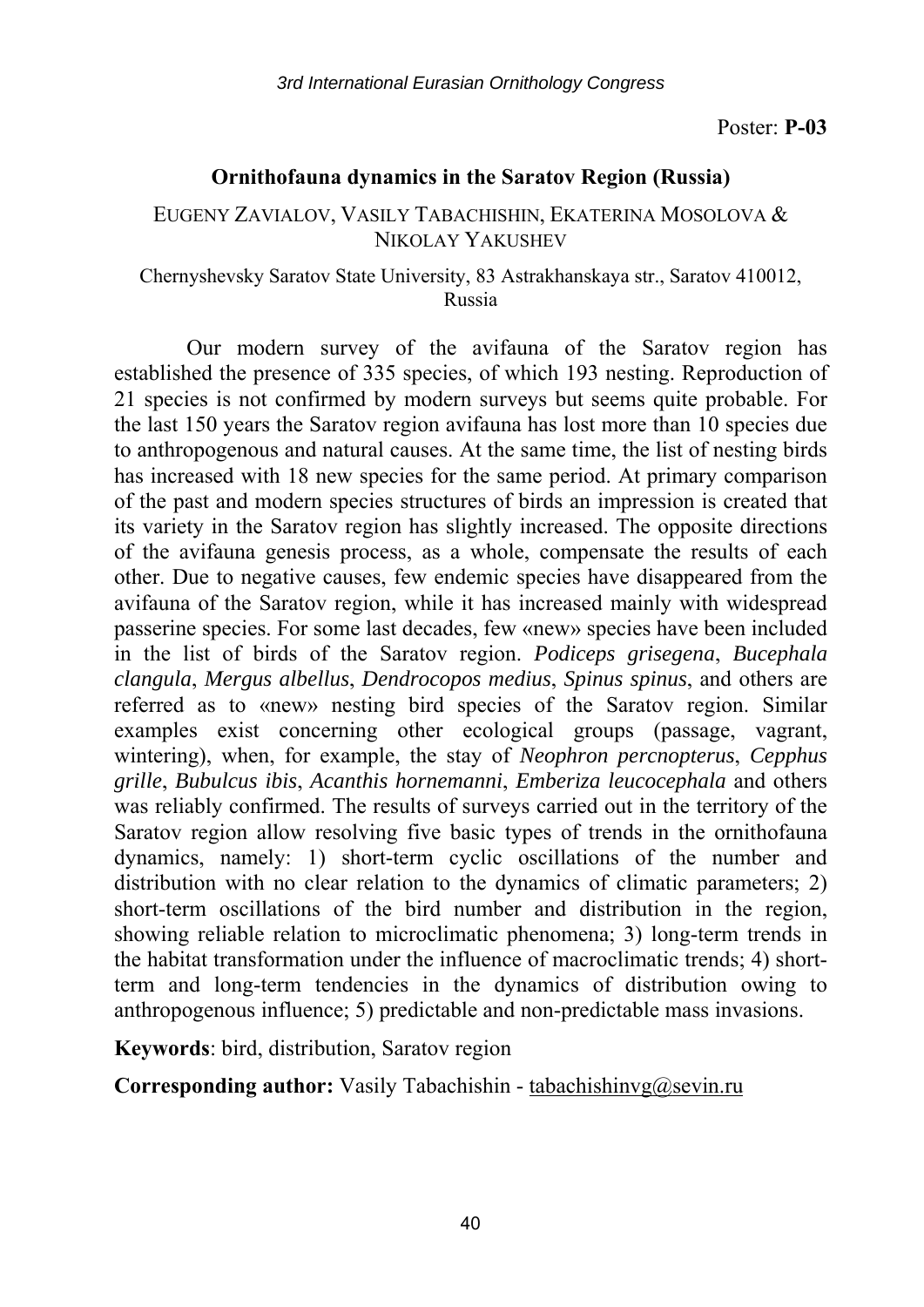## **Migration speed of the Chaffinch,** *Fringilla coelebs***, ringed in the eastern Baltic**

VLADIMIR PAYEVSKY

Zoological Institute, Russian Acad. Sci., 199034 St. Petersburg, Russia

An analysis of the speed of autumn migration was based on 224 ringing recoveries from western Europe, selected from 1866 recoveries of the Chaffinch (*Fringilla coelebs*) caught during 1957-1997 at Rybachy Biological station on the Courish (Curonian) Spit, Eastern Baltic. It was found that in all individuals pooled the migration speed varies between 20.0 and 284.8 km/day and the average speed is 53.5 km/day. No significant differences in migration speed were found among different years and between males and females (aged and not aged birds pooled). Adult birds migrate significantly faster than first-year birds. Weak correlation between migration distance and speed of movement in all Chaffinches analyzed and the higher speed of adult birds wintering further south than first-year birds implies the tendency to faster speed in birds that traveled farther. No difference in migration speed was found between early- and latemigrating individuals in contrast to findings in many other migratory species.

**Keywords**: Autumn migration, Chaffinch, *Fringilla coelebs*, migration speed

**Corresponding author:** Vladimir Payevsky - payevsky@zin.ru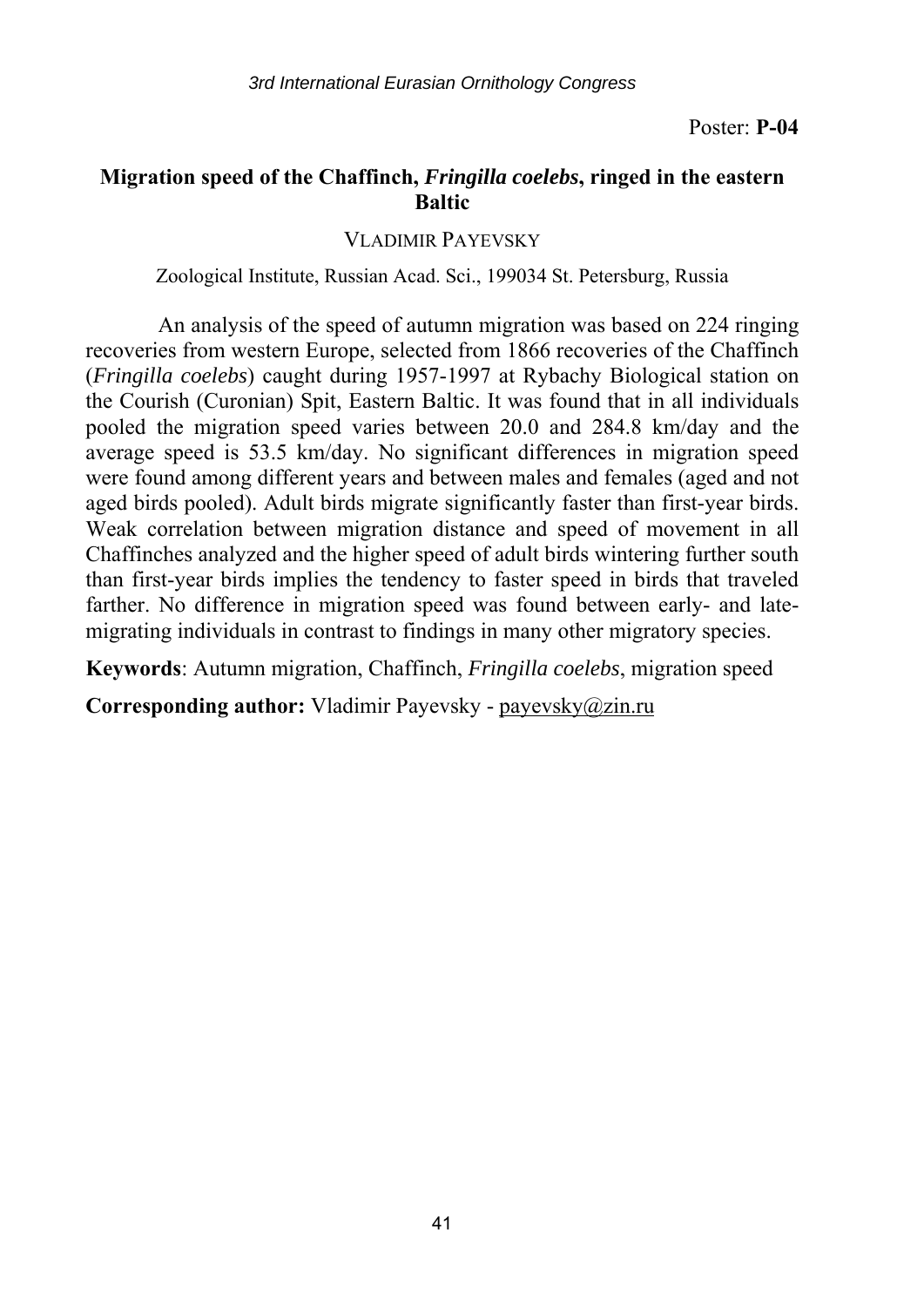## **Status and preservation prospects of the** *Tetrax tetrax* **population in the Saratov Trans-Volga Region (Russia)**

VASILY TABACHISHIN, ANATOLY KHRUSTOV & IGOR KHRUSTOV

Saratov branch of A N Severtsov, Institute for Ecology and Evolution RAS, 24 Rabochaya str., Saratov, 410028, Russia

During our field surveys of 2001 – 2008, data on the modern distribution of *Tetrax tetrax* in the Saratov Trans-Volga region were collected. In the surveyed territory, *T. tetrax* prefers sites of restored steppe and virgin lands, however, it is frequently met in agricultural lands, e.g., on winter crops and harvested fields of grain cultures. The highest values of the *T. tetrax* abundance have been noted on restored steppe sites and fields of perennial grass. So, in the nesting period the population density varies from  $0.05$  ind/km<sup>2</sup> on grain crops, perennial grass and stepped sites of the northern steppe up to 1.4 ind/km2 in typical and southern steppes. In general, the density of the *T. tetrax* population is steadily increased at advancement in the Saratov Trans-Volga territory from northwest to southeast from the typical steppe landscapes to the southern border of dry steppe and semidesert landscapes. The total number of *T. tetrax* in the nesting period within the limits of the Saratov Trans-Volga region, calculated on the basis of route account data, is  $\sim 6,000$  individuals, and now some growth in the number of *T. tetrax* is observed in comparison with that of the first half of the 1980s. The rather high values of the number and density of the *T. tetrax* population in the Saratov Trans-Volga region speak for the surveyed territory being extremely important for the existence and preservation of *T. tetrax* as a species.

**Keywords**: *Tetrax*, abundance, biotopical distribution, Saratov region

**Corresponding author:** Anatoly Khrustov - hrustovav@forpost.ru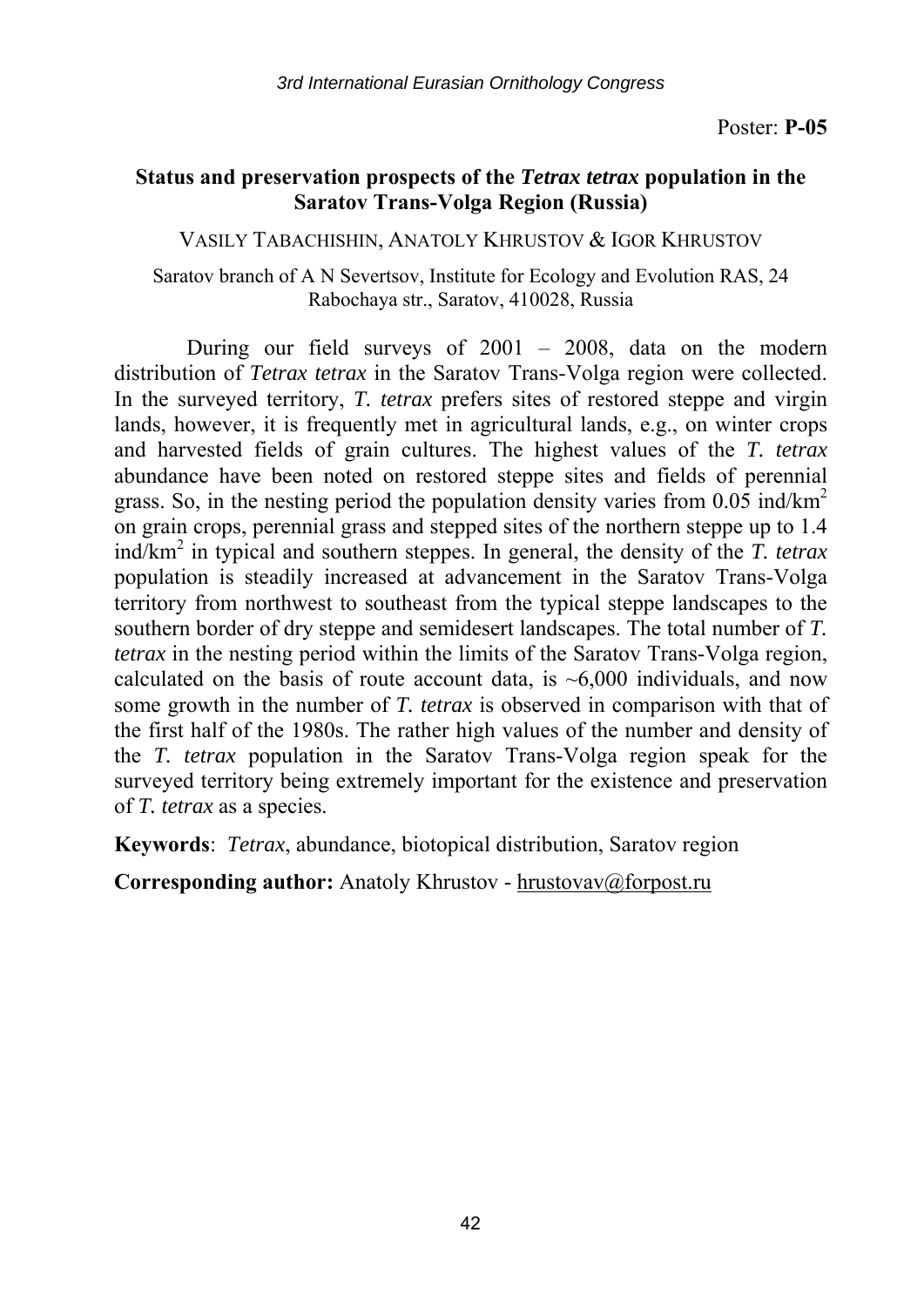# **The impact of free radicals upon blood morphology of White Stork** *Ciconia ciconia* **chicks in Poland**

Mariusz Kasprzak<sup>1</sup>, Leszek Jerzak<sup>1</sup>, Piotr Kamiński<sup>2</sup>, Tomasz STUCZYŃSKI<sup>3</sup>, ROMAN BUCZKOWSKI<sup>4</sup>, BEATA KOIM<sup>2</sup>, JACEK J. KLAWE<sup>5</sup>, MAŁGORZATA SZADY-GRAD<sup>5</sup> & BRENDAN KAVANAGH<sup>6</sup>

<sup>1</sup> University of Zielona Góra, Faculty of Biological Sciences, ul. Z. Prof. Szafrana 1, PL

65-516 Zielona Góra, Poland 2 Nicolaus Copernicus University, Collegium Medicum in Bydgoszcz, Department of Ecology and Environmental Protection, M. Skłodowska-Curie St. 9, PL 85-094

Bydgoszcz, Poland<br><sup>3</sup> Institute of Soil Cultivation, Czartoryskich 8 St., 24-100 Puławy, Poland<br><sup>4</sup> Nicolaus Copernicus University, Institute of Chemistry, Department of Chemical and <sup>5</sup> Nicolaus Copernicus University, Gagarin St. 11, PL 87-100 Toruń, Poland 5 Nicolaus Copernicus University, Collegium Medicum in Bydgoszcz, Department of Hygiene and Epidemiology, Skłodowska-Curie St. 9, PL 85-094 Bydgoszcz, Poland <sup>6</sup> RCSI-MUB, PO Box 15503, Adliya, Kingdom of Bahrain

The aim of studies was to establish the interactions between Na, K, Ca, Mg, Fe, Zn, Cu, Mn, Co, Cd, and Pb level upon blood morphology of White Stork *Ciconia ciconia* chicks. We examined red (RBC) and white (WBC) blood cells, hematocrit (Hct), mean cell volume (MCV), mean hemoglobin content of the erythrocyte (MCH) and mean cell hemoglobin concentration (MCHC). These parameters were analyzed with respect to chemical elements (AAS). Blood samples were collected from storks developing in relatively clean environment (control; SW Poland; 52°07'56,3''N, 14°42'10,4''E). They were compared with polluted sites about 20 km away from Zielona Góra (SW Poland; 51°56'26,1''N, 15°30'38,9''E) at distance of several kilometers from city boundary, and near polluted Głogów (51°39'32,6''N, 16°04'49,9''E), where a copper smelter was situated. Samples were also collected at Pomeranian swamps near Baltic Sea (relatively clean areas, N Poland; 54°38'34,5''N, 17°32'31''S). A total of 78 and 87 chicks from 32 and 33 jacks have been surveyed in 2005-2006. The age of birds ranged from 14 to 54 days (2005) and 19 to 54 days (2006). Blood samples were taken via veni-puncture from the brachial vein. Chicks were removed from the nest and placed into individual ventilated cotton sacks. The blood was collected using 5 ml syringe washed with EDTA. Samples were kept in a chilled cooler before transport to the laboratory. After centrifugation, plasma samples were frozen at -20oC. Behavioral and physical examinations suggested that all of birds were physically healthy. Erythrocyte counts were made using a Bürcer chamber after staining with Natt and Herrick solution in RBC-diluting pipette. Hct was measured using microhaematocrit method. Hb was determined by Drabkin's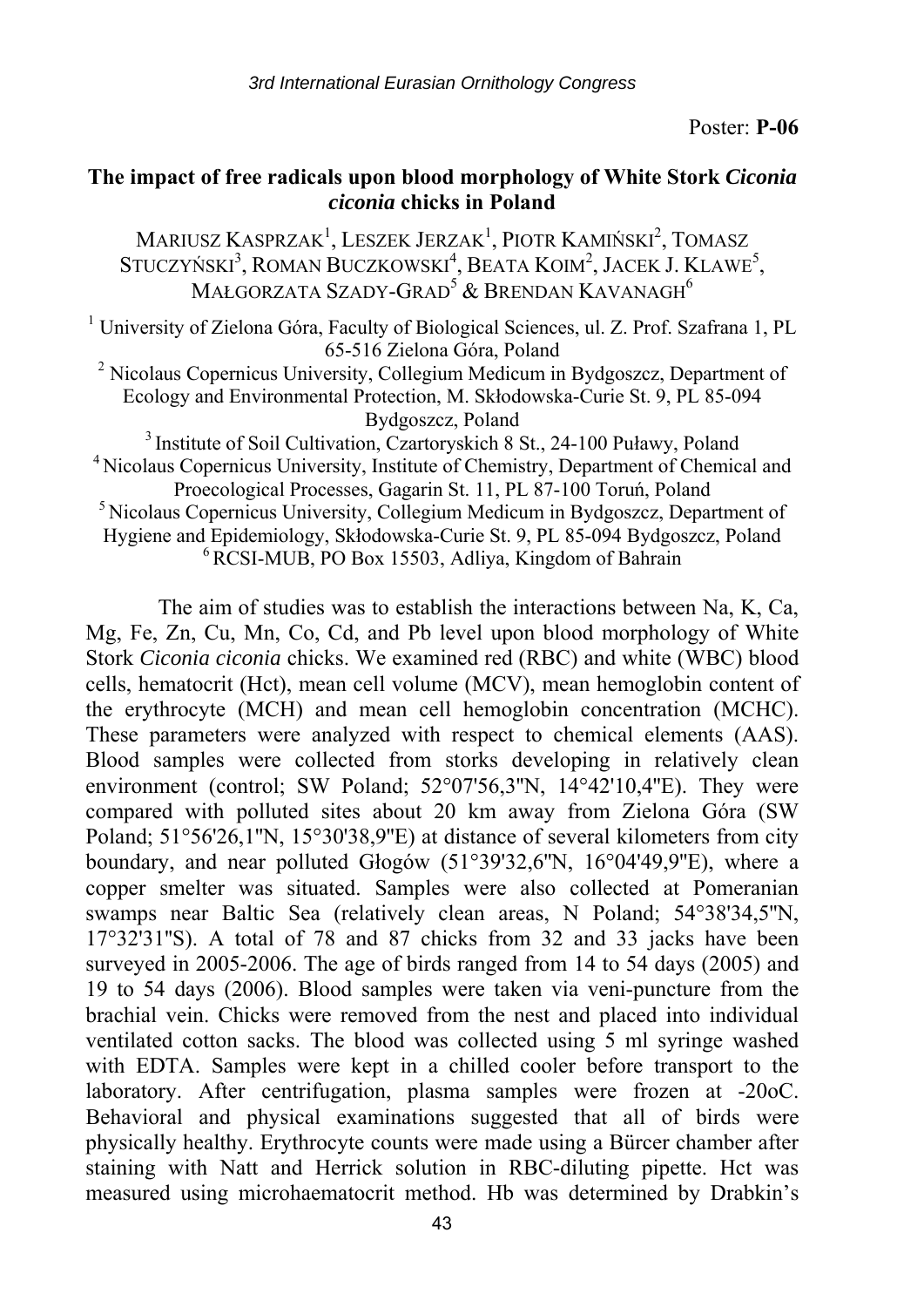method. Chicks from the Pomeranian were different from others with respect to hematological indices and free radicals; RBC and WBC were significantly lower, whilst MCV and MCH were higher compared with those from remaining sites. Ca and Co concentrations were lower in chicks from Pomeranian, while Mg, Fe and Cu were higher. K, Fe, Cu, Co, and Pb levels were much higher in chicks from polluted (Głogów) than in chicks from other sites. However, the Fe and Cu were higher in chicks from Pomeranian. We noted positive correlations between Fe and Mg and Hct, MCH and MCV. Negative relationships were noted between Cd and these parameters. High Fe and Mg levels coincided with high Hct, MCH and MCV. Simultaneously, negative correlations between Fe, Mg, and K and Hb, RBC, and WBC were found in many cases apart from potassium in polluted region, where those with Cd, Ca, Zn, and Na were positive. However, remaining MCV and MCHC dependencies changed variously with elements. K-RBC relations were negative, whilst K-MCH and K-MCV were positive in chicks from Pomeranian. We suggest that Fe and Mg influenced positively by an increase in Hct, MCV, and MCH, while same elements in addition to K had a negative influence on Hb, RBC, and WBC in young storks.

**Keywords**: free radicals, blood morphology, White Stork, *Ciconia ciconia*, Poland environments

### **Corresponding author:** Leszek Jerzak - l.jerzak@wnb.uz.zgora.pl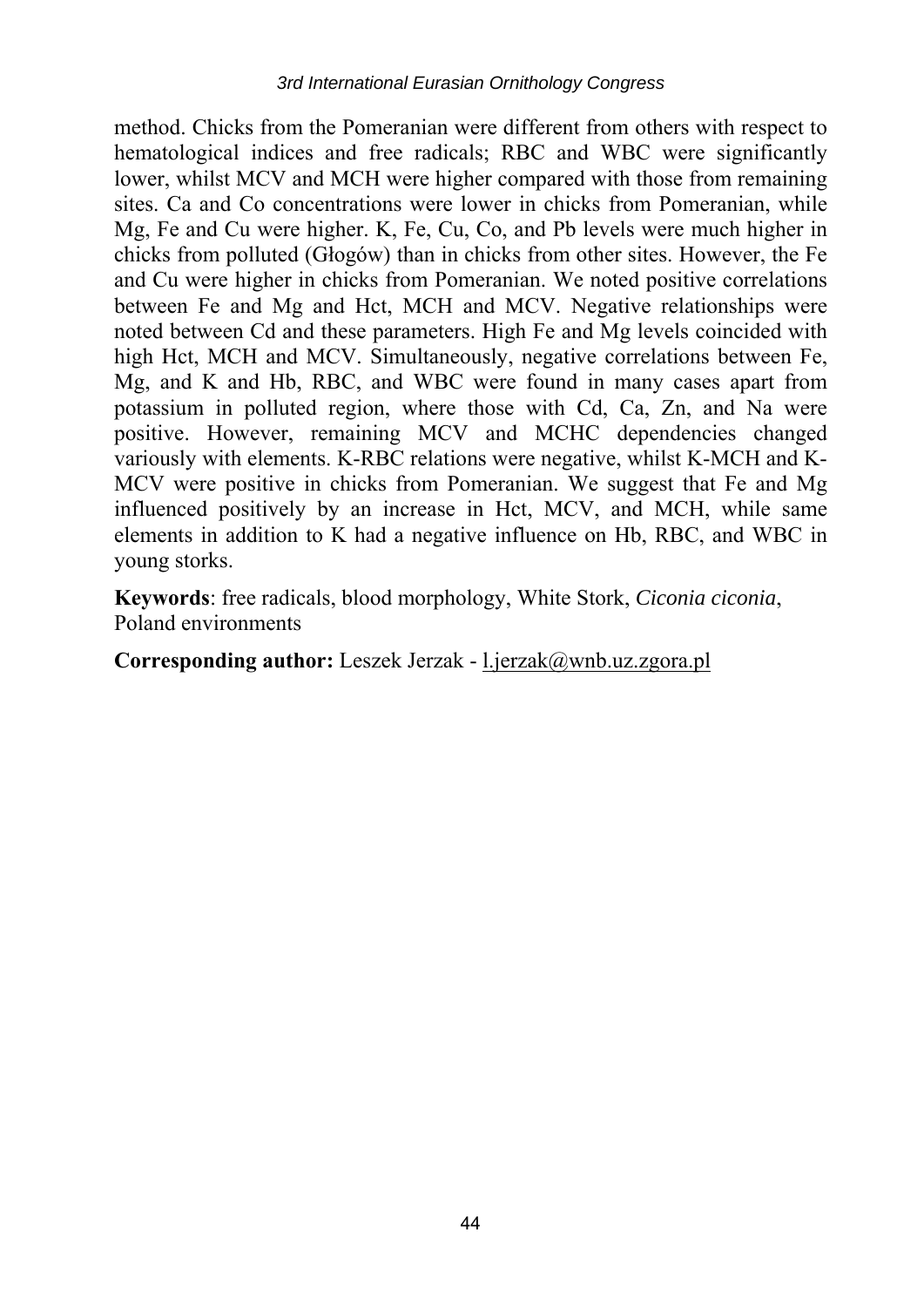# **The determination of Newcastle Disease Virus by RT-PCR and the isolation of the virus in some avian species in Van Lake Basin (first data\*)**

BANUR BOYNUKARA<sup>1</sup>, TIMUR GULHAN<sup>1</sup>, FETHIYE ÇOVEN<sup>2</sup> & ÖZDEMIR  $\Delta$ DIZEL<sup>3</sup>

<sup>1</sup> Yüzüncü Yıl University, Faculty of Veterinary Medicine, Department of Microbiology, 65080, Kampus, Van, Türkiye (Turkey)<br><sup>2</sup> Bornova Veterinary Control and Research Institute, İzmir, Turkey<br><sup>3</sup> Yüzüncü Yıl University, Faculty of Arts and Sciences, Department of Biology, Van, Turkey

In this study 513 feces samples taken from 22 transit migratory, migratory, winter visitor and native avian species in Van Lake Basin were examined using specific primer and primer sets of Avian Paramyxovirus Tip-1 (APMV1) matrix protein by RT-PCR in respect of Newcastle Disease Virus (NDV). All the feces samples were cultured in specific pathogen-free embryonated chicken eggs (ECE) for virus isolation. For RNA extraction from feces samples, high pure viral RNA (Roche) was used and in cDNA synthesis transcriptor first strand cDNA synthesis kits (Roche) were used. Both kits were used according to the producer's instruction. In order to determine the NDV from cDNA samples, LightCycler TaqMan Master Kit (Roche) and specific primer and primer sets of APMV1 matrix protein (TibMolbiol) were used. RT-PCR study was realized with LC 480 (Roche). Of the examined 513 feces samples, 28 (5.45 %) were found to be positive with RT-PCR. Then the same samples were cultured in ECE,  $9(1.75\%)$  of them were positive for NDV isolations. It was observed that all isolates reproduced in ECE had the haemagglutination (HA) activity and that their titers varied from 1/32 to 1/1024. It was also determined that all viruses were inhibited by APMV1 antisera in haemagglutination inhibition (HI) test. While the seven of isolates were isolated from feces of transit migratory, migratory and winter visitor wild avian species belonging to *Phoenicopterus ruber*, *Anas cylpeata*, *Aythya ferina* and *Aythya fuligula*, two of them were isolated from *Columba livia*, a native species.\* This report was summarized using the data obtained from an incomplete research.

**Keywords**: Newcastle disease virus, Wild birds, RT-PCR, APMV1

**Corresponding author:** Banur Boynukara - banur61@hotmail.com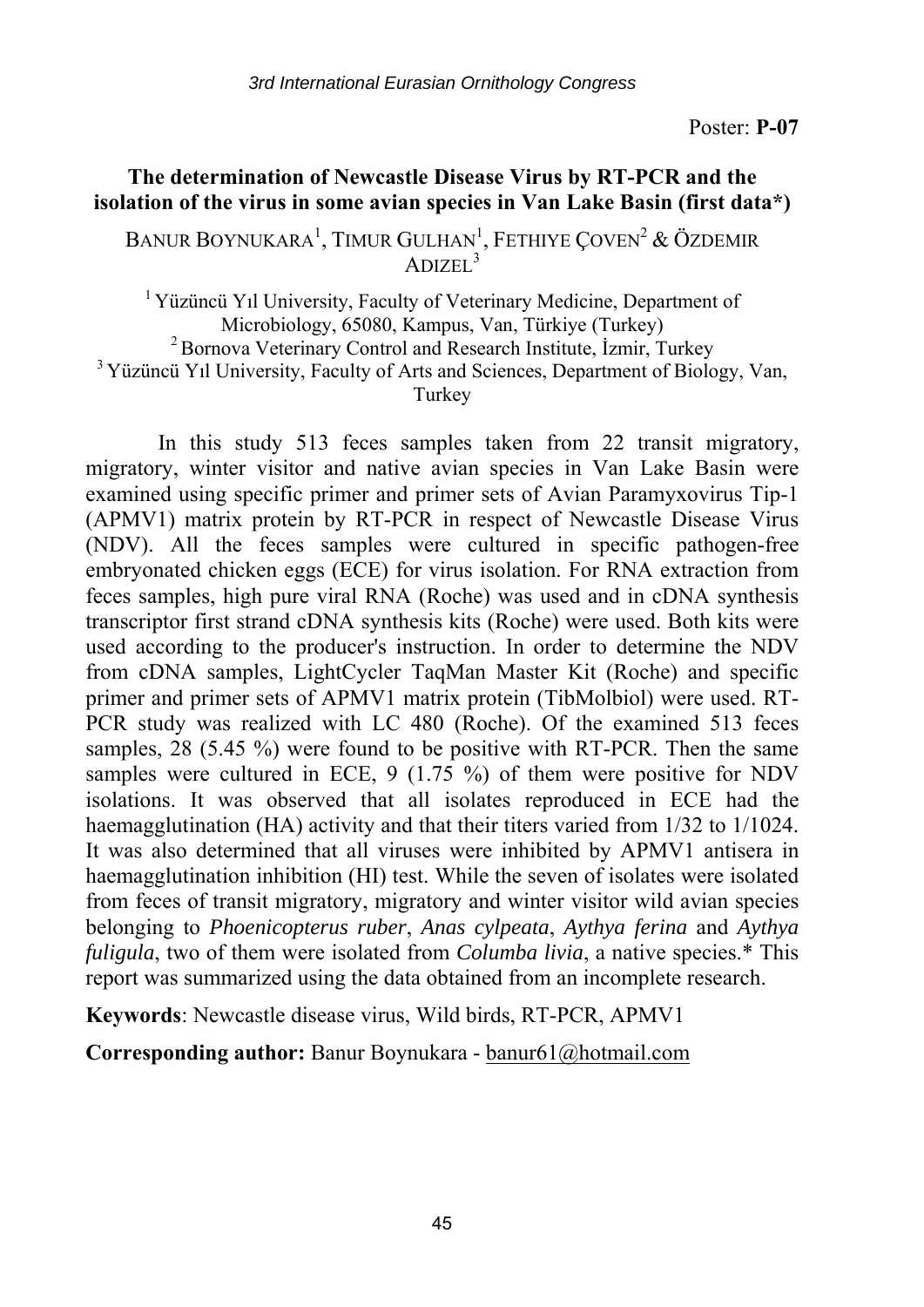# **Time-activity budget of wintering Great Grey Shrikes (***Lanius excubitor***) in Bulgaria**

### BORIS P. NIKOLOV & IVA P. HRISTOVA

### Bulgarian Ornithological Centre, Institute of Zoology, Bulgarian Academy of Sciences, 1 Tsar Osvoboditel Blvd., BG-1000 Sofia, Bulgaria

This study was conducted on Great Grey Shrikes (*Lanius excubitor*) wintering in the high fields of Central Bulgaria, placed in between mountain ranges. Time-activity patterns and lookout post use were studied in detail, both in relation to presence or absence of snow cover and 3-hour daily time zones. Typically for a sit-and-wait predator, most of the time was spent perching on a branch – nearly 93%. Among the comfort behavioural patterns, those dealing with preening and feather arrangement occupied most of the time – nearly 82%; least time was taken by pellet regurgitation and body stretching (less than 1% each). In lack of snow cover the species spent 7 times more time in comfort behaviour activities compared to snowy conditions. Except for the defecation activity, no other correlations were found in relation to the day length. Successful ground hunting attempts took on average longer time (11.3s) compared to the unsuccessful attempts (9.96s). In the morning and early afternoon the successful ground hunting attempts with catching insects significantly predominated over those involving rodents. Most of the time (91.4%) the birds spent sitting on the uppermost parts of trees and bushes, thus having good visibility for potential prey and predators around. The mean number of perching sites changes per hour was 14.2; the species was almost twice more active in the early afternoon compared to the time before dusk. *Lanius excubitor* happened to change the lookout posts almost twice more often in snowy conditions (22.9 times/hour) compared to weather without snow cover (13.1). In snowless conditions the species used topmost parts of lookout posts less than 10m in height in 74% of the time, in presence of snow cover – 96.5%. In lack of snow *Lanius excubitor* tended to use higher perch sites.

**Keywords**: Great Grey Shrike, *Lanius excubitor*, time-activity patterns, lookout posts use, Bulgaria

**Corresponding author:** Boris P. Nikolov - lanius.bg@gmail.com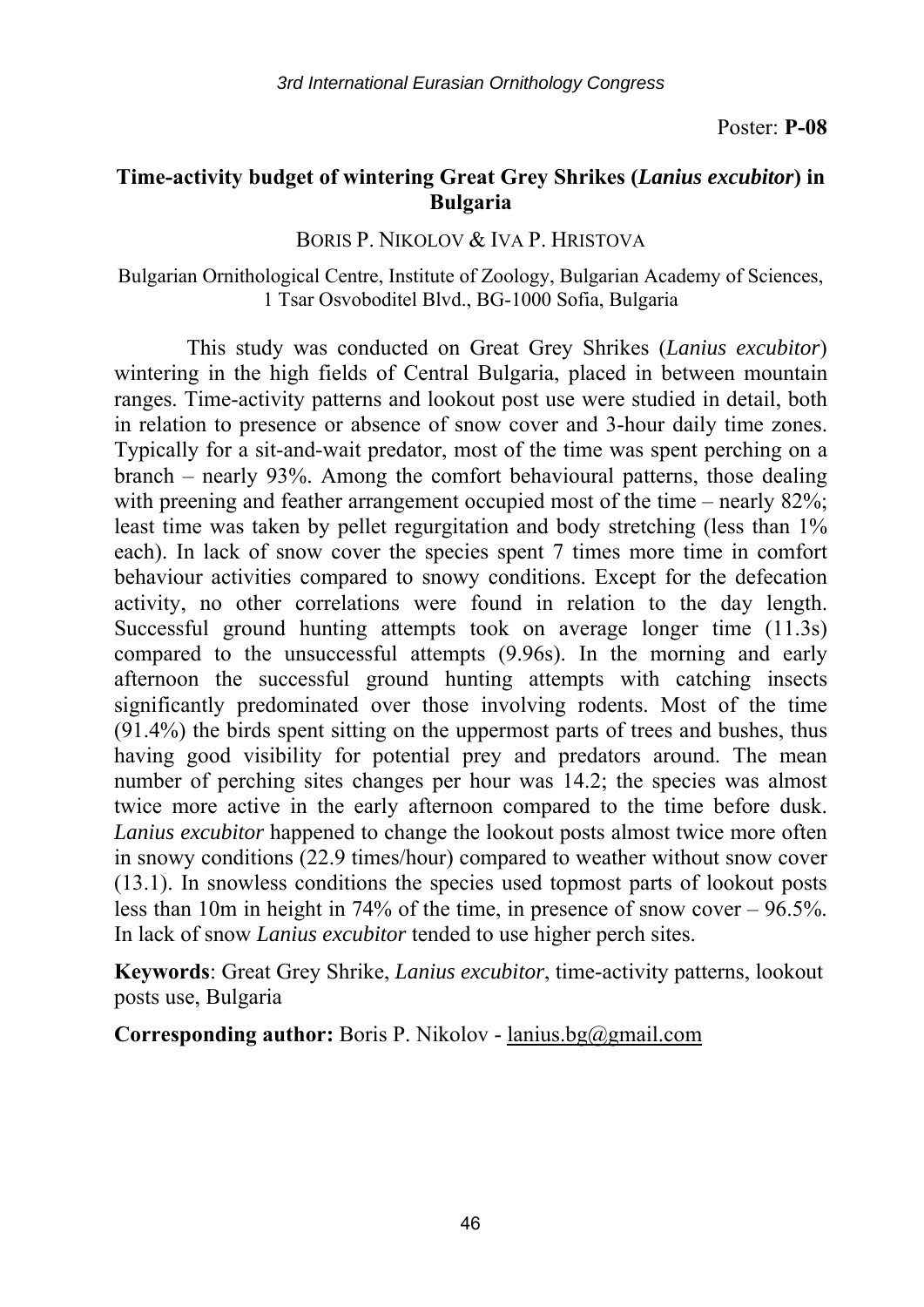## **A magnetic compass in both eyes**

CHRISTINE MAIRA HEIN, SVENJA ENGELS, MANUELA ZAPKA, DOMINIK HEYERS, SANDRA KUTZSCHBAUCH & HENRIK MOURITSEN

Carl-von-Ossietzky-Universität Oldenburg AG Neurosensorik, Fak. V, IBU Ammerländer Heerstr. 114-118 26129 Oldenburg, Germany

Several studies have suggested that the magnetic compass of birds is located in the right eye only. However, here we show that two night-migrating songbirds, namely garden warblers (*Sylvia borin*) and European robins (*Erithacus rubecula*), are able to perform magnetic compass orientation with both eyes open, with the left eye open only, and with the right eye open only. We do not observe any clear lateralization of magnetic compass orientation in these migratory songbirds, and therefore, it seems that the suggested all-or-none lateralization of magnetic compass orientation towards the right eye only cannot be generalized to all birds, and that the answer to the question whether magnetic compass orientation in birds is lateralized is probably not as simple as suggested previously.

**Keywords**: lateralization, magnetic, compass, eye

**Corresponding author:** Christine Maira Hein - christine.hein@unioldenburg.de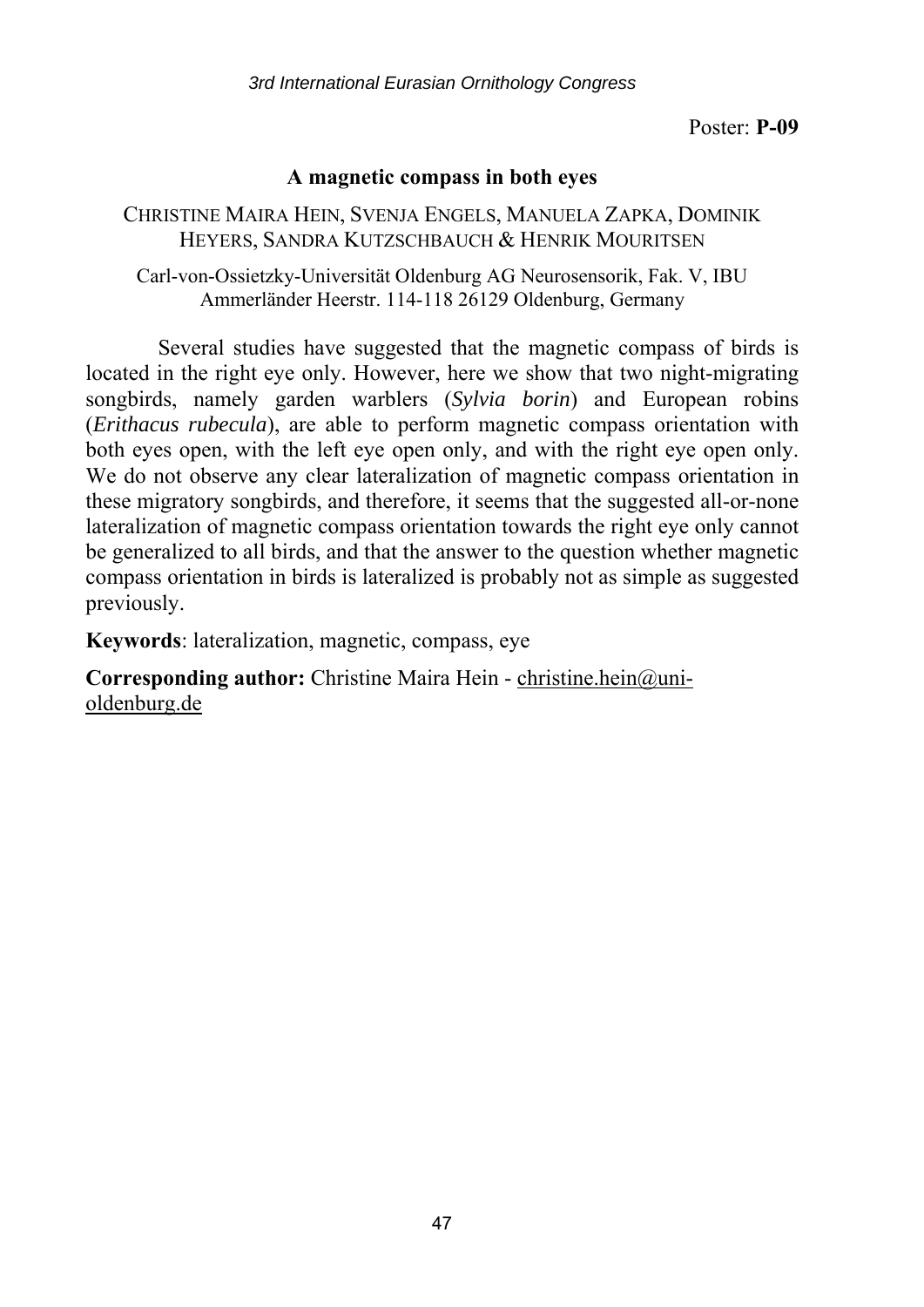## **A step forward into the unveiling of Eleonora's Falcon (***Falco eleonorae***) autumn migration route: new satellite data from individuals originating from a colony in the Aegean Sea (Greece).**

### CHRISTINA KASSARA, JAKOB FRIC, MARION GSCHWENG & SPYROS **SFENTHOURAKIS**

### Department of Biology, University of Patras, University Campus, Patras GR 26504, Greece1 }

Eleonora's Falcon (*Falco eleonorae* Géné, 1839), a medium sized raptor breeding in the Mediterranean Sea and off the Atlantic coasts of North Africa, has long attracted scientists' attention. The species' migration patterns have puzzled them for years. During the last decade, the latest technological advances in satellite telemetry have enabled scientists to obtain data of great accuracy regarding the migratory journey of the species, from breeding colonies located in Sardinia and the Balearic islands to the wintering sites in southeastern Africa. Due to these findings, the historical route of Eleonora's falcon, described in the late 70s, has been revised, and further scientific questions have been raised. By toeing the line of the former studies, last summer we tagged 2 adults and 2 juveniles with light solar powered transmitters, originating from one of the eastern breeding colonies located in the Aegean Sea. The satellite data we gathered will allow us to compare the migratory route, first, between the two age groups, second, among individuals from geographically distinct colonies, and, finally, to gain more insight on the navigation method the species applies during the long journey to its winter grounds. Here we present the preliminary results of our research.

**Keywords**: *Falco eleonorae*, migration, solar transmitters, Aegean Sea

**Corresponding author:** Christina Kassara - ckassara@upatras.gr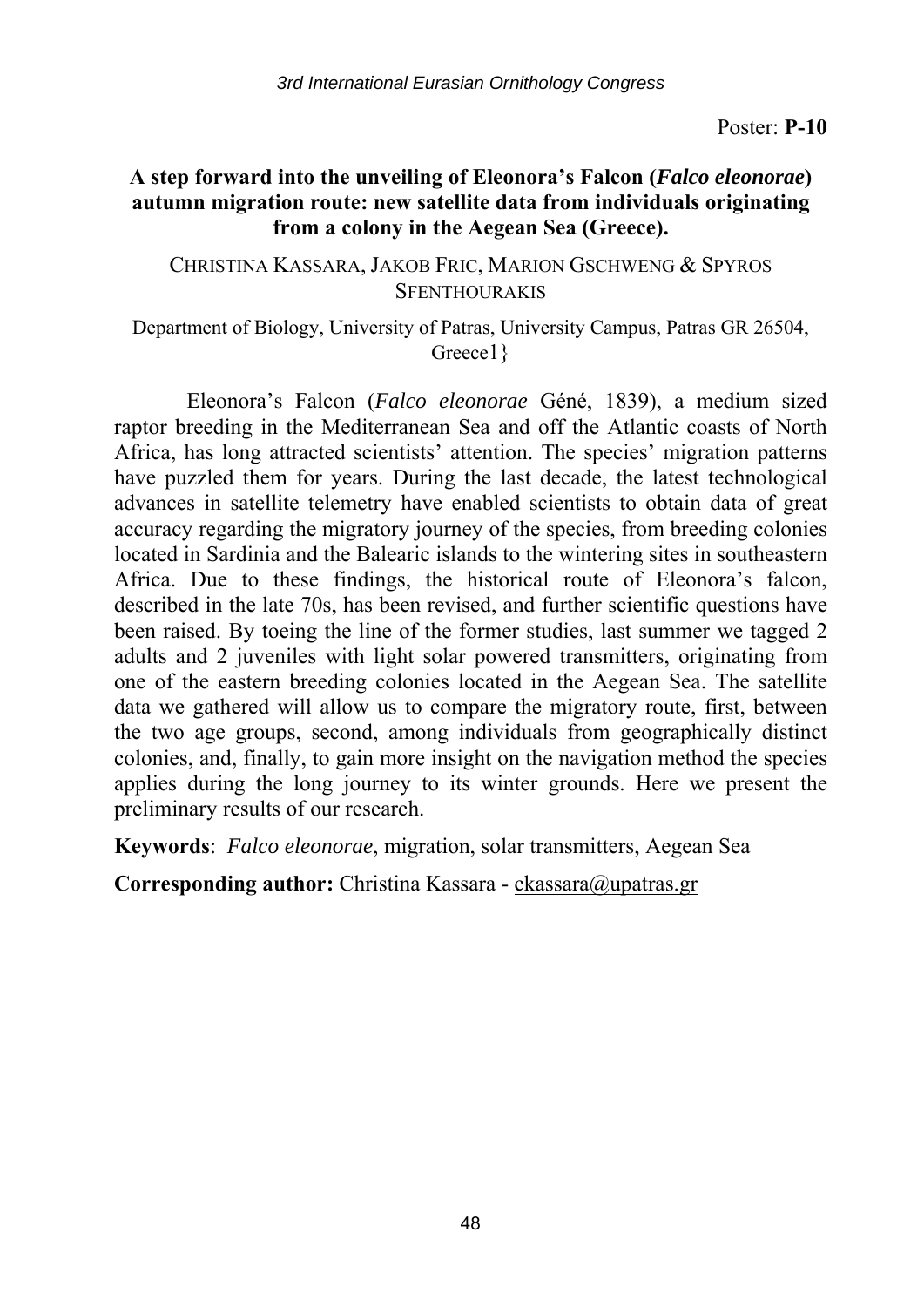# **Nest-site selection of Eleonora's Falcon (***Falco eleonorae***) at the nesting territory level: modeling the species' presence in the Aegean Sea (Greece).**

### CHRISTINA KASSARA, TASOS DIMALEXIS, SINOS GIOKAS & SPYROS **SFENTHOURAKIS**

Department of Biology, University of Patras, University Campus, Patras GR26504, Greece

Habitat suitability modeling, a rapidly developing research field in ecology, has allowed the assessment of the relationship between the presence of a species and the environmental factors in a given geographic area. Moving a step further, habitat suitability modeling has enabled the construction of maps predicting the species' presence both at a spatial and temporal level, a powerful tool in conservation biology. Eleonora's falcon (*Falco eleonorae* Géné, 1839) has been known for its particular nesting preferences. The common feature among the most common nest types that have been described for the species from various colonies is the fact that they provide shelter from adverse weather conditions and from potential intruders. We therefore used topographic parameters that are expected to play a key role in the formation of a suitable nesting site to model the species' presence in breeding colonies. Presence data were gathered during a monitoring scheme on 12 Aegean islets, in the framework of a Life project undertaken by the Hellenic Ornithological Society. Data elaboration and final map preparations were implemented in GIS environment, while model building was based on popular statistical approaches, including Discriminant Analysis, GLM and Maxent. The results presented here will set the basis for the next step in our research, involving the creation of habitat suitability maps at a larger scale, encompassing the whole region of the Aegean Sea.

**Keywords**: *Falco eleonorae*, nest-site selection, habitat suitability modelling, Aegean Sea

**Corresponding author:** Christina Kassara - ckassara@upatras.gr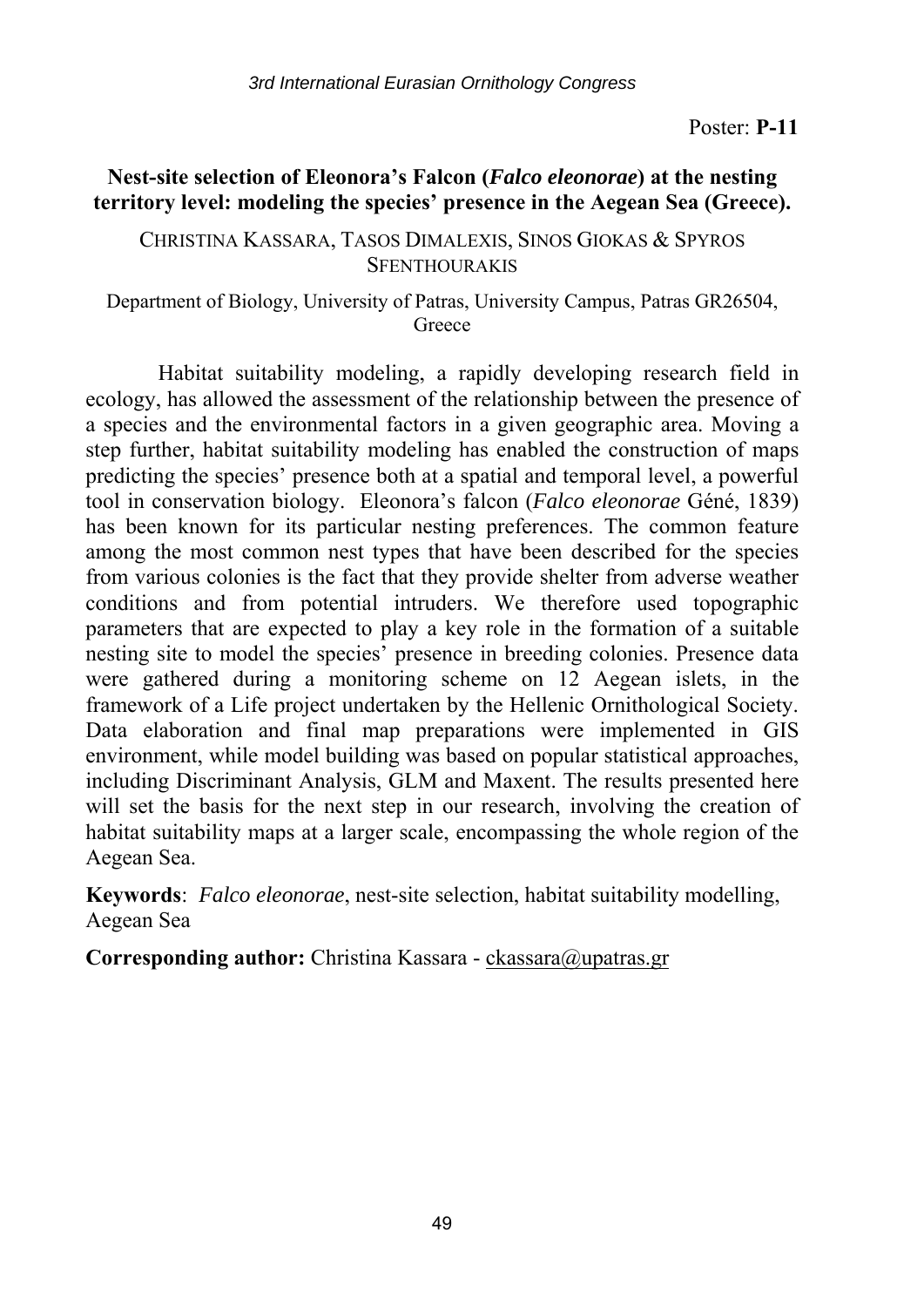# **The dynamic of waterfowl populations (Anatidae) from Special Protected Area – Danubes' Borcea Branch - along the Fetesti-Giurgeni sector**

Cristiana Virginia Petre<sup>1</sup>, Teodor Petre<sup>2</sup> & Carolina Marinela Petre<sup>3</sup>

<sup>1</sup> "Al. I. Cuza" University, Faculty of Biology, Carol I Avenue, 11A, Iasi, 700506,

Romania<br>
<sup>2</sup> School of Arts and Trades, Mihail Kogalniceanu, 927165, Ialomita County, Romania<br>
<sup>3</sup> Spiru Haret School, Tandarei, 925200, Ialomita County, Romania

The study territory includes the "Bentu Mare, Bentu Mic and Bentu Mic Cotoi" SPA with a total surface of 11,500 ha, presenting a natural flooding regime of Borcea Danubes' Branch, without major negative impacts from human activities, preserving a numerous suitable habitats for birds - crops (27% of the areas' surface), forests (21% of the areas' surface) and transition areas: bushes, marshes, water courses, channels, lakes. Our fieldwork began in 1992, in six observation points, but important effectives of waterfowls were observed in this area since 1998. We identified 18 species of birds: 4 geese species, 11 ducks species, 2 swans species and 1 smew species, using this territory for feeding, nesting, resting and refuge. The waterfowls' dynamics is assigned with the time of the year in which these species are present in the territory either for nesting, passage or wintering. The breeding populations are fewer than the passage and also than the wintering ones. During all the 11 years of monitoring the area we observed that the bird's effectives are increasing year by year (especially, the sedentary species) but their appearances are unequal. Also these species have precise routes between the feeding territories and the resting ones.

**Keywords**: waterfowls, monitoring, trends, risks

**Corresponding author:** Cristiana Virginia Petre - criss petre@yahoo.com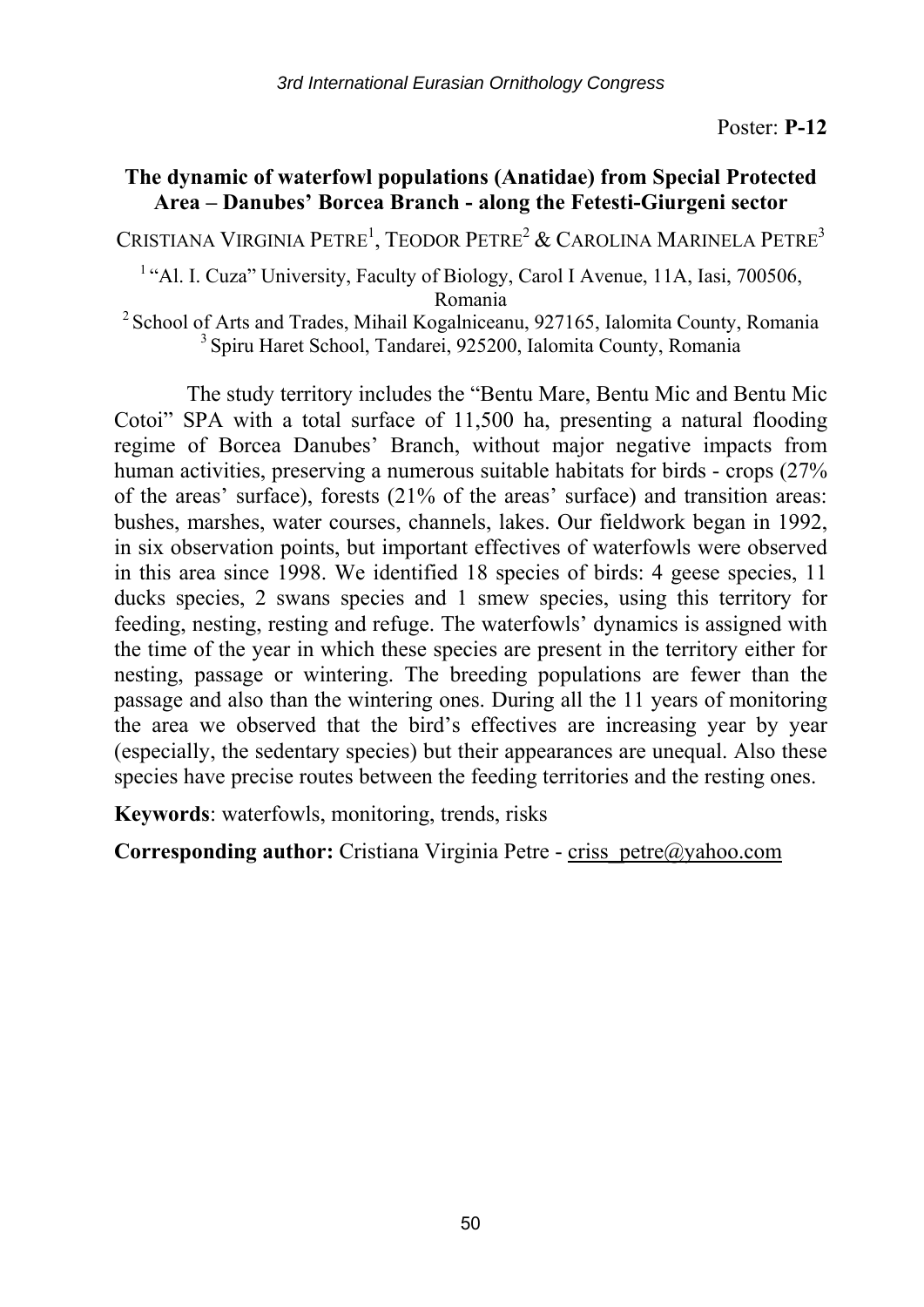## **The bird fauna's evolution in the Lower Siret River (Galati, Romania)**

VIORICA ARCAN<sup>1</sup> & CARMEN GACHE<sup>2</sup>

# <sup>1</sup> Natural Sciences Museal Complex Galati, Regiment 11 Siret Str., 6A, Romania <sup>2</sup> "Al. I. Cuza" University, Faculty of Biology, Carol I Avenue, 11A, Iasi, 700506, Romania

In the Lower Siret River's area the ornithological studies are just few and not actually. We follow the bird fauna's evolution starting from earlier '90 till now, comparing our monitoring studies began in 2004 with the only one published data (1994) regarding this territory, with a present status of SPA (Romanian Nature 2000 Network). There are some ponds and natural swampy areas (Talabasca, Lozova, Potcoava), while other were disappeared. If in 1994, there were recorded 48 bird species during the autumn birds' migration time, the present bird fauna's list comprise 107, with important breeding species' diversity (63 species). We notice the presence of some rare and protected breeding species in Romania and nor only (*Casmerodius albus*, *Egretta garzetta*, *Platalea leucorodia*, *Aythya nyroca*, *Falco naumanni*, *Himantopus himantopus*, *Chlidonias leucopterus*, etc.), but also the appearance of some vagrant species (*Numenius tenuirostris* or *Glareola pratincola*), while some rare species in other sites from Romania use this area like feeding territory during the migration time (*Pelecanus onocrotalus*, *Tadorna tadorna*, *Recurvirostra avosetta*, etc.). We analyse the influence of the different human activities in the area on the birds' diversity and populations, too.

**Keywords**: bird fauna, evolution, trends, conservation

**Corresponding author:** Viorica Arcan - viorik arcan@yahoo.com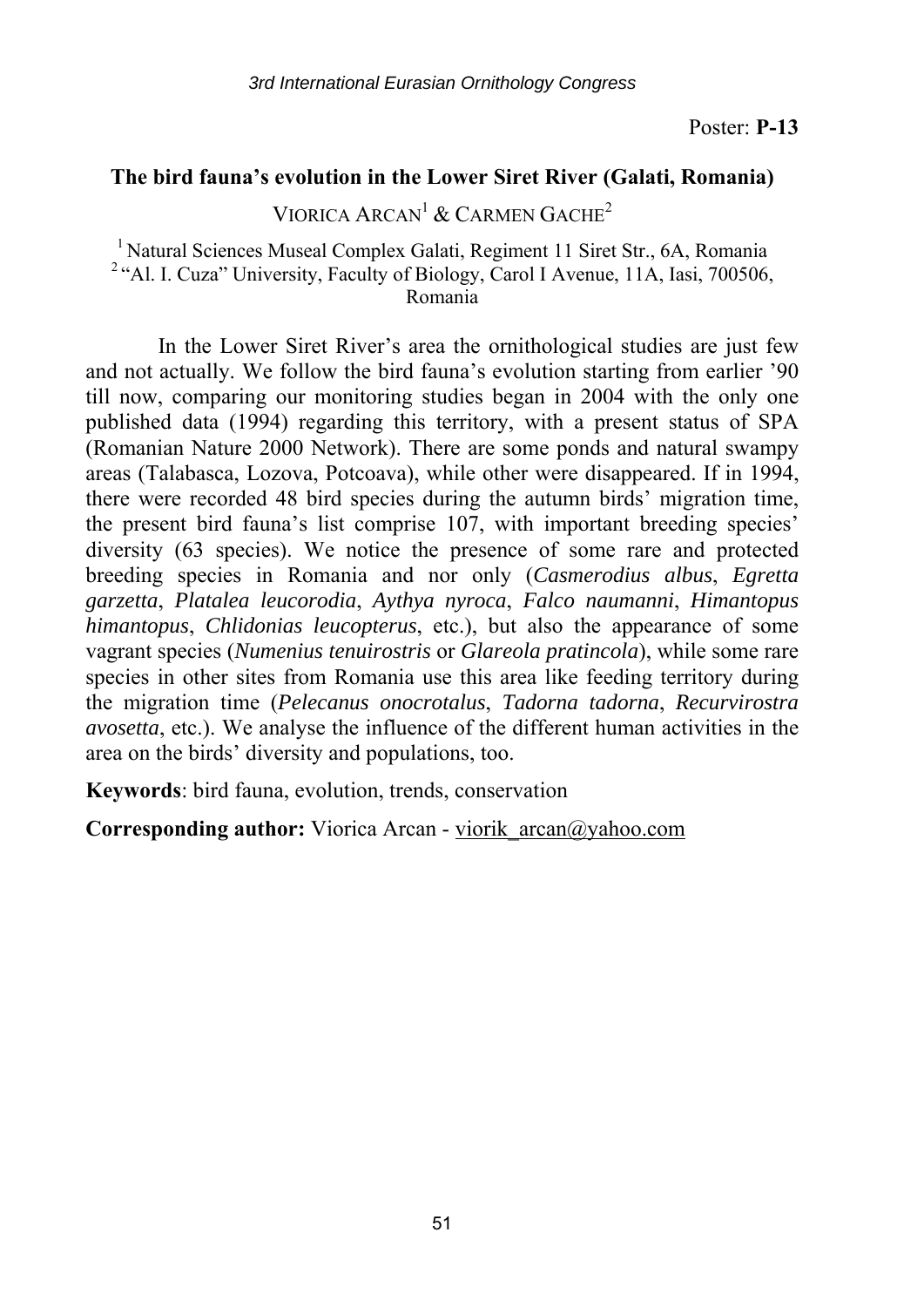# **Assessment of the Effect of Reed bed Reaping Model and Ratio on Natural Filtering Areas Considering the Bendimahi Delta Plain Case (Van-Turkey)**

ÖZDEMIR ADIZEL, ATILLA DURMUŞ & İLHAMI KIZIROGLOU

100.yıl Üniversity Science and Art of Fac.Department of Biology 65080 Van, Turkey

Reed bed appear in shallow coastal areas where water and land converge and are considered as a transition and buffer zone between two different ecosystems. They not only host living organisms from both environments but also assist to form a balanced interaction between environments. An undisturbed reed bed serves like a technical water treatment system by allowing particle deposition and physical purification, by microbial decomposition of organic matter and by chemical purification through uptake by living organisms. The Bendimahi Stream begins from the peaks of the mountains and the sparkling water flows into the Lake Van. A delta plain occurred at the point where the stream reaches the lake. However, a great amount of soil mixes in the stream water during flowing especially in rainy seasons as a result of erosion. In addition, the waste of close settlements and agricultural remedies contaminate the stream water. Furthermore, the stream bed was also shifted at some locations due to river-bed sand quarry excavations. Improper drainage and reed bed reaping allow rapid water flow resulting in a deepened stream bed. The contaminated water in the Bendimahi Stream flowing through undisturbed reed bed joins the system after gradual decontamination, but the stream flows into the lake without any purification at the locations where the reed bed were already destroyed. For this reason, it is concluded that the proposed concept of reaping reed bed to a certain extent is not valid for such type of areas. Instead, it will be more efficient to evaluate each wetland separately and to plan sufficient amount of reed bed reaping from appropriate locations. A large enough reed bed filter in front of running contaminated water will significantly contribute to keep the Lake Van water clean which also exhibits various signs of contamination.

**Keywords**: Bendimahi Delta Plain, Lake Van, reedbed, reedbed reaping, contamination filtering

**Corresponding author:** Özdemir Adızel - oadizel@hotmail.com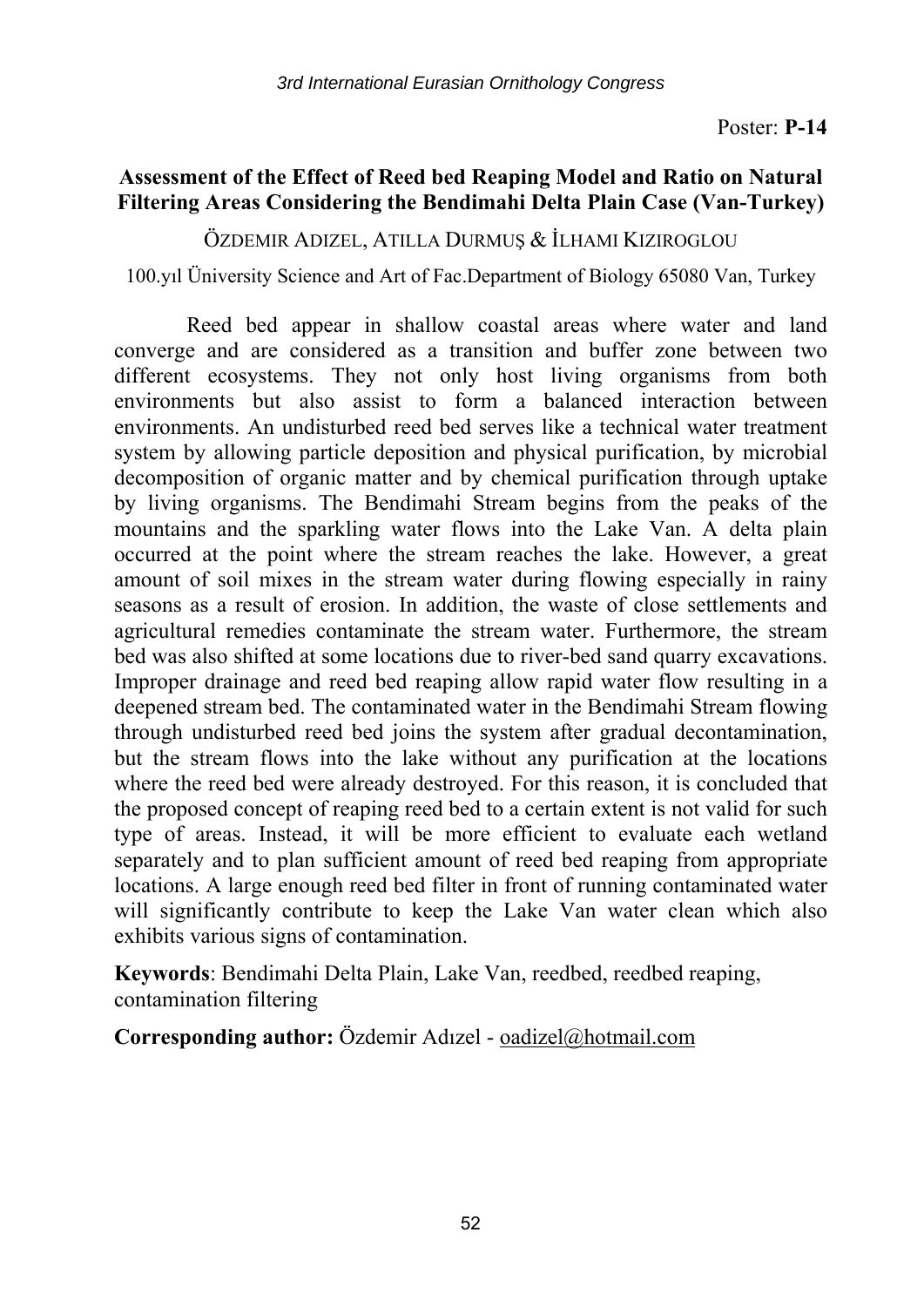# **Bird monitoring in the area of oil and gas development in vicinity of Chaivo Bay (north-eastern Sakhalin, Russia)**

VALENTINA ANDREEVA<sup>1</sup> & OLGA VALCHUK<sup>2</sup>

<sup>1</sup> Sakhalin Energy Investment Company; 693000 Yuzhno-Sakhalinsk, Russia <sup>2</sup> Biology and Soil Science Inst., RAS; 690022 Vladivostok, Russia

Chaivo Bay is recognized as an Important Bird Area crucial for reproduction of several protected bird species. Therefore bird conservation in this area is essential in the context of the rapid development of oil and gas projects on Sakhalin. Long-term monitoring of avifauna was started by Sakhalin Energy Investment Company Ltd. in order to assess the relevant risks and mitigation of impacts during pipeline construction. During the pre-construction stage nests of dunlin (*Calidris alpina actites*) and Kamchatka tern (*Sterna camtschatica*) were identified, and the pipeline was re-routed to avoid impact on colonies of these bird. Furthermore, construction works were postponed during the nesting periods of 2006-2008. Studies of bird species and abundance, search and mapping of nesting areas, and studies of behaviour and nesting biology of dunlins and terns were also carried out in the vicinity of Chaivo Bay. Banding was used to study the characteristics of population biology and seasonal migration of species. The numbers of dunlin was stable during 2004-2009, with up to 100 pairs for the nesting season. The total number of Kamchatka tern nests varied from 30 to100. Nests of Steller's sea-eagle (IUCN Red List) and other bird species protected at regional level were also recorded at Chaivo Bay.

**Keywords**: monitoring, *Calidris alpina actites*, *Sterna camtschatica*, Sakhalin

**Corresponding author:** Valentina Andreeva valentina.andreeva@sakhalinenergy.ru; birds@ibss.dvo.ru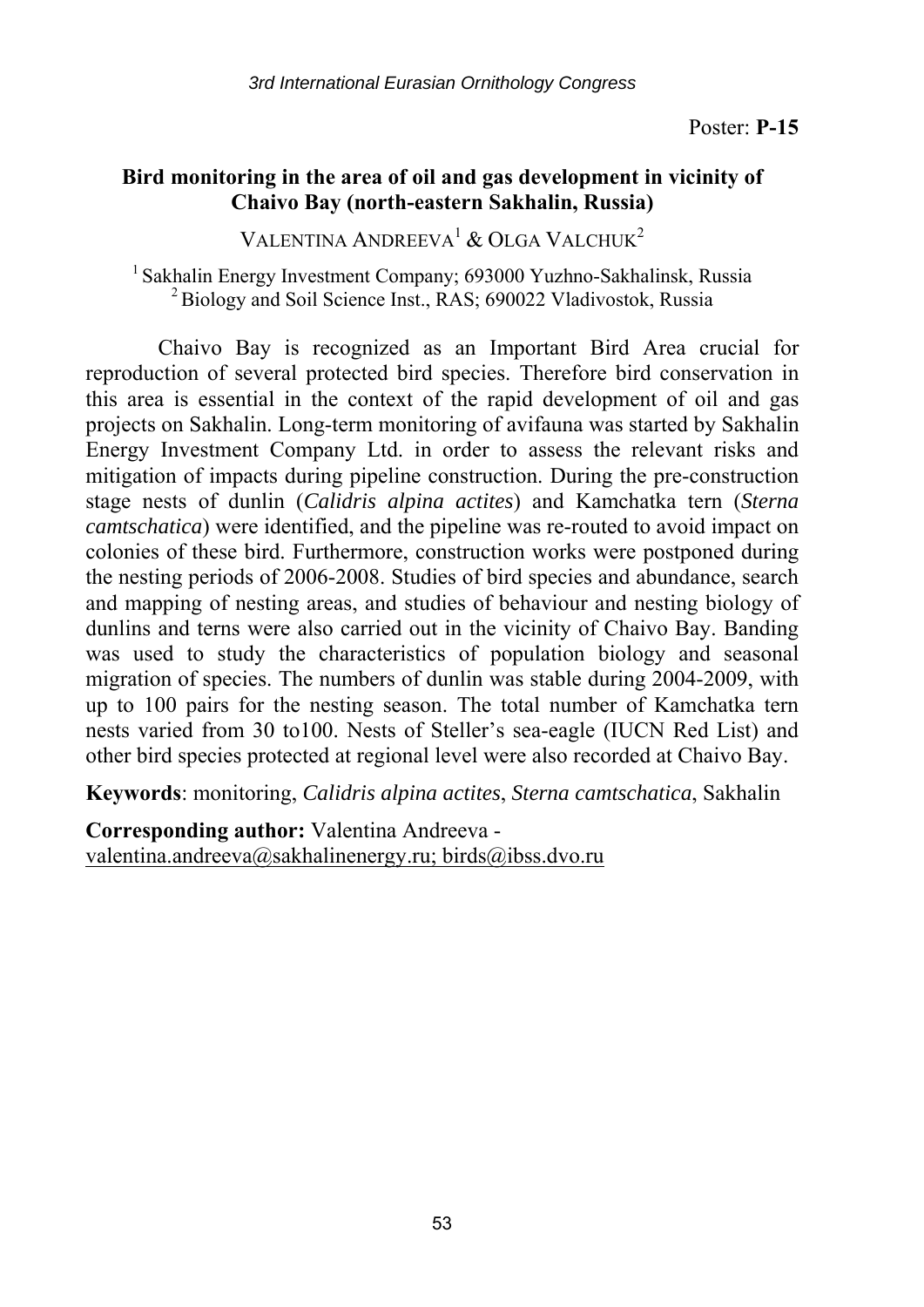*3rd International Eurasian Ornithology Congress* 

Poster: **P-16** 

# **Illustrations of Griffon Vulture (***Gyps fulvus***)**

YASEMIN ÖZTÜRK & MEHMET ALI TABUR

Suleyman Demirel University, Faculty of Science and Letters, Biology of Department,32260 Isparta, Turkey

Illustration is describing or interpreting as visual oral elements such as title, slogan or text. Scientific illustrations are preparing with instructive and complementary purposes for specific fields such as botany, medicine, zoology, mechanical, geology. Drawing of *Gyps fulvus* (Griffon Vulture) Isparta-Sütçüler, with Charcoal drawing, Guaj Paint Technique: Watercolor technique and Rapido technique, were illustrated by Yasemin Öztürk. They are drawn from seeing behavior of individuals in the area. In bone and feather drawings, it was benefited from Microscope. Morphologic and anatomic illustrations were general morphologic appearance, bone structure of the head, joints in the foot, scale and skin, bill structure, wings, underside and upperside of wings, the neck feathers of juvenile and adults and microscopic images. Illustrations of the behavior of individuals were roosting and flying ( gliding, rising, landing) and comfort behaviors.

**Keywords**: biological illustration, Gyps fulvus, vulture

**Corresponding author:** Mehmet Ali Tabur - mehmet@fef.sdu.edu.tr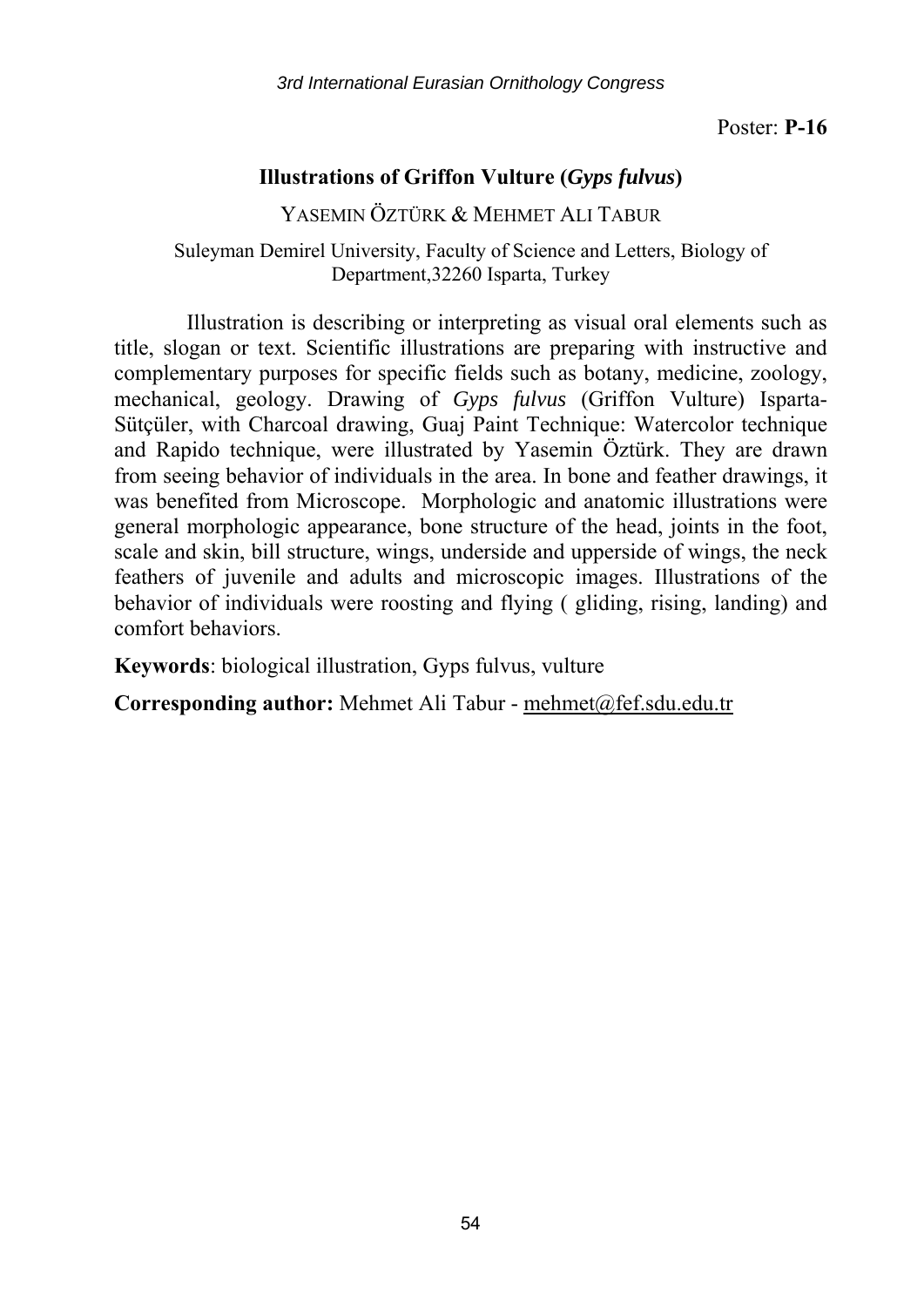## **Breeding ecology of Great Bittern** *Botaurus stellaris* **in eastern Poland**

MARCIN POLAK<sup>1</sup> & ZBIGNIEW KASPRZYKOWSKI<sup>2</sup>

<sup>1</sup> Department of Nature Conservation, Maria Curie-Skłodowska University, Akademicka 19, 20-033 Lublin, Poland<br><sup>2</sup> Department of Ecology and Environmental Protection, University Podlasie, Prusa 12, 08-110 Siedlce, Poland

The breeding ecology of the Great Bittern *Botaurus stellaris* was studied on fishponds in eastern Poland from 2003 to 2009. The study areas were surveyed from March to the early July. We regularly visited 143 active nests. The majority of females started laying in the end of April and in the beginning of May. The mean clutch size in studied population was  $4.8 \pm 0.8$  (N=109). No significant differences in clutch sizes during the seven seasons were found. In the studied population the clutch size was stable as the season progressed. Hatching success was high 92%. For all years of the study the breeding success was  $51\%$  (N=120). The mean number of nestlings per a breeding female was  $2.6 \pm 2.0$  (N=132) and the mean number of nestlings per a successful female was  $3.8 \pm 1.3$  (N=92). The main mortality factor for eggs and nestlings was predation by mammal predators. The high breeding parameters obtained from this population were probably due to extensive fish management and the good and stable food resources in the studied fishponds.

**Keywords**: Great Bittern, Botaurus stellaris, breeding biology, fishponds

**Corresponding author:** Marcin Polak - mpolak@hektor.umcs.lublin.pl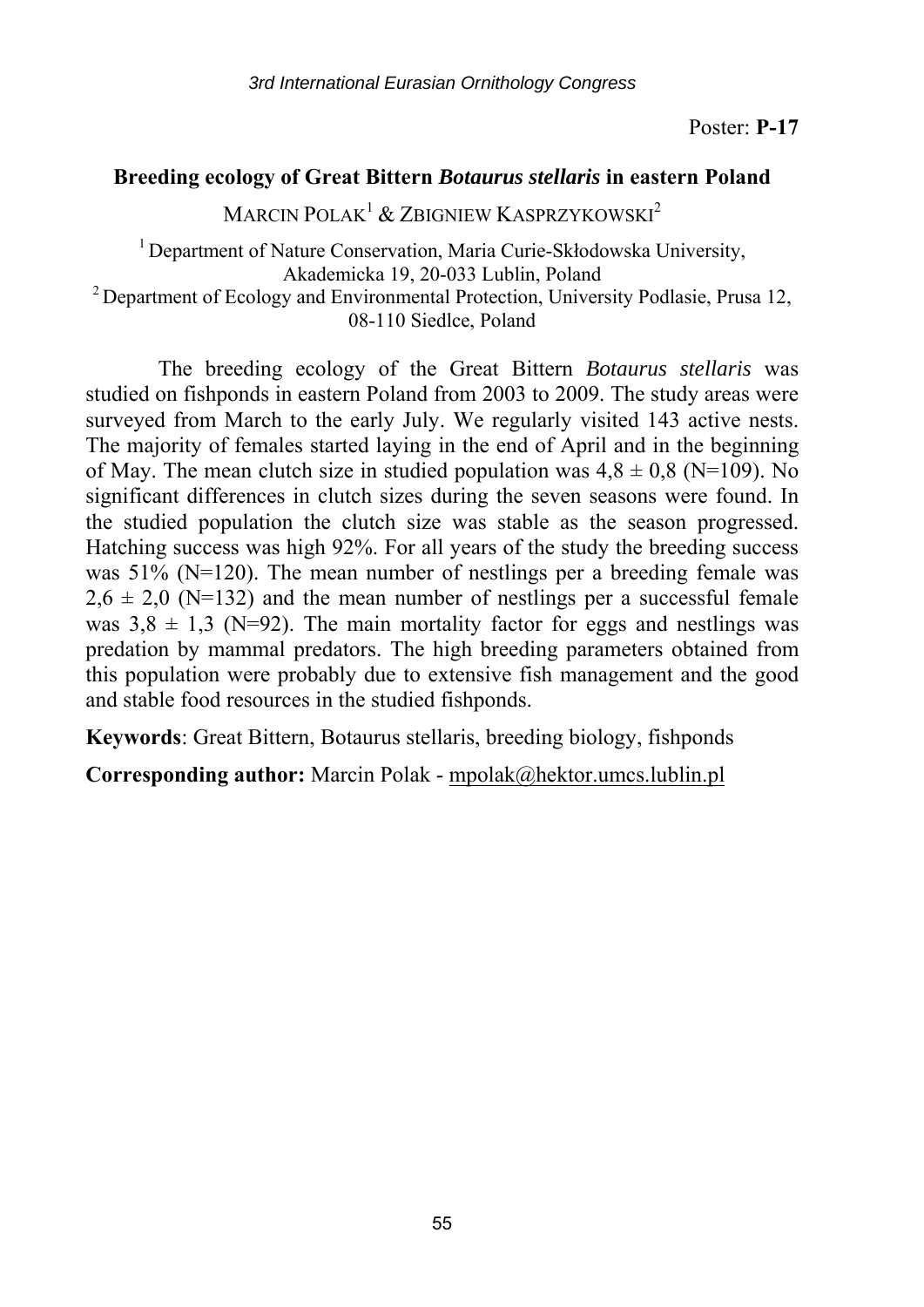# **Structure of Rook (***Corvus frugilegus***) colonies and nesting of other bird species in steppe forest belts**

M.A. MIKLYAEVA $^1,$  N.V. Lebedeva $^2,$  L.F. Skryleva $^1$  & R.M. Savitsky $^2$ 

 $1$  Dept. Zoology & Ecology, Michurinsk State Pedagogical Institute, Michurinsk, Russia <sup>2</sup> Dept. Terrestrial Ecology of Southern Scientific Centre  $\&$  Azov Branch of Murmansk Marine Biological Institute, Russian Academy of Sciences, Rostov on Don, Russia

The Rook (*Corvus frugilegus*) entered steppe ecosystems of the South of European Russia together with planting forest belts, when a substratum for the construction of nests appeared. The species formed large colonial settlements in the area, which both changed the landscape and attracted other bird species to these new biotopes for nesting. In the present study, authors analyzed specific features of nesting of Common Kestrel (*Falco tinnunculus*), Red-footed Falcon (*F. vespertinus*), Mallards (*Anas platyrhynchos*) and Tree Sparrow (*Passer montanus*) in the colonies of Rook. Some specific features of colonial nesting of Rook (perennial nests, presence of reserved nests (from 14% up to 84%), early nesting) form the conditions attracting other bird species for joint nesting. The structure of colonies in forest belts of different age was also studied. The quantity of reserved nests increased in old colonies, as well as the number of other nesting species. The weight of eggs, clutched by rooks at the end of breeding season, varied depending on the age of colony; with higher values in the old colonies. The inverse tendency was registered for Red-footed Falcon. The eggs of Common Kestrel in clutches outside colonies were larger. Present study shows that there are complex topical relations between bird species in multi-species colonies. Moreover, these relations affect reproductive characteristics.

**Keywords**: Colony structure, Rook, Common Kestrel, Red-footed Falcon, Mallards

**Corresponding author:** Natalia Lebedeva - bird\_happy@mail.ru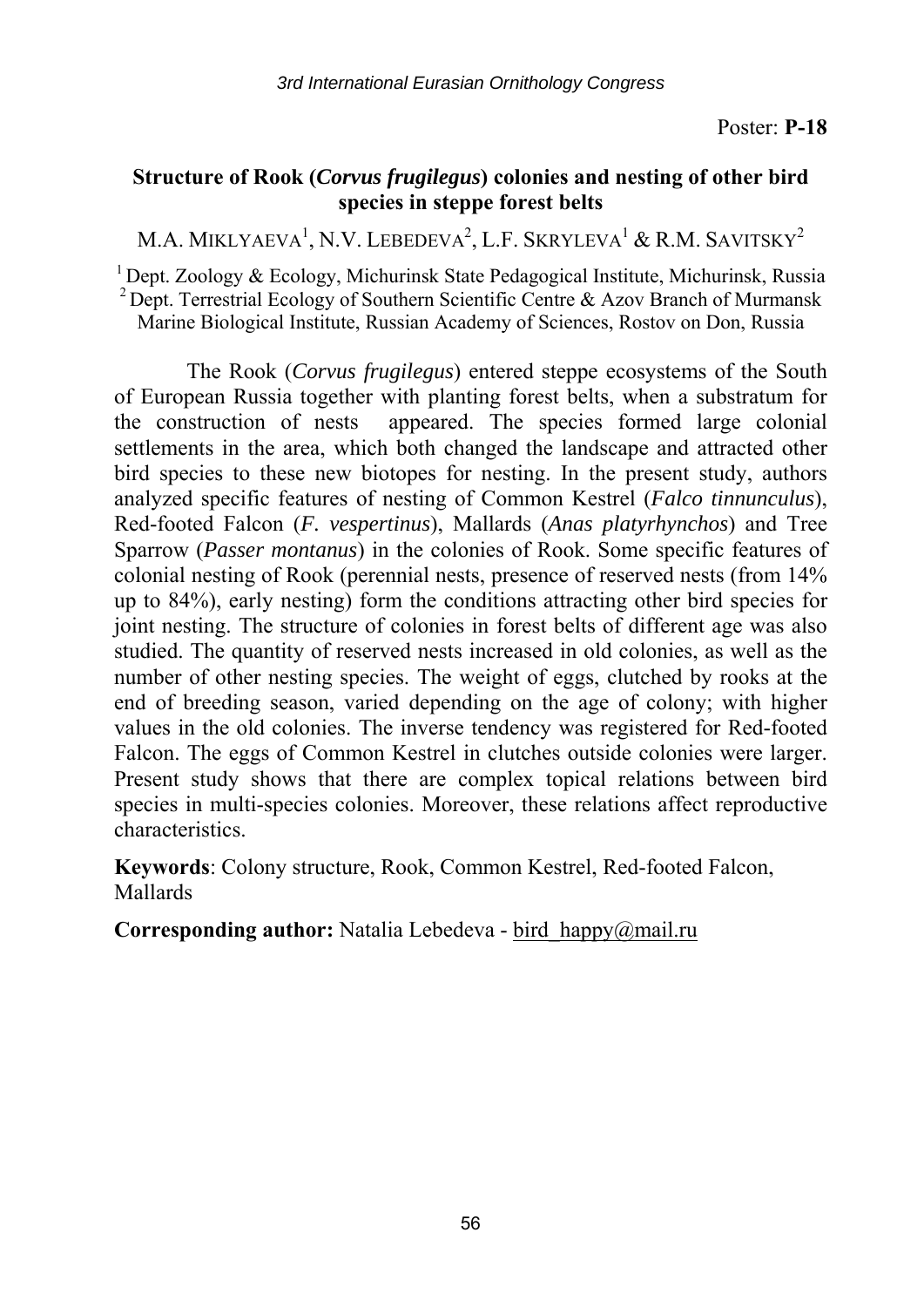# **Lead concentrations and lead poisoning in waterfowl in the Evros Delta (Greece)**

Maria Aloupi<sup>1</sup>, Triantaphyllos Akriotis<sup>2</sup>, Savas Kazantzidis<sup>3</sup> & MICHALIS KOULOUSARIS<sup>1</sup>

<sup>1</sup> Water and Air Analysis Laboratory, Department of Environmental Science, University of the Aegean.GR-81100 Mytilene, Greece 2

 $2$  Biodiversity Conservation Laboratory, Department of Environmental Science,

University of the Aegean.GR-81100 Mytilene, Greece 3 National Agricultural Research Foundation, Forest Research Institute, GR-57006 Vassilika, Thessaloniki, Greece

Lead poisoning as a result of ingestion of spent gun shot is a widespread problem among waterfowl. Whereas lead shot has been replaced by non-toxic shot in many countries, it is still widely used and continues to be used in Greece. Here we present the first assessment of lead (Pb) concentrations in waterfowl (Anseriformes) tissues in Greece. Liver and brain samples derived from 64 individual swans, geese and ducks, originating from the Evros Delta in northeastern Greece, were analysed. Swans were found dead whereas geese and ducks had been shot. Levels of lead were screened for possible contamination due to the presence of lead shot in the tissue. Fourteen birds (23%) had levels of lead in the liver indicative of poisoning  $($  > 5 mg/kg dry weight). Poisoned individuals belong to seven species (*Anas acuta*, *Anas crecca*, *Anas clypeata*, *Anas penelope*, *Anas strepera*, *Cygnus cygnus* and *Cygnus olor*). The percentage of birds with lead concentration above the critical level varied from 12.5 to 25% for the four *Anas* species for which a large enough sample size was available. All swans (*Cygnus* spp.) had levels indicative of lead poisoning whereas no sample from *Anser albifrons* or *Anas platyrhynchos* had lead concentrations above the critical level. Although sample sizes are small, it is quite evident that the problem of lead poisoning appears to be widespread and in agreement with the findings of studies on the incidence of gun shot in the gizzard.

**Keywords**: Lead poisoning, waterfowl, Evros Delta, Greece

**Corresponding author:** Maria Aloupi - malou@env.aegean.gr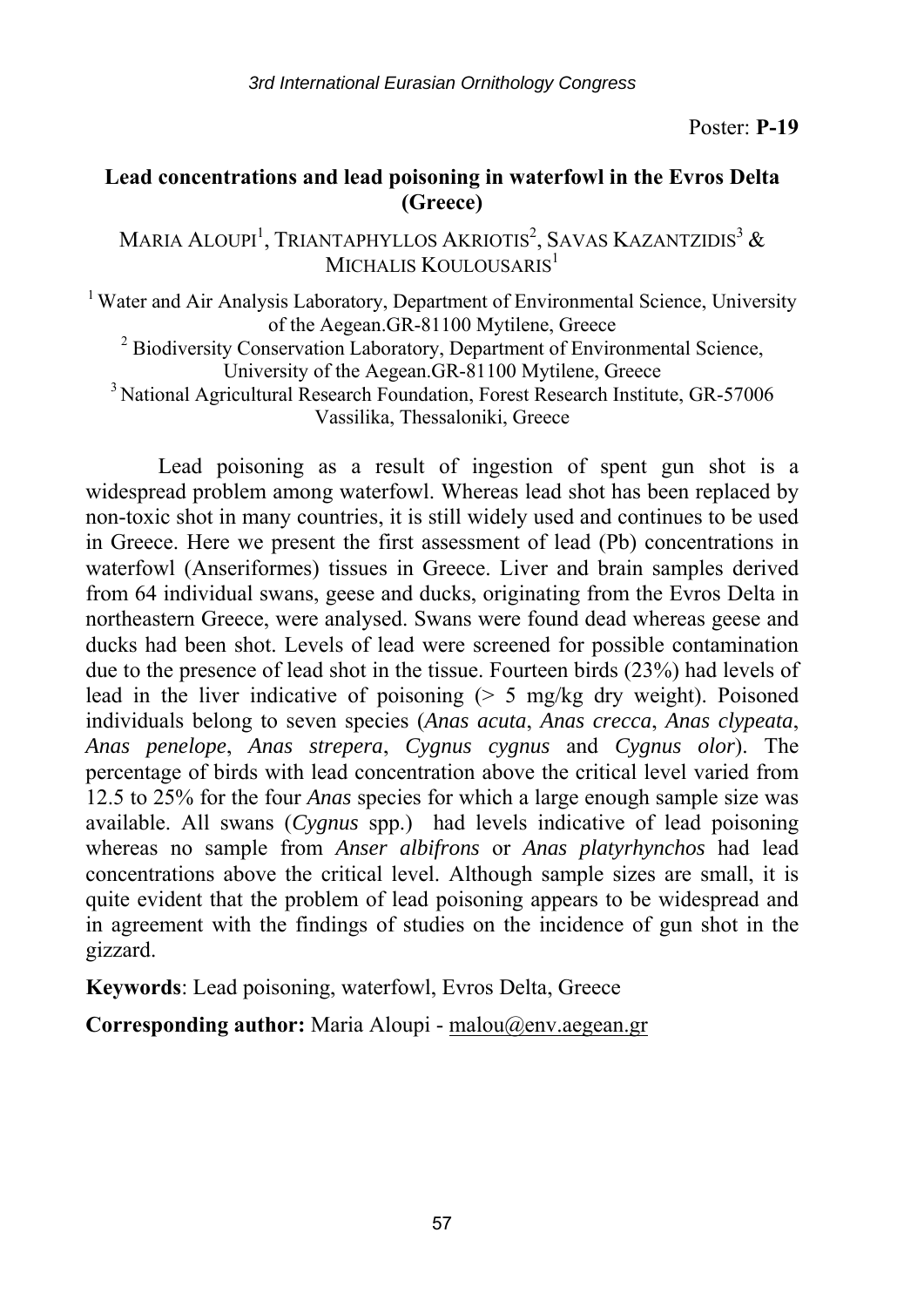# **The breeding ecology of the Yellow-vented Bulbul** *Pycnonotus xanthopygos* **in an urban area of Antalya**

AZIZ ASLAN<sup>1</sup> & ALI ERDOĞAN<sup>2</sup>

<sup>1</sup> Akdeniz University, Faculty of Education, Dept. of Primary Education, 07058,

Antalya, Turkey<br><sup>2</sup> Akdeniz University, Faculty of Science and Arts, Dept. of Biology, 07058, Antalya, Turkey

The goal of this study was to determine breeding ecology of the Yellow-vented Bulbul (*Pycnonotus xanthopygos*) and was determined that the breeding activities occurred between March to September with one clutch per pair and/or breeding season. Nests were observed on 16 different tree species and clearly preferred the palm and stone pine trees (48%). The species laid 2 to 4 eggs and the mean clutch size was  $3.4\pm0.07$  eggs per nest. A total of 208 eggs were laid on the 73 nests observed by studied pairs. The mean length (mm), breadth (mm), weight (gr) and volume (mm<sup>3</sup>) of eggs were  $24.04\pm0.09$ ,  $15.87\pm0.05$ ,  $3.47\pm0.02$  and  $30.3\pm0.47$ , respectively. The mean weight of 5, 10 and 14-day old fledglings were 11.78± 0.38, 21.72±0.15 and 25.29±0.28, and the mean length of incubation and chick rearing periods were 10.94±0.19 and 13.04±0.17 days, sequentially. Hatching success was found 80.29% and fledgling success, compared to total laid and hatched eggs, was 69.23% and 86.22% in sequence.

**Keywords**: Yellow-vented bulbul, *Pycnonotus xanthopyos*, breeding success, Antalya

**Corresponding author:** Aziz Aslan - aaslan@akdeniz.edu.tr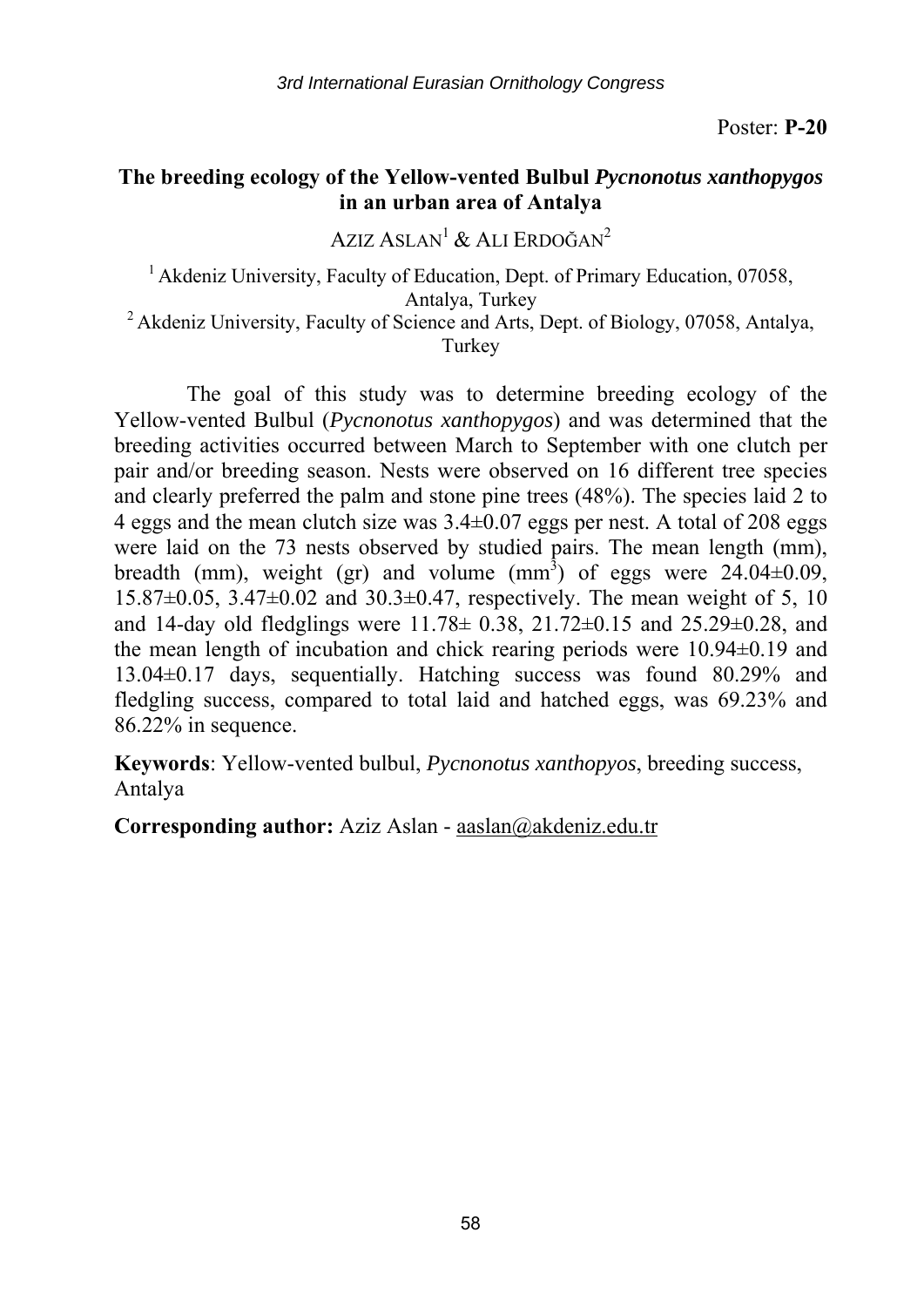# **Breeding habitat and nest-site selection in birds of prey (Accipitriformes) and Black Stork (***Ciconia nigra***) in the Mediterranean pine woodland of Lesvos**

## YIANNIS KONTOGIORGOS, ELEFTHERIOS KAKALIS & TRIANTAPHYLLOS **AKRIOTIS**

Biodiversity Conservation Laboratory, Department of Environmental Science, University of the Aegean.GR-81100 Mytilene, Greece

The *Pinus brutia* woodlands of Lesvos have a quite rich avifauna, including a number of species of bird of prey and *Ciconia nigra*. We compare parameters of habitat quality in plots within known breeding territories of *Circaetus gallicus*, *Accipiter gentilis* and *Ciconia nigra* with randomly selected plots in other parts of the woodland to assess selection of breeding territory and we compare characteristics of the nesting tree with those of other trees within the breeding territory to assess selection of a tree on which to build a nest. Parameters measured were height, diameter at breast height (DBH), dominance within the stand, total number of cones, number of closed cones and average cone size of ten randomly selected trees and the ten tallest trees, as well as stand age, in each plot. *Accipiter gentilis* and *Ciconia nigra* showed very similar preferences as to habitat and nest site. They both nested in stands with taller than average trees and with a greater trunk diameter than in random plots and chose one of the tallest trees and the tree with the greatest trunk diameter in the stand. *Circaetus gallicus* on the other hand nested in stands which did not differ significantly from random stands and nested on a tree that was randomly selected as to height but had a relatively large trunk diameter. The importance for conservation of maintaining stands of tall, large, old trees is discussed.

**Keywords**: Habitat selection, breeding, birds of prey, *Ciconia nigra*, Mediterranean

**Corresponding author:** Lefteris Kakalis - kakalis@env.aegean.gr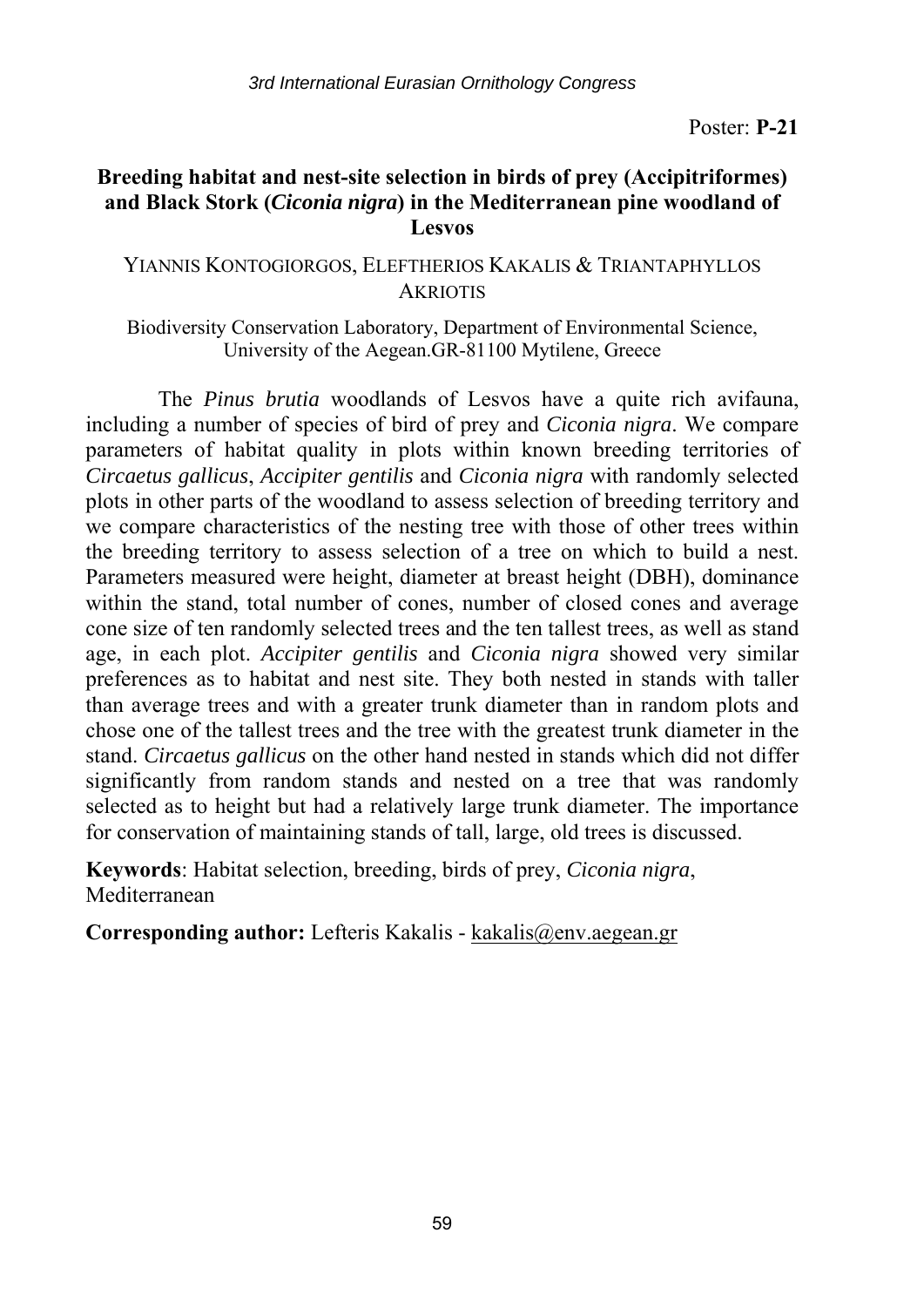### **Diet of the Kestrel (Falco tinnunculus) in urban and non-urban habitats in northern Greece**

Haralambos Alivizatos<sup>1</sup>, Stavros Kalpakis<sup>2</sup>, Savas Kazantzidis<sup>3</sup> & MARIA NOIDOU<sup>2</sup>

<sup>1</sup> Zaliki 4, 115 24 Athens, Greece<br><sup>2</sup> Nea Triglia: Halkidiki, GR-630 79, Greece<sup>3</sup> National Agricultural Research Foundation- Forest Research Institute, GR-570 06 Vassilika, Thessaloniki, Greece

The diet of the Kestrel (*Falco tinnunculus*) was studied by pellet analysis in northern Greece, in both urban and non-urban areas. A total of 875 pellets were collected on a seasonal basis, throughout the year, during the period 2000-2009. At least 565 pellets were collected in Thessaloniki and 310 in five agricultural lowland areas. In total, 1930 prey items were identified in the city and 1049 in the non-urban areas. Reptiles (mainly *Laudakia stellio* and *Lacerta* spp.) and birds (mainly *Passer* spp.) were relatively more common in the urban areas while mammals (mainly *Microtus rossiaemeridionalis*) were more common in the non-urban areas ( $\chi^2$  = 419.03, p < 0.0001). In the urban area, mammals were relatively more common in spring and birds more common in summer, while both these taxa were relatively more common in the breeding season compared to the non-breeding season. Insects (mainly Orthoptera, Hymenoptera and Coleoptera) were common prey in both habitats, while other arthropods were found mostly in the non-urban areas. Differences detected between urban and non-urban areas were attributed mostly on the prey availability.

**Keywords**: Diet, Falco tinnunculus, urban, non-urban, Greece

**Corresponding author:** Haralambos Alivizatos - xaraaliv@otenet.gr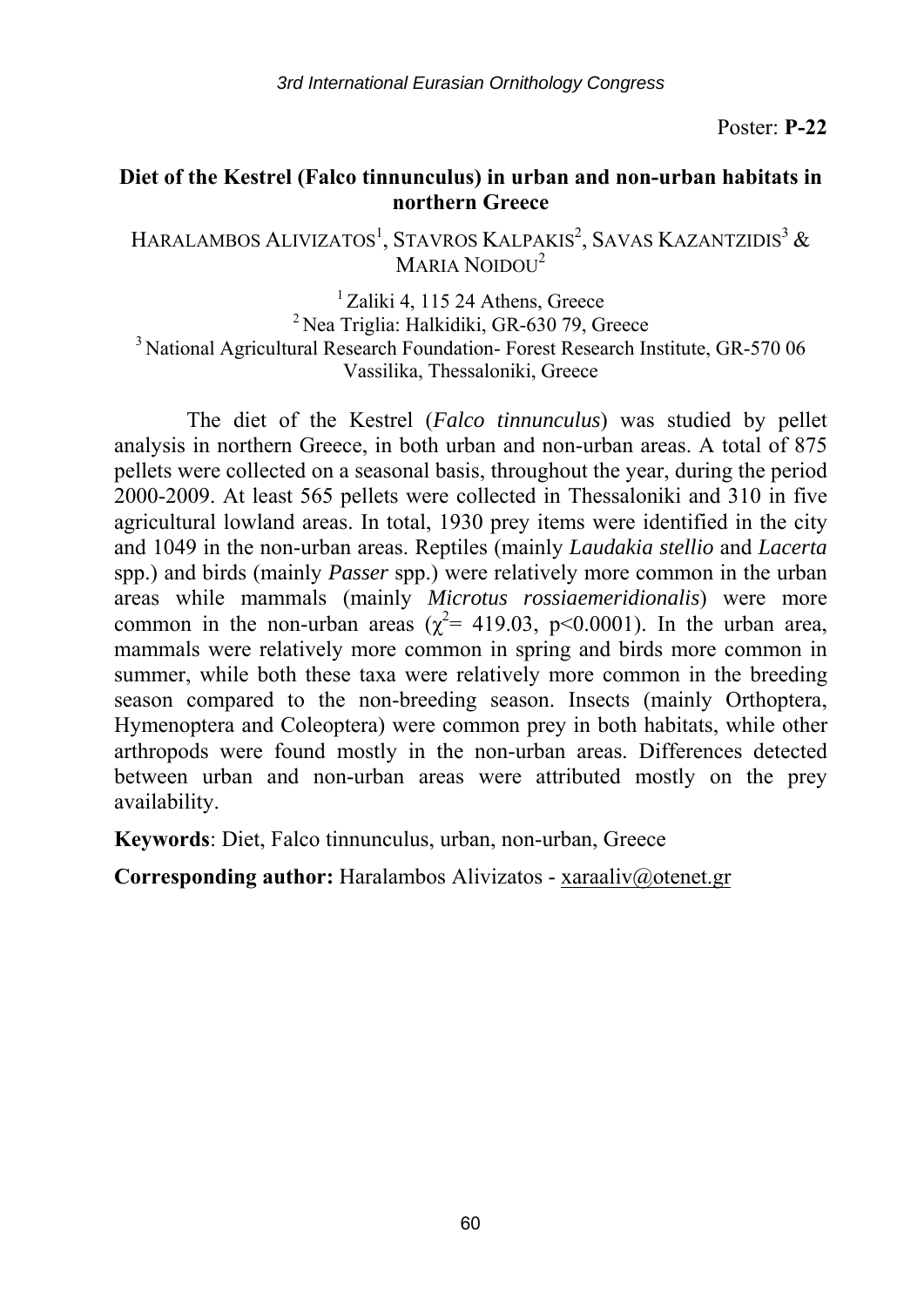## **Determination of Avian Influenza A viruses in some avian species in Van Lake Basin by RT-PCR, their isolation and sub-typing (4th Presenting of Data)\***

Banur Boynukara<sup>1</sup>, Timur Gülhan<sup>1</sup>, Özdemir Adizel<sup>2</sup>, Erdal Öğün<sup>2</sup>, ABDULBAKI AKSAKAL<sup>1</sup>, FETHIYE ÇÖVEN<sup>3</sup>, ATILLA DURMUŞ<sup>2</sup>, İSMAIL HAKKI  $\operatorname{EKIN}^1$ , Hasan Solmaz $^1$  & Ziya İlhan $^1$ 

<sup>1</sup> Yüzüncü Yıl University, Faculty of Veterinary Medicine, Department of Microbiology, 65080, Van, Turkey<br><sup>2</sup> Yüzüncü Yıl University, Faculty of Arts and Sciences, Department of Biology, Van,

Turkey<br><sup>3</sup> Bornova Veterinary Control and Research Institute, İzmir, Turkey

In this study, fresh feces samples collected during 37 months, from February 2006 to March 2009, from 2013 animals consisting of 47 avian species covering random, transitory, winter visitor, migratory and native birds in the Van Lake Basin were tested by real-time PCR with respect to avian influenza (AI) type A virus M2 gene. Of them, 59 samples (2.9%) were found to be positive. RT-PCR positive samples were examined with the same method with respect to H5N1 and 4 samples (6.8%) were found to be positive. RT-PCR positive 59 samples were inoculated in embryonated chicken egg (ECE) and AI type A virus were isolated from 12 samples (20.3%). Of the isolates, 3 were typed as H1N7, 2 as H7N9, 2 as H11N9 and 1 as H8N4 with hemagglutination inhibition (HI) and neuraminidase inhibition (NI) tests. Four isolates typed as H5N1 in RT-PCR gave positive reaction in HI both with H1 and H5 antisera and all of them were typed as N1. These four isolates were determined in fecal samples collected in 2006 from winter visitor *Anas cylpeata* duck species. Feces samples found to be positive with RT-PCR belonged to avian species Anseriformes, Charadriiformes, Passeriformes, Gruiformes and Phoenicopteriformes families. The highest positivity was determined in winter visitor *Anas acuta* (37.1%) and *Anas penelope* (22.5%) ducks. Of the RT-PCR positive 59 samples, 43 (72.9%) were determined in the samples collected during winter and spring of 2006, 2007, 2008 and 2009. With this study, the presence of AI type A viruses in various wild birds in the Van Lake Basin were determined for the first time in Turkey.

**Keywords**: Avian influenza, wild birds, RT-PCR, isolation, typing

**Corresponding author:** Banur Boynukara - banur61@hotmail.com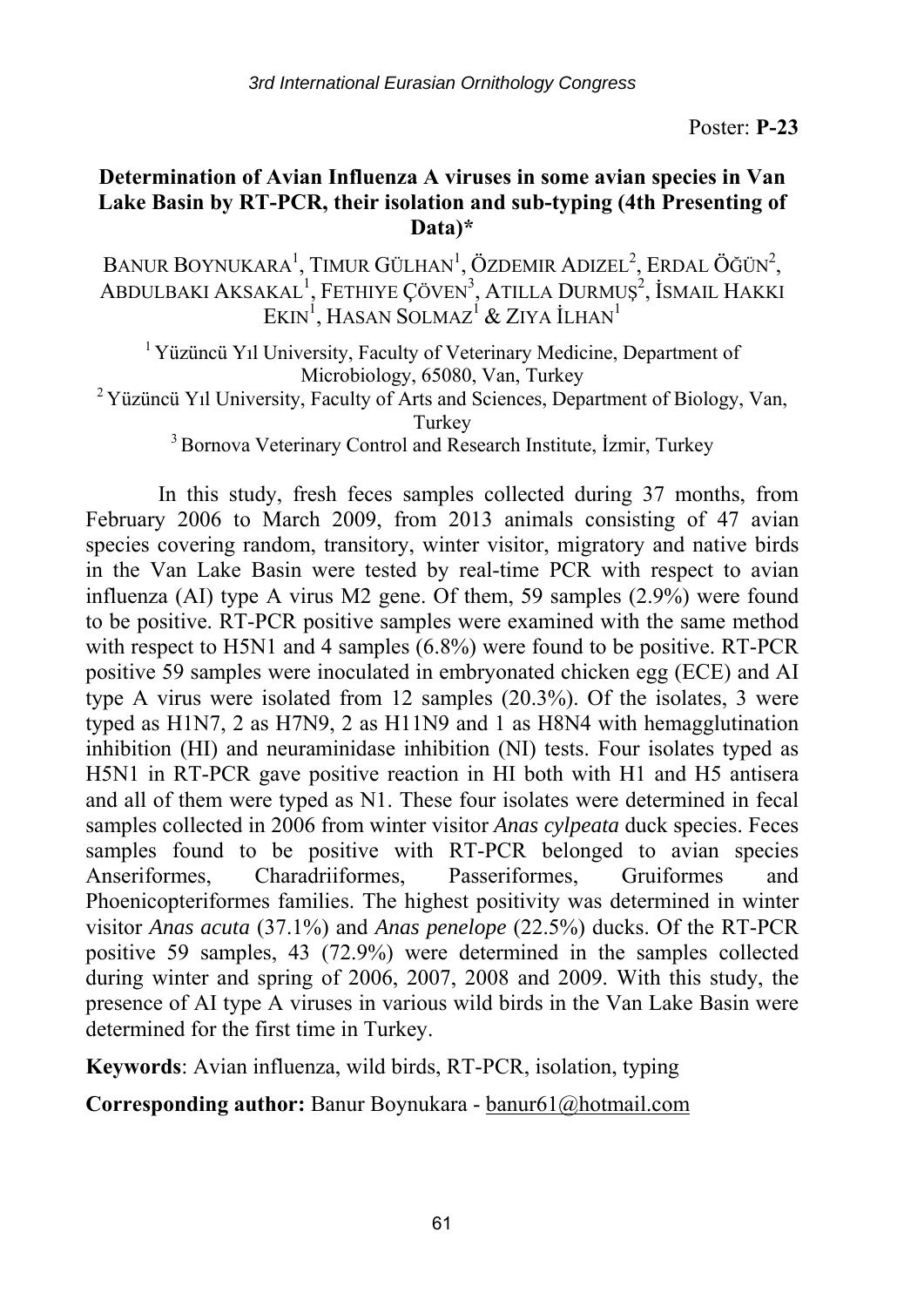# **Migrations of partial migrants - Great and Blue Tits (***Parus major* **and** *P. caeruleus***) in Ukraine**

ANATOLIY POLUDA

Institute of Zoology, Ukrainian Bird Ringing Centre, B. Khmelnitskiy Str. 15, 01601 Kyiv 30, Ukraine

Study of bird migrations we carried out in different regions of Ukraine since 1974. The greatest quantity of the information was receive in the Northern Ukraine - at Station "Lebedivka", where birds were trapped with the help by Rybachiy trap. 71,195 Great (*Parus major*) and 35,487 Blue Tits (*P. caeruleus*) were ringed. One hundred and seventy (170) distant recoveries are received from ringed great tits  $(0.239\%)$  and only 6 - from blue tits  $(0.017\%)$ . The significant correlation ( $r = 0.8254$ ) between the intensity of migration of Great Tit and Blue Tit at "Lebedivka" (1976-2001) was found (correlation Blue Tit/Chaffinch makes 0.3474). The intensive migrations of Great Tits are characteristic for wood and wood-steppe zones of Ukraine. The truth, the tendency to reduction of this parameter from north to the south is marked already in northern part of the steppe zone intensity of migration in some times lower than in north. In southern areas of the steppe zone (Azov-Black Sea region) migrations of Great Tits are not marked. At the same time intensive migrations of Blue Tits were observed in all territory of Ukraine. The ratios of captured Great and Blue Tits change from 2:1 in the north to 1:9.5 in the south of Ukraine.

**Keywords**: Great Tit, Blue Tit, partial migrant, Ukraine

**Corresponding author:** Poluda Anatoliy - polud@izan.kiev.ua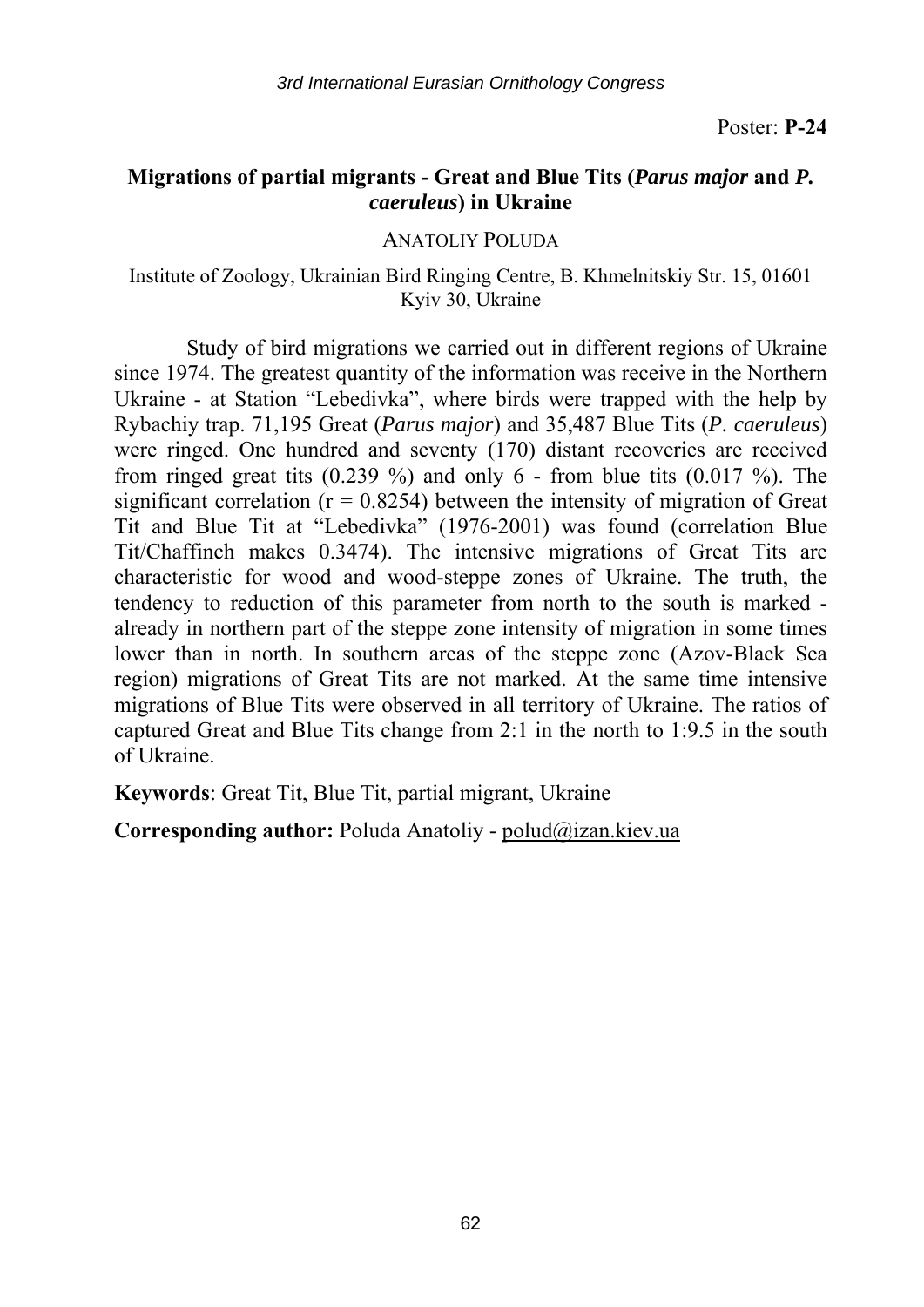# **Morphometric peculiarities and allozyme variations of Bearded Tit**  *Panurus biarmicus* **(Aves: Passeriformes) distributed in two wetlands in Central Anatolia**

FULYA SAYGILI, NURI YIĞIT & PINAR ÇAM

### Ankara University, Faculty of Science, Department of Biology, 06100 Tandoğan, Ankara, Turkey

The Bearded Tit *Panurus biarmicus* is a small passerine bird which is confined to wetland habitat, is also distributed in Turkey. Up to now three subspecies were recorded in Turkey; one of these *Panurus biarmicus kosswigi* endemic one was recorded only from Amik Lake in Turkey and is now extinct due to drying up of the lake. Likewise other sub-populations are under the same threat. In this connection determine of morphological peculiarities and genetic variations of these local sub-populations are important to be investigated. Twelve external morphological characteristics were measured. Wing length was found in the range of 75 - 87 mm, tarsus length 18 - 22.25 mm and wing span 177 - 196 mm respectively. Genetic variation was assessed using nineteen isoenzyme systems. Eight of 19 loci (Pgm, Me-I, Me-II, Fum, Est, Mpi, Pgd and Acon-M) were found to be polymorphic. Observed heterozygosity and the percentage of polymorphic loci was higher in Eber Lake (Afyon) (Ho= 0.135, P95%= 42.1 %) than Behiçbey Reedbed (Ankara) (Ho= 0.128, P95%= 31.6 %). The mean value FST is 0.17 and Nm is 1.2 and these values show that the genetic variation is moderate/high, but gene flow is not high between the subpopulations.

**Keywords**: *Panurus biarmicus*, Bearded tit, morphology, allozyme, genetic

**Corresponding author:** Fulya Saygili - fsaygili@science.ankara.edu.tr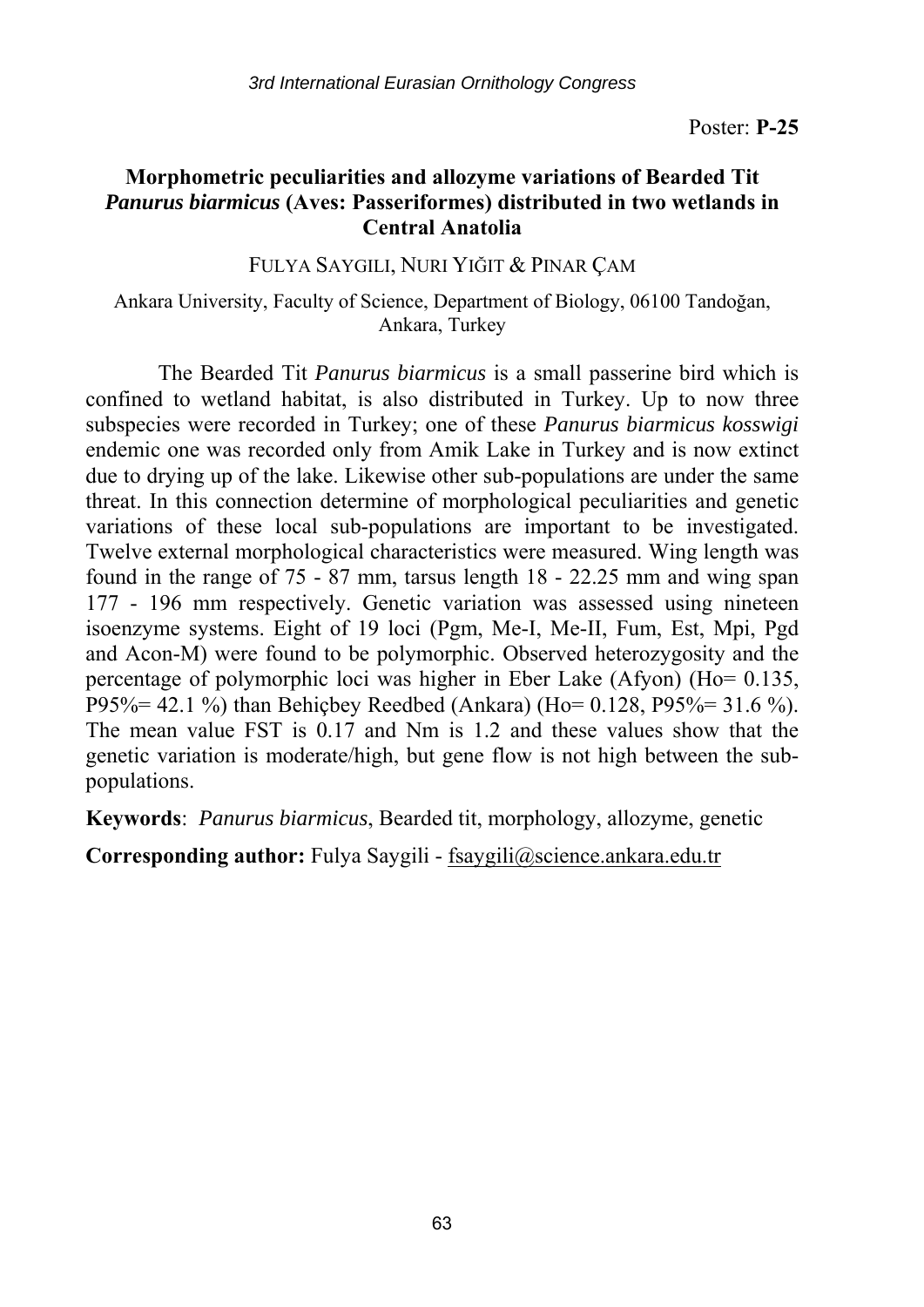## **Breeding success of the Montagu's Harrier** *Circus pygargus* **in the context of food changes and predator impact - three decades of observations**

JAROSLAW WIACEK

Department of Nature Conservation, Curie-Sklodowska University, Akademicka 19 Street, 20-033 Lublin, Poland

The breeding population of the Montagu's harrier was studied in Poland from eighties of the 20th century to the first decade of the 21st century. The study area was the calcareous marshes near Chełm in eastern part of Poland. The dominant plant community in the breeding area was the sedge *Cladietum marisci*. During three decades 212 nests were monitored. Data from the eighties were presented by Krogulec (1992). Since the eighties to the first decade of the 21st century, the number of laying eggs decreased from 4.15 to 3.90 per pair in the study population. The number of nestlings decreased too, from 2.98 in eighties to 1.79 in the first decade of the 21st century. Similarly the average number of fledglings decreased from 1.71 to 0.54 in breeding years between 2004 and 2009. The main predators in the period of incubation were corvids in all study years. The Red fox was the main predator in the nesting period in the eighties and nineties. But in seasons 2007-09, the Marsh Harrier was the most important predator of Montagu's harrier broods. The diet of the Montagu's harrier changed too. The number of mammals in the food decreased from 64% in the eighties to 30% in the first years of the 21st century. The role of birds, reptiles and insects as supplementary food increased. The changes in the food resources in hunting territories of Montagu's harrier, together with increasing of predator pressure on the harrier broods can affect its breeding success.

**Keywords**: *Circus pygargus*, breeding success, food, predator impact, Poland

**Corresponding author:** Jaroslaw Wiacek - wiacek@hektor.umcs.lublin.pl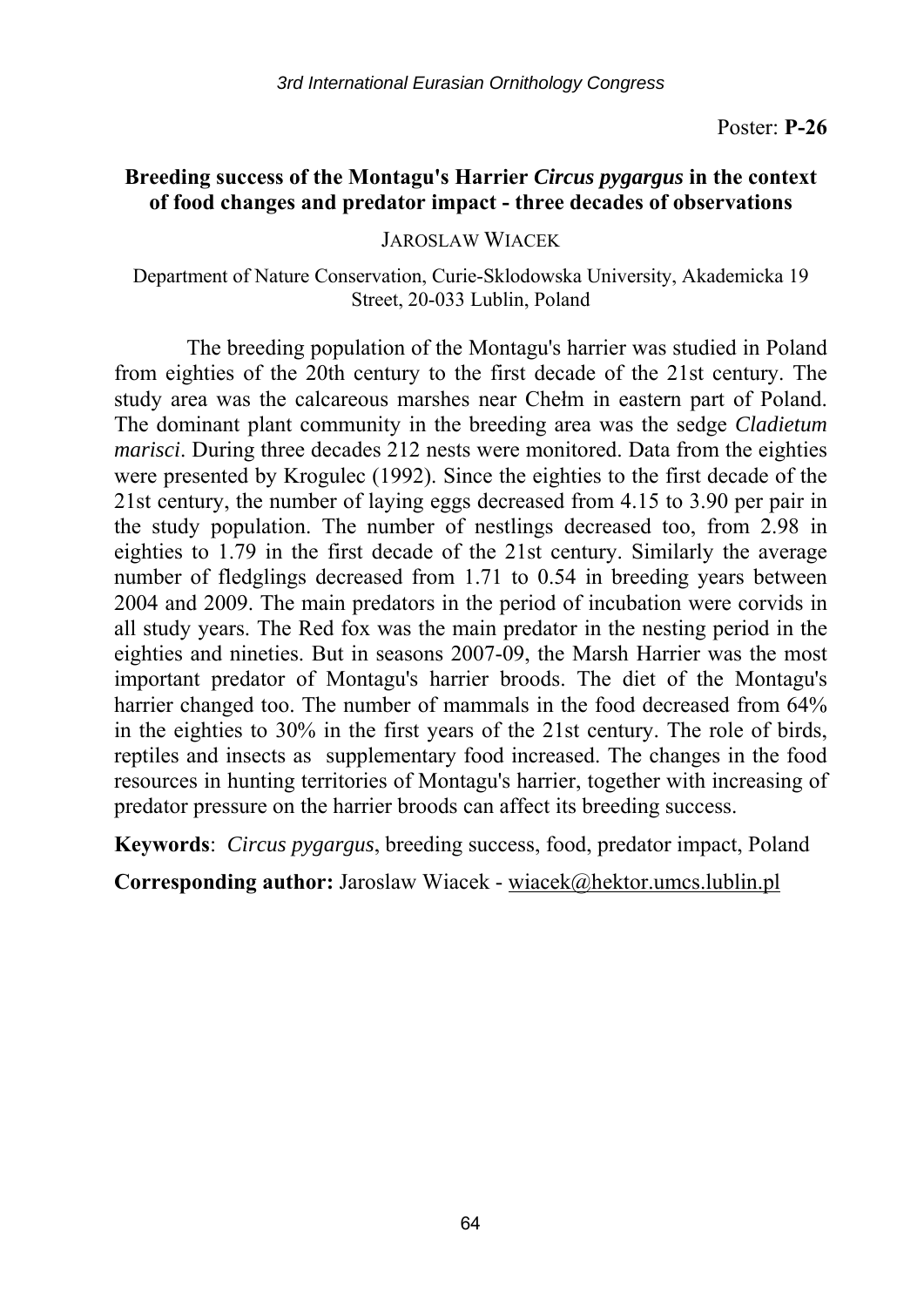# **Geolocation of small migrants by light: benefits and constraints of a promising method**

STEFFEN HAHN, ERICH BÄCHLER, SUSANNA KOMENDA-ZEHNDER & FELIX **LIECHTI** 

Swiss Ornithological Institute, Luzernerstrasse 6, CH-6204 Sempach, Switzerland

Current technical development allows to equip small songbirds with global location sensing tags (GLS). The principle underlying geolocation by light has been known for a long time. Sailors in medieval times determined the positions of their ships using sunrise and sunset. Similarly, a modern geolocator measures time and intensity of sunlight and saves the data for periods longer than one year. The travels and whereabouts of migrant birds can thus be reconstructed once the data have been downloaded from the device. Here, we concisely describe the underlying principle allowing for a better understanding of the method. Moreover, we indicate three major constraints: temporal limits for accurate measurements depending on latitude, temporal limits depending on equinox times, and local limits depending on topography (orography). Finally, we discuss some prerequisites which should be considered when planning tracking studies of terrestrial birds with GLS.

**Keywords**: migration, tracking, body mass, passerine, day length

**Corresponding author:** Steffen Hahn - steffen.hahn@vogelwarte.ch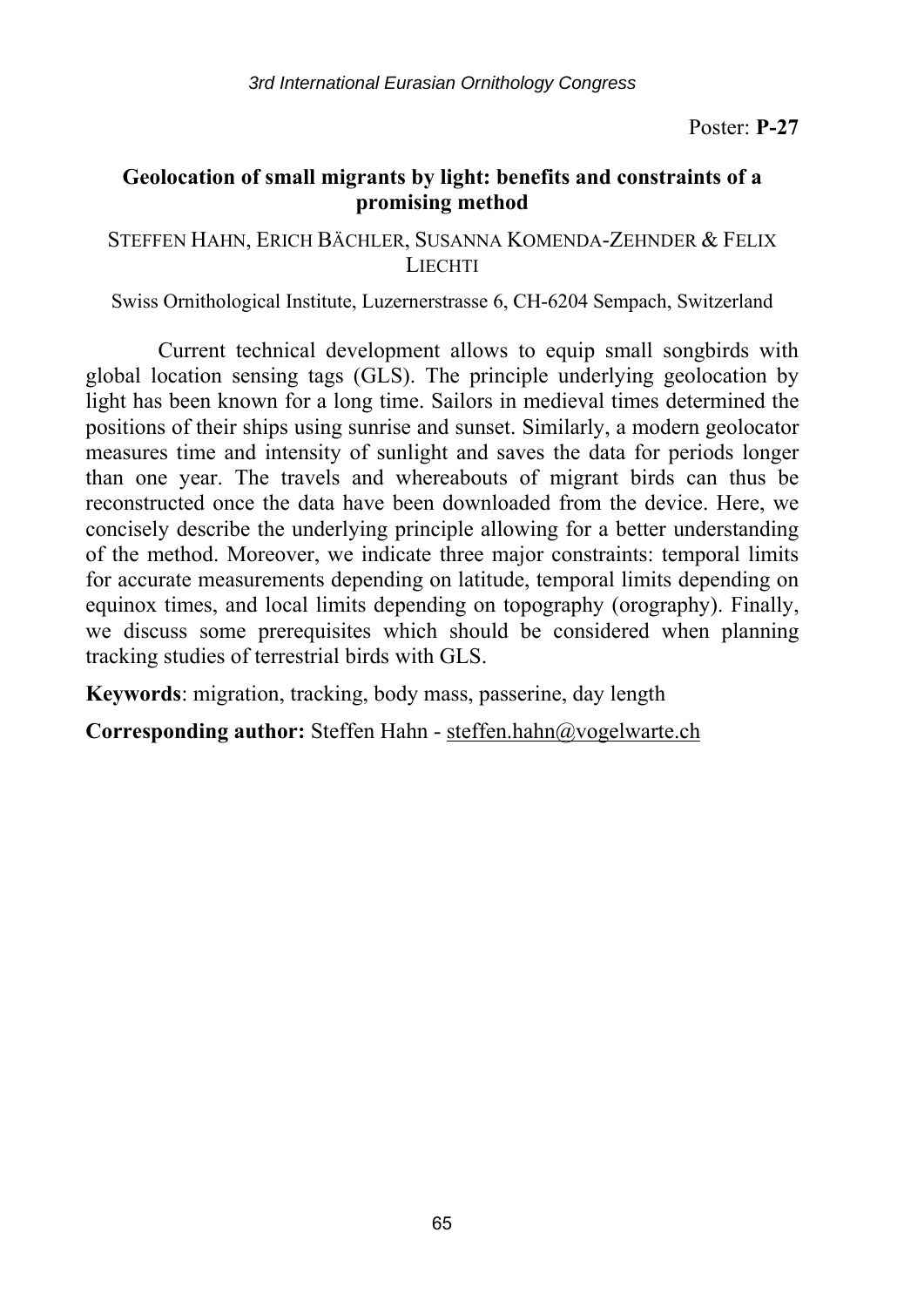# **The rook** *Corvus frugilegus* **as a potential vector of antibiotic resistant bacteria**

MAREK KUCHARCZYK & TERESA URBANIK-SYPNIEWSKA

Dept. of Nature Conservation, Dept. of Microbiology and Genetics, Maria Curie-Sklodowska University, 19 Akademicka Str., 20-033 Lublin, Poland

The potential for transport and dissemination of human pathogenic bacteria by the rook *Corvus frugilegus* is of concern. Faeces collected during the wintering and nesting period were investigated toward the presence of bacteria related to human enteric diseases. Besides of bacteria representing the genera of Enterobacteriace (*Escherichia*, *Enterobacter*, *Yersinia*, *Citrobacter*, *Hafnia*) the most numerous isolates belonged to *Campylobacter* and *Enterococcus*. Over the last years the increase in the incidence of human infection and colonization with glycopeptide-resistant enterococci (GRE) was observed. A research on the susceptibility of isolates of *Enterococcus* to vancomycin and teicoplanin was undertaken to assess potential of the rook as reservoir of GRE strains. The vancomycin resistant enterococci were recovered from approximately 5 percent of the total number of *Enterococcus* strains. The presence of the *van* resistance genes was assayed by PCR.

**Keywords**: rook, human pathogenic bacteria, antibiotic resistance, glycopeptide-resistant enterococci, vancomycin

**Corresponding author:** Marek Kucharczyk - Marek.Kucharczyk@umcs.lublin.pl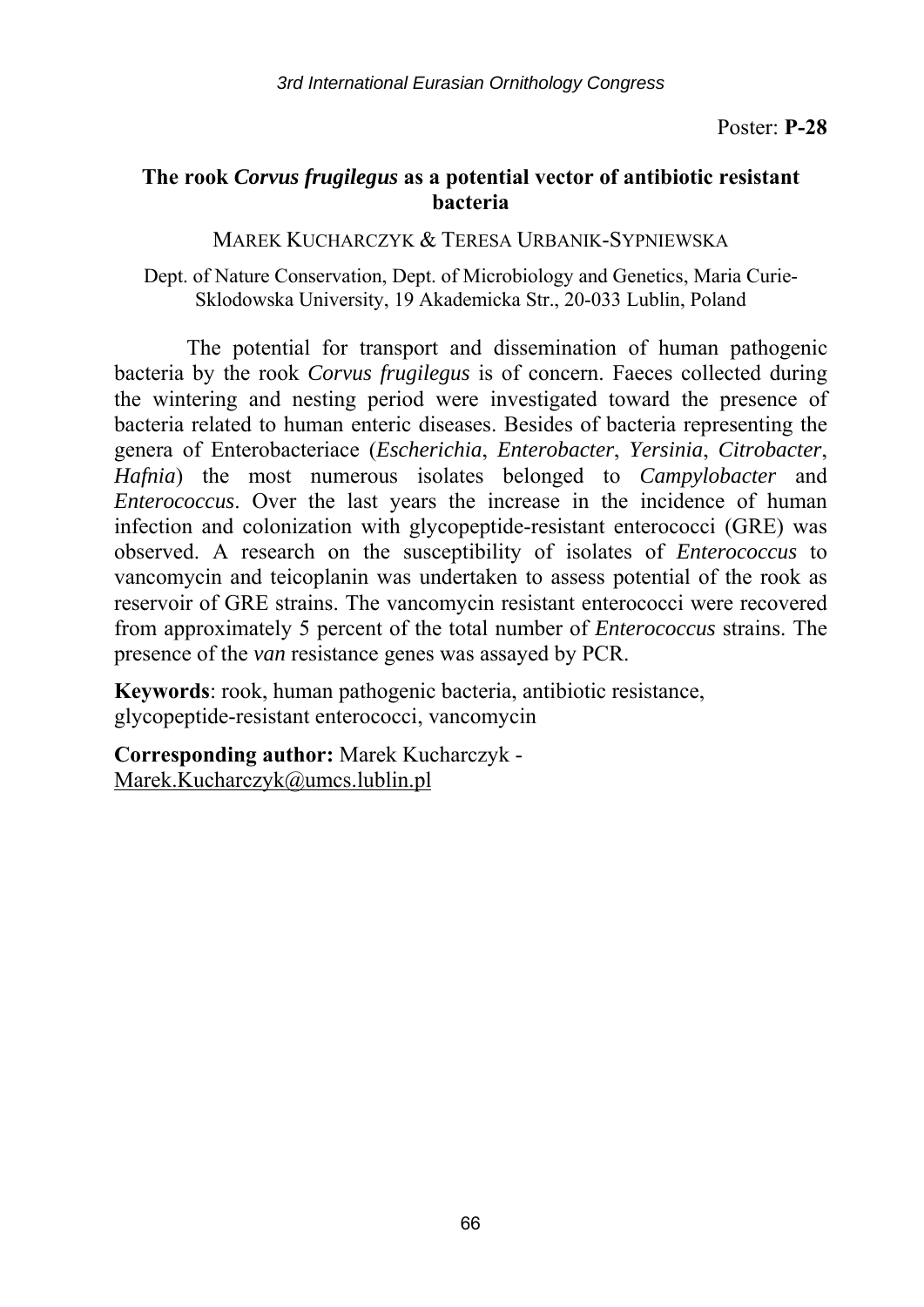# **Woodpecker distribution in the National Park of Northern Pindos: historical and new data**

THEODOROS KOMINOS, ANTONIA GALANAKI & RIGAS TSIAKIRIS

NGO Callisto, Mitropoleos 123, 54621 Thessaloniki, Greece

A key element for ecological forest management is the maintenance of biodiversity in the presence of "industrial" use of forests. Loss of natural forest habitats can affect the composition and abundance of bird communities, particularly, of cavity-nesting birds, the presence of which depend largely on dead or dying trees (snags) suitable for cavity excavation. Woodpeckers are highly dependent on snags for nesting, roosting and feeding.Aim of the present study is to compile historical and new data collected through the development of a monitoring program in order to determine the status and develop distribution maps of woodpecker species in the National Park of Northern Pindos.Based on bibliography, eight species of woodpeckers have been recorded in the area of Northern Pindos Mountain Range. These are *Dryocopus martius*, *Dendrocopos major*, *Dendrocopos medius*, *Picus canus*, *Picus viridis*, *Dendrocopos leucotos*, *Dendrocopos minor* and the wryneck (*Junx torquilla*). However, no older or recent evidence confirm occurrence of all these species in the area.The survey was conducted in the National Park of Northern Pindos during the spring and summer of 2008 and data on the presence of all species of woodpeckers observed in the area were collected. Five species breed in the study area: *Dryocopus martius*, *Dendrocopos major*, *Dendrocopos minor*, *Dendrocopos medius* and *Picus viridis*. For *Picus canus* and *Dendrocopos leucotos* there is only once evidence for their presence over the last 10 years, while the wryneck has been recorded in the past without recent observations.Woodpeckers are considered as "keystone species" in forest biodiversity, providing nesting and roosting holes for other wildlife species. A reduction in large snags, important components in temperate and boreal forest ecosystems, and tree size in forest stands could reduce populations of woodpeckers, as these species are highly dependent upon snags.

**Keywords**: Woodpecker distribution, National Park of Northern Pindos, monitoring, Greece

**Corresponding author:** Theodoros Kominos - Kithironiscus@yahoo.gr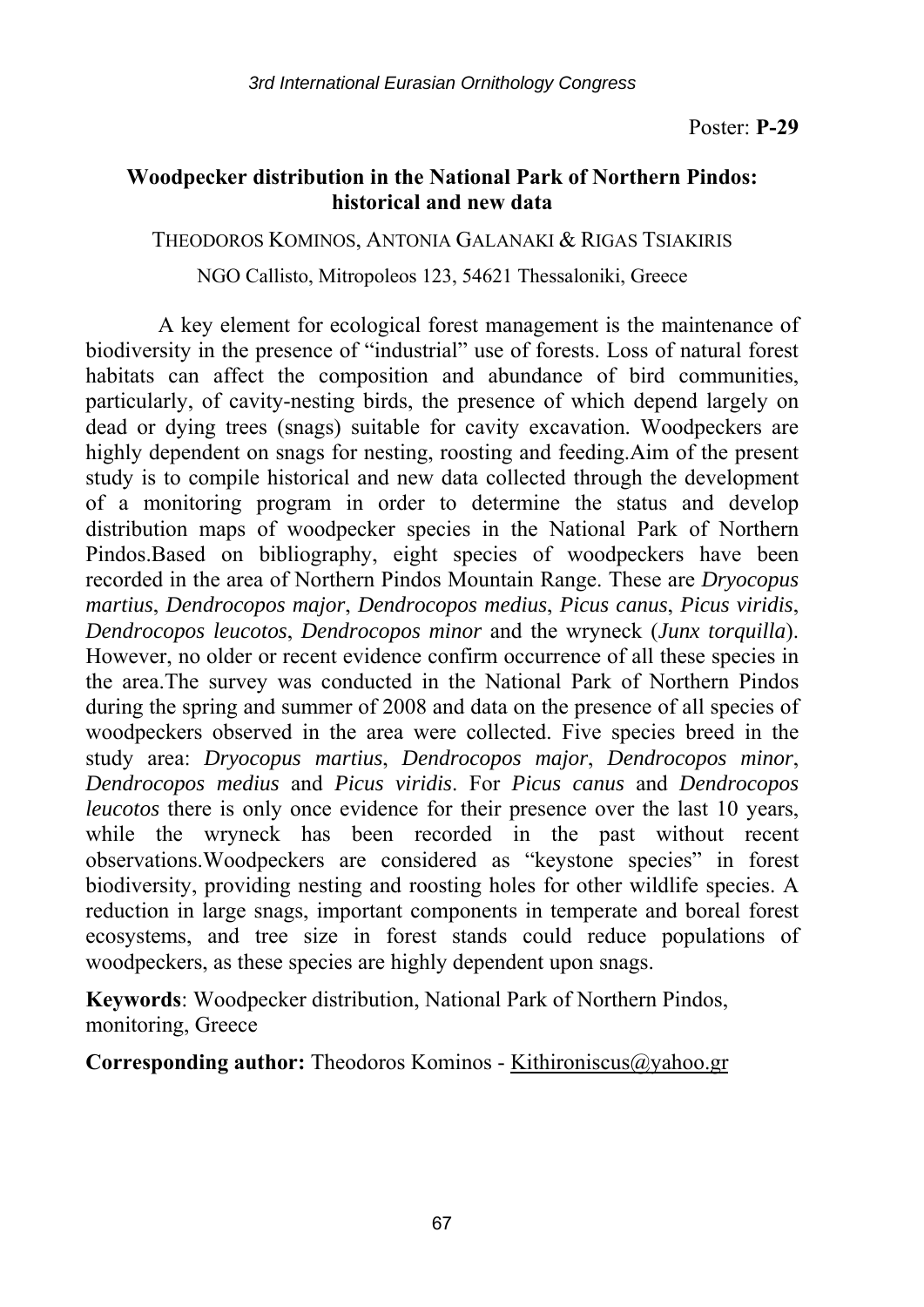## **Is natural selection responsible for beak size differences among the three subspecies of chaffinch in Eastern Europe?**

IGOR V. FADEEV<sup>1</sup> & SERGEI V. DROVETSKI<sup>2</sup>

<sup>1</sup> State Darwin Museum, Vavilova St. 57, Moscow 117292, Russia <sup>2</sup> CIBIO, Centro de Investigação em Biodiversidade e Recursos Genéticos, Campus Agrário de Vairão, Rua Padre Armando Quintas, Crasto 4485-661 Vairão, Portugal

The discontinuous variation in beak size in *Geospiza* and *Nesospiza* finches, *Pyrenestes ostrinus*, and *Emberiza schoeniclus* is the result of disruptive selection driven by adaptation to food sources with different dimensions. In Eastern Europe, the three parapatric subspecies of chaffinch (*Fringilla coelebs*) differ in their beak sizes. *F. c. coelebs,* which inhabits most of Europe, has the smallest beak. *F. c. solomkoi,* which inhabits the Crimean Peninsula and northeastern coast of the Black Sea, has the largest beak. The Caucasian subspecies *F. c. caucasica* has an intermediate beak. To test whether these differences resulted from disruptive selection, we measured beak length, width and depth, and body weight for 102 *F. c. coelebs* from 8 localities along a latitudinal transect from 35°N to 66°N, 25 *F. c. caucasica* and 17 *F. c. solomkoi*. We found no differences in weight among the subspecies or localities. In *F. c. coelebs*, all beak measurements were inversely related to latitude. Beak length for *F. c. caucasica* and *F. c. solomkoi* fit well into the regression whereas their beak width and depth were much larger than predicted, so their addition eliminated the clinal relationship with latitude. Thus, in the chaffinch the variation of beak width and depth, but not length, is discontinuous and may have resulted from disruptive selection.

**Keywords**: disruptive selection, beak size, chaffinch, *Fringilla coelebs*, latitudinal cline

**Corresponding author:** Igor V. Fadeev - IgorFad@darwin.museum.ru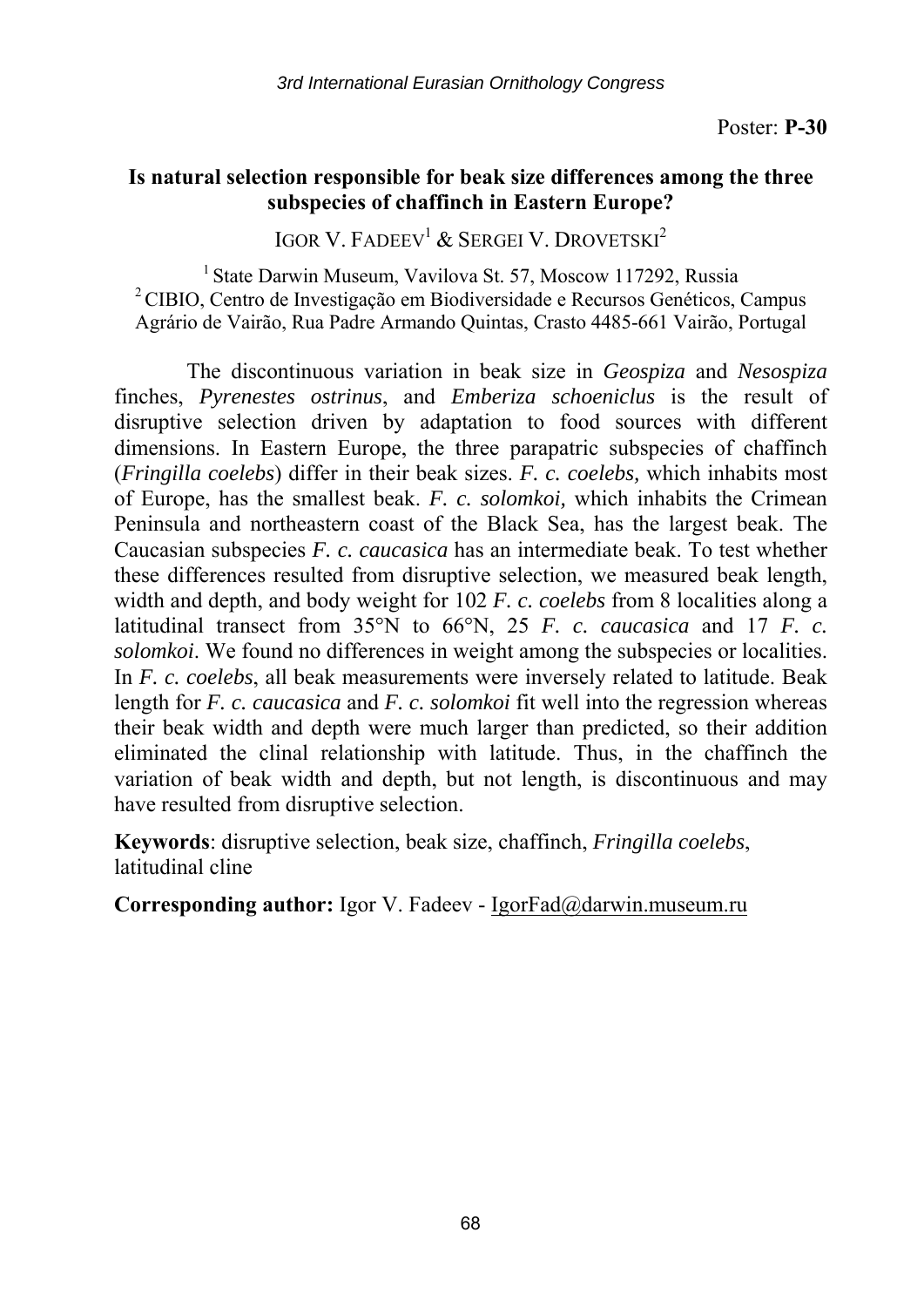## **Sex and age related differences in timing and body condition of migrating Reed Warblers** *Acrocephalus scirpaceus* **and Sedge Warblers** *Acrocephalus schoenobaenus*

DARIUSZ JAKUBAS & KATARZYNA WOJCZULANIS-JAKUBAS

Dept. of Vertebrate Ecology and Zoology, University of Gdańsk, al. Legionów 9, 80- 441 Gdańsk, Poland

Different timing of passage of particular bird species at the staging areas along their migration routes (adults earlier than juveniles and/or one sex before the other) is described as differential migration. In studies of sex differential migration, little attention has been drawn to autumn migration. We studied autumn timing of migration and body condition of molecularly sexed Reed Warblers *Acrocephalus scirpaceus* and Sedge Warblers *A. schoenobaenus* (211 and 208 ind. respectively) at a stopover site in northern Poland (Druzno Lake) in 2008. Immature males of the Reed Warbler were caught significantly later than females but in the Sedge Warbler both sexes of immatures migrated at a similar time. Adult males and females of both species did not differ in time of migration. Adults of both sexes of the Reed Warbler and Sedge Warbler were generally caught earlier than immatures. The body mass of adult and immature males was higher than females in both species. In both species body condition indices and fat reserves of immatures were generally lower than in adults. The results indicate that autumn migration might also be a subject of trade-offs and that even in closely related species the pattern of migration might be different.

**Keywords**: differential migration, Reed Warbler, Sedge Warbler, sex differences

**Corresponding author:** Katarzyna Wojczulanis-Jakubas - biokwj@univ.gda.pl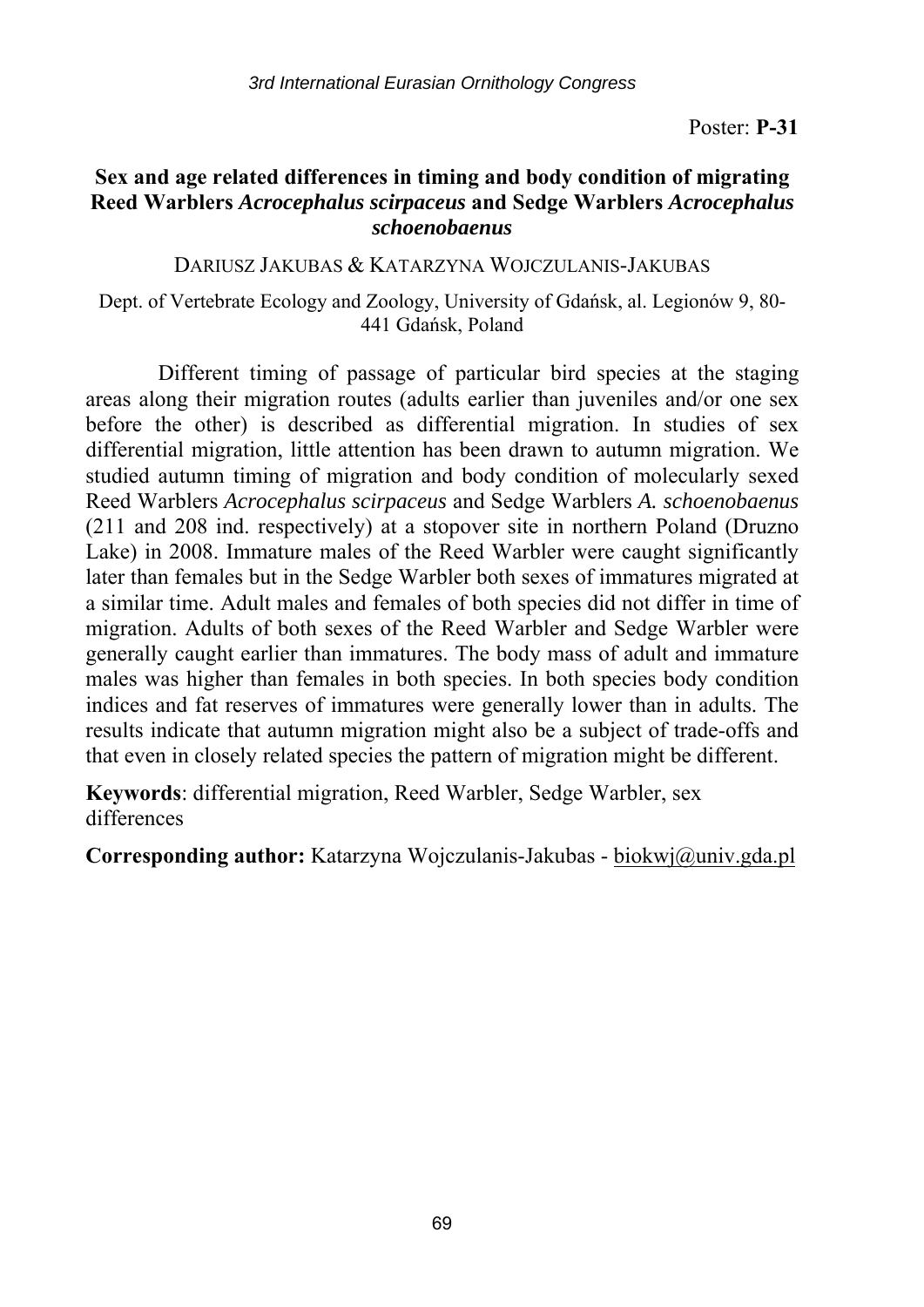# **Timing and migration of wheatear species (***Oenanthe* **spp.) on spring 2009 at Boğazkent, Antalya, Turkey.**

Hakan Karaardıç<sup>1</sup>, Ali Erdoğan<sup>1</sup>, Heiko Schmaljohann<sup>2</sup> & Franz  $B$ AIRLEIN<sup>2</sup>

<sup>1</sup> Akdeniz University Art & Science Faculty, Department of Biology, 07058 Antalya, Turkey 2 Institute of Avian Research "Vogelwarte Helgoland", an der Vogelwarte 21, 26386

Wilhelmshaven, Germany

Migratory birds accomplish their migration with a series of shorter or longer flight steps and spend most of their time for resting and refuelling at stopover sites. Many bird species have a restricted choice for suitable stopover habitats, which are scarce or distributed patchily. With this study we aimed to investigate stopover ecology of wheatear species (*Oenanthe* spp.) and timing of spring migration at Boğazkent (36º50' N, 31º08' E), nearly 40 km to the east of Antalya, in south Turkey. This is an area between the Mediterranean Sea and the Taurus mountain chain which is of great importance for migrants and it is part of the Belek Special Protection Area. Boğazkent has a variety of terrestrial and wetland habitats close to each other, so it is suitable for many different migrant bird species and provides quite important food in migration periods. During the field experiment, which lasted from 1 March to 31 May 2009 and from 20 August to 18 October 2009, 124 birds (34.07%) from 364 observed wheatears were captured with spring traps baited with mealworms (*Tenebrio molitor*). Birds were ringed with individual combinations of metal and color rings. The study included 3 wheatear species (Northern Wheatear- *O. oenanthe* 64 birds 33.68% from 190*,* Isabelline Wheatear- *O. isabellina* 37 birds 35.92% from 103 and Black eared Wheatear- *O. melanoleuca* 16 birds 25.40% from 63). Additionally we caught Desert Wheatear- *O. deserti* (6 birds 85.71% from 7) and Finch's Wheatear- *O. finschii* (1 birds 100%) - a first record of the species for Boğazkent. Spring migration differed by species; As the first Isabelline Wheatear was observed  $7<sup>th</sup>$  March and last one was  $7<sup>th</sup>$  April, Northern Wheatear started later 9<sup>th</sup> March and Black eared Wheatear much later  $(21<sup>st</sup> March)$ . Following studies will give departure decision and stopover ecology of wheatear species.

**Keywords**: Wheatear, timing, stopover, migration, Boğazkent

**Corresponding author:** Hakan Karaardiç - hkaraardic@akdeniz.edu.tr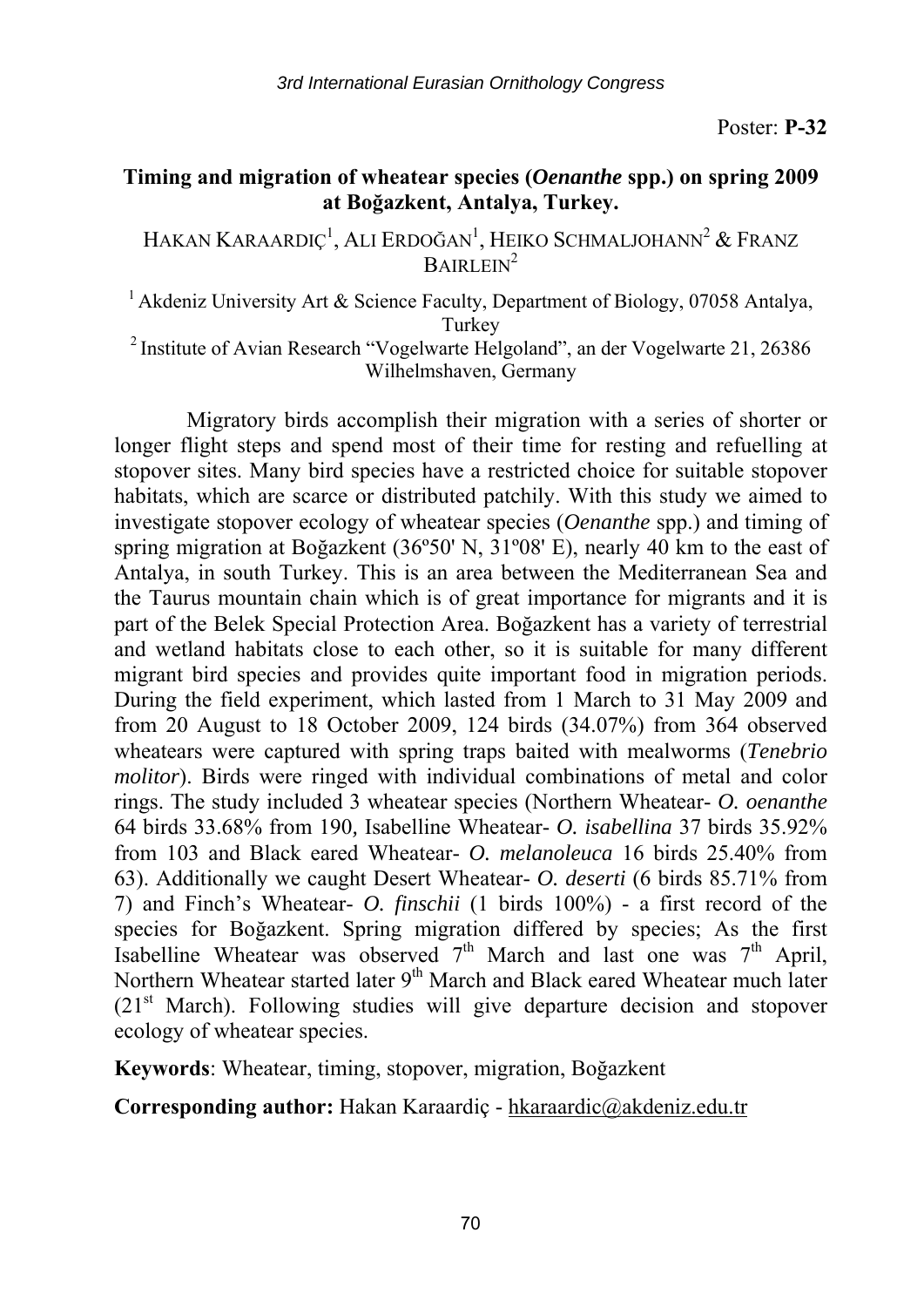# **Waterfowl in the wetlands in the north-west coast of the Black Sea (Odessa region) and their management**

IGOR SCHOGOLEV

Odessa University, 67700, Ukraine - Odessa region, t. Belgorod-Dnistrovsky, Pervomaiskaya 11 street. Apt 4, Ukraine

We describe the status of waterfowl in the wetlands of the north-west coast of the Black Sea. The Mute Swan (*Cygnus olor*) has increased in recent years, due to mild winters, but all the other species have declined significantly in the last decades due to a combination of hydrological changes (since the construction of a dam in the river Dnestr in 1983), excessive and uncontrolled hunting, as well as the increase of the Raccoon Dog (*Nyctereutes procyonoides*). Among these species is the globally threatened Ferruginous Duck (*Aythya nyroca*). The studied area is also important for migration. Management proposals include the delay of the opening of the hunting season, establishment of reserves, management of the hydrological regime and predator control.

**Keywords**: waterfowl, *Cygnus olor*, *Aythya nyroca*, conservation, Black Sea

**Corresponding author:** Igor Schogolev - isigor1@gmail.com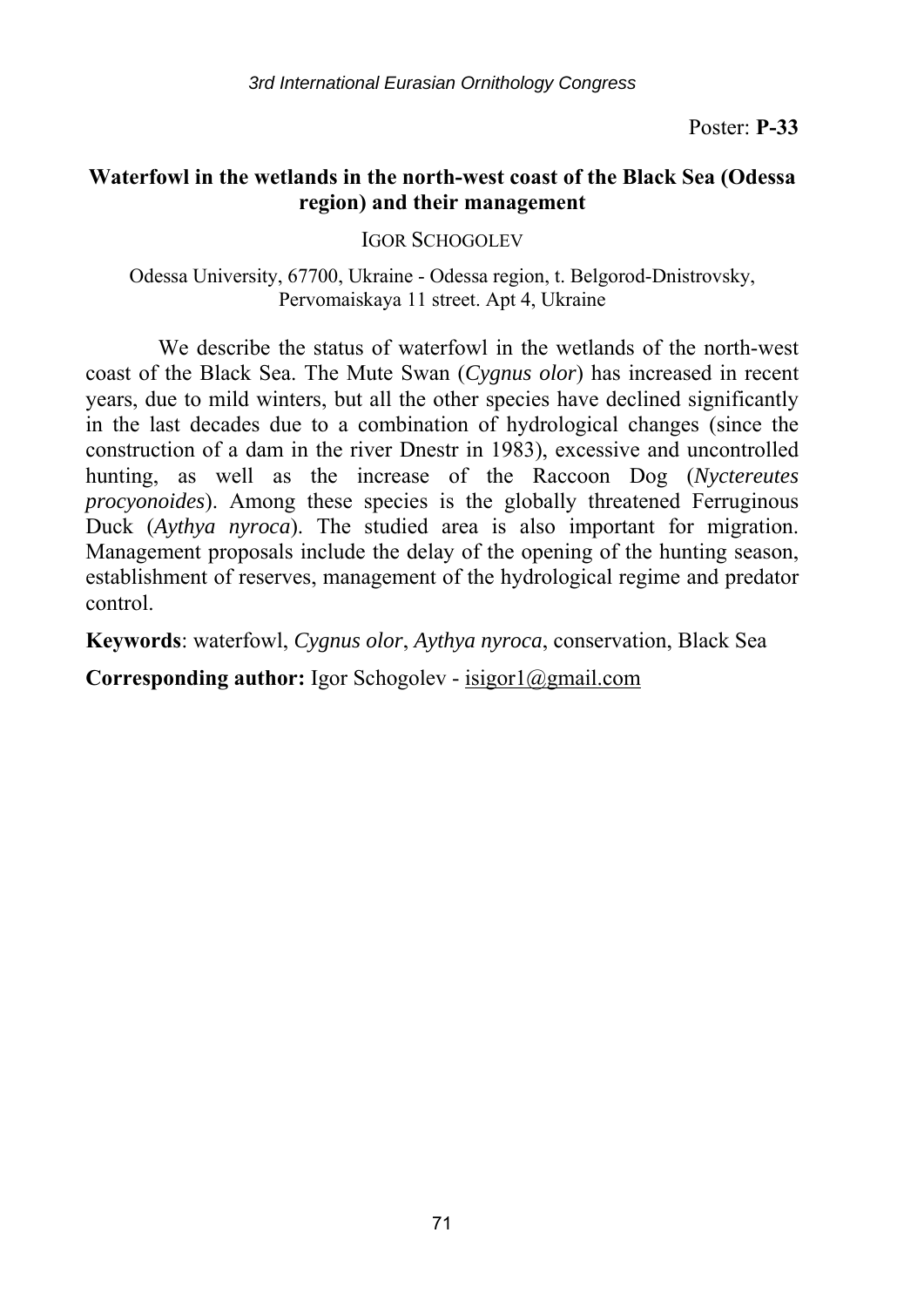# **Bird migration research in the Kızılırmak Delta, Samsun since 2002: an analysis of bird ringing**

Kıraz Erciyas<sup>1</sup>, A. Cemal Özsemir<sup>1</sup>, Nizamettin Yavuz<sup>1</sup>, Arzu Gürsoy<sup>2</sup>  $&$  Y. Sancar Bariş $^{\rm l}$ 

1 Ondokuz Mayıs University, Ornithological Research Center, 55139 Kurupelit Samsun, Turkey<br><sup>2</sup> Ondokuz Mayıs University, Faculty of Art and Sciences, Biology department, 55139<sup>2</sup>

Kurupelit Samsun, Turkey

The Cernek Ringing Station was launched for the purpose of studying bird migration in northern Turkey, a poorly investigated region in this respect. Cernek Ringing Station is located in the Kızılırmak delta, Wildlife Protected Area, on the Black Sea coast, near Samsun. Ringing studies at Cernek Ringing Station started in spring 2002. The station was active at each migration period in spring (15 March - 30 May) and in autumn (15 August - 30 October) seasons in 2002 - 2009. So far 51909 birds from 128 species were ringed. Birds were mist-netted and handled according to the SEEN (SE European Bird Migration Network) standards. A higher density of passage was observed in autumn compared to spring. The species composition also differed between the two seasons. Among the caught species the first record of *Phylloscopus borealis* and *Tringa flavipes*, the fifth record of *Acrocephalus dumetorum*, the sixth record of *Phylloscopus inornatus* in Turkey was noted. Three birds with a foreign ring and 13 ringing recoveries were obtained during eight years of ringing. Some not well known occurrence of birds and their density in the study site is also detected through ringing studies. The high number of captured birds indicates that the Kızılırmak delta is an important stopover for migratory passerines.

**Keywords**: bird ringing, bird migration, Cernek Ringing Station, Kızılırmak delta

**Corresponding author:** Kiraz Erciyas - erciyaskiraz@yahoo.com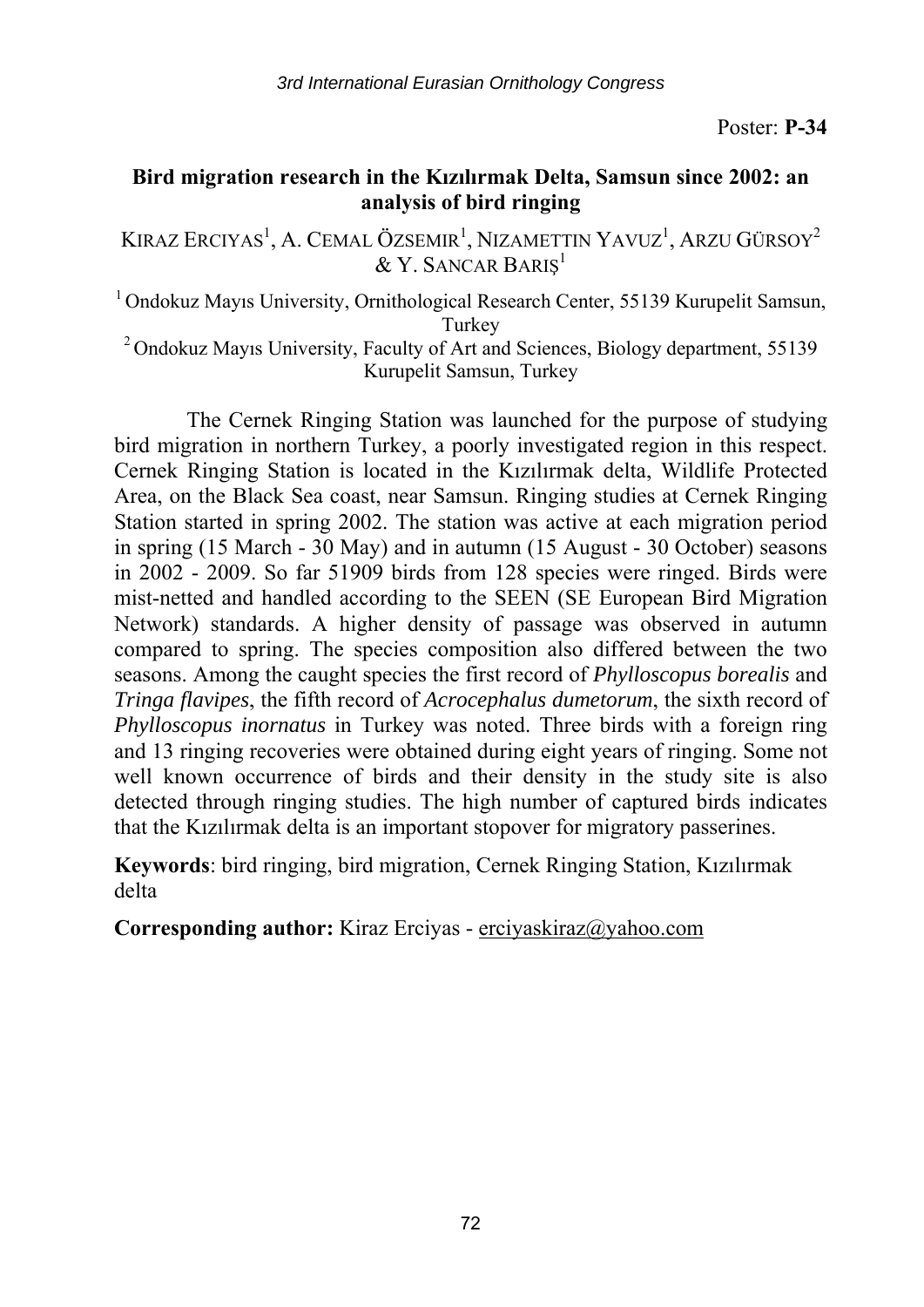## **Biometrics of the Blackcap (***Sylvia atricapilla***) caught during autumn migration through the Kizilirmak Delta**

Arzu Gursoy<sup>1</sup>, A. Cemal Özsemir<sup>1</sup>, Kıraz Erciyas<sup>2</sup>, Nizamettin Yavuz<sup>2</sup>  $&$  Y. SANCAR BARIS<sup>2</sup>

1 Ondokuz Mayıs University, Art& Science Faculty, Kurupelit/Atakum, Samsun, Turkey 2 Ondokuz Mayıs University, Ornithological Research Center, 55139 Kurupelit,

Samsun, Turkey

The biometry of the Blackcap (*Sylvia atricapilla*) has been well studied in several European countries. However, only a few studies have been carried out in Turkey with few samples in relatively small areas. For this study we analyzed data from Cernek Ringing Station which is located on the northern coast of the Blacksea. Ringing data is based on continuous and standardized mist-netting at Cernek Ringing Station between 2002 – 2008 in autumn seasons. Although in some years ringing periods began or lasted on the same days, we restricted the analysis to the period from 18 August to 25 October to make results comparable between years. To compare the migration dynamics, ringing season was divided into five periods of 15 days. 5475 Blackcap were caught; dynamics and biometrics were evaluated for different sexes and migration periods. With other birds, biometric studies can be useful to better understand the morphology, migration features and biology of the Blackcap and improve conservation efforts. Inter-and intra-seasonal changes of biometry can be a function of temporal and spatial distribution of different populations.

**Keywords**: *Sylvia atricapilla*, Blackcap, Kizilirmak delta, biometry, morphology

**Corresponding author:** Arzu Gürsoy - agursoy@omu.edu.tr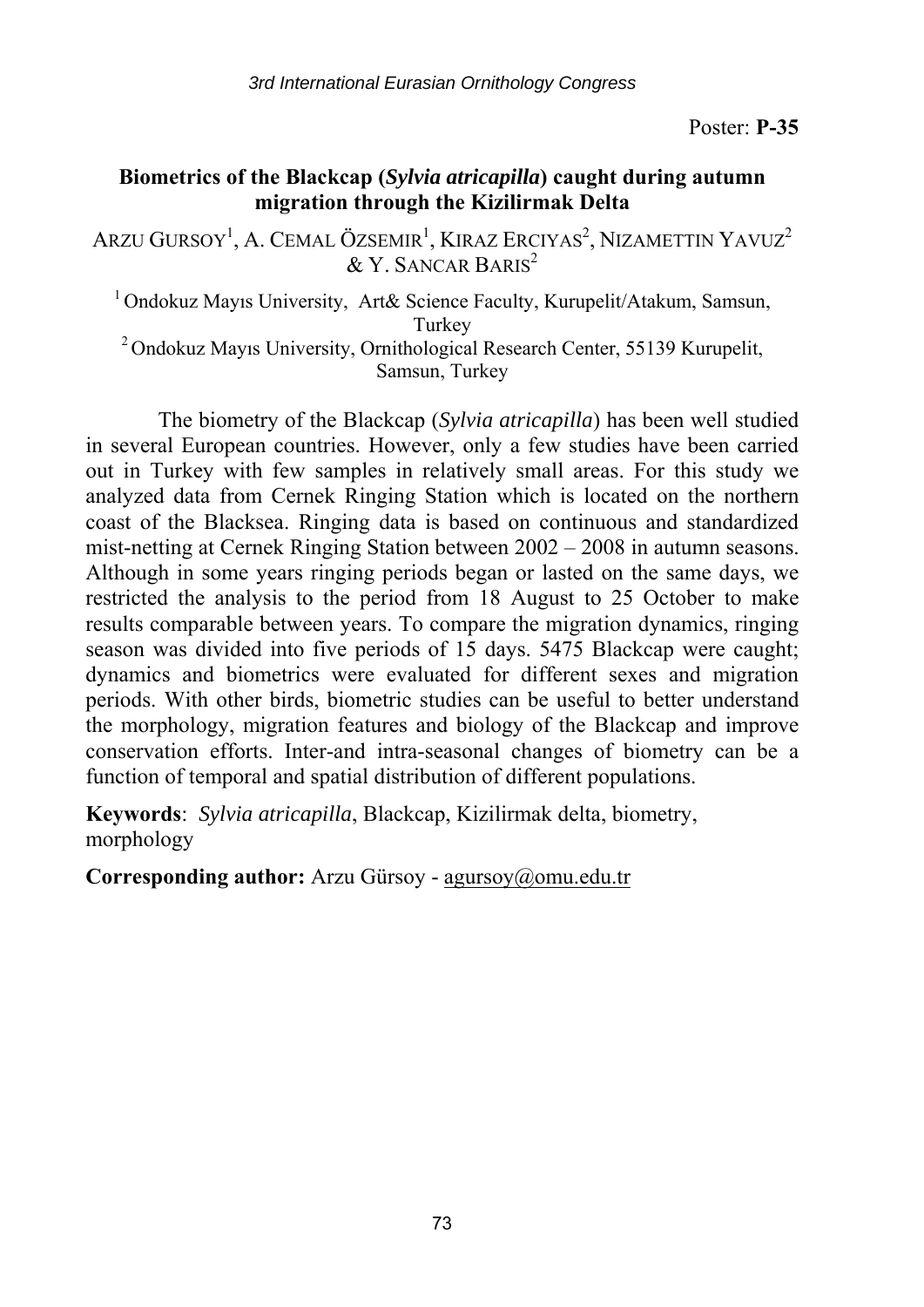## **European Seabirds at Sea (ESAS) recordings in Greece**

KOSTAS GAGANIS<sup>1</sup>, JAKOB FRIC<sup>1</sup>, TASOS DIMALEXIS<sup>1</sup>, PANOS DENDRINOS<sup>2</sup>, MARIA PANAGIOTOPOULOU<sup>1</sup> & SYLVIA ZAKKAK<sup>1</sup>

<sup>1</sup> Hellenic Ornithological Society, Vas. Irakliou 24, GR 106 82 Athens, Greece  $2 \text{ MOM}$  - Hellenic Society for the Study and Protection of the Monk Seal, Solomou 18, GR 10682 Athens, Greece

In 2009, the Hellenic Ornithological Society (HOS) launched the «Concrete Conservation Actions for the Mediterranean Shag and Audouin's Gull in Greece, including the Inventory of Marine IBA's» a LIFE Nature project (LIFE 07 NAT/GR/000285). One of its main actions is to record seabirds within their marine environments using the European Seabirds at Sea (ESAS) methodology. This methodology is based on recording seabirds in the marine environment from boat or research vessel, with a steady course and speed of up to 20 knots. The main objective of the ESAS methodology is to record the distribution of seabirds within their marine environment with emphasis on their behavior. Apart from recording the presence, number and behaviour of birds, other parameters are also recorded such as the rest of marine fauna (e.g. cetaceans, fishes), human activities (e.g. fishing) that take place in the given marine regions as well as the floating materials. In these ESAS surveys, the Hellenic Society for the Study and Protection of the Monk Seal (Mom) also participates with their own vessel, mainly covering the marine regions of the northern Aegean Sea while more than 15 HOS volunteers who have been recruited and trained by HOS staff play an important role in ESAS surveys.

**Keywords**: European Sea Birds at Sea, Greece

**Corresponding author:** Konstantinos Gaganis - kgaganis@ornithologiki.gr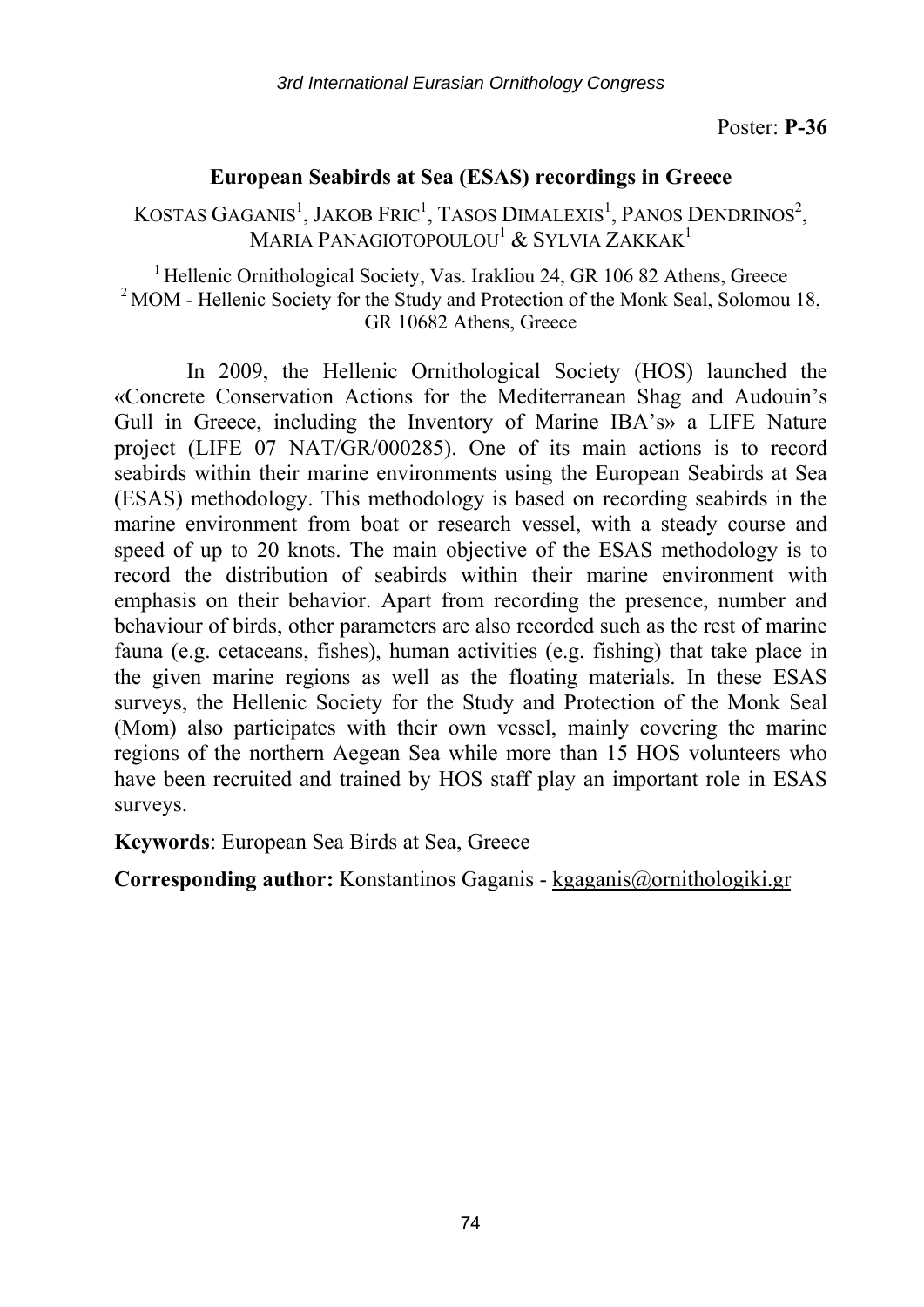#### **Variations in nest-site parameters in waterbirds at Lake Zarivar, Western Iran**

Ahmad Barati<sup>1</sup>, Farhad Ataei<sup>2</sup> , Bahman Shams Esfandabad<sup>3</sup> & Naghi SHABANIAN<sup>4</sup>

<sup>1</sup> Department of Environment, Malayer University, P.O. Box 65155-1398, Hamedan,

Iran<br>
<sup>2</sup> College of Environment of Karaj, Iran<br>
<sup>3</sup> Department of Environment, Islamic Azad University, Arak Branch, Arak, Iran<br>
<sup>4</sup> Department of Forestry, University of Kurdistan, Sanandaj, Iran

Variations in nest-site parameters were studied in six waterbird species at Lake Zarivar, Kurdistan Province, western Iran in 2007 and 2008. Nest-site selection was determined by vegetation density and height, water depth, distance to the open water, as well as distance to nearest nest of the same species. The target species of the study were Great-crested Grebe *Podiceps cristatus*, Little Grebe *Tachybaptus ruficollis*, Moorhen *Gallinula chloropus*, Coot *Fulica atra*, Water Rail *Rallus aquaticus* and Whiskered Tern *Chlidonias hybrida*. Great-crested Grebe selected areas of greater water depth, maybe to increase feeding efficiency. All species were directly dependent on water for nesting except for Water Rail which establishes the nest in muddy areas with higher vegetation density and height. Nests were more concentrated in the Whiskered Tern than in other species. Overall, mean water depth at nesting sites was lower in the 2008 breeding season and the total breeding population of waterbirds decreased. Evaluating and monitoring of quality of habitat of breeding species, urges conservation measures with regard to transformations occurring at this freshwater lake ecosystem.

**Keywords**: nest-site parameters, waterbirds, Lake Zarivar, Kurdistan, Iran

**Corresponding author:** Ahmad Barati - barati728@yahoo.com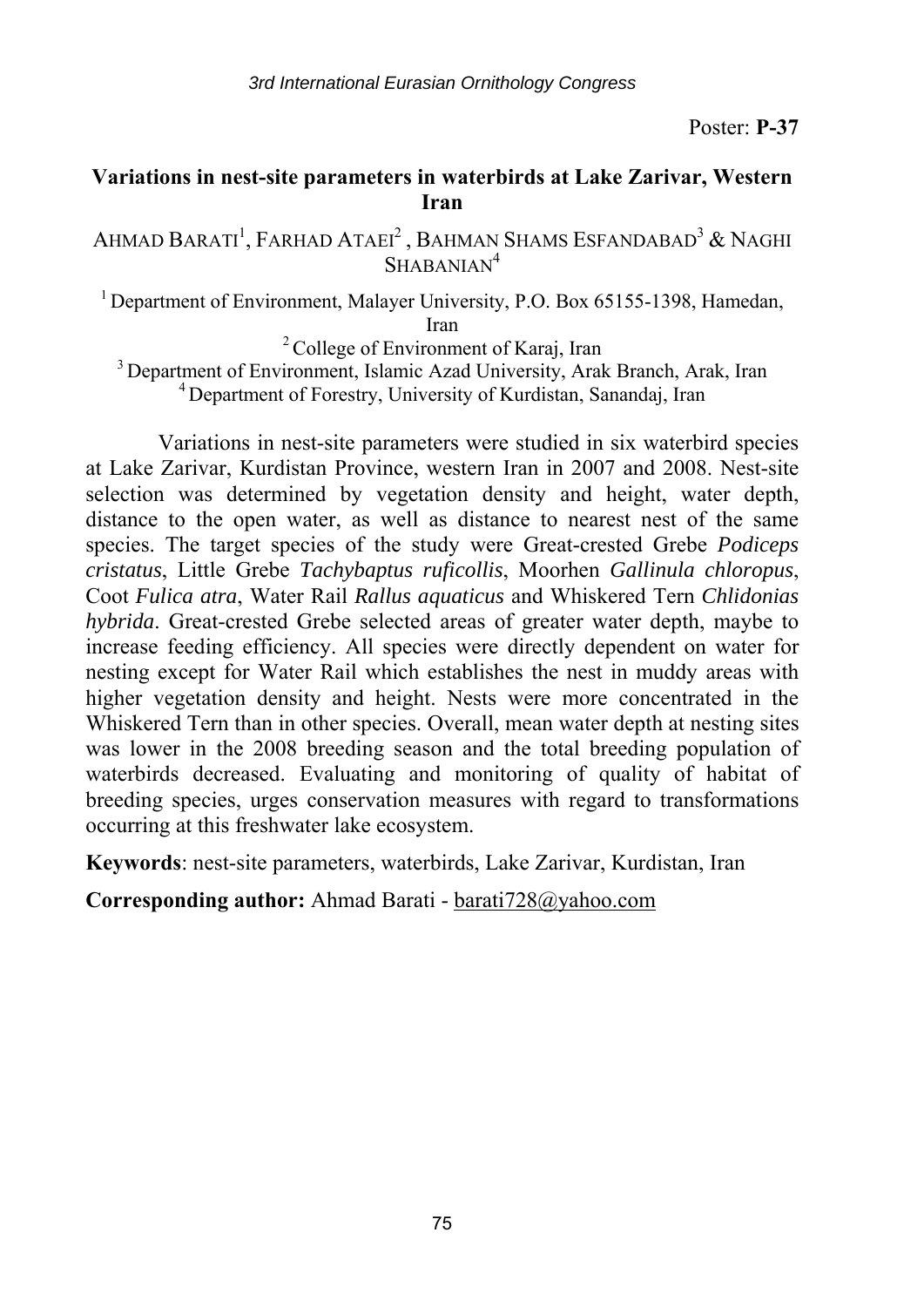## **Habitat use by waterbirds in three wetlands on the island of Corfu, northwestern Greece**

#### IOANNIS GASTERATOS, VASSILIKI KATI, SAVAS KAZANTZIDIS & NIKOLAOS **KOUTSIAS**

#### Department of Enviromental & Natural Resources Management, University of Ioannina, Agrinio Greece

Abundance, habitat use and number changes of waterbirds was studied in three coastal wetlands on the island of Corfu, northwestern Greece, during migration, wintering and breeding periods 2008 – 2009. We carried out systematic bird surveys (at 10-day time intervals) from August 2008 to July 2009 at Chalikiopoulos Lagoon, Korission Lagoon and Lefkimmi Saltpans in Corfu island (36 surveys). We recorded 70 species and 38644 individuals on the whole. Chalikiopoulos and Korission Lagoons were the most important wintering sites for waterbirds, supporting 28 species with 500 max population and 30 species with 1520 max population respectively. Korission Lagoon supported the greatest wintering population of Pintail, whereas Chalikiopoulos Lagoon the greatest population of Grey Heron. On the contrary, Lefkimmi Saltpans was the most important site for migrating and breeding birds, attracting many species (37 during spring migration and 22 during summer), such as Black-winged Stilt, Curlew Sandpiper and Little Stint. The wetlands of Corfu seems to be important areas for wintering waterfowl and migrating waders according to their size, due to their position on the migrating route along the seacoast of western Greece. Conservation measures are considered essential in order to safeguard their value for the migrating birds.

**Keywords**: waterbirds, abundance, habitat use, Greece

**Corresponding author:** Ioannis Gasteratos - gaster1@otenet.gr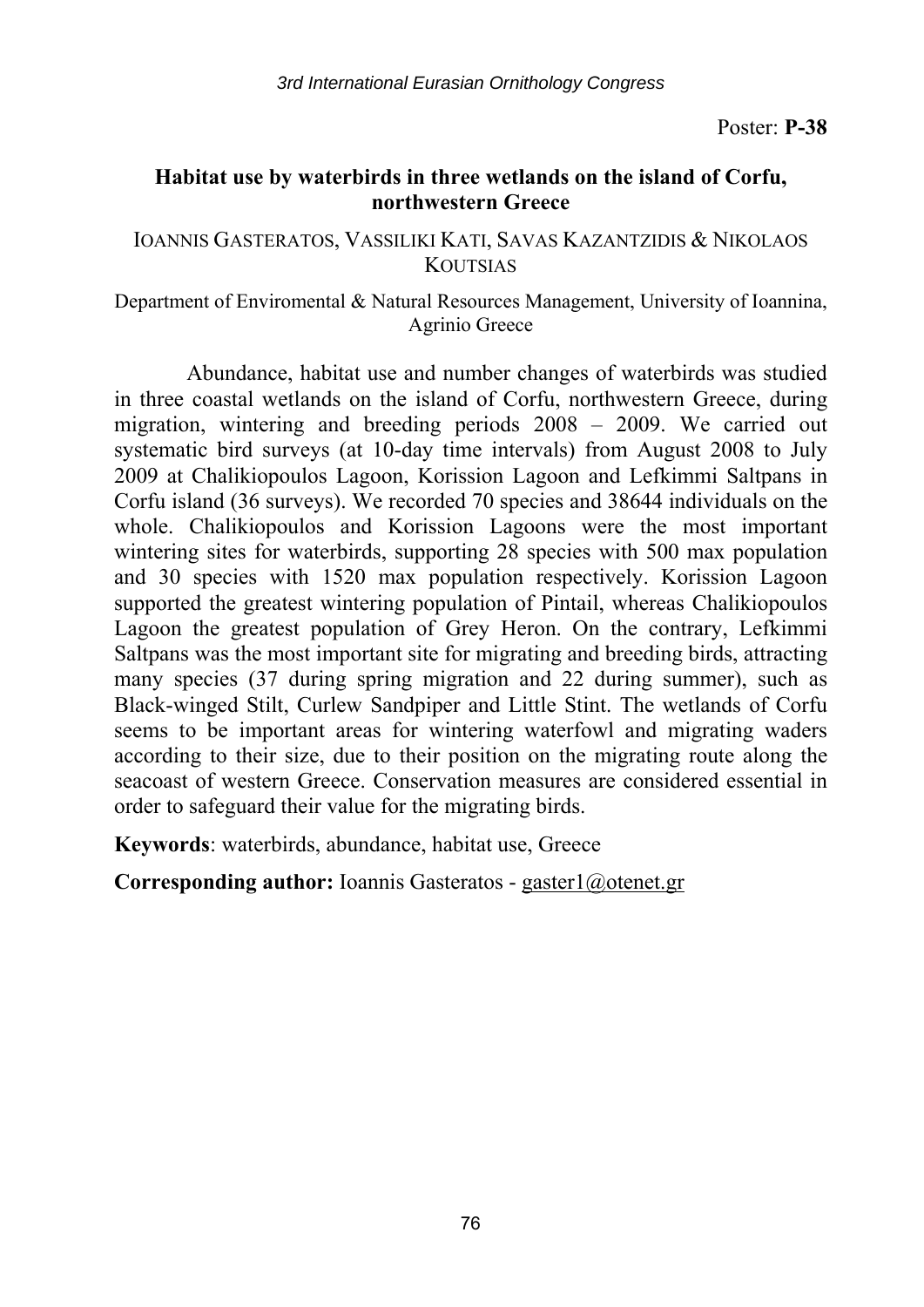#### **First data on seabird by-catch from the Greek gillnet and long-line fishery (Ionian Sea, western Greece)**

GEORGIOS KARRIS<sup>1</sup>, KOSTAS POIRAZIDIS<sup>1</sup>, DIMITRIOS TZIERTZIDIS<sup>1</sup>, MARIOS-DIMITRIOS VOULGARIS<sup>1</sup>, JAKOB FRIC<sup>2</sup>, DANAE PORTOLOU<sup>2</sup> & SPYROS  $S$ FENTHOURAKIS<sup>3</sup>

1 Department of Environmental Technology and Ecology, Technological Educational Institute (TEI) of the Ionian Islands, GR-29100, 2 Kalvos Square, Zakynthos, Greece<br>
<sup>2</sup> Hellenic Ornithological Society, GR-10682 Vas. Irakliou 24 Athens, Greece<br>
<sup>3</sup> Section of Animal Biology, Department of Biology, Univ Patra, Greece

Incidental mortality of seabirds in commercial fisheries around the world constitutes an immediate and pervasive ecological threat and is causing declines in many breeding populations. A worldwide review of the incidental catch of seabirds by commercial fisheries showed a lack of adequate quantitative data on seabird mortality in the Mediterranean basin and, more specifically, in Greece. An assessment of the by-catch problem was undertaken from May to August 2009 in major fishing areas in the Ionian Sea, within the framework of LIFE-Nature project «Concrete Conservation Actions for the Mediterranean Shag and Audouin's Gull in Greece, including the Inventory of Marine IBA's», LIFE07NAT/GR/000285. The research team assessed possible effects of two different fishing gears (gillnet and demersal longline) on seabird mortality. The first on-board observations, checking a total length of 110 km of gillnets and 10 longline sets (2,000 hooks) and covering a total marine area of  $2,500$  km<sup>2</sup>, showed no incidents of accidentally trapped seabirds and a bait (mostly sardines) estimate loss up to 5-10%. Bait loss was mainly due to Cory's shearwaters and not to other seabird species. Setting gears took place in different hours during the day, looking for possible differences on by-catch risk. Future research will focus on the assessment of seabird by-catch mortality for the next two years by using on-board observations for a wider period of time (March to October) combined with distributing questionnaires to local fishermen in order to assess the threat of by-catch in the Ionian Sea.

**Keywords**: by-catch, Mediterranean, longline, gillnets, shearwater

**Corresponding author:** Georgios Karris - gkarris@teiion.gr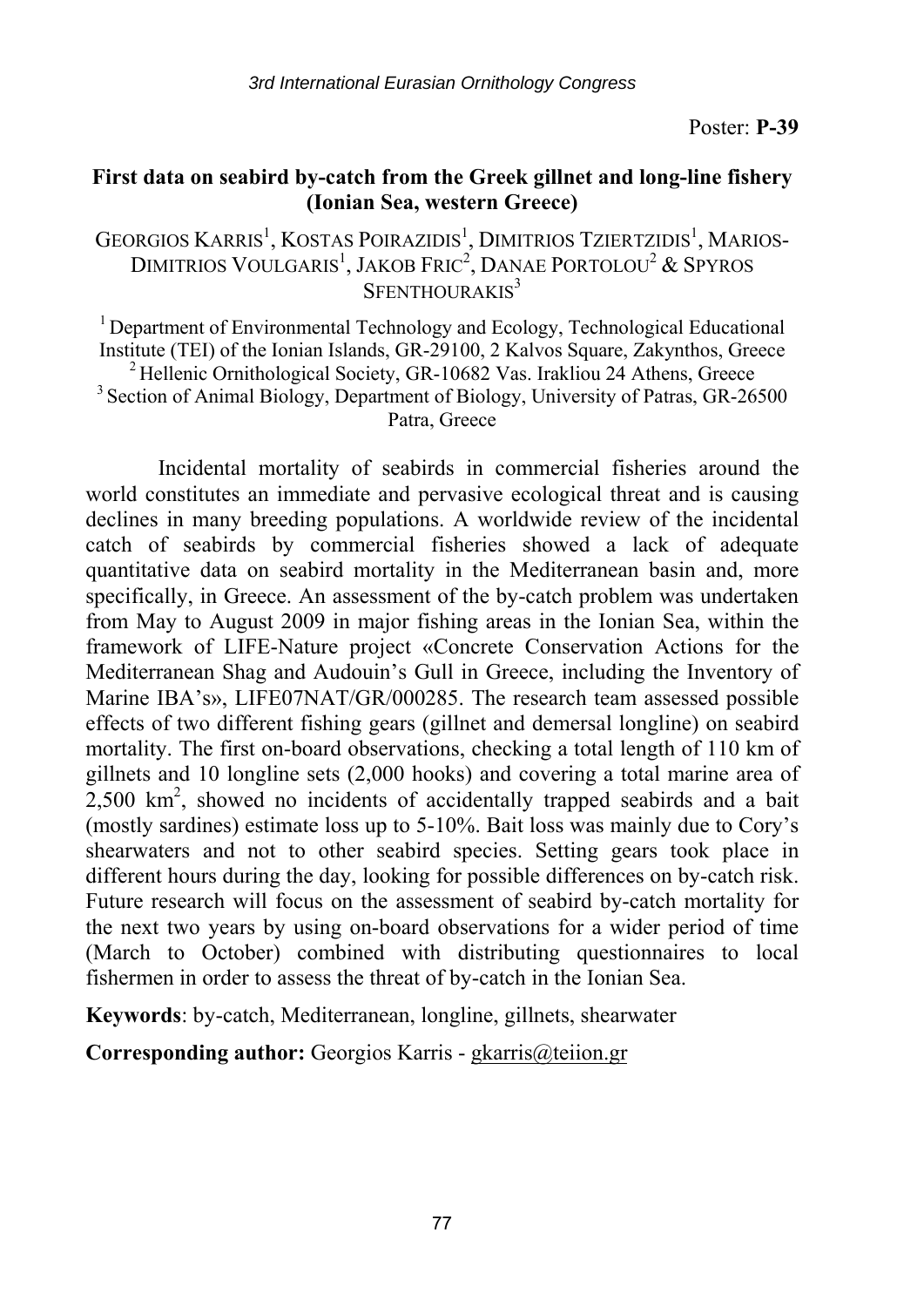#### **Preliminary data on coastal counts for seabirds on the island of Lesvos (Aegean Sea, NE Greece)**

POLIVIOS DELIGIANNIS<sup>1</sup>, JAKOB FRIC<sup>2</sup>, TASOS DIMALEXIS<sup>2</sup>, ELEFTHERIOS KAKALIS<sup>2,3</sup> & GEORGIOS KARRIS<sup>1</sup>

<sup>1</sup> Department of Environmental Technology and Ecology, Technological Educational Institute (TEI) of the Ionian Islands, GR-29100, 2 Kalvos Square, Zakynthos, Greece<br>
<sup>2</sup> Hellenic Ornithological Society, GR-10682 Vas. Irakliou 24 Athens, Greece<br>
<sup>3</sup> Biodiversity Conservation Laboratory, Department of En University of the Aegean.GR-81100 Mytilene, Greece

Costal counts is a widely used method of collecting population data of seabirds and their behaviour in order to determine patterns of daily and seasonal behaviour as well as identify potential marine IBA sites. Within the LIFE07NAT/GR/000285 framework a fieldwork based on the above methodology took place on the island of Lesvos, at the beach of Chichliontas, which is located at the southwest part of the island. In total, six observations were undertaken from July to August 2009 and during this period four seabird species (Mediterranean Shags, Cory's Shearwaters, Yelkouan Shearwaters and Yellow-legged Gulls) were recorded. A standardized observation protocol was implemented including predefined period and timing of observations. During six observation days, including morning and afternoon sessions, a total of 13,178 seabirds were counted, out of which the Cory's and Yelkouan Shearwaters were the most abundant. The number and direction of seabirds passing through the observation area varied with the time of the day and was reduced from the beginning of July until the beginning of August, where the lowest rates (up to a 90% decrease of the total number of seabirds) were shown. Furthermore, the majority of the birds appeared to follow N-NE direction. The results suggest that SE Lesvos is an important shearwater passage on their way to their foraging and wintering areas in the Northern Aegean and Black Sea.

**Keywords**: seabirds, coastal counts, marine IBAs, Lesvos

**Corresponding author:** Georgios Karris - gkarris@teiion.gr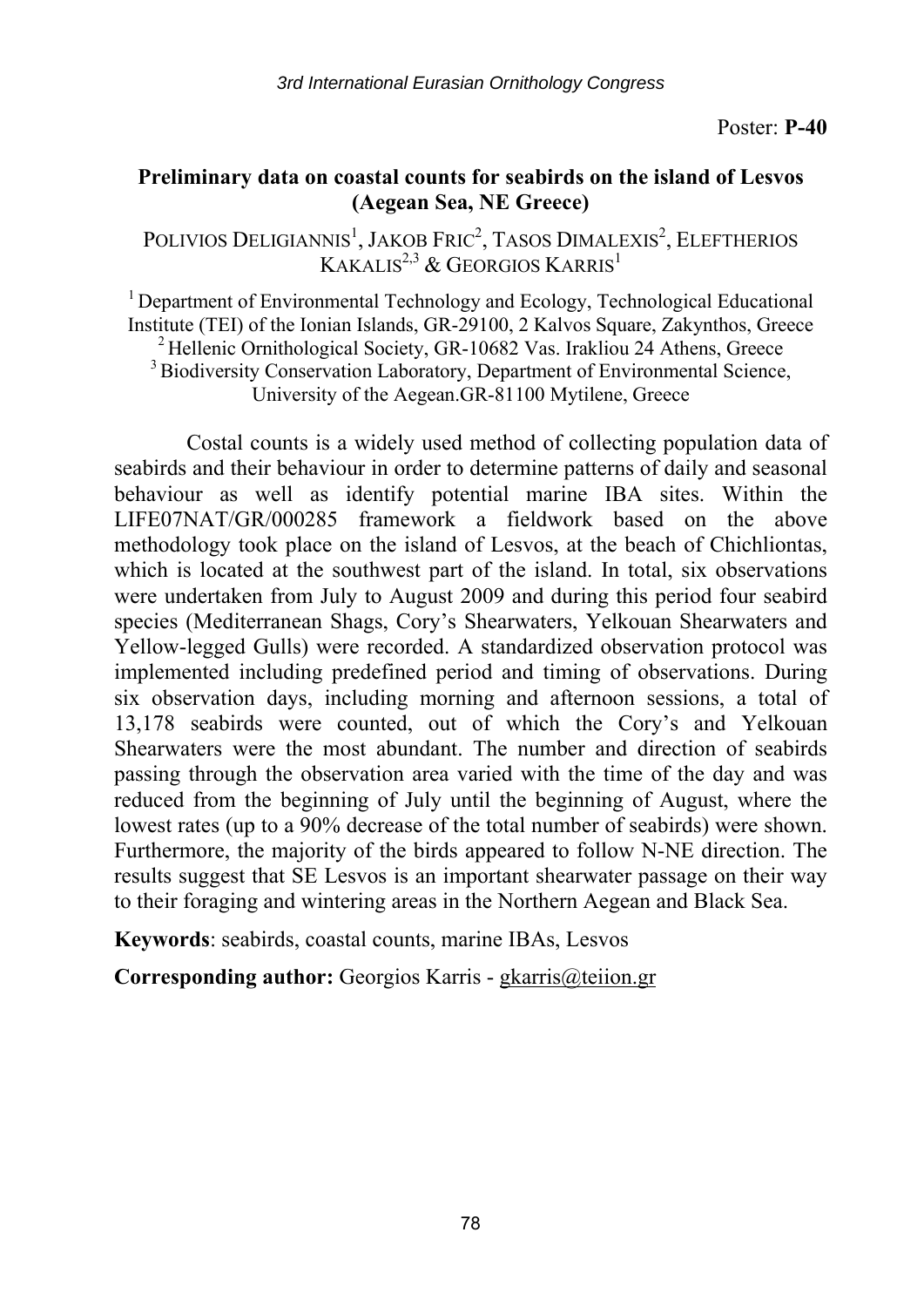## **Wintering ecology of Eurasian Robin (***Erithacus rubecula***) at Akdeniz University campus, Antalya: a preliminary study**

LEYLA ÖZKAN, HAKAN KARAARDIÇ, ALI ERDOĞAN & RAMIS KORKMAZ

#### Akdeniz University, Faculty of Art&Science, Department of Biology, 07058, Antalya, Turkey

One of the important questions about bird migration is the overwintering ecology of migrants at their wintering sites. Migratory birds differ from residents in one important respect: their population sizes may be influenced by conditions in more than one part of the world. For many species breeding and wintering areas are widely separated geographically, and may differ greatly in the numbers of birds they can support. However, most of the Palearctic migratory bird species remain to be studied at their wintering areas, including Turkey, which is of great importance for bird migration and wintering. With this study we aimed to examine the phenology and duration of wintering passerines, and also the variation and differentiation of the populations at their wintering area. In this paper, we gave the first year results of the study, in which Eurasian Robin data come into prominence. This study started in November 2009. It was carried out at Akdeniz University Campus, Antalya between the beginning of November and the middle of March, 2008- 2009. We used 108 m mist nets to catch birds. According to the 2008-2009 data, mostly Eurasian Robin were caught and recapture rate is very high. Therefore we followed this study in the same area in 2009-2010 season because we want to learn more about to Eurasian Robin and this is being planned for the following years. Last year, we caught 25 Eurasian Robins and recaptured 12 of them. On the other hand, we caught 12 individuals first and have 4 recovery data from last year caught birds and recaptured 20 times from in this year. This preliminary data occur that same breeding population also come to use the same wintering area. Following studies will inform about wintering grounds and their ecology. Moreover, different questions may be answered about evolutionary aspect of middle and short distance migration and migration ecology.

**Keywords**: Eurasian Robin, *Erithacus rubecula*, Wintering ecology, migration, Akdeniz University campus

**Corresponding author:** Leyla Özkan - lozkaraardic@akdeniz.edu.tr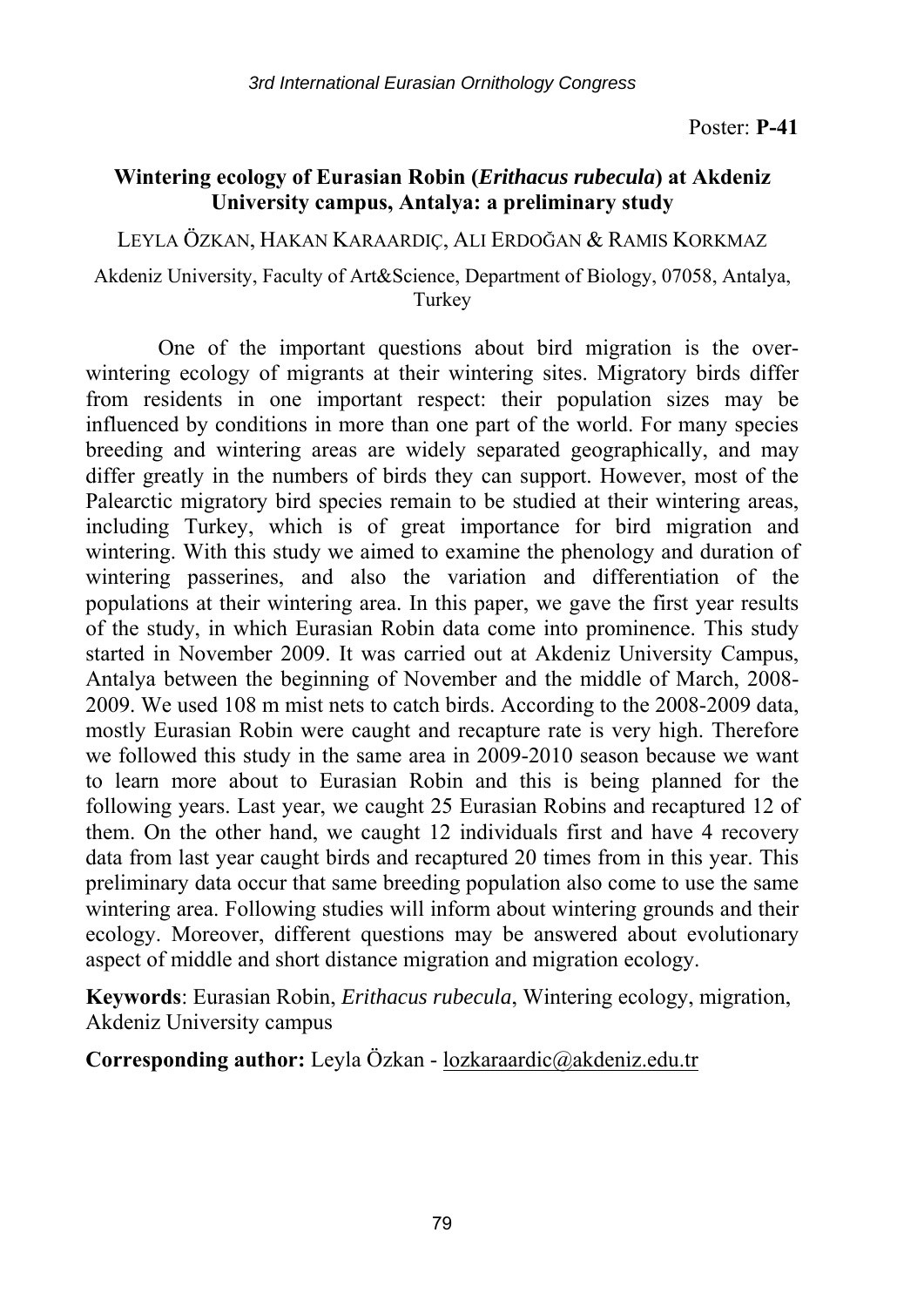#### **Boğazkent/ Antalya, a new bird ringing station in Turkey**

ALI ERDOĞAN, HAKAN KARAARDIÇ, LEYLA ÖZKAN & RAMIS KORKMAZ

Akdeniz University Art & Science Faculty, Department of Biology, 07058 Antalya, **Turkey** 

Boğazkent was determined as an important bird area after the result of the "Boğazkent Bird Paradise Project" between 2000- 2002, with 213 bird species recorded there. On the other hand, a conclusion of the 2nd International Eurasian Ornithology Congress and the meeting about Boğazkent was "To be establish Boğazkent Bird Ringing Center". After the development of this conclusion, "Boğazkent Bird Ringing Project" was taken Special Environment Protection Corporation's (SEPC) 5-year investment plan. Boğazkent (36º50' N, 31º08' E) is located nearly 40 km east part of Antalya and which is the part of Belek Special Protection Area. Boğazkent has different ecosystem characteristics such as forest lands, scrubs and brush woods, reeds, lake, drainages, marshes, meadows, grasslands and dunes. This terrestrial and wetland characteristics close to each other in short distances, so it helped to consist different habitat types for different species and especially serve quite important food in migration periods. Ringing started in the 2009 autumn migration period (19 August - 01 October 2009). In this study, 8 nets parallel and 3 nets horizontal, a total of 11 nets (132 m long) were set in the reeds around Acısu Stream. We caught 671 birds from 37 species and most common caught species are Barn Swallow, Kingfisher, Yellow Wagtail, Sedge Warbler and Corn Bunting. Additionally, 31 birds from 10 species were recaptured during the study. The Mediterranean Sea is one of the important barriers for migrants during migration. We aimed to investigate bird migration and intraand inter specific differentiation in long-term ringing studies.

**Keywords**: Ringing, Boğazkent, Mediterranean Sea, migration.

**Corresponding author:** Ali Erdoğan - aerdogan@akdeniz.edu.tr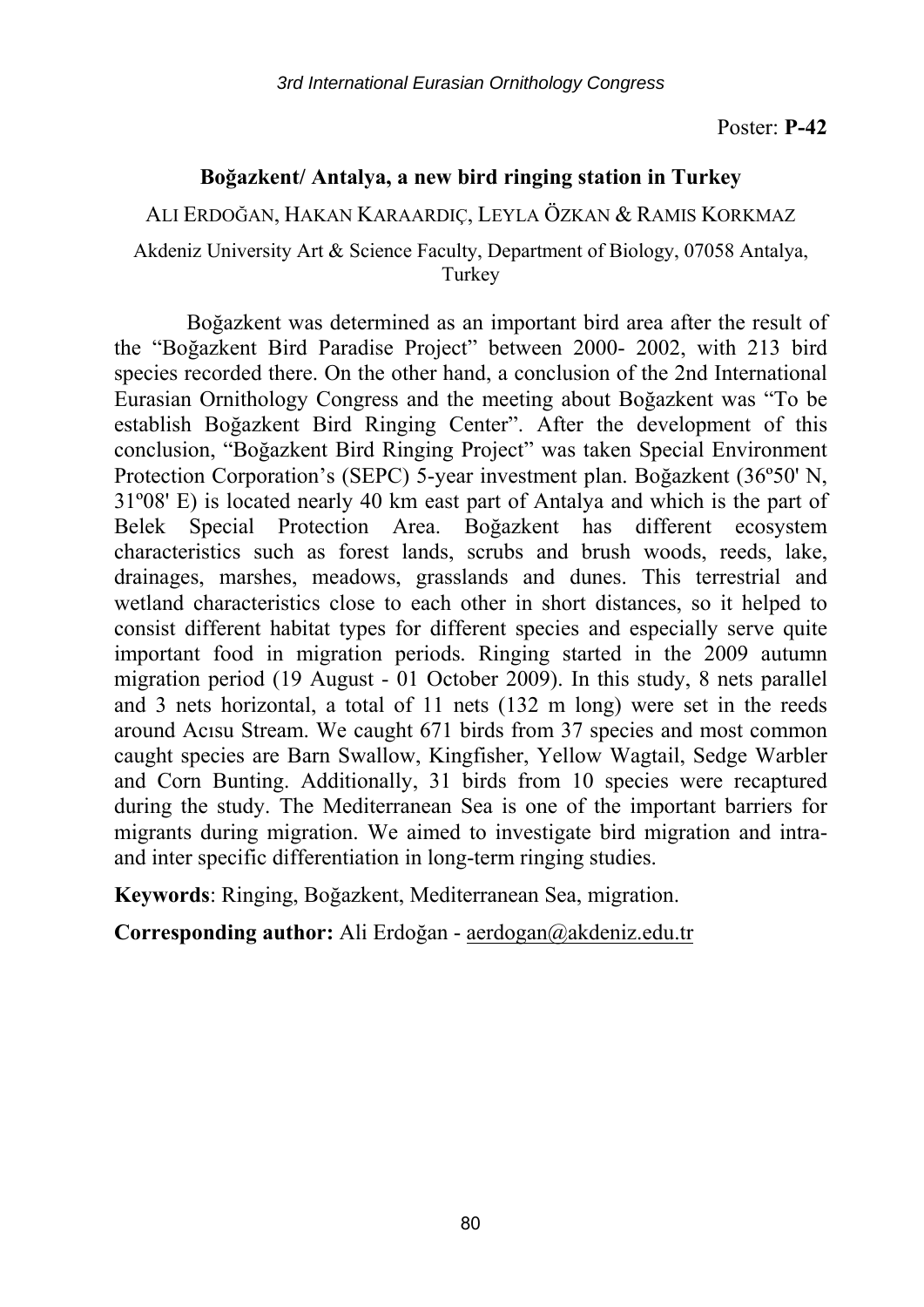#### **Predator role of Blackbirds in biological control of** *Neodiprion pini*

MUHARREM KARAKAYA & ÜNAL ÖZELMAS

Eskişehir Osmangazi Üniversitesi Fen-Edebiyat Fakültesi Biyoloji Bölümü 26480 Eskişehir, Turkey

*Neodiprion pini* is an important forest pest and defloliator of pine, especially young trees in Mediterranean regions. We study the nestling diets of blackbirds (*Turdus merula*) breeding in Eskişehir Meşelik Forest in Turkey during the breeding seasons of 2004-2009. This forest is the earliest reafforested area of Turkey that has been re-afforesting since the 1940's. *Neodiprion sertifer* is a major pest on pines in this forest, where the larvae may cause growth reductions due to defoliation, showing typical outbreak dynamics, sometimes resulting in serious defoliation. The larvae sequester the resin from the needles in pouches in the foregut and use this as a defence against predators such as wasps, ants, spiders and birds. Thus, birds can't feed on larvae. On the other hand, we observed that blackbirds collect larvae that hide below forest ground and they feed the nestlings with these larvae on a high percentage (ranges % 30-70) at the 3rd instar phase. Also, we observed that blackbirds feed on pupae for themselves in the non-breeding season too.

**Keywords**: *Neodiprion sertifer*, *Turdus merula*, Blackbird, Türkiye, forest

**Corresponding author:** Muharrem Karakaya - karakaya@ogu.edu.tr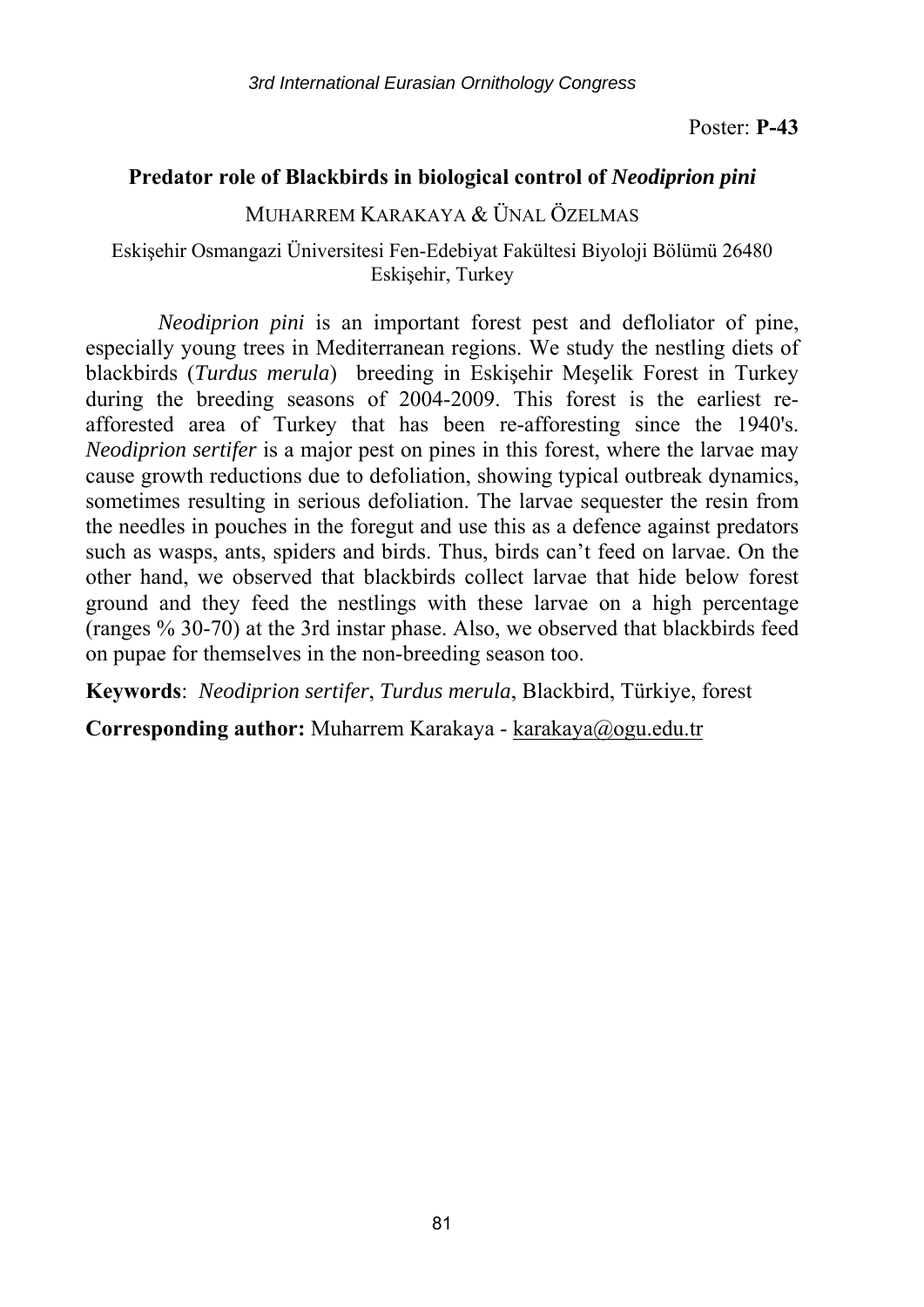## **Spring orientation behaviour of migrants on the southernmost European islet of Gavdos: directional preferences and activity patterns**

MILICA IVOVIC<sup>1</sup>, CHRISTOS BARBOUTIS<sup>2</sup>, NIKOLAOS KATSIMANIS<sup>3</sup>, PETROS LYMBERAKIS $^2$ , Marko Rakovic $^4$ , Frank Moore $^5$  & Carl Schlichting $^1$ 

<sup>1</sup> Department of Ecology and Evolutionary Biology, University of Connecticut, 75 N.

Eagleville Road, U-43, Storrs, CT 06269-3043, USA<br><sup>2</sup> Natural History Museum of Crete, University of Crete, P.O.Box 2208, Crete, Greece<br><sup>3</sup> Patriarxou Grigoriou E' Str. 38, Nea Iwnia – Attica, P.O. Box 14231, Greece<br><sup>4</sup> Ce

<sup>5</sup> Department of Biological Sciences, The University of Southern Mississippi, 118 College Drive 5018, Hattiesburg, MS 39406-0001, USA

Orientation behaviour of birds caught en route and tested in Emlen orientation funnels is believed to accurately reflect their directional preferences at that point of their migratory journey. We studied directional preferences and the effect of the time of the day on orientation performance ofseven species caught during the spring migration on Gavdos, a small island south of Crete that funnels migrants breeding over a large portion of Eurasia. A novel technique based on lining Emlen funnels with ink-paper was used, and it provided a superb record of bird behaviour and allowed a very accurate quantitative analysis of the orientation trial. In most cases, birds exhibited a very narrow angular scatter in individual trials, and were appropriately seasonally oriented. The second-order analysis of individual means revealed an expected wider angular scatter of directions, indicative of a wide geographic origin of birds tested. Trials conducted at different times of the day demonstrated that nocturnal migrants remain active and correctly oriented throughout the day, suggesting that, contrary to the common practise, orientation trials need not be limited to the sunset period of the day.

**Keywords**: birds, orientation, spring, funnels, Gavdos

**Corresponding author:** Milica Ivovic - milica.ivovic@uconn.edu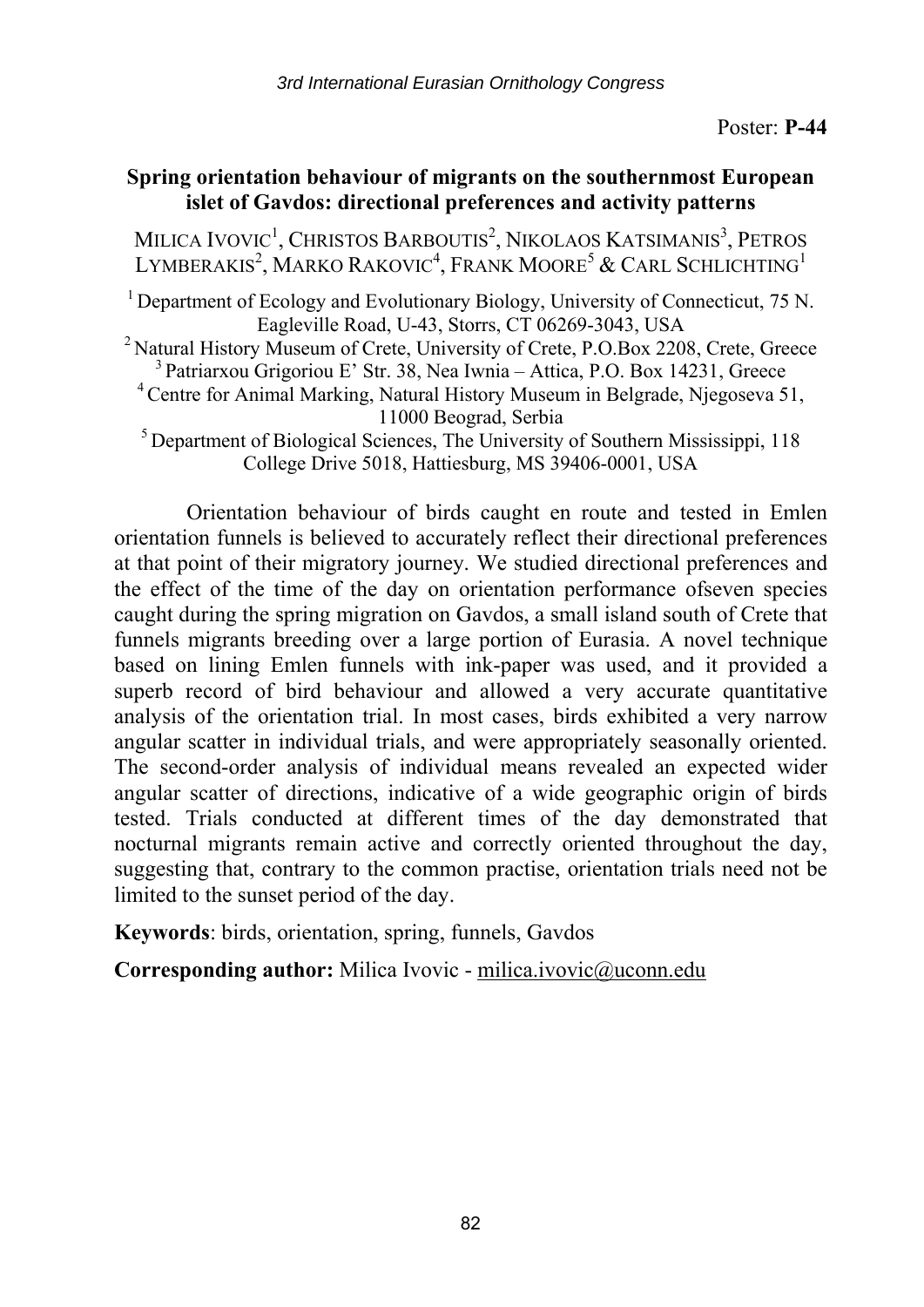## **Estimating wintering quarters of** *Acrocephalus* **species from autumn migration ringing data and NDVI indices**

TAMÁS MIHOLCSA & TIBOR CSÖRGŐ

Eötvös Loránd University, Dept. Anatomy, Cell and Developmental Biology, H-1117 Budapest, Pázmány Péter sétány 1/C, Hungary

The wintering quarters of several trans–Sahara migrant species are still partially- or unknown. The ecological conditions on the wintering quarters strongly influence the survival of long-distance migrant species. These conditions can be well approached using the Normalized Difference Vegetation Indices (NDVI) of the respective areas. Data of three common trans-Sahara migrant *Acrocephalus* species *(*Sedge Warbler *- A. schoenobaenus,* Marsh Warbler *– A. palustris* and Reed Warbler *– A. scirpaceus)* has been collected at Ócsa Reserve Area (Duna-Ipoly National Park, Hungary) with standardized conditions between 1984-2006. Survival rates have been estimated for each winter from the ratios of the total number of adult and juvenile birds ringed during the previous and the following autumn migration. Average vegetation indices have been calculated for the wintering seasons (December-January-February, NOAA AVHRR NDVI datasets, resolution: 8\*8 km). From the survival and NDVI data Spearman's rank correlations have been calculated for each pixel, the R and p values have been illustrated on the map of Africa.Our results highly correspond to the known wintering areas of these species. These facts confirm that long-term autumn migration ringing data can be used for the conservative valuation of the wintering quarters of those species, whose wintering areas are partially known.

**Keywords**: NDVI, Acrocephalus, wintering quarter, Africa, Hungary

**Corresponding author:** Tibor Csörgő - csorgo@elte.hu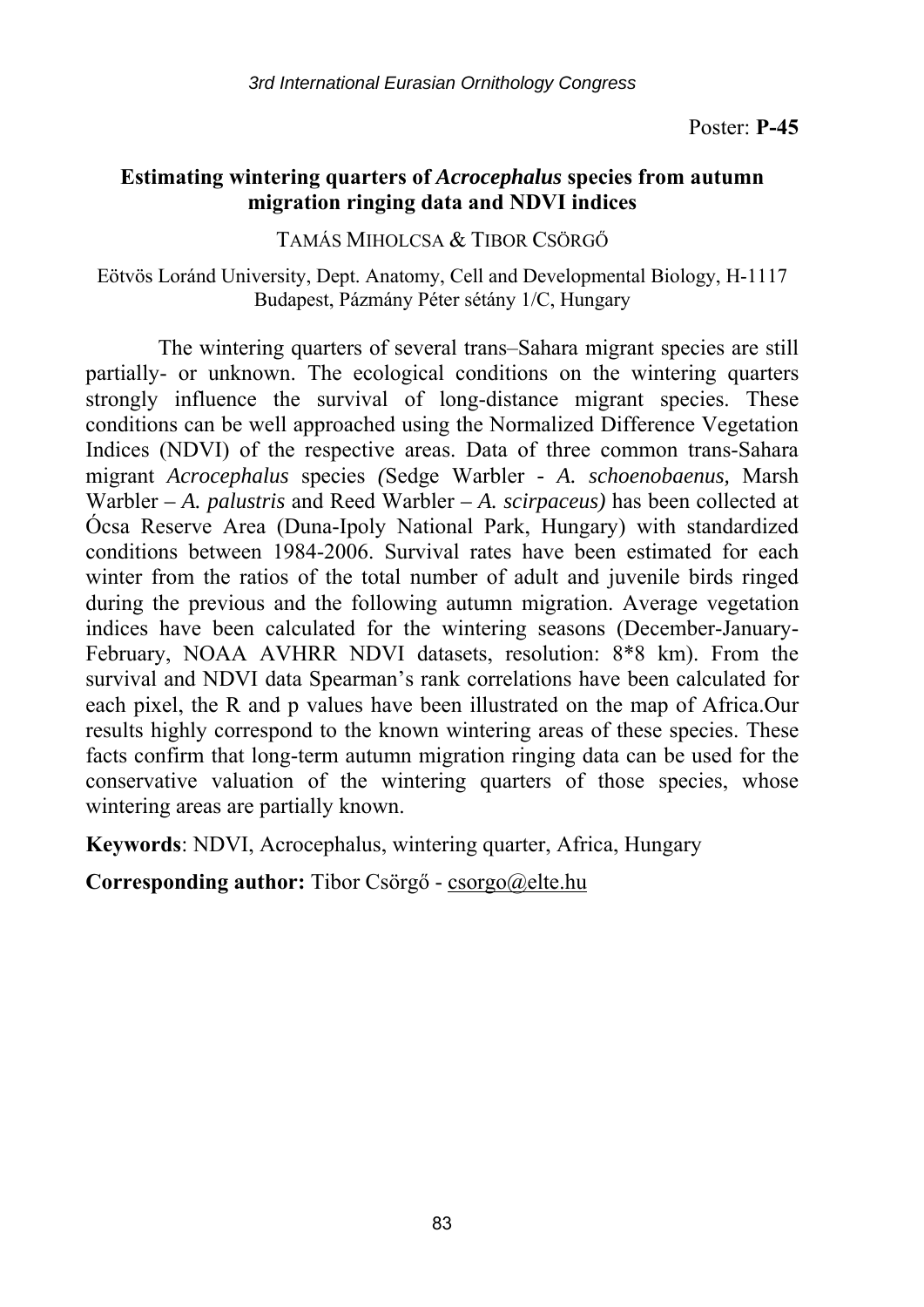## **Migration dynamics of Whitethroat (***Sylvia communis***) in the Kızılırmak Delta, Northern Turkey**

Arif Cemal Özsemir<sup>i</sup>, Kıraz Erciyas<sup>ı</sup>, Arzu Gürsoy<sup>2</sup>, Nizamettin YAVUZ<sup>1</sup> & Y. SANCAR BARIŞ<sup>1</sup>

<sup>1</sup> Ondokuz Mavis University, Ornithology Research Center, 55139 Kurupelit Samsun, Turkey 2 Ondokuz Mayıs Univesity, Faculty of Art and Sciences, Biology Department, 55139

Kurupelit Samsun, Turkey

The ringing results of four years of study during spring and autumn migration periods in 2002 – 2005 are elaborated in order to identify the migration dynamics and biometrics of Whitethroat. Ringing studies were performed in Cernek Ringing Station in the Kızılırmak Delta. Birds are caught in mist-nets, SEEN (SE European Bird Migration Network) standards are used in the work (e.g. species identification, ageing, sexing, and measurements). 130 and 663 Whitethroats were ringed respectively in spring and autumn. The autumn migration (59 days) lasts longer than spring migration (36 days). The median date of first capture in spring is 26 April and in autumn is 16 August. The median date of last capture in spring is 25 May and in autumn is 5 October. In both seasons most of the migrating birds were immature (62% in spring, 85% in autumn). There is no significant difference in weight between the two seasons. There are significant differences in tail and wing length between two seasons. Bird ringing studies provide significant information about the bird species' migration biology. In long term studies, population fluctuations can also be analysed. In the presented study the comparison within both seasons were made and seasonal dynamics in a previously not studied area is presented.

**Keywords**: migration biology, *Sylvia communis*, Cernek Ringing Station, bird migration, Kızılırmak Delta

**Corresponding author:** Arif Cemal Özsemir - balabancemal@yahoo.com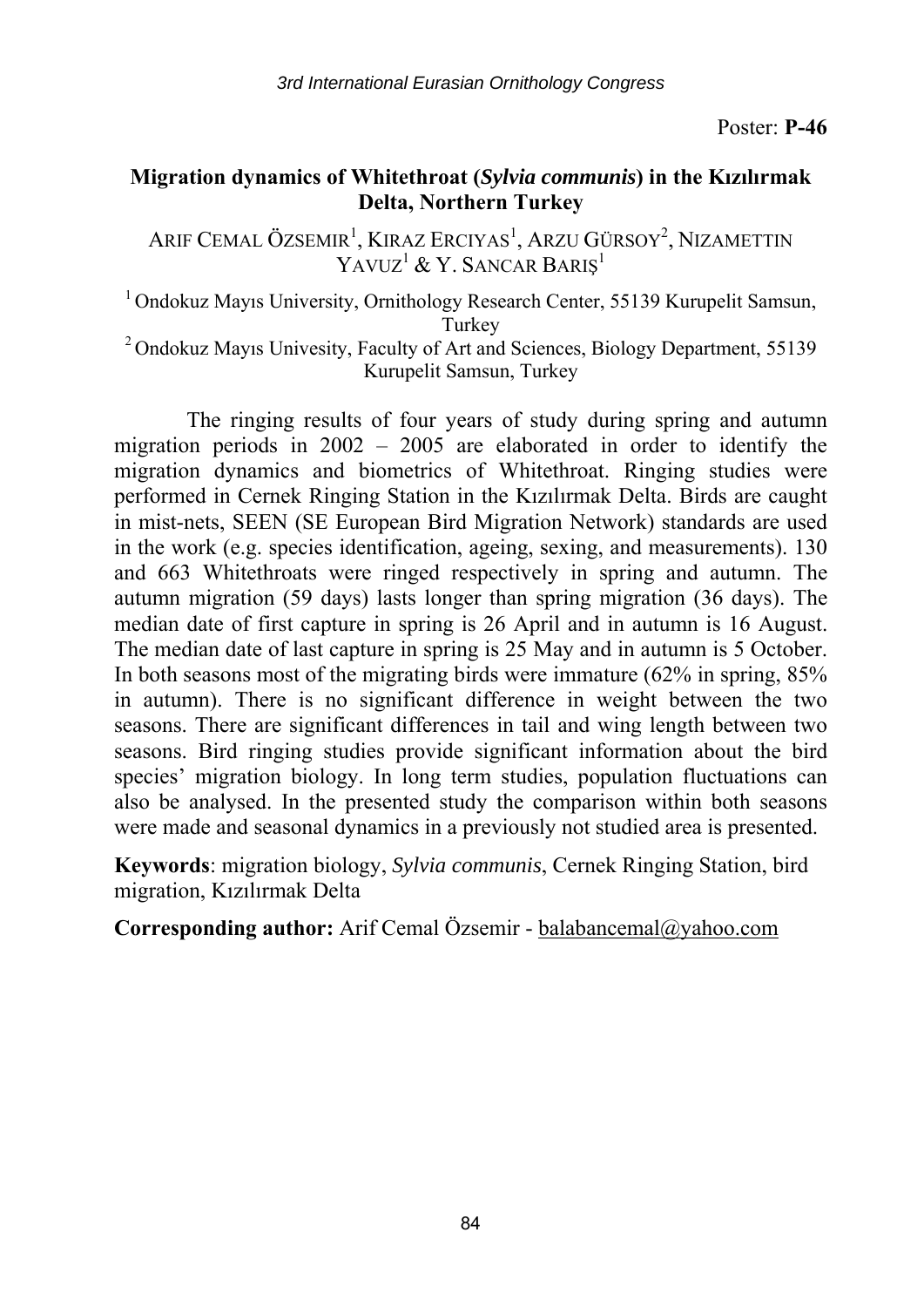## **Summer dynamic of the forest bird communities at the southern edge of the taiga zone.**

I.V. POKROVSKAYA<sup>1</sup>, M. MUEHLENBERG<sup>2</sup> & R. SAMIYA<sup>3</sup>

<sup>1</sup> Institute of Geography, RAS, Moscow, Russia <sup>2</sup> Centre for Nature Conservation of the University of Goettingen, Goettingen, Germany <sup>3</sup> National University of Mongolia, Ulaanbator, Mongolia

Seasonal dynamic is very important but poorly investigated feature of the bird communities. The summer dynamic is very changeable in the different habitats and depends on the vegetation structure and position of the habitat in the landscape. Study area is situated at the transitional belt between taiga zone and forest steppe at the western slope of the Western Khentey ridge (Mongolia). It has mountainous relief with altitudinal differences from 900 to 1600 m above sea level. The bird community of the primary dark-spruced forests at the high plateau has high stable between-year density and patterns of seasonal dynamic, due to synchronic between-year changes of density in the certain periods of year cycle. The most significant changes up to seasonal maximum came at first half of August at the peak of postnesting movings. The bird community of the larchbirch secondary forests at the northern mountain slopes has less stable betweenyear indices of density and seasonal dynamic. The between-year difference at the nesting period is quite large. The between-year difference of the postnesting period is more significant: in one years it is intensive immigration and in other years it looks only like very weak tendency. The bird communities of the both mountain habitats have two indicator species - *Parus montanus* and *Sitta europaea*. Additionally 10 species are dominated at nesting period, changing in different years. Nomadic species also take part in the between-year fluctuations. The most between-year stability of dominants one can observe at the peak of post-nesting movings at the first half of August.

**Keywords**: bird communities, seasonal dynamic, taiga, forest steppe

Corresponding author: Irina Pokrovskaya - savair@yandex.ru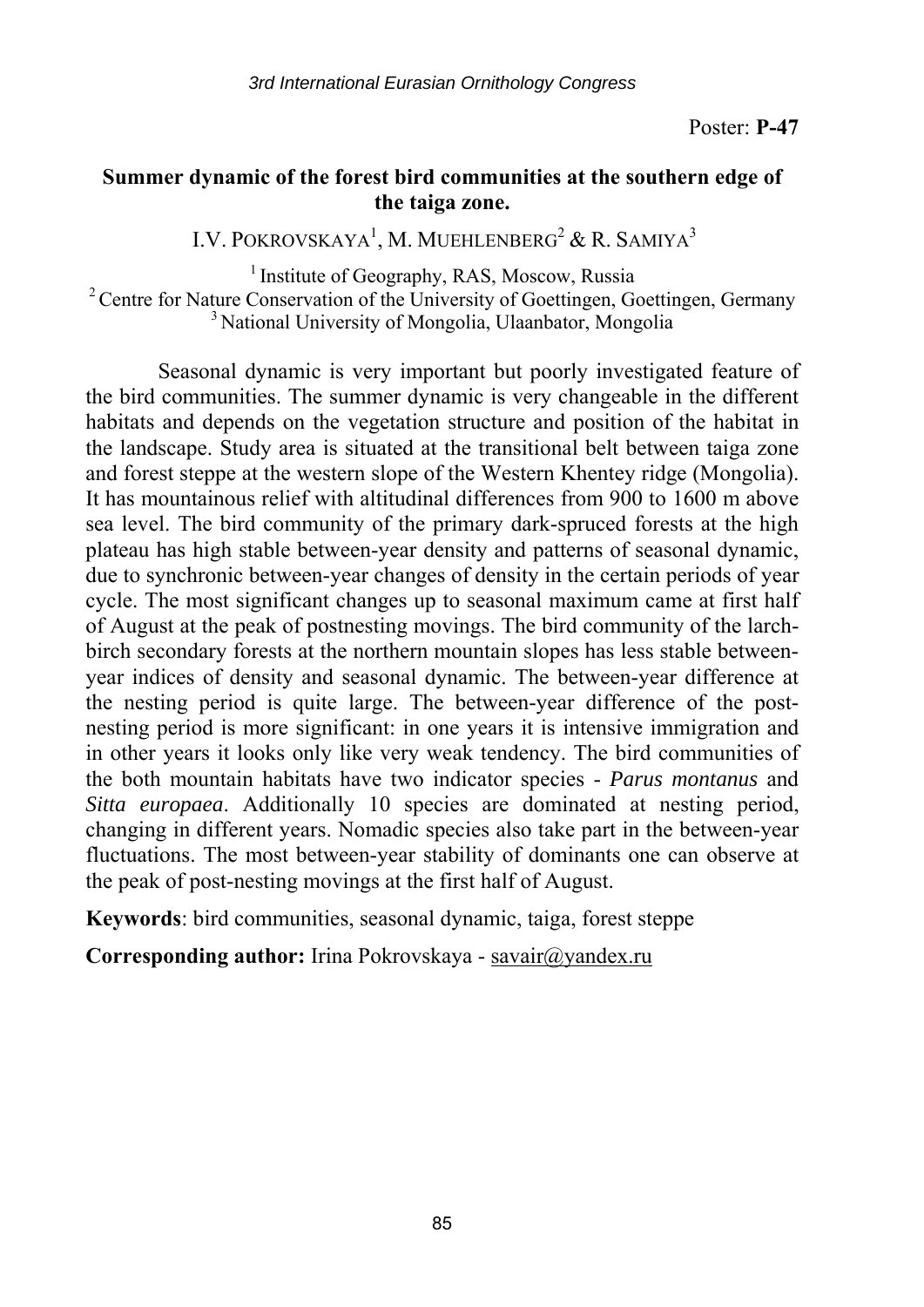## **Phylogenetic consequences of hybridization in two interbreeding taxa: Kurdish Wheatear (***Oenanthe xanthoprymna***) and Persian Wheatear (***Oenanthe chrysopygia***)**

ATEFEH CHAMANI<sup>1</sup>, MOHAMMAD KABOLI<sup>2</sup>, MAHMOUD KARAMI<sup>2</sup>, MANSOUR ALIABADIAN<sup>3</sup>, Eric Pasquet<sup>4,5</sup> & Roger Prodon<sup>6</sup>

<sup>1</sup> Faculty member of Islamic Azad University, Khorasgan Branch (Isfahan), Iran <sup>2</sup> Department of Fisheries and Environmental Sciences, College of Agricultural and Natural Resources, University of Tehran, P.O. Box 4111 Karaj, Iran 3 Department of Biology, Faculty of Science, Ferdowsi University of Mashhad,

Mashhad, Iran 4 Laboratoire de Zoologie Mammifères et Oiseaux, Muséum National d'Histoire

Naturelle, 55 rue Buffon, F-75005 Paris, France<br><sup>5</sup> Service de Systématique moléculaire, CNRS FR 1541, Muséum National d'Histoire Naturelle, 43 rue Cuvier, F-75005 Paris, France 6 Laboratoire Ecologie et Biogéographie des Vertébrés (EPHE), Centre d'Ecologie

Fonctionnelle et Evolutive, UMR 5175, 1919 route de Mende, 34293 Montpellier cedex 5, France

Phylogenetic consequences of hybridization were studied in two interbreeding taxa of genus *Oenanthe*. The breeding ranges of Kurdish Wheatear (*Oenanthe xanthoprymna* ) and Persian Wheatear (*Oenanthe chrysopygia* ) in west and North West of Iran overlap and intermediate color variants can be found. Field works carried out in May 2006 and 2007 and we found our studied taxa inside and outside of contact zone in west, northwest, east and center of Iran. Then, we used DNA sequences of two mitochondrial genes, NADH subunit 2 (ND2); 1030 bp and cytochrome oxidase subunit I (cox1); 730 bp, from 39 individuals and Bayesian methods to derive a phylogeny for comparison between *O.chrysopygia*, *O.xanthoprymna* and their supposed hybrid. We added sequences of *O.lugens* and *O.finschii* as close species to *O.xanthoprymna* and *O.chrysopygia* to compare also *O.alboniger* as outgroup. Our results confirmed the close phylogenetic relationships of supposed hybrid with *O.chrysopygia* despite a plumage coloration pattern close to *O. xanthoprymna.*

**Keywords**: hybridization, *Oenanthe xanthoprymna*, *Oenanthe chrysopygia*, supposed hybrid, contact zone

**Corresponding author:** Atefeh Chamani - a.chamani@khuisf.ac.ir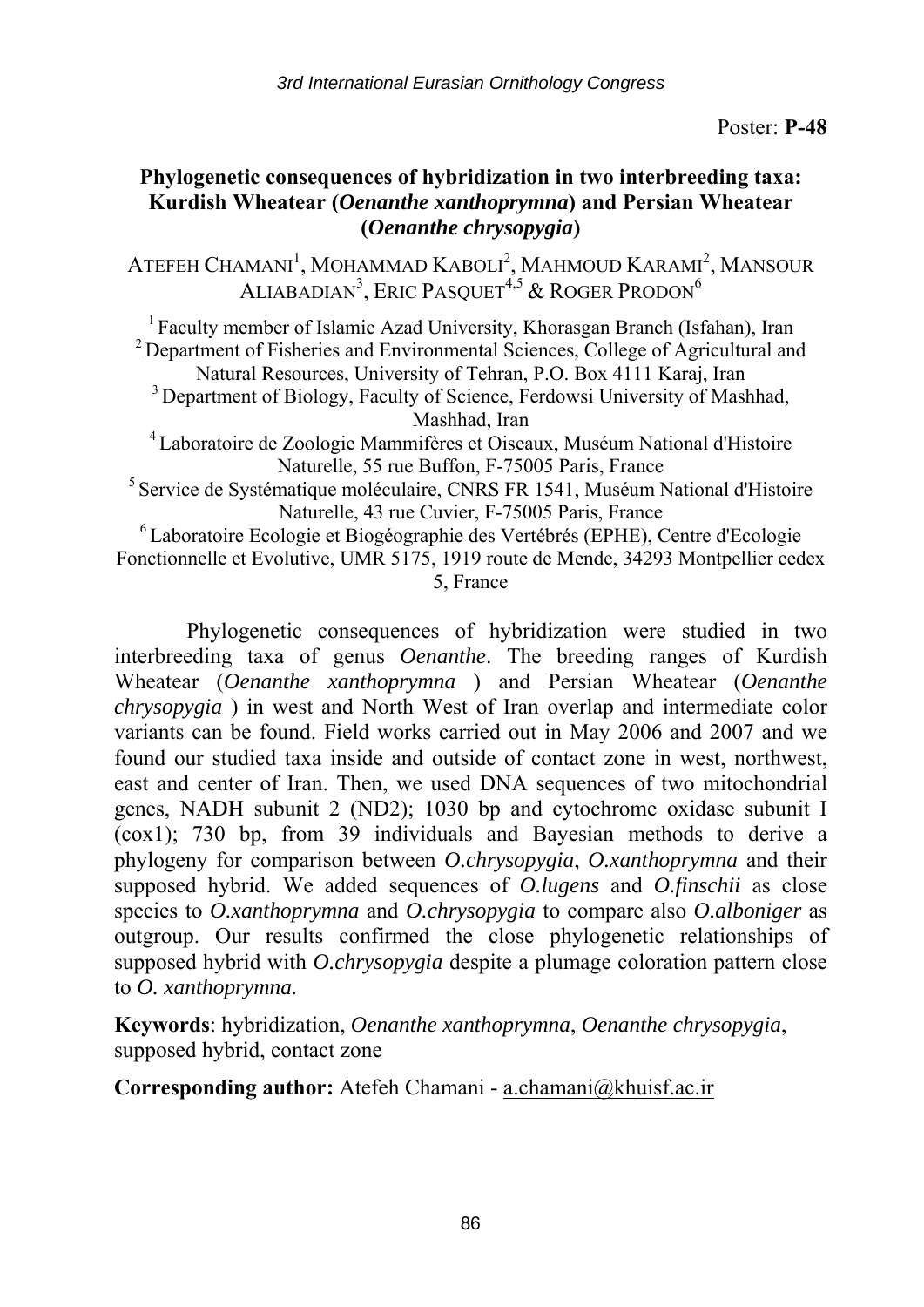## **Volunteer monitoring program of the avifauna of Attica's wetlands**

MARGARITA TZALI, JACOB FRIC & NIKOS PROBONAS

Hellenic Ornithological Society , Vas. Irakleiou 24, 106 82, Athens, Greece

From November 2008, Hellenic Ornithological Society has been running a volunteer-based monitoring program of the wetland avifauna in Attica. The wetlands of Attica have been observed to be important habitats for birds and their bird abundance is directly related to the wetland status. The long term program aims to improve knowledge concerning the presence and populations of birds at the wetlands over time, in order to define species trends. The strength of the project lies in its pilot attempt to employ electronic protocols combined with the development of a data base, which enables the direct and fast data processing. During the first year of the program 7 visits have taken place and a total of 19,000 birds from 143 species were recorded, 30 of which are included in Annex I of the EU Birds Directive. The first results reveal that even the smaller wetlands host several bird species. Also, it has been confirmed that the wetlands are used as migration stopovers. This further amplifies their importance, given the general deterioration and decline of such fragile sites along the bird migration route.

**Keywords**: volunteers, monitoring program, wetlands, Attica

**Corresponding author:** Margarita Tzali - mtzali@ornithologiki.gr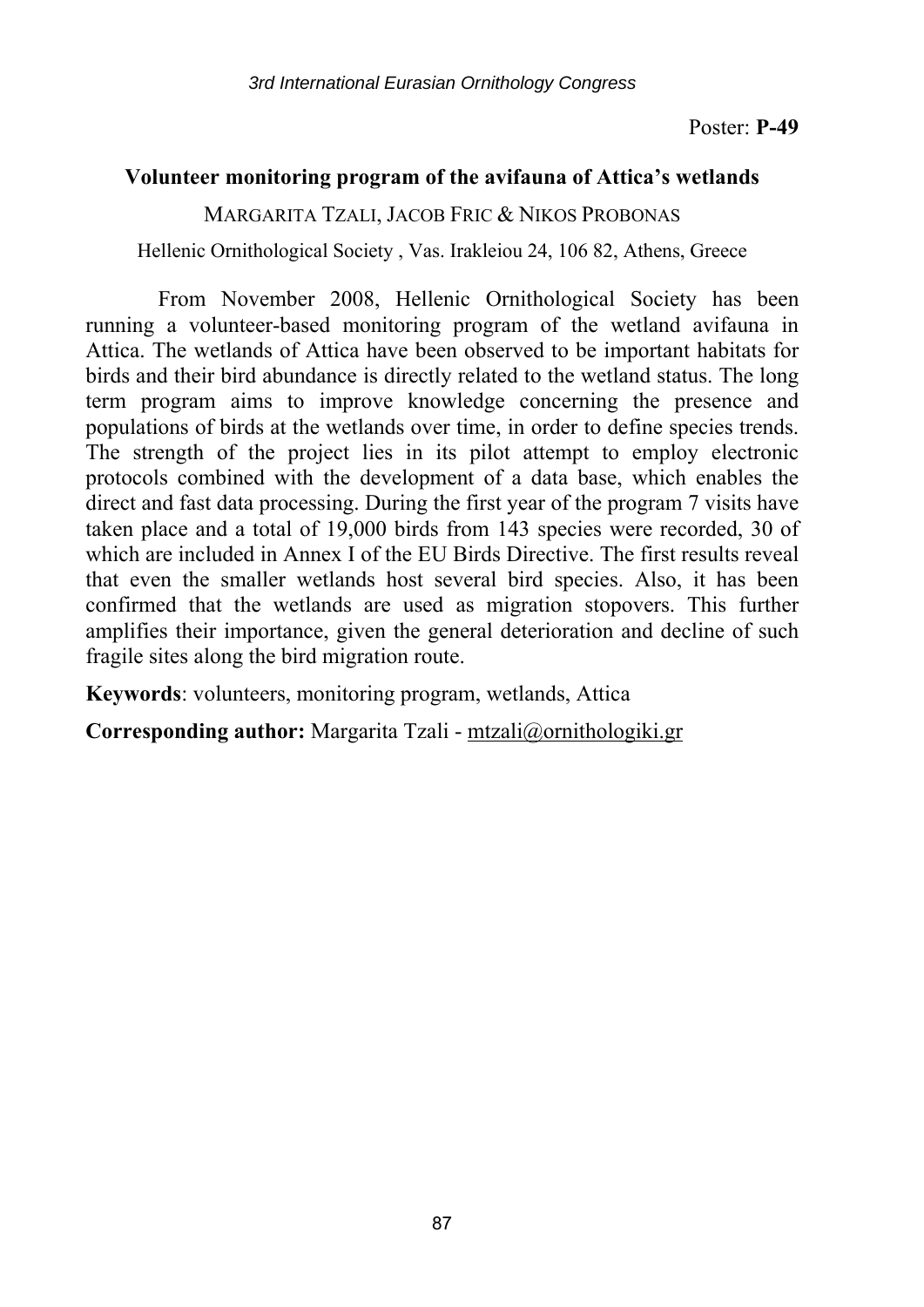#### **Evaluation of 69 Important Bird Areas of Greece for their inclusion in the SPA network**

THANOS KASTRITIS, ARIS MANOLOPOULOS, VICTORIA SARAVIA MULLIN, DIMITRIS BOUSBOURAS & TASOS DIMALEXIS

Hellenic Ornithological Society, Vas. Irakliou 24, 10682, Athens, Greece

The Special Protection Areas (SPA) network in Greece was considered to be insufficient by the European Court of Justice. The Hellenic Ornithological Society participated in a state funded project for the evaluation of 69 Important Bird Areas (IBA) and their classification as SPAs, aiming for the further improvement of the SPA network. The study was strongly supported by data from field research that targeted at the identification of trigger and delineation species relevant to each site as well as their habitat requirements. The derived information was used to create the boundaries of the proposed SPA sites together with an extended geographic database upon the critical habitats of the SPA trigger species. The expected approval of the proposal by the Ministry of the Environment will provide a significant amendment to the existing SPA network. This is mainly due to the addition of 43 new sites to the network and the refinement of another 23 existing sites with the most up to date species information. The total land area of the network was extended by 1,273,358 ha covering 22% of the country area. Furthermore, the overlap between IBA and SPA has increased from 48% to 73 %.

**Keywords**: SPA, IBA, trigger species, critical habitats, Natura 2000

**Corresponding author:** Thanos Kastritis - tkastritis@ornithologiki.gr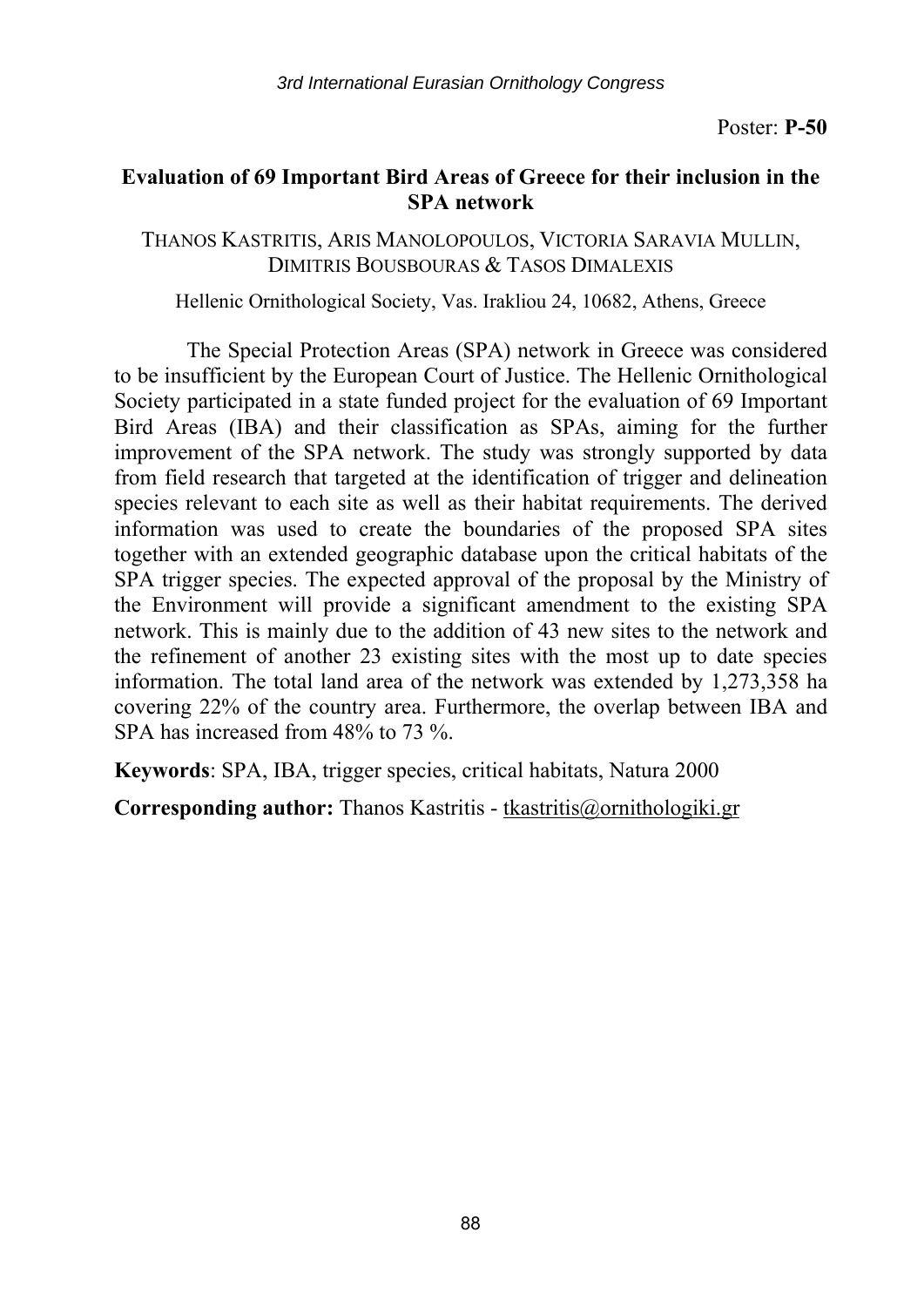#### **The return of the Pygmy Cormorant** *Phalacrocorax pygmaeus* **at Amvrakikos Wetlands National Park**

Niki Kardakari<sup>1</sup>, George Papamichael<sup>2</sup>, Fotis Pergantis<sup>1</sup>, Vassilis HATZIRVASSANIS<sup>1</sup>, CHARALAMPOS ALIVIZATOS<sup>1</sup> & STAMATIS ZOGARIS<sup>3</sup>

<sup>1</sup> OIKOS- Nature Managmeent Ltd., Ermou 14, GR-14121, Iraklio Attikis, Greece  $\frac{2}{3}$  Biodiversity and Conservation Laboratory, Department of Environmental Science, University of the Aegean, GR-81100 Mytilini, Greece <sup>3</sup> Hellenic Center for Marine Research, Institute of Inland Waters, 46.7 km Athens -Sounio ave., P.O. Box 712, GR-19013 Anavyssos, Greece

According to local residents, during the 1950s and early 1960s the Pygmy Cormorant *Phalacrocorax pygmaeus* was a common resident and breeder within the Rodia Swamp; it was also frequently found in the traditional fish-traps on the lagoons. These birds almost totally vanished for at least four decades from the Amvrakikos. Even their presence as wintering species was irregular, as shown by the annual midwinter waterfowl counts. During a  $3^{1/2}$ year-long Life-Nature project the species was targeted for monitoring and conservation and after frequently repeated and wide-spread surveys the species was spotted only twice during this period (1999-2003). In the autumn of 2007 a large group of Pygmy Cormorants appeared and overwintered whilst in the following spring about 15-25 pairs nested among a pre-existing large colony of Ciconiiformes. The birds nested and stayed throughout the year at Amvrakikos in 2009 also. By employing a spot-mapping survey and a habitat-use survey method with frequent systematic searches within the northern part of the Amvrakikos Wetlands National Park it was possible to track seasonal distribution and habitat-use. Conservation proposals to ensure the establishment of the species are provided.

**Keywords**: *Phalacrocorax pygmaeus*, Amvrakikos wetlands

**Corresponding author:** Niki Kardakari - nkar@env.aegean.gr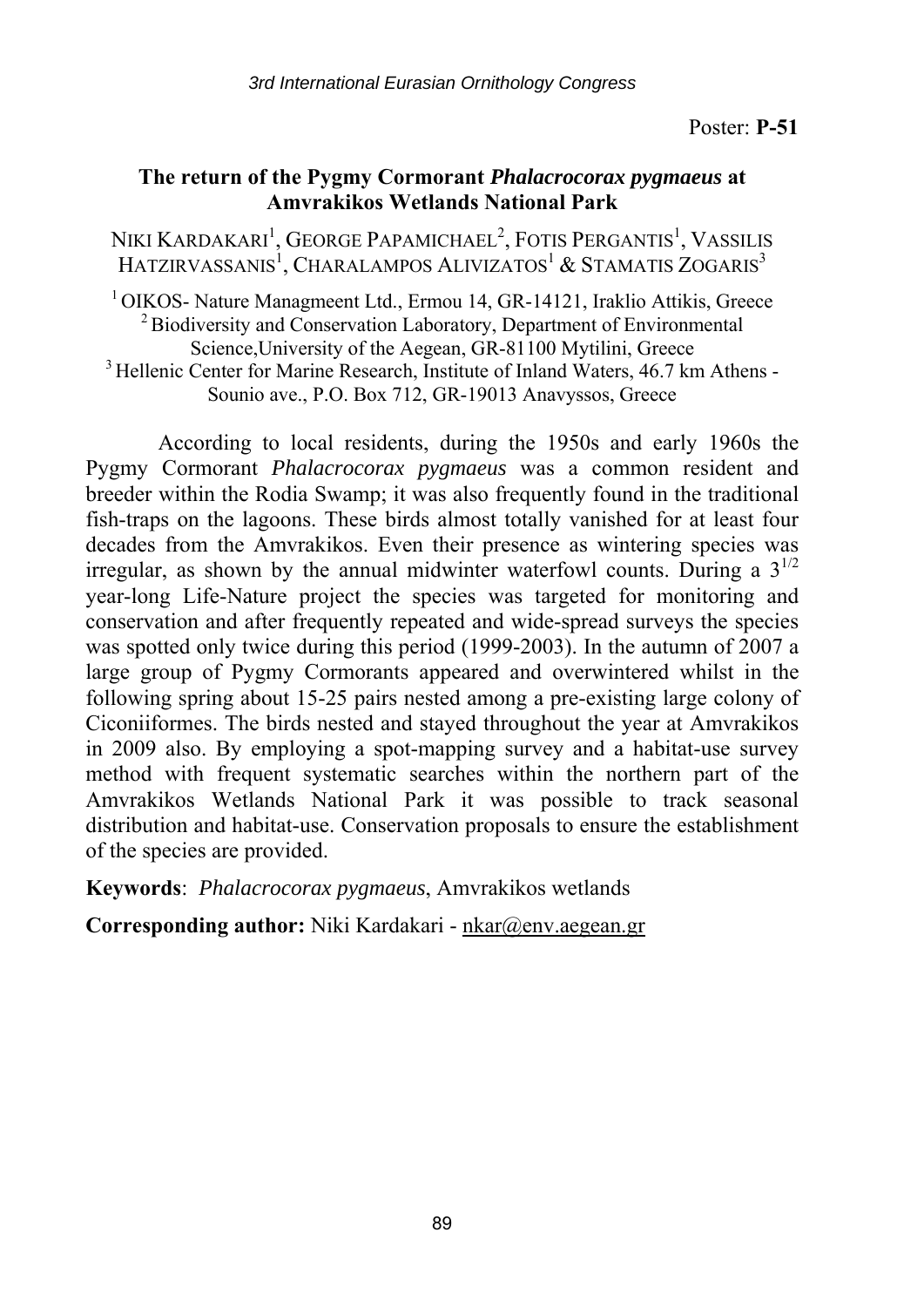#### **Atlas of Anatidae populations in India**

#### M. ZAFAR-UL ISLAM & ASAD R. RAHMANI

#### Bombay Natural History Society, Hornbill House, Shaheed Bhagat Singh Road, Mumbai-400023, India

We have been monitoring waterbirds since last 20 years, have been coordinating the Waterfowl Count in India since last 10 years and recently published a book on 'Atlas of Anatidae Populations in India', which is the result of exhaustive work by us. For the conservation of Anatidae, the following objectives were identified (a) To provide species estimates of the numbers of individuals; (b) Provide information on site used by population; (c) Provide protection status of all the sites as per the PA system in India and international conventions. To achieve these objectives a number of criteria and definitions were used. Two basic criteria were used to identify as internationally important sites:  $>20,000$  individuals of total number of Anatidae supported; and  $>1\%$  of a population of more than one Anatidae species supported. These criteria are compatible with the Ramsar criteria for identification of wetlands of international importance. On the basis of these criteria, we have identified most important congregatory sites in India, which are also declared as Important Bird Areas (Islam and Rahmani 2004) as per the IBA congregatory A4iv criterion embraces sites over which flying migrants concentrate. Out of 42 species of Anatidae found in India, six of them are threatened species: Marbled Teal, White-winged Duck, Baikal Teal, Pink-headed Duck (extinct?), Baer's Pochard, Ferruginous Duck, and White-headed Duck. The Atlas has detailed species account of 42 species of Anatidae under the following headings: Sub-species - A note on species and sub-species; Distribution - Information on species distribution worldwide and in India as well as distributional data for the last 20 years extracted from the Waterfowl count; Population size; Movements; Habitat and ecology; Conservation status; Network of key sites; Species count; Protection Status. For each species, a separate Indian map is drawn and state and international boundary are also given.

**Keywords**: Anatidae Ducks, Geese, Swans, Atlas, Populations, conservation, India

**Corresponding author:** M. Zafar-ul Islam - mzafarul.islam@gmail.com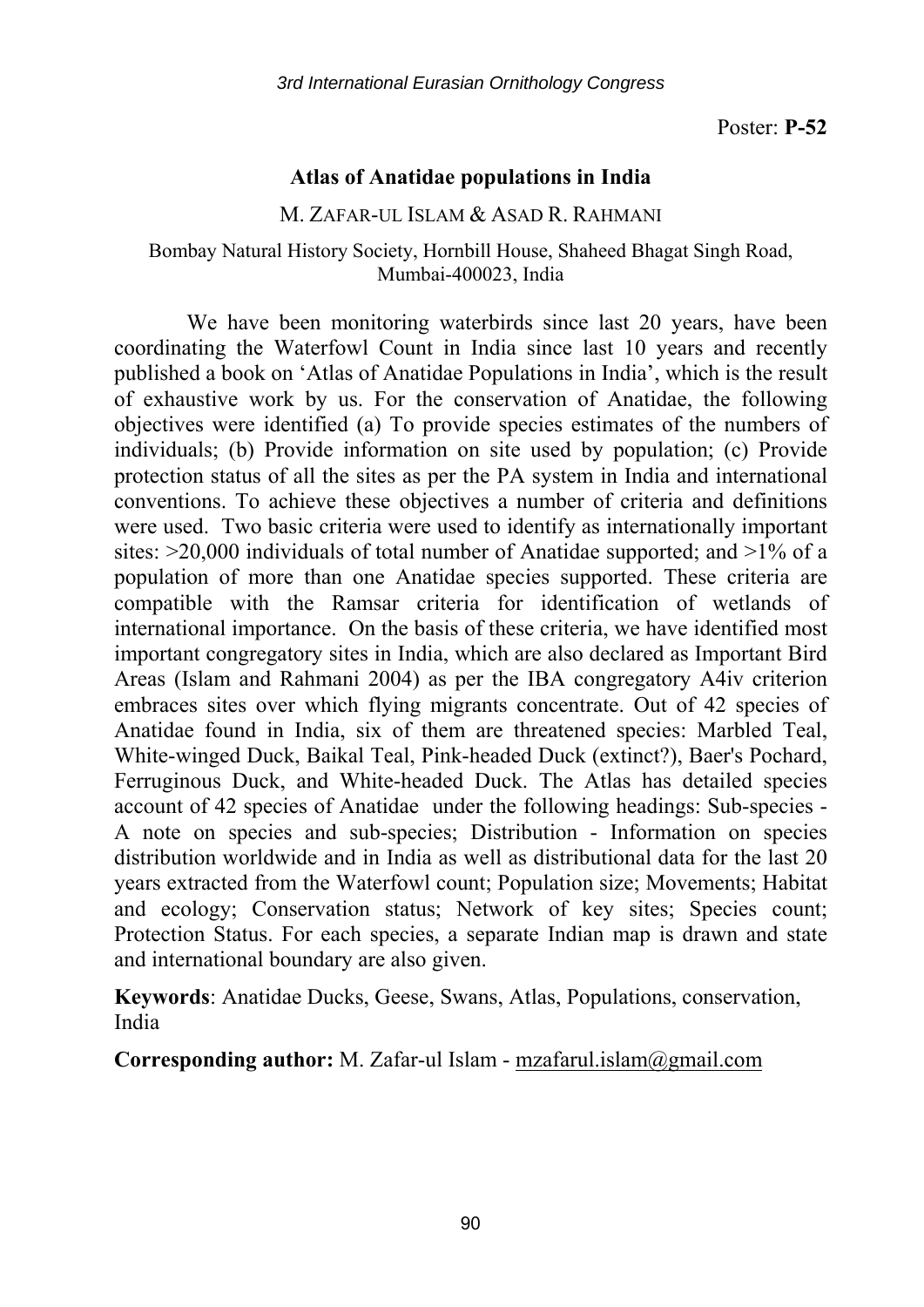## **Forest birds breeding in burnt forests: Preliminary findings after the conflagrations of 2007**

#### COSTAS PAPACONSTANTINOU & NIKI KARDAKARI

Hellenic Ornithological Society, Vas. Irakliou 24, 10682, Athens, Greece

Two years after the major wildfires of July 2007, which affected >50% of upland Aegialeia in the northern Peloponnese, Greece, 65 bird species breeding in the area before the fire were still present in the burnt areas during the next breeding season. Thirty six species were in the burnt mixed oak-pine and fir forest which also included some unburnt (or vigorously developing new foliage) forest patches. All open woodland and forest edge species of the area (e.g. corvids, buntings, chats) were seen using the burnt forest. When 18 true forest species were taken into account (*Dendrocopos*, *Parus* etc.), 16 species (89%) were using the unburnt patches, 16 (89%) were commonly seen using partially burnt trees close (within 100 m.) to unburnt patches and 11 (69%) were commonly seen feeding in the burnt forest away from unburnt patches. Although bird densities were clearly higher in the unburnt patches, most species were extensively using all the burnt area. This indicates that the burnt forest maintains some "forest values" and it is still used by forest bird species. Apart from demonstrating that wildfires are by no means a major catastrophe for birds, a basic conclusion is that, at least from a bird management perspective, no logging of the fire-killed standing trees is required in the burnt areas.

**Keywords**: forest fires, birds, Peloponnese, Mediterranean, regeneration

**Corresponding author:** Costas Papaconstantinou - costpap@sch.gr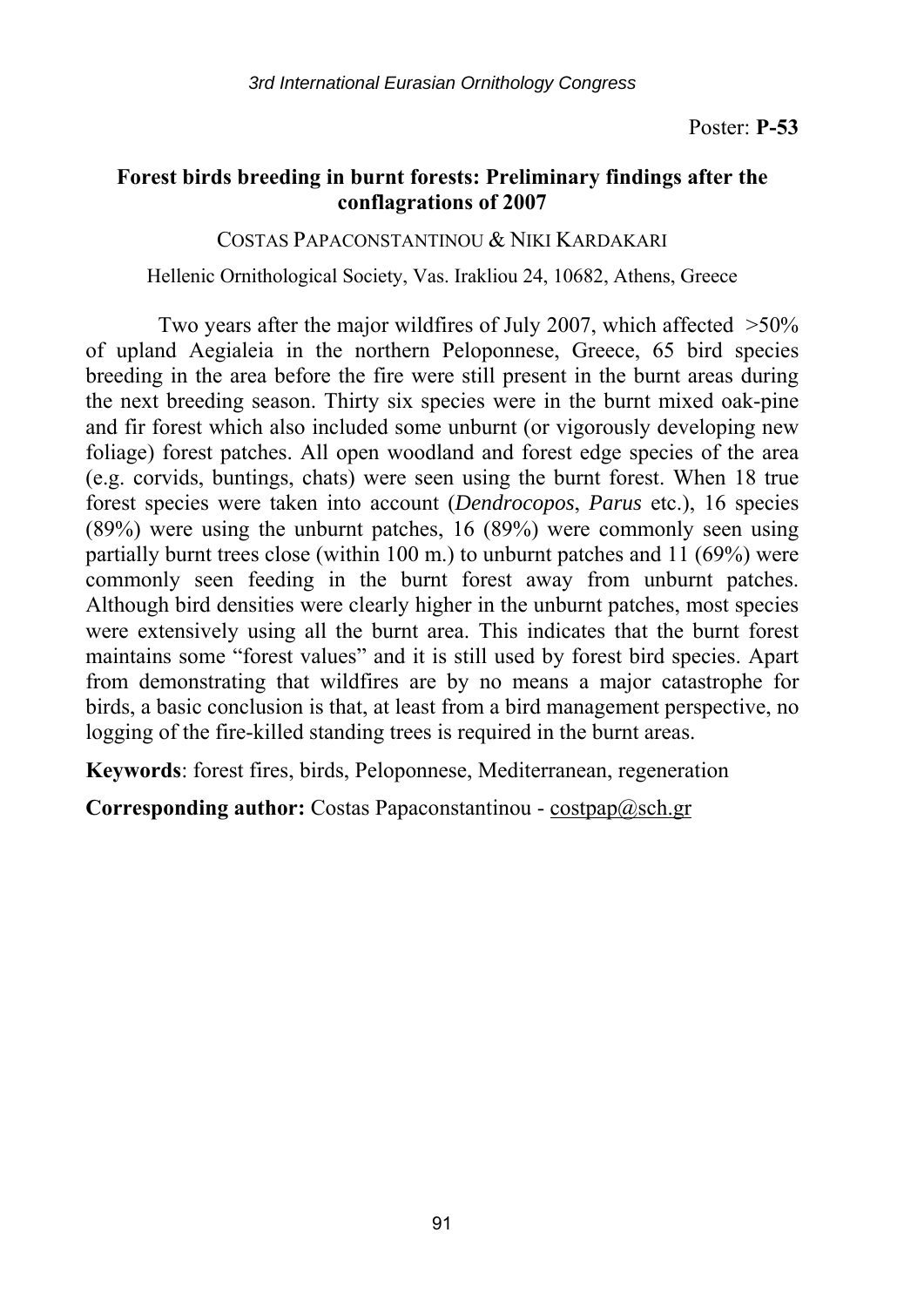## **Evaluation of a newly created wetland for waterbirds at the Evros Delta, Greece**

PANAYIOTIS IOANNIDIS, ELENI MAKRIYANNI & ANDREAS ATHANASIADIS

Evros Delta Management Body, Traianoupolis, Evros, 68100, Greece

With the restoration of Drana lagoon at the Evros Delta, Greece, in 2004, a wet meadow of 27 Ha was created in the north of the lagoon. The aim of the wet meadow creation was to constitute a fresh water "barrier" for the salt water to intrude the adjustent farmland and to provide an additional available habitat for waterbirds. In order to evaluate the new pond for waterbirds all species were regularly monitored in a monthly basis for four consecutive years (2006 – 2009). In total 37 non – passerine species were recorded, 3 of which are globally threatened (Bittern *Botaurus stellaris*, Dalmatian Pelican *Pelecanus crispus* and Pygmy Cormorant *Phalacrocorax pygmaeus)*, 17 are included in the Hellenic Red Data Book and 18 in Annex I of EU Directive 79/409 regarding birds and their habitats. Peak numbers included 500 Pintail *Anas acuta*, 420 Wigeon *Anas penelope*, 80 White Storks *Ciconia ciconia*, 140 White Pelicans *Pelecanus onocrotalus*, 240 Spoonbills *Platalea leucorodia* and 210 Avocets *Recurvirostra avosetta*. Data indicate that the new wetland can provide an additional feeding and resting area for waterfowl and waders, however its value is subject to bad human practices, mainly concerning illegal grazing and hunting.

**Keywords**: Evros Delta, wet meadow, non- passerines, monitoring

**Corresponding author:** Eleni Makriyanni - e.makrigianni@evros-delta.gr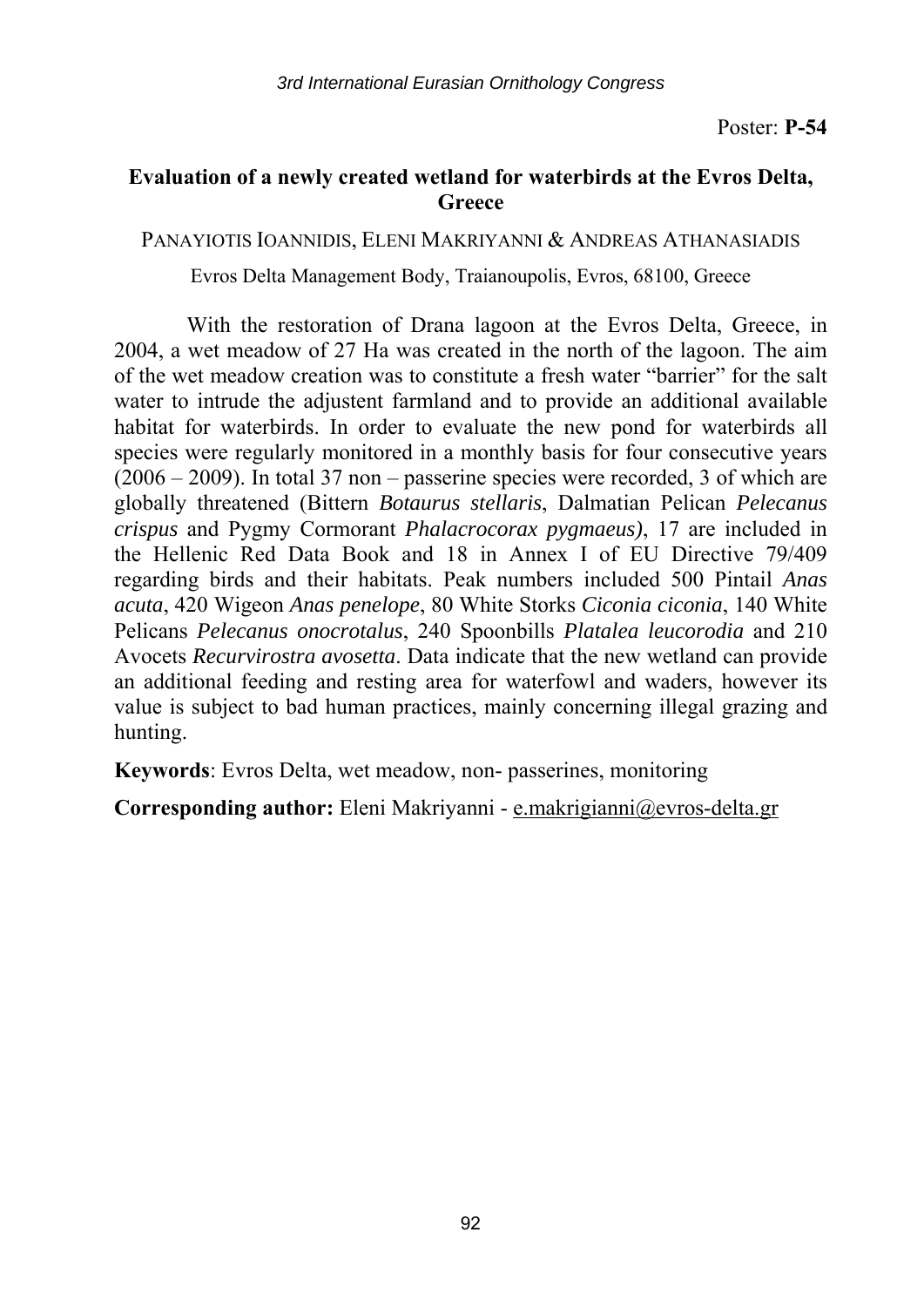## **Effect of climate conditions and time of day on the density and behavior of the Barn Swallow in Khuzestan province, south west of Iran**

#### SANAZ GHAFFARI, SEYED MEHDI AMINI NASAB & SEYED MAHMOUD GHASEMPOURI

Environmental Sci. Dept. Faculty of Natural Resources, Tarbiat Modares University, Iran

The Barn Swallow (*Hirundo rustica*) is a small bird mostly distributed in Europe, Asia, America, Africa and a narrow band in the north of Australia. It has been listed in the LC category of IUCN conservation status. Barn Swallows are migratory, and in the spring they are found in most parts of Iran. They usually prefer living near cities and villages. In the present study, we select Behbahan in the south west of Iran. We try to make a relationship between common flock behaviour and other behaviours with temperature, atmospheric conditions and clock time periods. The highest density for Barn Swallow was observed in a temperature range between 34.5 and 37.5 ºC. Chi-Square shows flock size reduction when temperature increases (P Value  $\leq 0.05$ ). In 95.1% of total observations, they choose cloudy sky for flying and movement. Bird group counts observed between 1 and 3 in sunny and more than 15 individuals in cloudy conditions, once 57.6% and second 36.6% of total observation (P Value 18]. The statistical mode for distance means between individuals (1-5 m) was 72.3%. Also single birds contain 15.8% of total observations. The swift movement to the nests shows two clear peaks: 8-10 and 10-14 o'clock.

**Keywords**: Barn Swallow (*Hirundo rustica*), habitat, behavior, weather condition, time of day

**Corresponding author:** Sanaz Ghaffari - sanaz.gh64@yahoo.com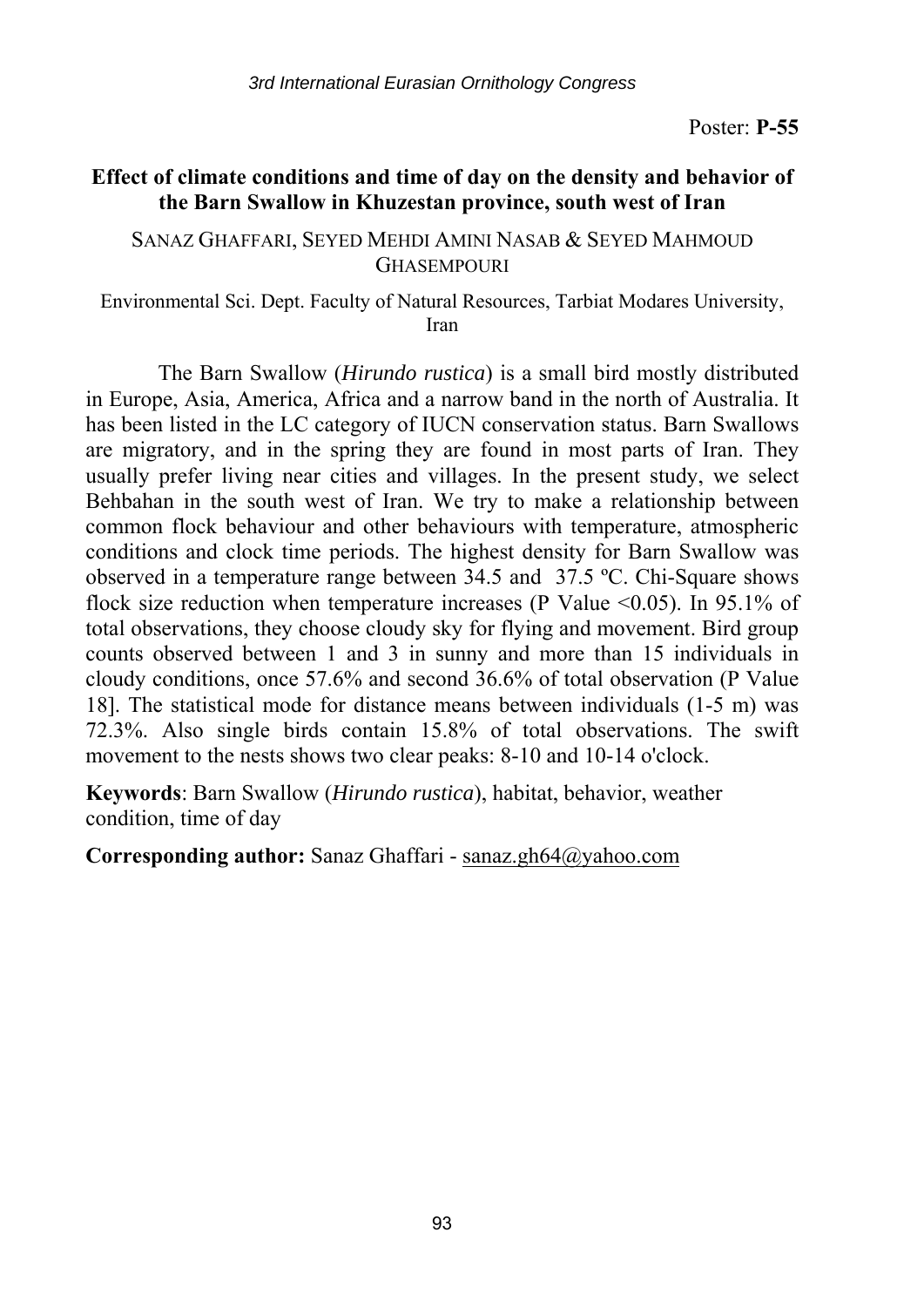## **The difference in the timing of migration of sex and age groups of some Passerines in Hungary**

T. CSÖRGŐ , A. HARNOS, SZ. KOVÁCS, K. NAGY & A. KISS

Eötvös Loránd University, Department of Anatomy, Cell and Developmental Biology H-1117 Budapest, Pázmány sétány 1/c, Hungary

Capture data of approximately 140,000 birds collected at Ócsa Bird Ringing Station, Hungary, between 1984-2008 were analysed. The data belonged to 8 species (Moustached -, Reed -, Marsh -, Sedge Warbler, Chiffchaff, Wood Warbler, Blackcap, Garden Warbler). We treated the age groups and – if possible - sexes separately. In spring, the arrival of all species except the Marsh Warbler, female Chiffchaff and Blackcap - has shifted earlier. In the case of the two sexed species - Blackcap and Chiffchaff - the males arrived earlier than females. In autumn on the other hand, males left the study site on average later than females. The autumn migration of adult birds- other than Chiffchaffs- was earlier than that of the young, while the deviation in timing amongst age groups - except for Marsh Warblers- changed differently. In case of the Marsh Warbler, Wood Warbler, Garden warbler and Blackcap the timing of migration of young birds shifted later, while the timing of adults did not change during the 25 years, therefore the difference between the age groups grew steadily. Our results confirm the importance of treating age and sex groups separately when analysing the impacts of climate change on the timing of migration of passerine birds.

**Keywords**: migration, timing, age groups, sex groups, Hungary

**Corresponding author:** Tibor Csörgő - csorgo@elte.hu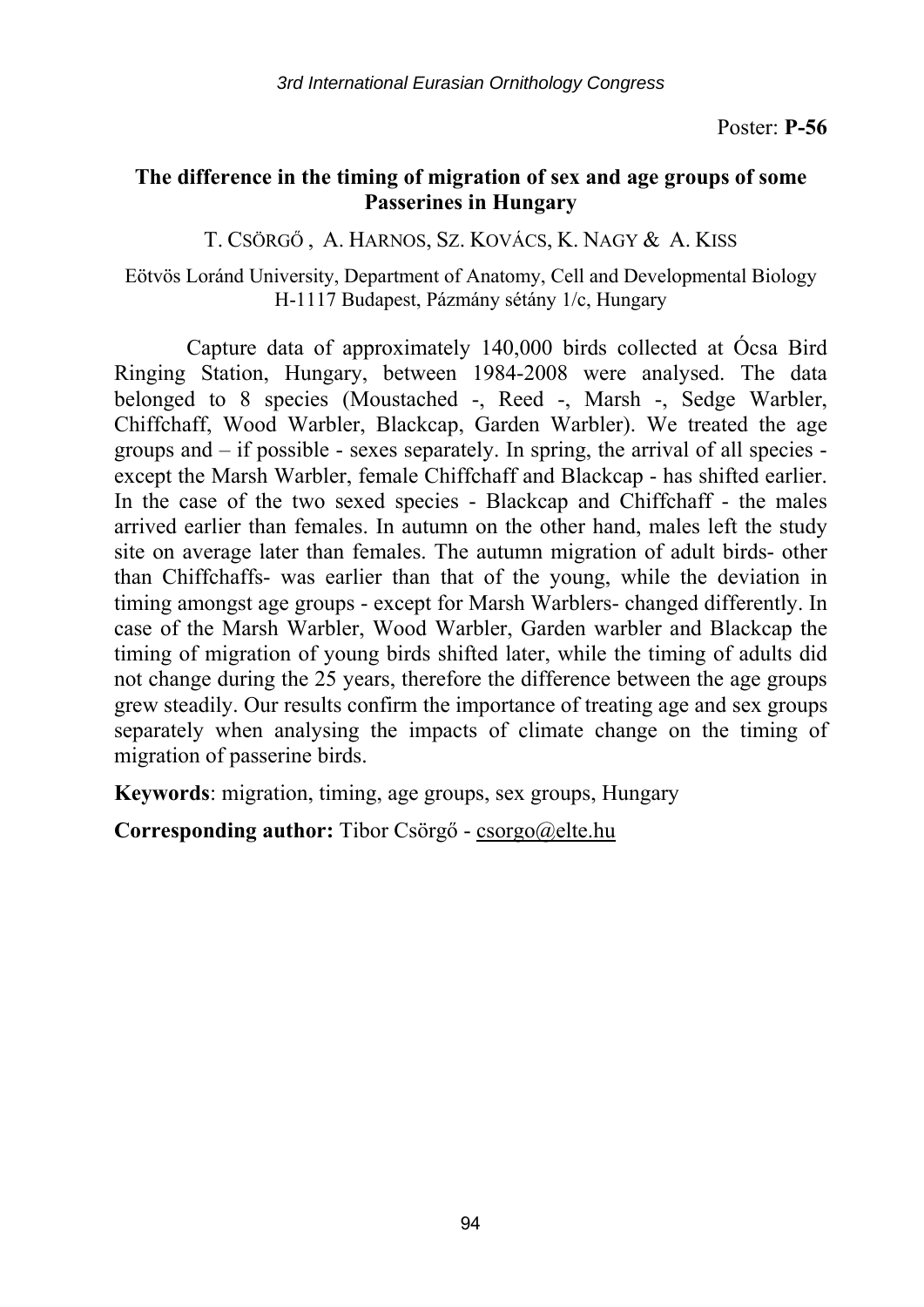## **The impact of climate change on the biometrics of passerine bird species in Hungary**

T. CSÖRGŐ , A. HARNOS, SZ. KOVÁCS, K. NAGY & A. KISS

Eötvös Loránd University, Department of Anatomy, Cell and Developmental Biology H-1117 Budapest, Pázmány sétány 1/c, Hungary

We used the ringing data of 12 common passerine bird species for the analysis (approx. 150,000 specimens) ringed in Hungary, at the Ócsa Bird Ringing Station during 1984-2008. Age groups were treated separately. Among the studied species the populations of the Moustached Warbler, the Reed Warbler and the Chiffchaff are isolated in the Carpathian basin, since either the breeding range does not extend north of Hungary or birds from northern populations do not migrate through the region. Although the timing of migration more or less changed for all the examined species, we found a marked change in bodymass and wing length between species with isolated and transmigrant populations. Decrease of autumn bodymass and an increase in wing length was shown in case of trans-migrant species, while no such pattern was visible in case of Carpathian-basin isolates. The changes in biometrics of transmigrant species may indicate changes in ratio of individuals originating from different populations. Individuals of the same species breeding in northern populations, due to the longer migration route, have longer wings compared to those breeding south, moreover birds arriving from larger distances use more body fat for flying. Our results possibly indicate that the ratio of individuals from northern populations has increased during autumn migration.

**Keywords**: climate change, Passerines, migration, biometrics, Hungary

**Corresponding author:** Tibor Csörgő - csorgo@elte.hu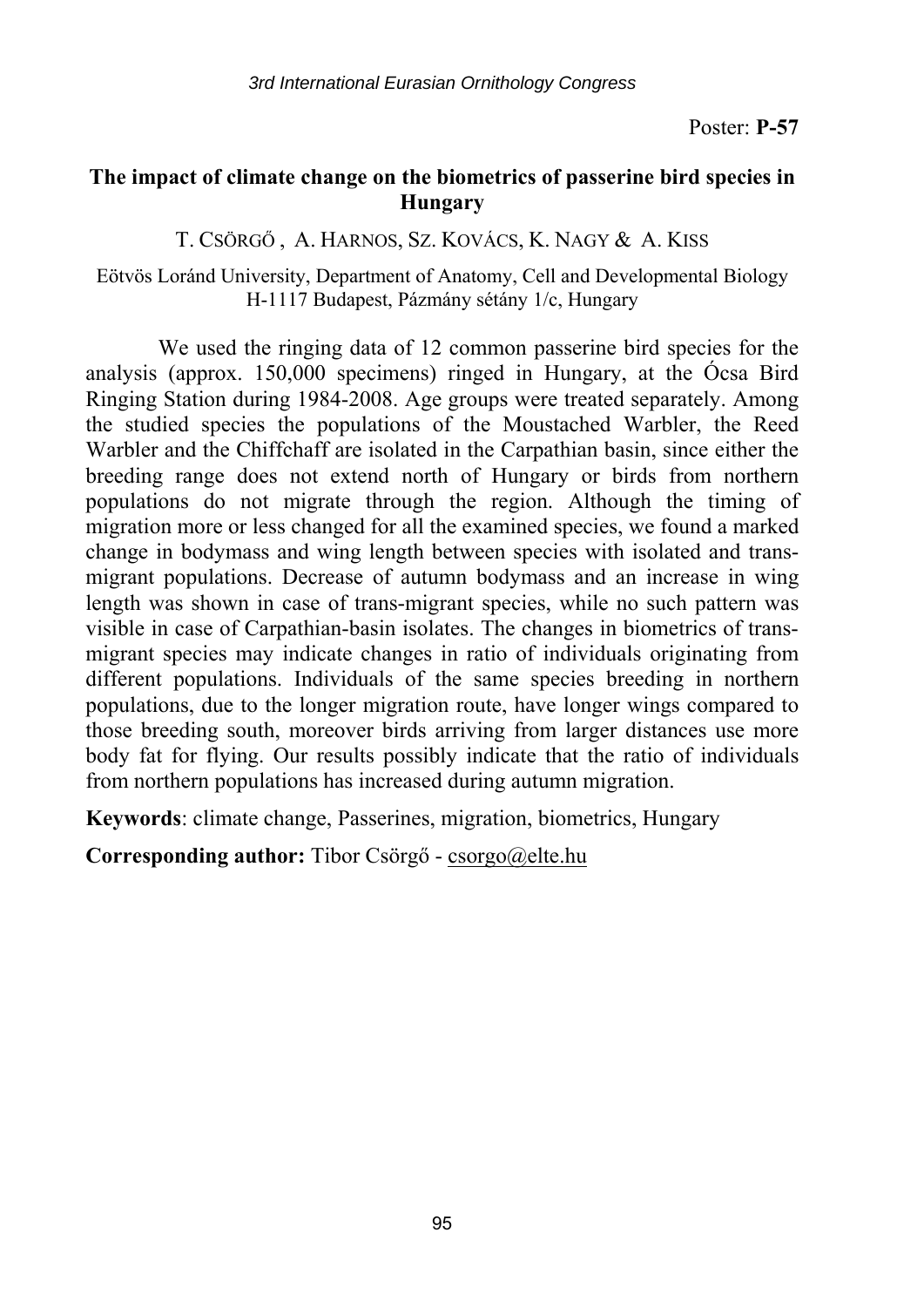## **Population changes of Passerines in Hungary - Comparative analysis of two different methods**

G. HALMOS, T. CSÖRGŐ, T. SZÉP, K. NAGY & A. NÉMETH BirdLife Hungary, H-1121 Költő u. 21., Budapest, Hungary

Population trends of Passerines were analysed based on Common Bird Census database of BirdLife Hungary and yearly ringing totals of two ringing stations (Ócsa (47° 17' 49"N, 19° 12'38" E) and Izsák (46° 46'09"N, 19° 19' 46"E) in Hungary between 1999-2008. The populations trends calculated from the Common Bird Census database were negative for long-distance migrant species and stable or positive for residents, partial migrants and short-distance migrants. The population trends from capture data were different and shown small differences with partial migrants having the most negative trends. Survival rate and yearly productivity was investigated for 5 long-distance migrant species based on ringing-recapture data. The significant decrease in yearly survival rates were found for long distance migrants which accumulate large fat stores during migration. For these species the ringing data shown stable population at an optimal breeding habitat, but the CBC data shown decline of the populations. We assume, that these species populations limited by the winter survival rates and first draw back from the suboptimal habitats and their range decreases. During this process the populations at the areas holding optimal habitats look like stable because continuous immigration. These findings show a possibility of strong population decrease for species in Hungary in the near future.

**Keywords**: population dynamics, Passerines, Hungary, Common Bird Census, survival rate

**Corresponding author:** Gergő Halmos - halmos.gergo@mme.hu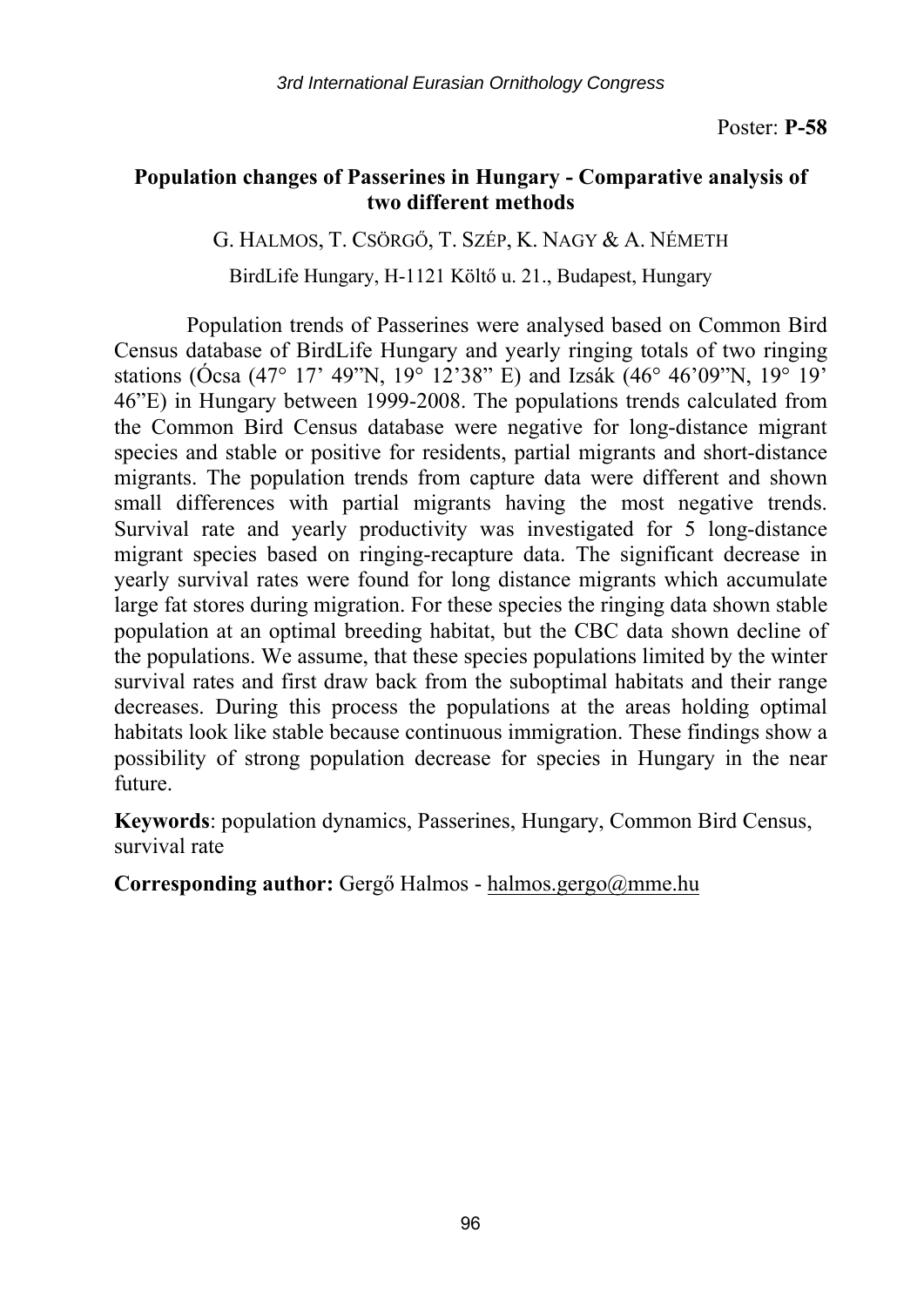*3rd International Eurasian Ornithology Congress* 

Poster: **P-59** 

## **Monitoring the population of Lesser White-fronted Geese** *Anser erythropus* **wintering in Greece: 1996 - 2009**

Maria Panagiotopoulou $^{\rm l}$ , Yannis Tsougrakis $^{\rm l}$ , Theodoros Naziridis $^{\rm 2}$ , ELENI MAKRIYANNI<sup>3</sup>, SAVAS KAZANTZIDIS<sup>4</sup>, DIDIER VANGELUWE<sup>5</sup>, GEORGE HANDRINOS $^6$ , KOSTAS POIRAZIDIS $^7$  & Theodora Skartsi $^7$ 

<sup>1</sup> Hellenic Ornithological Society, Kastritsiou str. 8, Thessaloniki 54623, Greece <sup>2</sup> Lake Kerkini Management Authority <sup>3</sup> Evros Delta Management Authority <sup>5</sup> Evropest Research Institute <sup>5</sup> Royal Belgian Institute of Natural Sciences 6 WI National Delegate, Ministry of Environment, Energy & Climate Change 7 WWF Greece

During the last 14 years (1996-2009), the population of Lesser Whitefronted Geese *Anser erythropus* has been monitored in their main wintering sites in Greece and has remained stable for the last 6 years ranging between 43- 56 individuals. LWfG spend on average 128 days in Greece; the longest time spent in a single country, during their annual cycle and along their migration route. They arrive at Lake Kerkini in late October – early November and by late December – early January they fly to the Evros Delta where they stay until early March. There are annual deviations to this pattern and also strong indications that this population is using one or more, hitherto unknown, sites between mid January tο late February. Through monitoring of colour ringed individuals and satellite telemetry, we know that these LWfG form a major part of the threatened Fennoscandian population and important data on their turnover rate at both Lake Kerkini and Evros Delta have been obtained. The main threat to the LWfG in Greece is illegal hunting, mainly due to confusion with Whitefronted Geese; as well as habitat degradation. More research is needed on LWfG habitat requirements in Greece, but also on their local movements and possible additional stopover sites in the Balkans and Turkey.

**Keywords**: conservation, colour rings, Evros Delta, Kerkini Lake, globally threatened species

**Corresponding author:** Maria Panagiotopoulou - buru97@gmail.com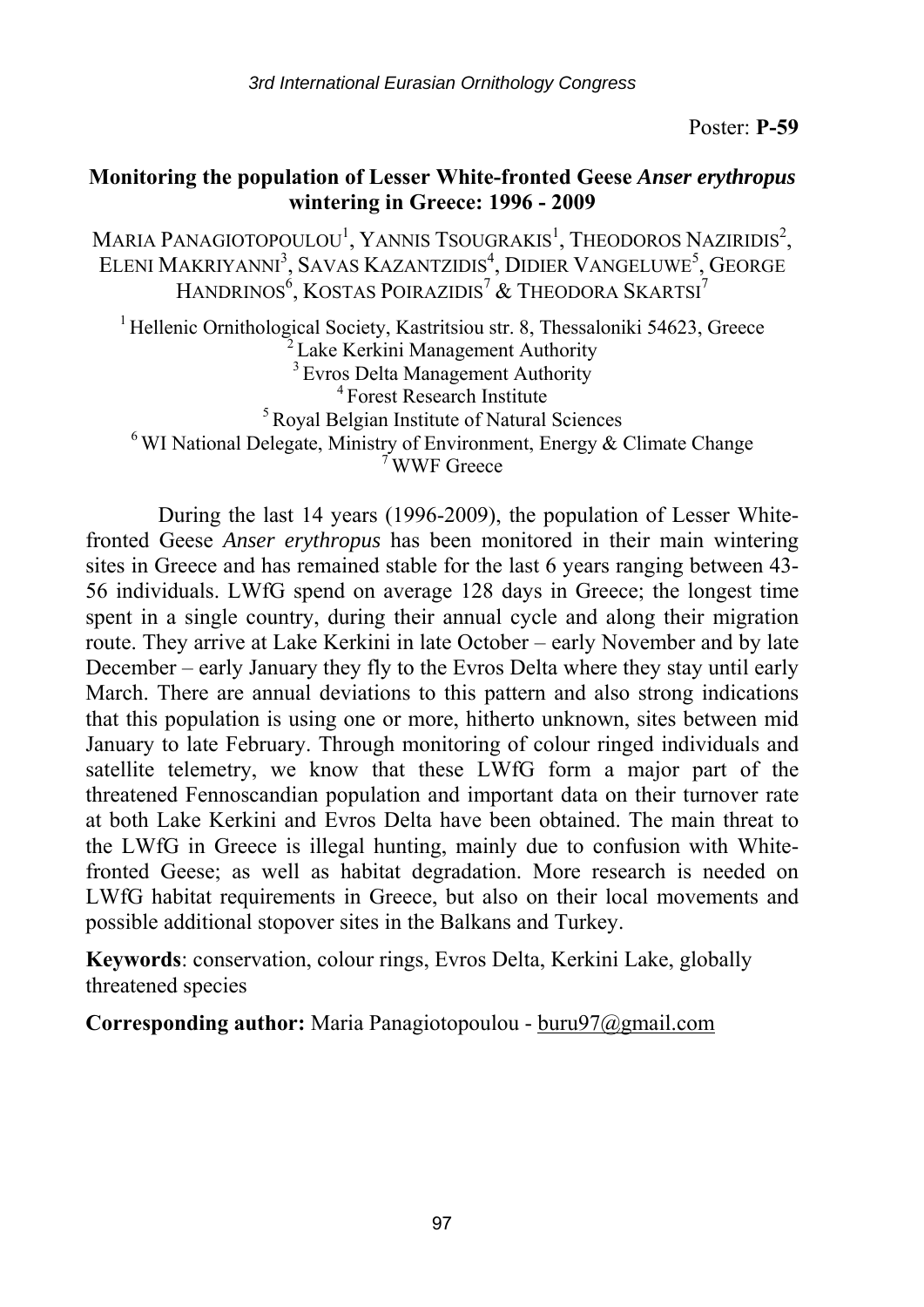## **The waterbird ringing station in the Evros Delta, Greece**

YANNIS FAKRIADIS, ELENI MAKRIGIANNI, DIDIER VANGELUWE, SAVAS KAZANTZIDIS & ANDREAS ATHANASIADIS

Evros Delta Management Body, Traianoupolis, Evros, 68100, Greece

Although the wintering waterbird population in Greece is very high, the ringing effort is relatively low. In 2006 the first waterbird ringing station in Greece was established at the Evros Delta and since then it has been operating during the winters. In three special designed permanent duck traps more than 600 birds of five waterfowl species (Mallard *Anas platyrhynchos*, Pintail *A.acuta*, Wigeon *A. penelope*, Garganey *A. querquedula* and Coot *Fulica atra*) were trapped and ringed during winter. Furthermore, two more species were caught by other catching techniques and ringed. These were Mute Swan *Cygnus olor* (during winter) and Great Cormorant *Phalacrocorax carbo* (during the breeding period). A total of 149 birds were controlled from 2 to 370 days after ringing in the same area. Two Mallards were recovered in northern Russia. The first one was controlled in a town park at Semenovskyi region, while the second one was shot at the Inginskiy region, 2665 km from the Evros Delta.These were the first recoveries abroad of Mallards that were ringed in Greece and an indication that some Mallards wintering in Greece breed in northern Russia.

**Keywords**: Evros Delta, waterbirds, ringing, waterfowl, wetland

**Corresponding author:** Yannis Fakriadis - gfakriadis@gmail.com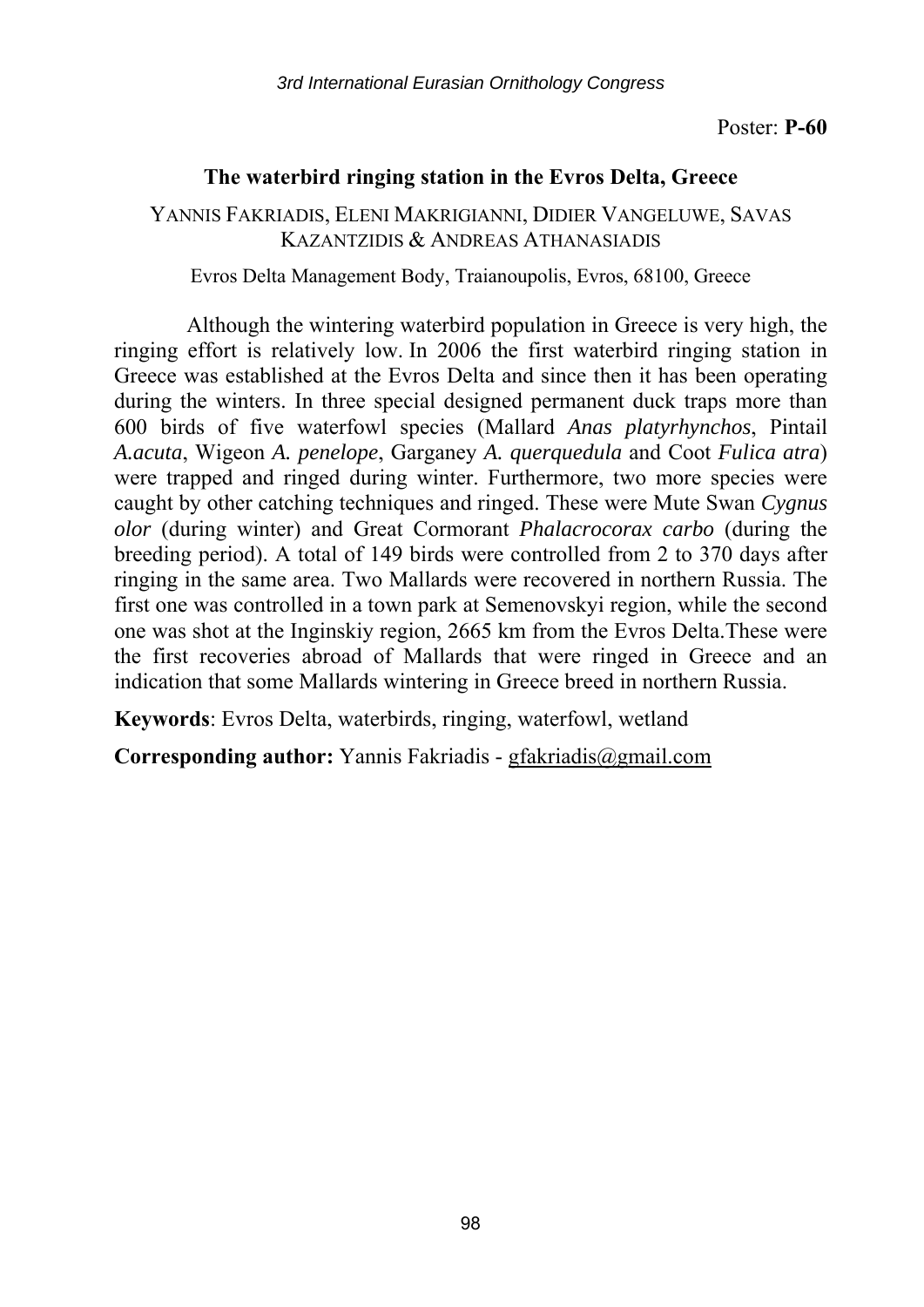*3rd International Eurasian Ornithology Congress* 

Poster: **P-61** 

## **The check-list of the birds of Greece: recent additions and taxonomic changes**

#### MICHALIS DRETAKIS, NIKOS PROBONAS, KOSTAS PAPAKONSTANTINOU, THEODOROS KOMINOS, APOSTOLIS CHRISTOPOULOS, MARIA DIMAKI & GEORGIOS HANDRINOS

#### Hellenic Bird Rarities Committee, P.O. Box 3994, 102 10, Athens, Hellenic Ornithological Society, Greece

Following the establishment in Greece of the "Hellenic Rarities Committee" (2004), the taxonomic and actual status of all bird species recorded in Greece, have been thoroughly re-examined and compared with the previous check list published in 1997, particularly in view of all recent taxonomic changes and proposals. All new species recorded in Greece since 1996 have been included, one species has been removed from the list and taxonomic changes have been adopted. The current check list of the birds of Greece consists of 442 species, belonging to 66 families and 208 genera. 53 species listed under the categories "Escapes" and "Introduced – Not established" are not included.

**Keywords**: rarities, avifauna, Greece

**Corresponding author:** Dretakis Michalis - michdret@nhmc.uoc.gr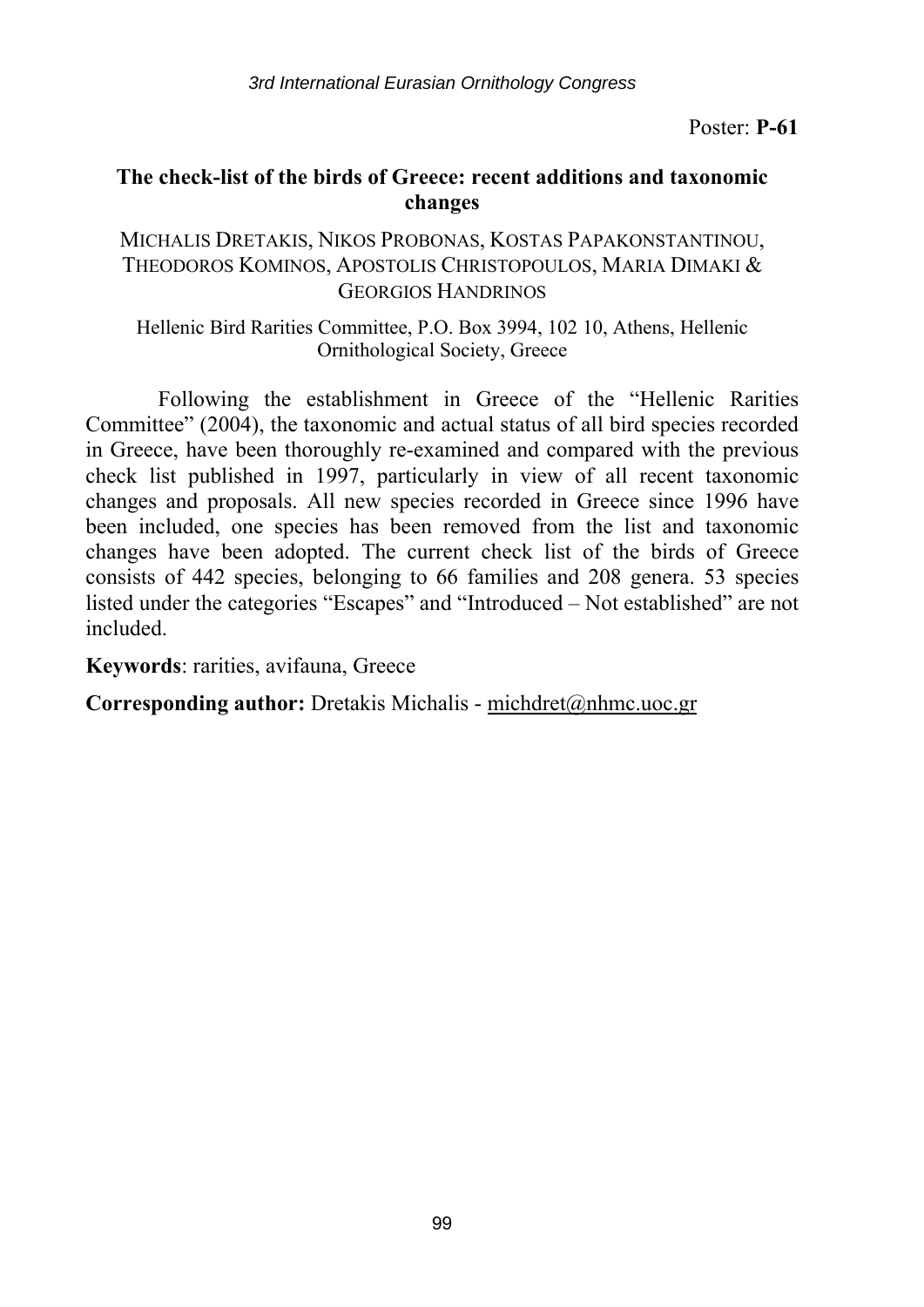## **Development of a population model with genetics for application to populations of Cory's shearwater (***Calonectris diomedea diomedea***) in the North Aegean**

MARIA PANAGIOTOPOULOU<sup>1</sup>  $\&$  JOHN M HALLEY<sup>2</sup>

<sup>1</sup> Hellenic Ornithological Society, Greece <sup>2</sup> University of Ioannina, Department of Biological Applications and Technology, **Greece** 

Cory's shearwater populations, like all Procellariiforms, exhibit extreme life history traits such as deferred maturity, low fecundity, high adult survival and long life expectancy. Additionally, high levels of natal philopatry and incestuous breeding, lead to high genetic relatedness and low genetic variability within colonies, whereas dispersal between colonies is low. However there is no evidence of genetic isolation in local populations of the species. To see how all these things can be reconciled, especially why genetic differences are so small given the low dispersal rates, we used a modeling approach. A Leslie matrix model was constructed for Cory's shearwater, comprising of 27 age classes in order to study the population dynamics of single colonies. The parameters of the Leslie matrix were then used in an individual-based simulation model to examine the viability of small populations. We also used this model to explore the effects of various levels of migration from neighbouring Mediterranean colonies on the metapopulation dynamics of colonies in the Aegean. This analysis is used to assess factors affecting longterm maintenance of a stable population.

**Keywords**: metapopulation, seabirds

**Corresponding author:** Maria Panagiotopoulou - buru97@gmail.com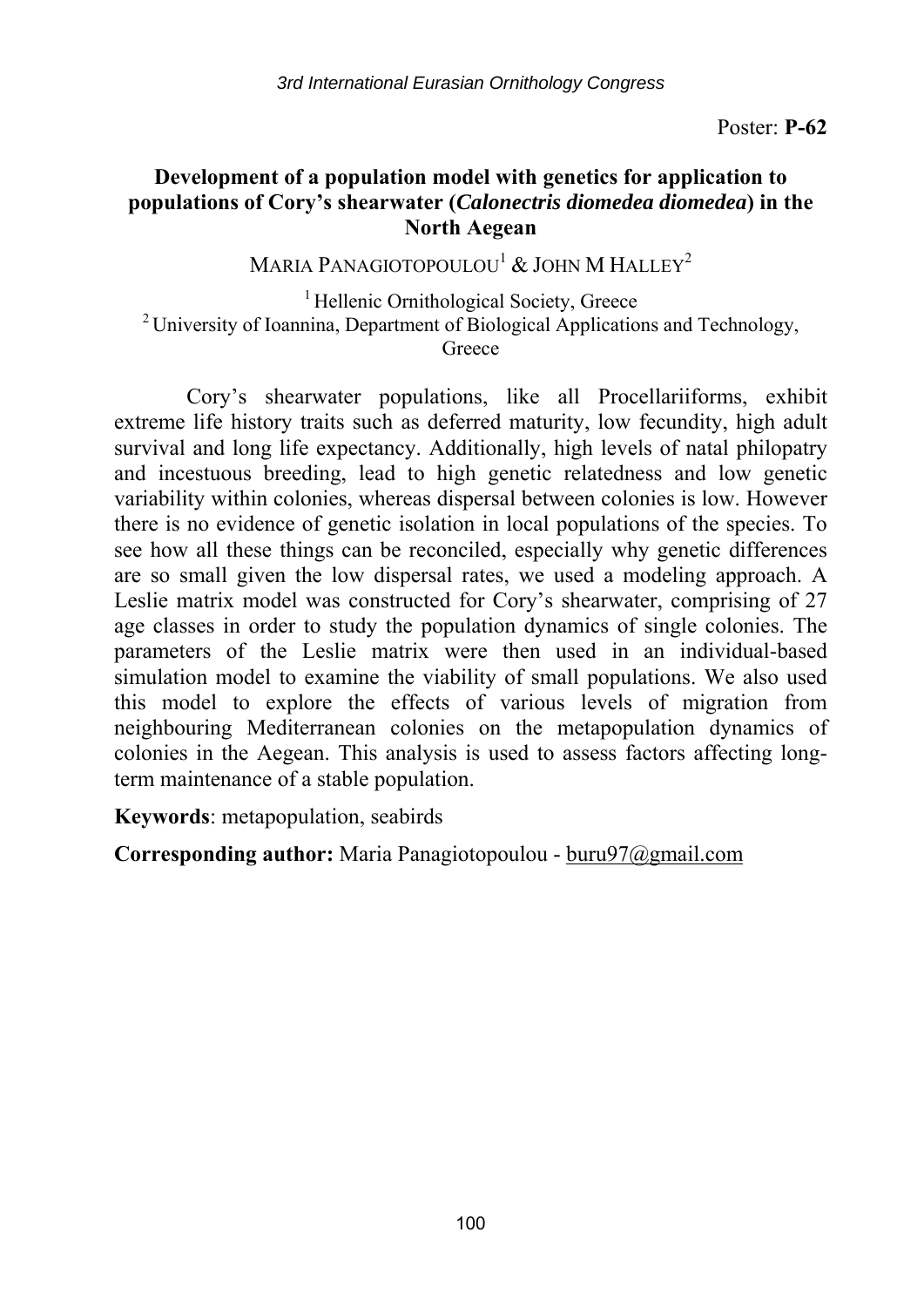## **Comparison of modelling approaches for estimating abundance patterns of seabirds in the N. Aegean Sea using ESAS data**

SYLVIA ZAKKAK $^1$ , Maria Panagiotopoulou $^2$  & John M Halley $^3$ 

<sup>1</sup> Aristotle University of Thessaloniki, Greece <sup>2</sup> Hellenic Ornithological Society, Greece  $\frac{3}{3}$  University of Ioannina, Greece

Systematic efforts to determine marine Important Bird Areas for the Mediterranean area beginning in 2004 have so far been limited to areas around Portugal and Spain. The aim of this study is to extend this work to the Aegean where our knowledge of seabird populations is limited and to help recognize the important marine areas for seabirds in this region. Under project 07 NAT/GR/00285 in the LIFE program we conducted a survey in the North Aegean Sea using ESAS methodology. In analyzing the data we focus on four species of seabirds: *Calonectris diomedia*, *Puffinus yelkouan*, *Phalacrocorax aristotelis* and *Larus michaelis*. We use and compare different models in order to find the most important parameters determining the distribution of the birds as well as their abundance. Initial estimates of the population sizes and their uncertainty are found, using the jackknife method and the results are refined with the more advanced approaches. These include distance sampling (DISTANCE), maximum entropy (MAXENT) and Generalized Linear and Additive models. The results of the analysis have a number of important conservation implications.

**Keywords**: seabirds, distribution, abundance, modeling, ESAS

**Corresponding author:** Sylvia Zakkak - zak.sylvia@gmail.com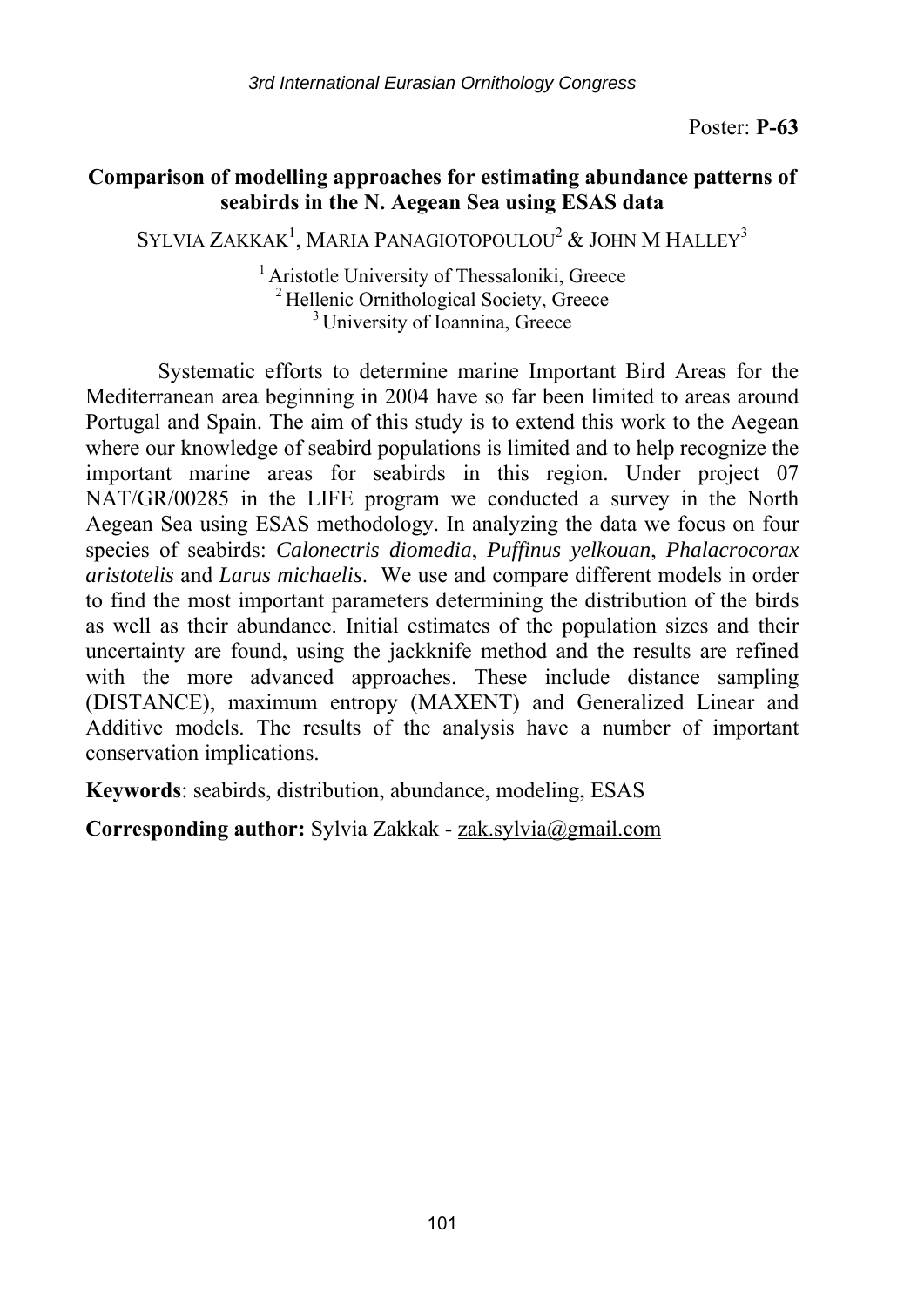## **Why is the female of House sparrow,** *Passer domesticus* **lighter and smaller in Yatağan, Turkey?**

#### TAMER ALBAYRAK & BEKIR KABASAKAL

#### Mehmet Akif Ersoy University, Arts and Science Faculty, Department of Biology, Burdur, Turkey

The House Sparrow (*Passer domesticus*) is one of the most successful animals in adapting themselves to an urban life environment and has a global distribution. We compared three House sparrow populations in Turkey, Antalya (Çığlık village), Burdur (Yazıköy village) and Muğla (Yatağan), by using morphometrical parameters. Fifteen morphometrical characters, body mass, wing, 8th primary, tail, bill length, bill width, bill height, length of bill apex to back of head, length from nostril to bill apex, alula, tarsus, 4 nails of left leg, were measured in 109 birds (52 males and 57 females) caught in the three cities. House sparrows were caught near Yatağan Thermal Power Plant (YTPP) which uses coal to produce electric energy in Yatağan. The other caught areas, Antalya and Burdur, do not have any power plant and polluting factory near the area. Polluting heavy metals and gases are emitted by YTPP. We compared the three populations on the basis of gender. The results showed that although we did not find a significant difference between Antalya and Burdur populations, Yatağan females differ significantly in body mass, tail, and 8th primary from the other populations according to Tukey HSD-test ANOVA (P < 0.01). Yatağan females were the lightest within these groups (ANOVA  $F = 20.343$ , df = 5, P<0.001). Our results supported previous studies that the body mass of the females in the polluted area is lighter than the other non polluted areas. As a conclusion, the reason for the small size of female house sparrrow near YTTP may be the pollution associated with this power plant.

**Keywords**: House sparrow, *Passer domesticus*, morphometrical, Yatağan Power Plant

**Corresponding author:** Tamer Albayrak - albayraktamer@gmail.com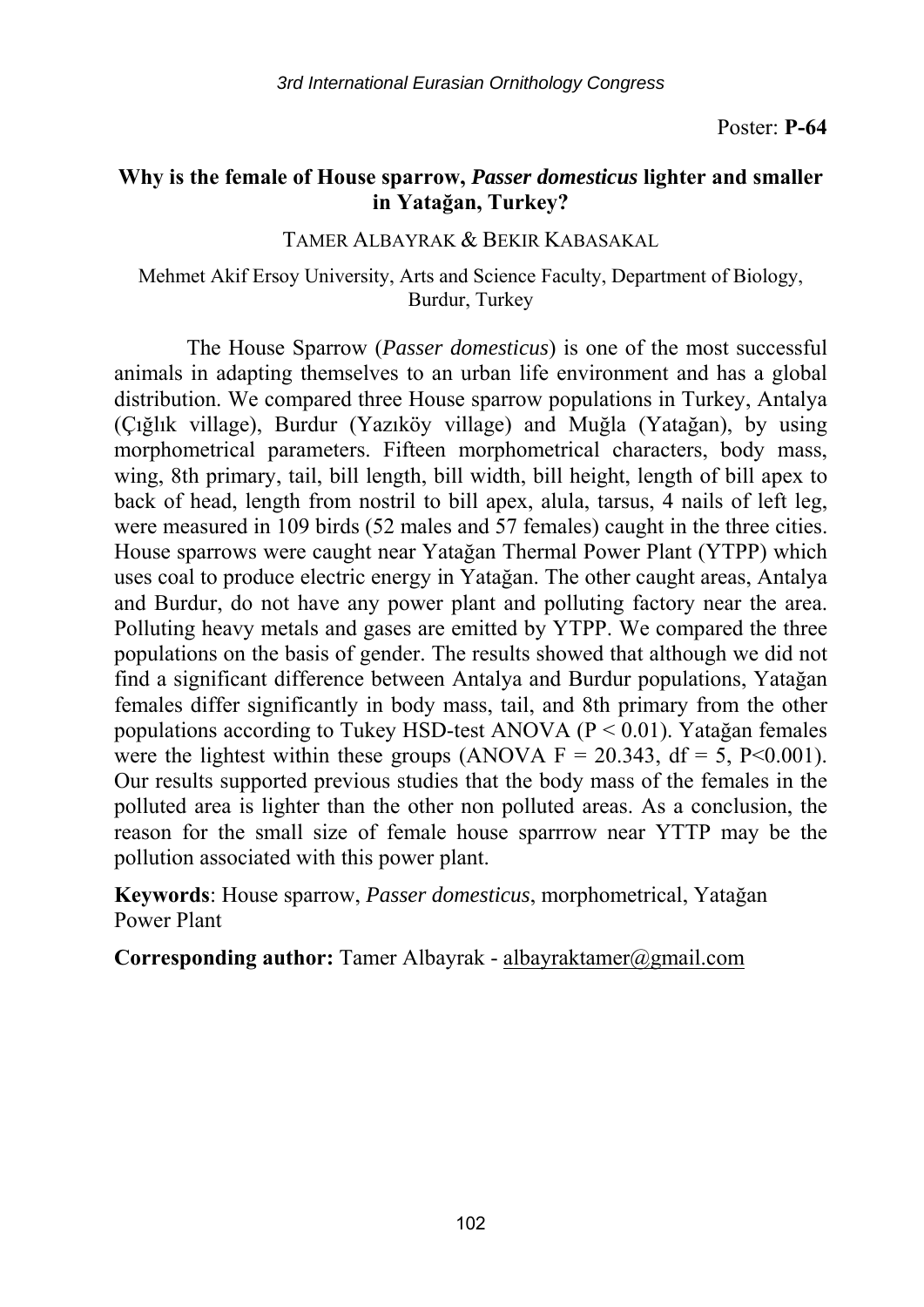#### *Larus ichthyaetus* **in the northern coasts of the Black Sea: threats and the need for conservation**

ANTONINA RUDENKO

#### Black Sea Biosphere Reserve, Lermontov St., 1, Golaya Pristan, 75600, Kherson region, Ukraine

Since 1991 *Larus ichthyaetus* nests on Konsky islands (Yagorlytsky Bay, northern Black Sea coast). The maximum number of nesting pairs in 1990s was 180. In the 2000s on Konsky islands their number decreased to 10-20 pairs. There was a redistribution of the birds in the region. Mostly they have moved to the island of Berezan (Dnepro-Bugsky Lagoon) where there was already a colony numbering 300 pairs. Fifty pairs have moved to the island of Kruglyj (Yagorlytsky Bay). In 2005 120 pairs nested on Orlov island (Tendrovsky Bay). In 2006-2009 there were sharp negative changes of breeding numbers of *Larus ichthyaetus* in the area of the Konsky islands. Birds have left Berezan and Orlov. At present 5 pairs nest on Kruglyj and about 20 pairs on Konsky islands. Nesting success is very low. The basic part of the population has moved most likely to the Sea of Azov. Population changes are connected with the deterioration of ecological conditions on nesting islands (their destruction and flooding, adverse competitive relations with other species, wolves crossing on to islands and preying on the eggs and chicks, illegal visiting of islands by tourists and poachers. There is an urgent need to strengthen the protection of colonies and to apply special actions for the preservation and restoration of the population and their nesting places.

**Keywords**: *Larus ichthyaetus*, northern coasts, Black Sea, threats, conservation

**Corresponding author:** Antonina Rudenko - antonia-luis@yandex.ru